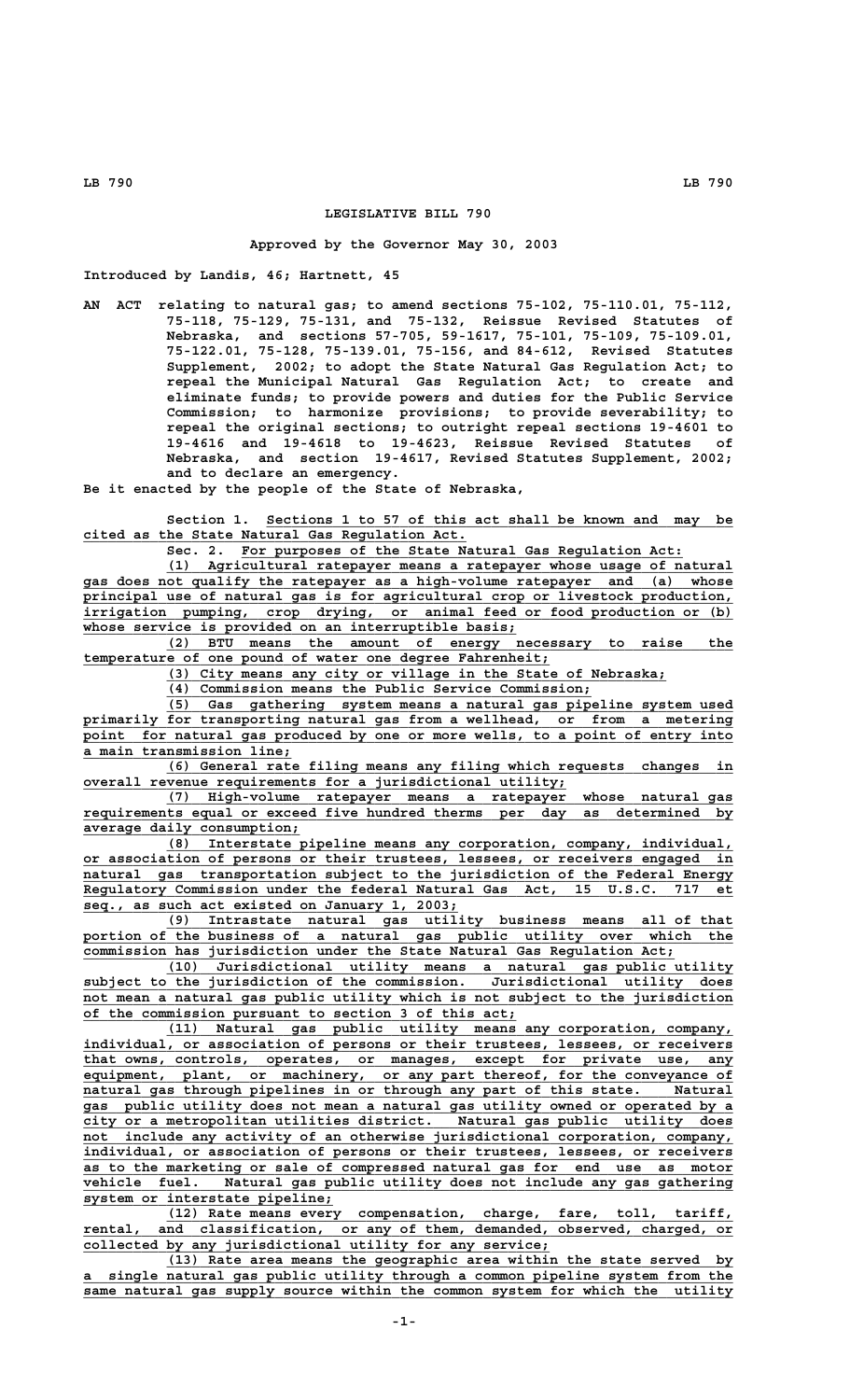**\_\_\_\_\_\_\_\_\_\_\_\_\_\_\_\_\_\_\_\_\_\_\_\_\_\_\_\_\_\_\_\_\_\_\_\_\_\_\_\_\_\_\_\_\_\_\_\_\_\_\_\_\_\_\_\_\_\_\_\_\_\_\_ has similar costs for serving ratepayers of the same class; and**

 **\_\_\_\_\_\_\_\_\_\_\_\_\_\_\_\_\_\_\_\_\_\_\_\_\_\_\_\_\_\_\_\_\_\_\_\_\_\_\_\_\_\_\_\_\_\_\_\_\_\_\_\_\_\_ (14) Therm is equivalent to one hundred thousand BTUs.**

 **\_\_\_\_\_\_\_\_\_\_\_\_\_\_\_\_\_\_\_\_\_\_\_\_\_\_\_\_\_\_\_\_\_\_\_\_\_\_\_\_\_\_\_\_\_\_\_\_\_\_\_\_\_\_\_\_ Sec. 3. (1) A natural gas public utility shall not be subject to \_\_\_\_\_\_\_\_\_\_\_\_\_\_\_\_\_\_\_\_\_\_\_\_\_\_\_\_\_\_\_\_\_\_\_\_\_\_\_\_\_\_\_\_\_\_\_\_\_\_\_\_\_\_\_\_\_\_\_\_\_\_\_\_\_\_\_\_\_\_\_\_\_\_\_\_\_\_ the jurisdiction of the commission or the requirements of the State Natural \_\_\_\_\_\_\_\_\_\_\_\_\_\_\_\_\_\_\_\_\_\_\_\_\_\_\_\_\_\_\_\_\_\_\_\_\_\_\_\_\_\_\_\_\_\_\_\_\_\_\_\_\_\_\_\_\_\_\_\_\_\_\_\_\_\_\_\_\_\_\_\_\_\_\_\_\_\_ Gas Regulation Act if (a) it distributes, sells, or transports natural gas or \_\_\_\_\_\_\_\_\_\_\_\_\_\_\_\_\_\_\_\_\_\_\_\_\_\_\_\_\_\_\_\_\_\_\_\_\_\_\_\_\_\_\_\_\_\_\_\_\_\_\_\_\_\_\_\_\_\_\_\_\_\_\_\_\_\_\_\_\_\_\_\_\_\_\_\_\_\_ provides natural gas services to persons receiving services through fewer than \_\_\_\_\_\_\_\_\_\_\_\_\_\_\_\_\_\_\_\_\_\_\_\_\_\_\_\_\_\_\_\_\_\_\_\_\_\_\_\_\_\_\_\_\_\_\_\_\_\_\_\_\_\_\_\_\_\_\_\_\_\_\_\_\_\_\_\_\_\_\_\_\_\_\_\_\_\_ seven thousand five hundred meters in the state, (b) it has entered into an**  $agreement$  with a city in which it distributes, sells, or transports natural  **\_\_\_\_\_\_\_\_\_\_\_\_\_\_\_\_\_\_\_\_\_\_\_\_\_\_\_\_\_\_\_\_\_\_\_\_\_\_\_\_\_\_\_\_\_\_\_\_\_\_\_\_\_\_\_\_\_\_\_\_\_\_\_\_\_\_\_\_\_\_\_\_\_\_\_\_\_\_ gas or provides natural gas services that establishes the terms and conditions \_\_\_\_\_\_\_\_\_\_\_\_\_\_\_\_\_\_\_\_\_\_\_\_\_\_\_\_\_\_\_\_\_\_\_\_\_\_\_\_\_\_\_\_\_\_\_\_\_\_\_\_\_\_\_\_\_\_\_\_\_\_\_\_\_\_\_\_\_\_\_\_\_\_\_\_\_\_ of the service and the rates to be paid and such agreement is authorized by an \_\_\_\_\_\_\_\_\_\_\_\_\_\_\_\_\_\_\_\_\_\_\_\_\_\_\_\_\_\_\_\_\_\_\_\_\_\_\_\_\_\_\_\_\_\_\_\_\_\_\_\_\_\_\_\_\_\_\_\_\_\_\_\_\_\_\_\_\_\_\_\_\_\_\_\_\_\_ ordinance in effect at the time of the distribution, sale, or transportation \_\_\_\_\_\_\_\_\_\_\_\_\_\_\_\_\_\_\_\_\_\_\_\_\_\_\_\_\_\_\_\_\_\_\_\_\_\_\_\_\_\_\_\_\_\_\_\_\_\_\_\_\_\_\_\_\_\_\_\_\_\_\_\_\_\_\_\_\_\_\_\_\_\_\_\_\_\_ of natural gas or provision of natural gas services, and (c) the terms and \_\_\_\_\_\_\_\_\_\_\_\_\_\_\_\_\_\_\_\_\_\_\_\_\_\_\_\_\_\_\_\_\_\_\_\_\_\_\_\_\_\_\_\_\_\_\_\_\_\_\_\_\_\_\_\_\_\_\_\_\_\_\_\_\_\_\_\_\_\_\_\_\_\_\_\_\_\_ conditions of such agreement are applicable to customers, if any, served by \_\_\_\_\_\_\_\_\_\_\_\_\_\_\_\_\_\_\_\_\_\_\_\_\_\_\_\_\_\_\_\_\_\_\_\_\_\_\_\_\_\_\_\_\_\_\_\_\_\_\_\_\_\_\_\_\_\_\_\_\_\_\_\_\_\_\_\_ the natural gas public utility outside the jurisdiction of the city.**

 **\_\_\_\_\_\_\_\_\_\_\_\_\_\_\_\_\_\_\_\_\_\_\_\_\_\_\_\_\_\_\_\_\_\_\_\_\_\_\_\_\_\_\_\_\_\_\_\_\_\_\_\_\_\_\_\_\_\_\_\_\_\_\_\_\_\_\_\_ (2) Any ratepayer or city served by a natural gas public utility \_\_\_\_\_\_\_\_\_\_\_\_\_\_\_\_\_\_\_\_\_\_\_\_\_\_\_\_\_\_\_\_\_\_\_\_\_\_\_\_\_\_\_\_\_\_\_\_\_\_\_\_\_\_\_\_\_\_\_\_\_\_\_\_\_\_\_\_\_\_\_\_\_\_\_\_\_\_ pursuant to subsection (1) of this section, the commission, the public \_\_\_\_\_\_\_\_\_\_\_\_\_\_\_\_\_\_\_\_\_\_\_\_\_\_\_\_\_\_\_\_\_\_\_\_\_\_\_\_\_\_\_\_\_\_\_\_\_\_\_\_\_\_\_\_\_\_\_\_\_\_\_\_\_\_\_\_\_\_\_\_\_\_\_\_\_\_ advocate, or the natural gas public utility providing service pursuant to** subsection (1) of this section may pursue an action in the district court of the county in which such utility operates for a determination as to whether or not such utility is subject to the jurisdiction of the commission and the  **\_\_\_\_\_\_\_\_\_\_\_\_\_\_\_\_\_\_\_\_\_\_\_\_\_\_\_\_\_\_\_\_\_\_\_\_\_\_\_\_\_\_\_\_\_\_\_\_\_\_\_\_\_\_\_\_\_\_\_\_\_\_\_\_\_\_\_\_\_\_\_\_\_\_\_\_\_\_ requirements of the act by reason of the failure to meet one or more of the \_\_\_\_\_\_\_\_\_\_\_\_\_\_\_\_\_\_\_\_\_\_\_\_\_\_\_\_\_\_\_\_\_\_\_\_\_\_\_\_\_\_\_\_\_\_\_\_\_\_\_\_\_\_\_\_\_\_\_\_\_ qualifying factors set out in subsection (1) of this section.**

Sec. 4. (1) The commission shall have full power, authority, and  **\_\_\_\_\_\_\_\_\_\_\_\_\_\_\_\_\_\_\_\_\_\_\_\_\_\_\_\_\_\_\_\_\_\_\_\_\_\_\_\_\_\_\_\_\_\_\_\_\_\_\_\_\_\_\_\_\_\_\_\_\_\_\_\_\_\_\_\_\_\_\_\_\_\_\_\_\_\_ jurisdiction to regulate natural gas public utilities and may do all things**  $n$ ecessary and convenient for the exercise of such power, authority, and  **\_\_\_\_\_\_\_\_\_\_\_\_\_\_\_\_\_\_\_\_\_\_\_\_\_\_\_\_\_\_\_\_\_\_\_\_\_\_\_\_\_\_\_\_\_\_\_\_\_\_\_\_\_\_\_\_\_\_\_\_\_\_\_\_\_\_\_\_\_\_\_\_\_\_\_\_\_\_ jurisdiction. Except as provided in the Nebraska Natural Gas Pipeline Safety \_\_\_\_\_\_\_\_\_\_\_\_\_\_\_\_\_\_\_\_\_\_\_\_\_\_\_\_\_\_\_\_\_\_\_\_\_\_\_\_\_\_\_\_\_\_\_\_\_\_\_\_\_\_\_\_\_\_\_\_\_\_\_\_\_\_\_\_\_\_\_\_\_\_\_\_\_\_ Act of 1969, and notwithstanding any other provision of law, such power, \_\_\_\_\_\_\_\_\_\_\_\_\_\_\_\_\_\_\_\_\_\_\_\_\_\_\_\_\_\_\_\_\_\_\_\_\_\_\_\_\_\_\_\_\_\_\_\_\_\_\_\_\_\_\_\_\_\_\_\_\_\_\_\_\_\_\_\_\_\_\_\_\_\_\_\_\_\_ authority, and jurisdiction shall extend to, but not be limited to, all** matters encompassed within the State Natural Gas Regulation Act and sections  **\_\_\_\_\_\_\_\_\_\_\_\_\_\_\_\_\_\_\_ 57-1301 to 57-1307.**

 **\_\_\_\_\_\_\_\_\_\_\_\_\_\_\_\_\_\_\_\_\_\_\_\_\_\_\_\_\_\_\_\_\_\_\_\_\_\_\_\_\_\_\_\_\_\_\_\_\_\_\_\_\_\_\_\_\_\_\_\_\_\_\_\_\_\_\_\_ (2) The State Natural Gas Regulation Act and all grants of power, \_\_\_\_\_\_\_\_\_\_\_\_\_\_\_\_\_\_\_\_\_\_\_\_\_\_\_\_\_\_\_\_\_\_\_\_\_\_\_\_\_\_\_\_\_\_\_\_\_\_\_\_\_\_\_\_\_\_\_\_\_\_\_\_\_\_\_\_\_\_\_\_\_\_\_\_\_\_ authority, and jurisdiction in the act made to the commission shall be \_\_\_\_\_\_\_\_\_\_\_\_\_\_\_\_\_\_\_\_\_\_\_\_\_\_\_\_\_\_\_\_\_\_\_\_\_\_\_\_\_\_\_\_\_\_\_\_\_\_\_\_\_\_\_\_\_\_\_\_\_\_\_\_\_\_\_\_\_\_\_\_\_\_\_\_\_\_ liberally construed, and all incidental powers necessary to carry into effect \_\_\_\_\_\_\_\_\_\_\_\_\_\_\_\_\_\_\_\_\_\_\_\_\_\_\_\_\_\_\_\_\_\_\_\_\_\_\_\_\_\_\_\_\_\_\_\_\_\_\_\_\_\_\_\_\_\_\_\_\_\_\_\_\_\_\_\_\_\_\_\_\_\_\_\_\_\_ the provisions of the act are expressly granted to and conferred upon the commission. \_\_\_\_\_\_\_\_\_\_\_**

 **\_\_\_\_\_\_\_\_\_\_\_\_\_\_\_\_\_\_\_\_\_\_\_\_\_\_\_\_\_\_\_\_\_\_\_\_\_\_\_\_\_\_\_\_\_\_\_\_\_\_\_\_\_\_\_\_\_\_ Sec. 5. (1) The commission may adopt and promulgate rules and \_\_\_\_\_\_\_\_\_\_\_\_\_\_\_\_\_\_\_\_\_\_\_\_\_\_\_\_\_\_\_\_\_\_\_\_\_\_\_\_\_\_\_\_\_\_\_\_\_\_\_\_\_\_\_\_\_\_\_\_\_\_\_\_\_\_\_\_\_\_\_\_\_\_\_\_\_\_ regulations to govern its proceedings and with regard to the mode and manner \_\_\_\_\_\_\_\_\_\_\_\_\_\_\_\_\_\_\_\_\_\_\_\_\_\_\_\_\_\_\_\_\_\_\_\_\_\_\_\_\_\_\_\_\_\_\_\_\_\_\_\_\_\_\_\_\_\_\_\_\_\_\_\_\_\_\_\_\_\_\_\_\_\_\_\_\_\_ of all investigations, tests, audits, inspections, filings, and hearings. The \_\_\_\_\_\_\_\_\_\_\_\_\_\_\_\_\_\_\_\_\_\_\_\_\_\_\_\_\_\_\_\_\_\_\_\_\_\_\_\_\_\_\_\_\_\_\_\_\_\_\_\_\_\_\_\_\_\_\_\_\_\_\_\_\_\_\_\_\_\_\_\_\_\_\_\_\_\_ commission may adopt and promulgate rules and regulations governing matters in \_\_\_\_\_\_\_\_\_\_\_\_\_\_\_\_\_\_\_\_\_\_\_\_\_\_\_\_\_\_\_\_\_\_\_\_\_\_\_\_\_\_\_\_\_\_\_\_\_\_\_\_\_\_\_\_\_\_\_\_\_\_\_\_\_\_\_\_\_\_\_\_\_\_\_\_\_\_ the State Natural Gas Regulation Act and in furtherance of the act, including, \_\_\_\_\_\_\_\_\_\_\_\_\_\_\_\_\_\_\_ but not limited to:**

> **\_\_\_\_\_\_\_\_\_\_\_\_\_\_\_\_\_\_\_\_\_\_\_\_\_\_\_\_\_\_\_\_\_\_\_\_\_\_\_\_\_\_\_\_\_\_\_\_\_\_\_\_\_\_\_\_\_\_\_\_\_\_\_\_\_\_\_\_ (a) Procedures and requirements for applications for rate and tariff changes; \_\_\_\_\_\_\_\_**

> **\_\_\_\_\_\_\_\_\_\_\_\_\_\_\_\_\_\_\_\_\_\_\_\_\_\_\_\_\_\_\_\_\_\_\_\_\_\_\_\_\_\_\_\_\_\_\_\_\_\_\_\_\_\_\_\_\_\_\_\_\_\_\_\_\_\_\_\_ (b) Requirements for jurisdictional utilities to maintain and make** available to the public and the commission records and information;

> **\_\_\_\_\_\_\_\_\_\_\_\_\_\_\_\_\_\_\_\_\_\_\_\_\_\_\_\_\_\_\_\_\_\_\_\_\_\_\_\_\_\_\_\_\_\_\_\_\_\_\_\_\_\_\_\_\_\_\_\_\_\_\_\_\_\_\_\_ (c) Requirements and procedures regarding customer billings and meter readings; \_\_\_\_\_\_\_\_\_\_\_\_\_\_\_**

> > **\_\_\_\_\_\_\_\_\_\_\_\_\_\_\_\_\_\_\_\_\_\_\_\_\_\_\_\_\_\_\_\_\_\_\_\_\_\_\_\_\_\_\_\_\_\_\_\_\_\_\_\_\_\_\_ (d) Requirements regarding availability of meter tests;**

 **\_\_\_\_\_\_\_\_\_\_\_\_\_\_\_\_\_\_\_\_\_\_\_\_\_\_\_\_\_\_\_\_\_\_\_\_\_\_\_\_\_\_\_\_\_\_\_\_\_\_\_\_\_\_\_\_\_\_\_\_\_\_\_\_ (e) Requirements regarding billing adjustments for meter errors;**

 **\_\_\_\_\_\_\_\_\_\_\_\_\_\_\_\_\_\_\_\_\_\_\_\_\_\_\_\_\_\_\_\_\_\_\_\_\_\_\_\_\_\_\_\_\_\_\_\_\_\_\_\_\_\_\_\_\_\_\_\_\_\_\_\_\_\_\_\_ (f) Procedures and requirements for handling customer disputes and complaints; \_\_\_\_\_\_\_\_\_\_\_**

 **\_\_\_\_\_\_\_\_\_\_\_\_\_\_\_\_\_\_\_\_\_\_\_\_\_\_\_\_\_\_\_\_\_\_\_\_\_\_\_\_\_\_\_\_\_\_\_\_\_\_\_\_\_\_\_\_\_\_\_\_\_\_\_\_\_\_\_\_ (g) Procedures and requirements regarding temporary service, changes \_\_\_\_\_\_\_\_\_\_\_\_\_\_\_\_\_\_\_\_\_\_\_\_\_\_\_\_\_\_\_\_\_\_\_\_\_\_\_\_\_\_\_\_\_\_\_\_\_\_ in location of service, and service interruptions;**

 **\_\_\_\_\_\_\_\_\_\_\_\_\_\_\_\_\_\_\_\_\_\_\_\_\_\_\_\_\_\_\_\_\_\_\_\_\_\_\_\_\_\_\_\_\_\_\_\_\_\_\_\_\_\_\_\_\_\_\_\_\_\_\_\_\_\_\_\_ (h) Standards and procedures to ensure nondiscriminatory credit policies; \_\_\_\_\_\_\_\_\_**

 **\_\_\_\_\_\_\_\_\_\_\_\_\_\_\_\_\_\_\_\_\_\_\_\_\_\_\_\_\_\_\_\_\_\_\_\_\_\_\_\_\_\_\_\_\_\_\_\_\_\_\_\_\_\_\_\_\_\_\_\_\_\_\_\_\_\_\_\_ (i) Procedures, requirements, and record-keeping guidelines \_\_\_\_\_\_\_\_\_\_\_\_\_\_\_\_\_\_\_\_\_\_\_\_\_\_\_ regarding deposit policies;**

 **\_\_\_\_\_\_\_\_\_\_\_\_\_\_\_\_\_\_\_\_\_\_\_\_\_\_\_\_\_\_\_\_\_\_\_\_\_\_\_\_\_\_\_\_\_\_\_\_\_\_\_\_\_\_\_\_\_\_\_\_\_\_\_\_\_\_\_\_ (j) Procedures, requirements, and record-keeping guidelines \_\_\_\_\_\_\_\_\_\_\_\_\_\_\_\_\_\_\_\_\_\_\_\_\_\_\_ regarding customer refunds;**

 **\_\_\_\_\_\_\_\_\_\_\_\_\_\_\_\_\_\_\_\_\_\_\_\_\_\_\_\_\_\_\_\_\_\_\_\_\_\_\_\_\_\_\_\_\_\_\_\_ (k) Policies for refusal of natural gas service;**

 **\_\_\_\_\_\_\_\_\_\_\_\_\_\_\_\_\_\_\_\_\_\_\_\_\_\_\_\_\_\_\_\_\_\_\_\_\_\_\_\_\_\_\_\_\_\_\_\_\_\_\_\_\_\_\_\_\_\_\_\_\_\_\_\_\_\_\_ (l) Policies for disconnection and transfer of natural gas service;**

 **\_\_\_\_\_\_\_\_\_\_\_\_\_\_\_\_\_\_\_\_\_\_\_\_\_\_\_\_\_\_\_\_\_\_\_\_\_\_\_\_\_\_\_\_\_\_\_\_ (m) Customer payment plans for delinquent bills;**

 **\_\_\_\_\_\_\_\_\_\_\_\_\_\_\_\_\_\_\_\_\_\_\_\_\_\_\_\_\_\_\_\_\_\_\_\_\_\_\_ (n) Requirements regarding advertising;**

 **\_\_\_\_\_\_\_\_\_\_\_\_\_\_\_\_\_\_\_\_\_\_\_\_\_\_\_\_\_\_\_\_\_\_\_\_\_\_\_\_\_\_\_\_\_\_\_\_\_\_ (o) The assessment and taxation of costs and fees;**

 **\_\_\_\_\_\_\_\_\_\_\_\_\_\_\_\_\_\_\_\_\_\_\_\_\_\_\_\_\_\_\_\_\_\_\_\_\_\_\_\_\_\_\_\_\_\_\_\_\_\_\_\_\_\_\_\_\_\_\_\_\_\_\_\_\_\_\_\_ (p) Procedures, requirements, and policies regarding the \_\_\_\_\_\_\_\_\_\_\_\_\_\_\_\_\_\_\_\_\_\_\_\_\_\_\_\_\_\_\_\_\_\_\_\_\_\_\_\_\_\_\_\_\_\_\_\_\_\_\_\_\_\_\_\_\_\_\_\_\_\_\_\_\_\_\_\_\_\_\_\_\_\_\_\_\_\_ preservation, confidentiality, and disclosure of records in the possession of \_\_\_\_\_\_\_\_\_\_\_\_\_\_\_\_\_\_\_ the commission; and**

 **\_\_\_\_\_\_\_\_\_\_\_\_\_\_\_\_\_\_\_\_\_\_\_\_\_\_\_\_\_\_\_\_\_\_\_\_\_\_\_\_\_\_\_\_\_\_\_\_\_\_\_\_\_\_\_\_\_\_\_\_\_\_\_\_\_\_\_\_ (q) Reporting requirements for transactions involving affiliated \_\_\_\_\_\_\_\_\_\_\_\_\_\_\_\_\_\_\_\_\_\_\_\_\_\_\_\_\_\_\_\_\_\_\_\_\_\_ interests of jurisdictional utilities.**

 **\_\_\_\_\_\_\_\_\_\_\_\_\_\_\_\_\_\_\_\_\_\_\_ (2) The commission may:**

 **\_\_\_\_\_\_\_\_\_\_\_\_\_\_\_\_\_\_\_\_\_\_\_\_\_\_\_\_\_\_\_\_\_\_\_\_\_\_\_\_\_\_\_\_\_\_\_\_\_\_\_\_\_\_\_\_\_\_\_\_\_\_\_\_\_\_\_\_ (a) Confer with officers of other states and officers of the United \_\_\_\_\_\_\_\_\_\_\_\_\_\_\_\_\_\_\_\_\_\_\_\_\_\_\_\_\_\_\_\_\_\_\_\_\_\_\_\_\_\_\_\_\_\_\_\_\_\_\_\_\_\_\_\_\_\_\_\_\_\_\_\_\_\_\_\_ States on any matter pertaining to the commission's official duties;**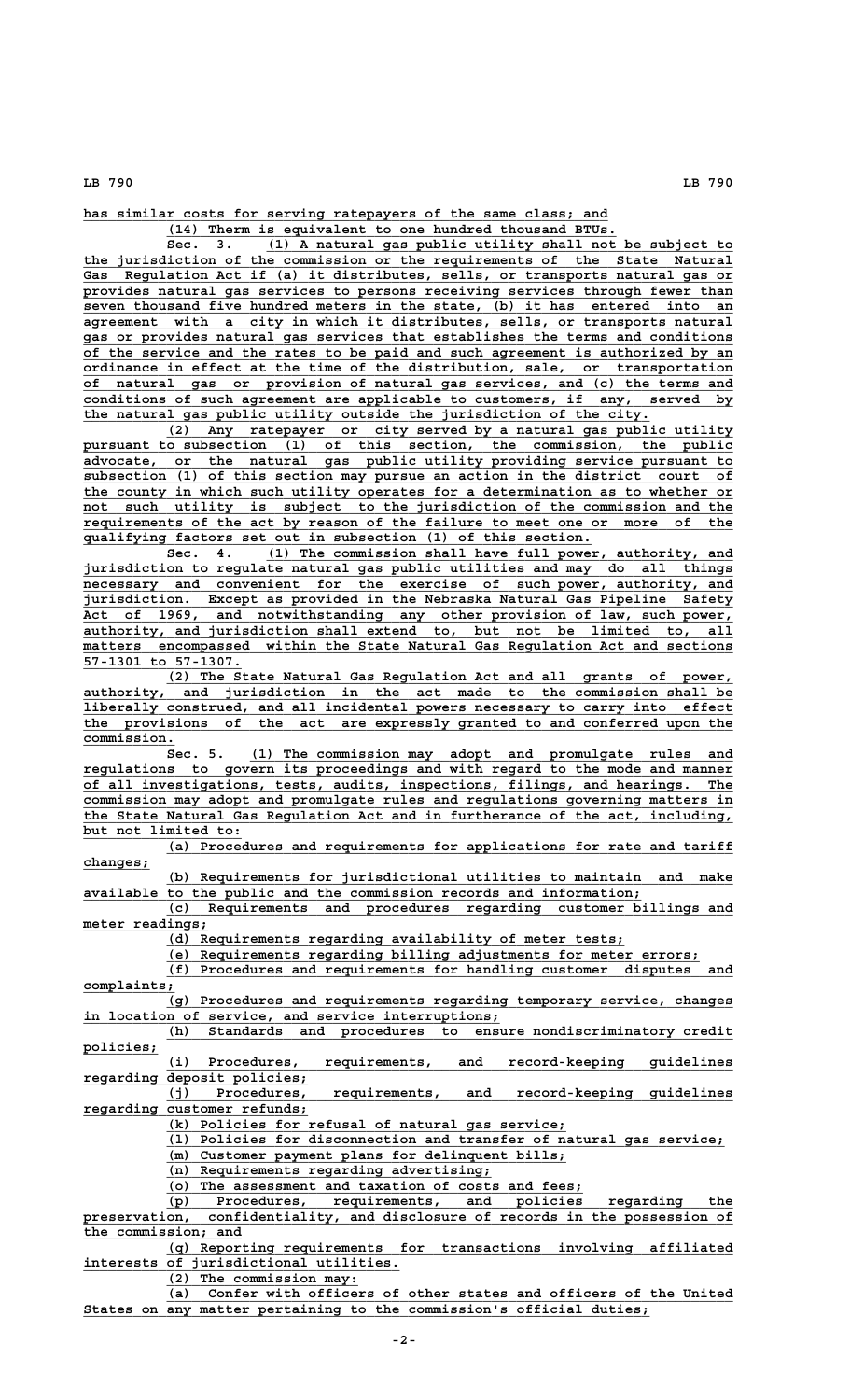**\_\_\_\_\_\_\_\_\_\_\_\_\_\_\_\_\_\_\_\_\_\_\_\_\_\_\_\_\_\_\_\_\_\_\_\_\_\_\_\_\_\_\_\_\_\_\_\_\_\_\_\_\_\_\_\_\_\_\_\_\_\_\_\_\_\_\_\_ (b) Enter into and establish fair and equitable cooperative \_\_\_\_\_\_\_\_\_\_\_\_\_\_\_\_\_\_\_\_\_\_\_\_\_\_\_\_\_\_\_\_\_\_\_\_\_\_\_\_\_\_\_\_\_\_\_\_\_\_\_\_\_\_\_\_\_\_\_\_\_\_\_\_\_\_\_\_\_\_\_\_\_\_\_\_\_\_ agreements or contracts with or act as an agent or licensee for the United \_\_\_\_\_\_\_\_\_\_\_\_\_\_\_\_\_\_\_\_\_\_\_\_\_\_\_\_\_\_\_\_\_\_\_\_\_\_\_\_\_\_\_\_\_\_\_\_\_\_\_\_\_\_\_\_\_\_\_\_\_\_\_\_\_\_\_\_\_\_\_\_\_\_\_\_\_\_ States, or any official, agency, or instrumentality thereof, or any similar \_\_\_\_\_\_\_\_\_\_\_\_\_\_\_\_\_\_\_\_\_\_\_\_\_\_\_\_\_\_\_\_\_\_\_\_\_\_\_\_\_\_\_\_\_\_\_\_\_\_\_\_\_\_\_\_\_\_\_\_\_\_\_\_\_\_\_\_\_\_\_\_\_\_\_\_\_\_ commission of another state, for the purpose of carrying out the commission's \_\_\_\_\_\_\_\_\_\_\_\_\_\_\_\_\_\_\_\_\_\_\_\_\_\_\_\_\_\_\_\_\_\_\_\_\_\_\_\_\_\_\_\_\_\_\_\_\_\_\_\_\_\_\_\_\_\_\_\_\_\_\_\_\_\_\_\_\_\_\_\_\_\_\_\_\_\_ duties and to that end receive and disburse any contributions, grants, or \_\_\_\_\_\_\_\_\_\_\_\_\_\_\_\_\_\_\_\_\_\_\_\_\_\_\_\_\_\_\_\_\_\_\_\_\_\_\_\_\_\_\_\_\_\_\_\_\_\_\_\_\_\_\_\_\_\_\_\_\_\_\_\_\_\_\_\_\_\_\_\_\_\_\_\_\_\_ other financial assistance as a result of or pursuant to such agreements or** contracts; and

 **\_\_\_\_\_\_\_\_\_\_\_\_\_\_\_\_\_\_\_\_\_\_\_\_\_\_\_\_\_\_\_\_\_\_\_\_\_\_\_\_\_\_\_\_\_\_\_\_\_\_\_\_\_\_\_\_\_\_\_\_\_\_\_\_\_\_\_\_ (c) Make joint investigations, hold joint hearings within or outside \_\_\_\_\_\_\_\_\_\_\_\_\_\_\_\_\_\_\_\_\_\_\_\_\_\_\_\_\_\_\_\_\_\_\_\_\_\_\_\_\_\_\_\_\_\_\_\_\_\_\_\_\_\_\_\_\_\_\_\_\_\_\_\_\_\_\_\_\_\_\_\_\_\_\_\_\_\_ the state, and issue joint or concurrent orders in conjunction or concurrence** with such official, agency, instrumentality, or commission.

 **\_\_\_\_\_\_\_\_\_\_\_\_\_\_\_\_\_\_\_\_\_\_\_\_\_\_\_\_\_\_\_\_\_\_\_\_\_\_\_\_\_\_\_\_\_\_\_\_\_\_\_\_\_\_\_\_\_\_\_\_\_\_\_\_\_\_\_\_ (3) The Attorney General, when requested, shall give the commission** such counsel and advice as the commission may from time to time require. The  **\_\_\_\_\_\_\_\_\_\_\_\_\_\_\_\_\_\_\_\_\_\_\_\_\_\_\_\_\_\_\_\_\_\_\_\_\_\_\_\_\_\_\_\_\_\_\_\_\_\_\_\_\_\_\_\_\_\_\_\_\_\_\_\_\_\_\_\_\_\_\_\_\_\_\_\_\_\_ Attorney General shall aid and assist the commission in all judicial hearings, \_\_\_\_\_\_\_\_\_\_\_\_\_\_\_\_\_\_\_\_\_\_\_\_\_\_\_\_\_\_\_\_\_\_\_\_\_\_\_\_\_\_\_\_\_\_\_\_\_\_\_\_\_\_\_\_\_\_\_\_\_\_\_\_\_\_\_\_\_\_\_\_\_\_\_\_\_\_ suits, and proceedings in which the commission requests the Attorney General's assistance. \_\_\_\_\_\_\_\_\_\_\_**

 **\_\_\_\_\_\_\_\_\_\_\_\_\_\_\_\_\_\_\_\_\_\_\_\_\_\_\_\_\_\_\_\_\_\_\_\_\_\_\_\_\_\_\_\_\_\_\_\_\_\_\_\_\_\_\_\_ Sec. 6. Every jurisdictional utility shall publish and file with \_\_\_\_\_\_\_\_\_\_\_\_\_\_\_\_\_\_\_\_\_\_\_\_\_\_\_\_\_\_\_\_\_\_\_\_\_\_\_\_\_\_\_\_\_\_\_\_\_\_\_\_\_\_\_\_\_\_\_\_\_\_\_\_\_\_\_\_\_\_\_\_\_\_\_\_\_\_ the commission copies of all schedules of rates and shall furnish the \_\_\_\_\_\_\_\_\_\_\_\_\_\_\_\_\_\_\_\_\_\_\_\_\_\_\_\_\_\_\_\_\_\_\_\_\_\_\_\_\_\_\_\_\_\_\_\_\_\_\_\_\_\_\_\_\_\_\_\_\_\_\_\_\_\_\_\_\_\_\_\_\_\_\_\_\_\_ commission copies of all terms and conditions of service and contracts between \_\_\_\_\_\_\_\_\_\_\_\_\_\_\_\_\_\_\_\_\_\_\_\_\_\_\_\_\_\_\_\_\_\_\_\_\_\_\_\_\_\_\_\_\_\_\_\_\_\_\_\_\_\_\_\_\_\_\_\_\_\_\_\_\_\_\_\_\_\_\_\_\_\_\_\_\_\_ jurisdictional utilities pertaining to any and all jurisdictional services to \_\_\_\_\_\_\_\_\_\_\_\_\_\_\_\_\_\_\_\_\_\_\_\_\_\_\_\_\_\_\_\_\_\_\_\_\_\_\_\_\_\_\_\_\_\_\_\_\_\_\_\_\_\_\_\_\_\_\_\_\_\_\_\_\_\_\_\_\_\_\_\_\_\_\_\_\_\_ be rendered by such jurisdictional utilities. The commission may adopt and \_\_\_\_\_\_\_\_\_\_\_\_\_\_\_\_\_\_\_\_\_\_\_\_\_\_\_\_\_\_\_\_\_\_\_\_\_\_\_\_\_\_\_\_\_\_\_\_\_\_\_\_\_\_\_\_\_\_\_\_\_\_\_\_\_\_\_\_\_\_\_\_\_\_\_\_\_\_ promulgate reasonable rules and regulations regarding the form and filing of \_\_\_\_\_\_\_\_\_\_\_\_\_\_\_\_\_\_\_\_\_\_\_\_\_\_\_\_\_\_\_\_\_\_\_\_\_\_\_\_\_\_\_\_\_\_\_\_\_\_\_\_\_\_\_\_\_\_\_\_\_\_\_\_\_\_\_\_\_\_\_\_\_\_\_\_\_\_ all schedules of rates and all rules and regulations of such jurisdictional**  $utility,$  including such protection of confidentiality as requested by the  **\_\_\_\_\_\_\_\_\_\_\_\_\_\_\_\_\_\_\_\_\_\_\_\_\_\_\_\_\_\_\_\_\_\_\_\_\_\_\_\_\_\_\_\_\_\_\_\_\_\_\_\_\_\_\_\_\_\_\_\_\_\_\_\_\_\_\_\_\_\_\_\_\_\_\_\_\_\_ jurisdictional utility, and the jurisdictional utility's suppliers and \_\_\_\_\_\_\_\_\_\_\_\_\_\_\_\_\_\_\_\_\_\_\_\_\_\_\_\_\_\_\_\_\_\_\_\_\_\_\_\_\_\_\_\_\_\_\_\_\_\_\_\_\_\_\_\_\_\_\_\_\_\_\_\_\_\_\_\_\_\_\_\_\_\_\_\_\_\_ ratepayers, for contracts entered into by them, and as the commission**

**determines reasonable and appropriate.**<br>Sec. 7. Except as otherwis  **\_\_\_\_\_\_\_\_\_\_\_\_\_\_\_\_\_\_\_\_\_\_\_\_\_\_\_\_\_\_\_\_\_\_\_\_\_\_\_\_\_\_\_\_\_\_\_\_\_\_\_\_\_\_\_\_\_\_ Sec. 7. Except as otherwise provided in the State Natural Gas \_\_\_\_\_\_\_\_\_\_\_\_\_\_\_\_\_\_\_\_\_\_\_\_\_\_\_\_\_\_\_\_\_\_\_\_\_\_\_\_\_\_\_\_\_\_\_\_\_\_\_\_\_\_\_\_\_\_\_\_\_\_\_\_\_\_\_\_\_\_\_\_\_\_\_\_\_\_ Regulation Act, all orders, rules, regulations, practices, services, rates, \_\_\_\_\_\_\_\_\_\_\_\_\_\_\_\_\_\_\_\_\_\_\_\_\_\_\_\_\_\_\_\_\_\_\_\_\_\_\_\_\_\_\_\_\_\_\_\_\_\_\_\_\_\_\_\_\_\_\_\_\_\_\_\_\_\_\_\_\_\_\_\_\_\_\_\_\_\_ charges, classifications, and tolls fixed by the commission shall be prima** facie reasonable unless or until changed or modified by the commission or in  **\_\_\_\_\_\_\_\_\_\_\_\_\_\_\_\_\_\_\_\_\_\_\_\_\_\_\_\_\_\_\_\_\_\_\_\_\_\_\_\_\_\_\_\_\_\_\_\_\_\_\_\_\_\_\_\_\_\_\_\_\_\_\_\_\_\_\_\_ pursuance of proceedings instituted in court as provided in the act.**

Sec. 8. (1) The provisions of this section do not apply to general  **rate filings. \_\_\_\_\_\_\_\_\_\_\_\_\_**

 **\_\_\_\_\_\_\_\_\_\_\_\_\_\_\_\_\_\_\_\_\_\_\_\_\_\_\_\_\_\_\_\_\_\_\_\_\_\_\_\_\_\_\_\_\_\_\_\_\_\_\_\_\_\_\_\_\_\_\_\_\_\_\_\_\_\_\_\_ (2) Unless the commission otherwise orders, no jurisdictional \_\_\_\_\_\_\_\_\_\_\_\_\_\_\_\_\_\_\_\_\_\_\_\_\_\_\_\_\_\_\_\_\_\_\_\_\_\_\_\_\_\_\_\_\_\_\_\_\_\_\_\_\_\_\_\_\_\_\_\_\_\_\_\_\_\_\_\_\_\_\_\_\_\_\_\_\_\_ utility shall make effective any changed rate or any term or condition of \_\_\_\_\_\_\_\_\_\_\_\_\_\_\_\_\_\_\_\_\_\_\_\_\_\_\_\_\_\_\_\_\_\_\_\_\_\_\_\_\_\_\_\_\_\_\_\_\_\_\_\_\_\_\_\_\_\_\_\_\_\_\_\_\_\_\_\_\_\_\_\_\_\_\_\_\_\_ service pertaining to the service or rates of such utility, except by filing \_\_\_\_\_\_\_\_\_\_\_\_\_\_\_\_\_\_\_\_\_\_\_\_\_\_\_\_\_\_\_\_\_\_\_\_\_\_\_\_\_\_\_\_\_\_\_\_\_\_\_\_\_\_\_\_\_\_\_\_\_\_\_\_\_\_\_\_\_\_\_\_\_\_\_\_\_\_ the same with the commission at least thirty days prior to the proposed \_\_\_\_\_\_\_\_\_\_\_\_\_\_\_\_\_\_\_\_\_\_\_\_\_\_\_\_\_\_\_\_\_\_\_\_\_\_\_\_\_\_\_\_\_\_\_\_\_\_\_\_\_\_\_\_\_\_\_\_\_\_\_\_\_\_\_\_\_\_\_\_\_\_\_\_\_\_ effective date. The commission, for good cause, may allow such changed rate \_\_\_\_\_\_\_\_\_\_\_\_\_\_\_\_\_\_\_\_\_\_\_\_\_\_\_\_\_\_\_\_\_\_\_\_\_\_\_\_\_\_\_\_\_\_\_\_\_\_\_\_\_\_\_\_\_\_\_\_\_\_\_\_\_\_\_\_\_\_\_\_\_\_\_\_\_\_ or any term or condition of service pertaining to the service or rates of any \_\_\_\_\_\_\_\_\_\_\_\_\_\_\_\_\_\_\_\_\_\_\_\_\_\_\_\_\_\_\_\_\_\_\_\_\_\_\_\_\_\_\_\_\_\_\_\_\_\_\_\_\_\_\_\_\_\_\_\_\_\_\_\_\_\_\_\_\_\_\_\_\_\_\_\_\_\_ such utility, to become effective on less than thirty days' notice. If the \_\_\_\_\_\_\_\_\_\_\_\_\_\_\_\_\_\_\_\_\_\_\_\_\_\_\_\_\_\_\_\_\_\_\_\_\_\_\_\_\_\_\_\_\_\_\_\_\_\_\_\_\_\_\_\_\_\_\_\_\_\_\_\_\_\_\_\_\_\_\_\_\_\_\_\_\_\_ commission allows a change to become effective on less than thirty days' \_\_\_\_\_\_\_\_\_\_\_\_\_\_\_\_\_\_\_\_\_\_\_\_\_\_\_\_\_\_\_\_\_\_\_\_\_\_\_\_\_\_\_\_\_\_\_\_\_\_\_\_\_\_\_\_\_\_\_\_\_\_\_\_\_\_\_\_\_\_\_\_\_\_\_\_\_\_ notice, the effective date of the allowed change shall be the date established \_\_\_\_\_\_\_\_\_\_\_\_\_\_\_\_\_\_\_\_\_\_\_\_\_\_\_\_\_\_\_\_\_\_\_\_\_\_\_\_\_\_\_\_\_\_\_\_\_\_\_\_\_\_\_\_\_\_\_\_\_\_\_\_\_\_\_\_\_\_\_\_\_\_\_\_\_\_ in the commission order approving such change or the date of the order if no \_\_\_\_\_\_\_\_\_\_\_\_\_\_\_\_\_\_\_\_\_\_\_\_\_\_\_\_\_\_\_\_\_\_\_\_\_\_\_\_\_\_\_\_\_\_\_\_\_\_\_\_\_\_\_\_\_\_\_\_\_\_\_\_\_\_\_\_\_\_\_\_\_\_\_\_\_\_ effective date is otherwise established. Any such proposed change shall be \_\_\_\_\_\_\_\_\_\_\_\_\_\_\_\_\_\_\_\_\_\_\_\_\_\_\_\_\_\_\_\_\_\_\_\_\_\_\_\_\_\_\_\_\_\_\_\_\_\_\_\_\_\_\_\_\_\_\_\_\_\_\_\_\_\_\_\_\_\_\_\_\_\_\_\_\_\_ shown by filing with the commission a schedule showing the changes, and such \_\_\_\_\_\_\_\_\_\_\_\_\_\_\_\_\_\_\_\_\_\_\_\_\_\_\_\_\_\_\_\_\_\_\_\_\_\_\_\_\_\_\_\_\_\_\_\_\_\_\_\_\_\_\_\_\_\_\_\_\_\_\_\_\_\_\_\_\_\_\_\_\_\_\_\_\_\_ changes shall be plainly indicated by proper reference marks in amendments or \_\_\_\_\_\_\_\_\_\_\_\_\_\_\_\_\_\_\_\_\_\_\_\_\_\_\_\_\_\_\_\_\_\_\_\_\_\_\_\_\_\_\_\_\_\_\_\_\_\_\_\_\_\_\_\_\_\_\_\_\_\_\_\_\_\_\_\_\_\_\_\_\_\_\_\_\_\_ supplements to existing tariffs, schedules, or classifications, or in new issues thereof. \_\_\_\_\_\_\_\_\_\_\_\_\_\_\_**

 **\_\_\_\_\_\_\_\_\_\_\_\_\_\_\_\_\_\_\_\_\_\_\_\_\_\_\_\_\_\_\_\_\_\_\_\_\_\_\_\_\_\_\_\_\_\_\_\_\_\_\_\_\_\_\_\_\_\_\_\_\_\_\_\_\_\_\_\_ (3) Whenever any jurisdictional utility files with the commission \_\_\_\_\_\_\_\_\_\_\_\_\_\_\_\_\_\_\_\_\_\_\_\_\_\_\_\_\_\_\_\_\_\_\_\_\_\_\_\_\_\_\_\_\_\_\_\_\_\_\_\_\_\_\_\_\_\_\_\_\_\_\_\_\_\_\_\_\_\_\_\_\_\_\_\_\_\_ the changes desired to be made and put in force by such utility, the \_\_\_\_\_\_\_\_\_\_\_\_\_\_\_\_\_\_\_\_\_\_\_\_\_\_\_\_\_\_\_\_\_\_\_\_\_\_\_\_\_\_\_\_\_\_\_\_\_\_\_\_\_\_\_\_\_\_\_\_\_\_\_\_\_\_\_\_\_\_\_\_\_\_\_\_\_\_ commission, either upon complaint or upon its own motion, may give notice and** hold a hearing upon such proposed changes. Pending such hearing, the  **\_\_\_\_\_\_\_\_\_\_\_\_\_\_\_\_\_\_\_\_\_\_\_\_\_\_\_\_\_\_\_\_\_\_\_\_\_\_\_\_\_\_\_\_\_\_\_\_\_\_\_\_\_\_\_\_\_\_\_\_\_\_\_\_\_\_\_\_\_\_\_\_\_\_\_\_\_\_ commission may suspend the operation of such change and defer the effective \_\_\_\_\_\_\_\_\_\_\_\_\_\_\_\_\_\_\_\_\_\_\_\_\_\_\_\_\_\_\_\_\_\_\_\_\_\_\_\_\_\_\_\_\_\_\_\_\_\_\_\_\_\_\_\_\_\_\_\_\_\_\_\_\_\_\_\_\_\_\_\_\_\_\_\_\_\_ date of such change in rate or any term or condition of service pertaining to \_\_\_\_\_\_\_\_\_\_\_\_\_\_\_\_\_\_\_\_\_\_\_\_\_\_\_\_\_\_\_\_\_\_\_\_\_\_\_\_\_\_\_\_\_\_\_\_\_\_\_\_\_\_\_\_\_\_\_\_\_\_\_\_\_\_\_\_\_\_\_\_\_\_\_\_\_\_ the service or rates of any such utility, by delivering to such utility a \_\_\_\_\_\_\_\_\_\_\_\_\_\_\_\_\_\_\_\_\_\_\_\_\_\_\_\_\_\_\_\_\_\_\_\_\_\_\_\_\_\_\_\_\_\_\_\_\_\_\_\_\_\_\_\_ statement in writing of its reasons for such suspension.**

 **\_\_\_\_\_\_\_\_\_\_\_\_\_\_\_\_\_\_\_\_\_\_\_\_\_\_\_\_\_\_\_\_\_\_\_\_\_\_\_\_\_\_\_\_\_\_\_\_\_\_\_\_\_\_\_\_\_\_\_\_\_\_\_\_\_\_\_\_ (4) The commission shall not delay the effective date of the \_\_\_\_\_\_\_\_\_\_\_\_\_\_\_\_\_\_\_\_\_\_\_\_\_\_\_\_\_\_\_\_\_\_\_\_\_\_\_\_\_\_\_\_\_\_\_\_\_\_\_\_\_\_\_\_\_\_\_\_\_\_\_\_\_\_\_\_\_\_\_\_\_\_\_\_\_\_ proposed change in rate or any term or condition of service pertaining to the \_\_\_\_\_\_\_\_\_\_\_\_\_\_\_\_\_\_\_\_\_\_\_\_\_\_\_\_\_\_\_\_\_\_\_\_\_\_\_\_\_\_\_\_\_\_\_\_\_\_\_\_\_\_\_\_\_\_\_\_\_\_\_\_\_\_\_\_\_\_\_\_\_\_\_\_\_\_ service or rates of any such jurisdictional utility, more than one hundred \_\_\_\_\_\_\_\_\_\_\_\_\_\_\_\_\_\_\_\_\_\_\_\_\_\_\_\_\_\_\_\_\_\_\_\_\_\_\_\_\_\_\_\_\_\_\_\_\_\_\_\_\_\_\_\_\_\_\_\_\_\_\_\_\_\_\_\_\_\_\_\_\_\_\_\_\_\_ eighty days beyond the date the utility filed its application requesting the \_\_\_\_\_\_\_\_\_\_\_\_\_\_\_\_\_\_\_\_\_\_\_\_\_\_\_\_\_\_\_\_\_\_\_\_\_\_\_\_\_\_\_\_\_\_\_\_\_\_\_\_\_\_\_\_\_\_\_\_\_\_\_\_\_\_\_\_\_\_\_\_\_\_\_\_\_\_ proposed change. If the commission does not suspend the proposed change \_\_\_\_\_\_\_\_\_\_\_\_\_\_\_\_\_\_\_\_\_\_\_\_\_\_\_\_\_\_\_\_\_\_\_\_\_\_\_\_\_\_\_\_\_\_\_\_\_\_\_\_\_\_\_\_\_\_\_\_\_\_\_\_\_\_\_\_\_\_\_\_\_\_\_\_\_\_ within thirty days after the date the same is filed by the utility, such** proposed change shall be deemed approved by the commission and shall take  **\_\_\_\_\_\_\_\_\_\_\_\_\_\_\_\_\_\_\_\_\_\_\_\_\_\_\_\_\_\_\_\_\_\_\_\_\_\_\_\_\_\_\_\_\_\_\_\_\_\_\_\_\_\_\_\_\_\_\_\_\_\_\_\_\_\_\_\_\_\_\_\_\_\_\_\_\_\_ effect on the proposed effective date. If the commission has not issued a \_\_\_\_\_\_\_\_\_\_\_\_\_\_\_\_\_\_\_\_\_\_\_\_\_\_\_\_\_\_\_\_\_\_\_\_\_\_\_\_\_\_\_\_\_\_\_\_\_\_\_\_\_\_\_\_\_\_\_\_\_\_\_\_\_\_\_\_\_\_\_\_\_\_\_\_\_\_ final order on the proposed change in any rate or any term or condition of**  $\text{service pertaining to the service or rates of any such utility, within one}$  **\_\_\_\_\_\_\_\_\_\_\_\_\_\_\_\_\_\_\_\_\_\_\_\_\_\_\_\_\_\_\_\_\_\_\_\_\_\_\_\_\_\_\_\_\_\_\_\_\_\_\_\_\_\_\_\_\_\_\_\_\_\_\_\_\_\_\_\_\_\_\_\_\_\_\_\_\_\_ hundred eighty days after the date the utility files its application \_\_\_\_\_\_\_\_\_\_\_\_\_\_\_\_\_\_\_\_\_\_\_\_\_\_\_\_\_\_\_\_\_\_\_\_\_\_\_\_\_\_\_\_\_\_\_\_\_\_\_\_\_\_\_\_\_\_\_\_\_\_\_\_\_\_\_\_\_\_\_\_\_\_\_\_\_\_ requesting the proposed change, then the proposed change shall be deemed \_\_\_\_\_\_\_\_\_\_\_\_\_\_\_\_\_\_\_\_\_\_\_\_\_\_\_\_\_\_\_\_\_\_\_\_\_\_\_\_\_\_\_\_\_\_\_\_\_\_\_\_\_\_\_\_\_\_\_\_\_\_\_\_\_\_\_\_\_\_\_\_\_\_\_\_\_\_ approved by the commission and the proposed change shall be effective \_\_\_\_\_\_\_\_\_\_\_\_\_\_\_\_\_\_\_\_\_\_\_\_\_\_\_\_\_\_\_\_\_\_\_\_\_\_\_\_\_\_\_\_\_\_\_\_\_\_\_\_\_\_\_\_\_\_\_\_\_\_\_\_\_\_\_\_\_\_\_\_\_\_\_\_\_\_ immediately, except that (a) in any proceeding initiated as a result of a \_\_\_\_\_\_\_\_\_\_\_\_\_\_\_\_\_\_\_\_\_\_\_\_\_\_\_\_\_\_\_\_\_\_\_\_\_\_\_\_\_\_\_\_\_\_\_\_\_\_\_\_\_\_\_\_\_\_\_\_\_\_\_\_\_\_\_\_\_\_\_\_\_\_\_\_\_\_ filing by a utility of new or changed rates or terms and conditions of \_\_\_\_\_\_\_\_\_\_\_\_\_\_\_\_\_\_\_\_\_\_\_\_\_\_\_\_\_\_\_\_\_\_\_\_\_\_\_\_\_\_\_\_\_\_\_\_\_\_\_\_\_\_\_\_\_\_\_\_\_\_\_\_\_\_\_\_\_\_\_\_\_\_\_\_\_\_ service, the commission shall, within thirty days of the receipt of such**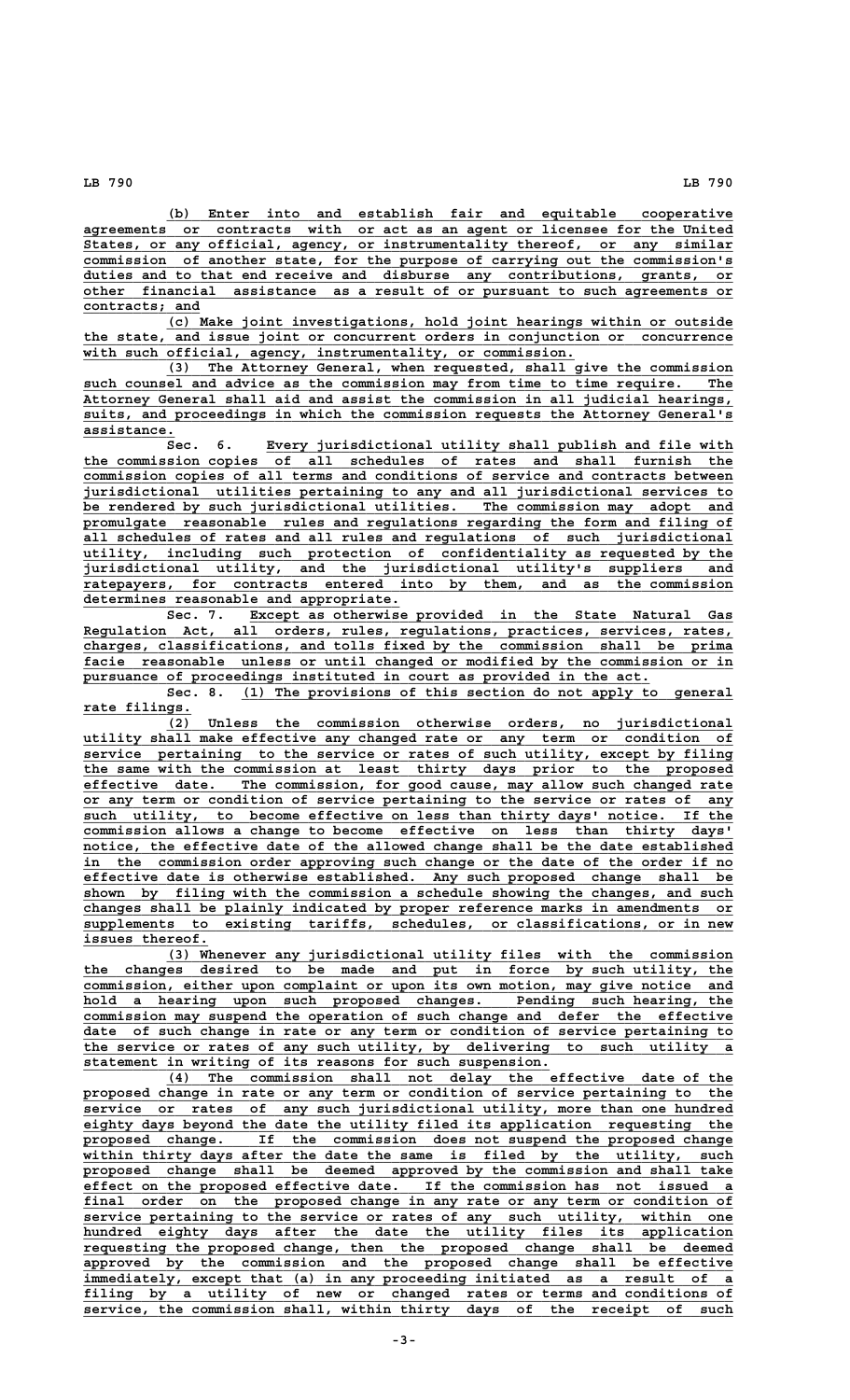**\_\_\_\_\_\_\_\_\_\_\_\_\_\_\_\_\_\_\_\_\_\_\_\_\_\_\_\_\_\_\_\_\_\_\_\_\_\_\_\_\_\_\_\_\_\_\_\_\_\_\_\_\_\_\_\_\_\_\_\_\_\_\_\_\_\_\_\_\_\_\_\_\_\_\_\_\_\_ filing, review the applications, documents, and submissions made with such** filing to determine whether or not they conform to the minimum requirements of  **\_\_\_\_\_\_\_\_\_\_\_\_\_\_\_\_\_\_\_\_\_\_\_\_\_\_\_\_\_\_\_\_\_\_\_\_\_\_\_\_\_\_\_\_\_\_\_\_\_\_\_\_\_\_\_\_\_\_\_\_\_\_\_\_\_\_\_\_\_\_\_\_\_\_\_\_\_\_ the commission regarding such filings as established by applicable rule, \_\_\_\_\_\_\_\_\_\_\_\_\_\_\_\_\_\_\_\_\_\_\_\_\_\_\_\_\_\_\_\_\_\_\_\_\_\_\_\_\_\_\_\_\_\_\_\_\_\_\_\_\_\_\_\_\_\_\_\_\_\_\_\_\_\_\_\_\_\_\_\_\_\_\_\_\_\_ regulation, or commission order. If such applications, documents, or \_\_\_\_\_\_\_\_\_\_\_\_\_\_\_\_\_\_\_\_\_\_\_\_\_\_\_\_\_\_\_\_\_\_\_\_\_\_\_\_\_\_\_\_\_\_\_\_\_\_\_\_\_\_\_\_\_\_\_\_\_\_\_\_\_\_\_\_\_\_\_\_\_\_\_\_\_\_ submissions fail to substantially conform with such requirements, they will be \_\_\_\_\_\_\_\_\_\_\_\_\_\_\_\_\_\_\_\_\_\_\_\_\_\_\_\_\_\_\_\_\_\_\_\_\_\_\_\_\_\_\_\_\_\_\_\_\_\_\_\_\_\_\_\_\_\_\_\_\_\_\_\_\_\_\_\_\_\_\_\_\_\_\_\_\_\_ deemed defective and the filing shall not be deemed to have been made until \_\_\_\_\_\_\_\_\_\_\_\_\_\_\_\_\_\_\_\_\_\_\_\_\_\_\_\_\_\_\_\_\_\_\_\_\_\_\_\_\_\_\_\_\_\_\_\_\_\_\_\_\_\_\_\_\_\_\_\_\_\_\_\_\_\_\_\_\_\_\_\_\_\_\_\_\_\_ such applications, documents, and submissions are determined to be in \_\_\_\_\_\_\_\_\_\_\_\_\_\_\_\_\_\_\_\_\_\_\_\_\_\_\_\_\_\_\_\_\_\_\_\_\_\_\_\_\_\_\_\_\_\_\_\_\_\_\_\_\_\_\_\_\_\_\_\_\_\_\_\_\_\_\_\_\_\_\_\_\_\_\_\_\_\_ conformity by the commission with minimum standards, and (b) nothing in this \_\_\_\_\_\_\_\_\_\_\_\_\_\_\_\_\_\_\_\_\_\_\_\_\_\_\_\_\_\_\_\_\_\_\_\_\_\_\_\_\_\_\_\_\_\_\_\_\_\_\_\_\_\_\_\_\_\_\_\_\_\_\_\_\_\_\_\_\_\_\_\_\_\_\_\_\_\_ subsection shall preclude the jurisdictional utility and the commission from \_\_\_\_\_\_\_\_\_\_\_\_\_\_\_\_\_\_\_\_\_\_\_\_\_\_\_\_\_\_\_\_\_\_\_\_\_\_\_\_\_\_\_\_\_\_\_\_\_\_\_\_\_\_\_\_\_\_\_\_\_\_\_\_\_\_\_\_\_\_\_\_\_\_ agreeing to a waiver or an extension of the one-hundred-eighty-day period.**

 **\_\_\_\_\_\_\_\_\_\_\_\_\_\_\_\_\_\_\_\_\_\_\_\_\_\_\_\_\_\_\_\_\_\_\_\_\_\_\_\_\_\_\_\_\_\_\_\_\_\_\_\_\_\_\_\_\_\_\_\_\_\_\_\_\_\_\_\_ (5) Except as provided in subsection (4) of this section, no change** shall be made in any rate or in any term or condition of service pertaining to  **\_\_\_\_\_\_\_\_\_\_\_\_\_\_\_\_\_\_\_\_\_\_\_\_\_\_\_\_\_\_\_\_\_\_\_\_\_\_\_\_\_\_\_\_\_\_\_\_\_\_\_\_\_\_\_\_\_\_\_\_\_\_\_\_\_\_\_\_\_\_\_\_\_\_\_\_\_\_ the service or rates of any such jurisdictional utility, without the consent \_\_\_\_\_\_\_\_\_\_\_\_\_\_\_\_\_\_\_\_\_\_\_\_\_\_\_\_\_\_\_\_\_\_\_\_\_\_\_\_\_\_\_\_\_\_\_\_\_\_\_\_\_\_\_\_\_\_\_\_\_\_\_\_\_\_\_\_\_\_\_\_\_\_\_\_\_\_ of the commission. Within thirty days after such changes have been authorized** by the commission or become effective as provided in subsection (4) of this  **\_\_\_\_\_\_\_\_\_\_\_\_\_\_\_\_\_\_\_\_\_\_\_\_\_\_\_\_\_\_\_\_\_\_\_\_\_\_\_\_\_\_\_\_\_\_\_\_\_\_\_\_\_\_\_\_\_\_\_\_\_\_\_\_\_\_\_\_\_\_\_\_\_\_\_\_\_\_ section, copies of all tariffs, schedules, and classifications, and all terms \_\_\_\_\_\_\_\_\_\_\_\_\_\_\_\_\_\_\_\_\_\_\_\_\_\_\_\_\_\_\_\_\_\_\_\_\_\_\_\_\_\_\_\_\_\_\_\_\_\_\_\_\_\_\_\_\_\_\_\_\_\_\_\_\_\_\_\_\_\_\_\_\_\_\_\_\_\_ or conditions of service, except those determined to be confidential under \_\_\_\_\_\_\_\_\_\_\_\_\_\_\_\_\_\_\_\_\_\_\_\_\_\_\_\_\_\_\_\_\_\_\_\_\_\_\_\_\_\_\_\_\_\_\_\_\_\_\_\_\_\_\_\_\_\_\_\_\_\_\_\_\_\_\_\_\_\_\_\_\_\_\_\_\_\_ rules and regulations adopted by the commission, shall be available for public \_\_\_\_\_\_\_\_\_\_\_\_\_\_\_\_\_\_\_\_\_\_\_\_\_\_\_\_\_\_\_\_\_\_\_\_\_\_\_\_\_\_\_\_\_\_\_\_\_\_\_\_\_\_\_\_\_\_\_\_\_\_\_\_\_\_\_\_\_\_\_\_\_\_\_\_\_\_ inspection in every office and facility open to the general public of such \_\_\_\_\_\_\_\_\_\_\_\_\_\_\_\_\_\_\_\_\_\_\_\_\_\_\_\_\_\_\_\_\_\_\_\_\_ jurisdictional utility in this state.**

 **\_\_\_\_\_\_\_\_\_\_\_\_\_\_\_\_\_\_\_\_\_\_\_\_\_\_\_\_\_\_\_\_\_\_\_\_\_\_\_\_\_\_\_\_\_\_\_\_\_\_\_\_\_\_\_\_\_\_\_\_\_\_\_\_\_\_\_\_ (6) Except as to the time limits prescribed in subsection (4) of \_\_\_\_\_\_\_\_\_\_\_\_\_\_\_\_\_\_\_\_\_\_\_\_\_\_\_\_\_\_\_\_\_\_\_\_\_\_\_\_\_\_\_\_\_\_\_\_\_\_\_\_\_\_\_\_\_\_\_\_\_\_\_\_\_\_\_\_\_\_\_\_\_\_\_\_\_\_ this section, proceedings under this section shall be conducted in accordance \_\_\_\_\_\_\_\_\_\_\_\_\_\_\_\_\_\_\_\_\_\_\_\_\_\_\_\_\_\_\_\_\_\_\_\_\_\_\_\_\_\_\_\_\_\_\_\_\_\_\_\_\_\_\_\_\_\_\_\_\_\_\_\_\_\_\_\_\_\_\_\_\_\_\_\_\_\_ with rules and regulations adopted and promulgated pursuant to section 75-110.**

 **\_\_\_\_\_\_\_\_\_\_\_\_\_\_\_\_\_\_\_\_\_\_\_\_\_\_\_\_\_\_\_\_\_\_\_\_\_\_\_\_\_\_\_\_\_\_\_\_\_\_\_\_\_\_\_ Sec. 9. (1) The commission, upon its own initiative, may \_\_\_\_\_\_\_\_\_\_\_\_\_\_\_\_\_\_\_\_\_\_\_\_\_\_\_\_\_\_\_\_\_\_\_\_\_\_\_\_\_\_\_\_\_\_\_\_\_\_\_\_\_\_\_\_\_\_\_\_\_\_\_\_\_\_\_\_\_\_\_\_\_\_\_\_\_\_ investigate all schedules of rates, contracts, and terms and conditions of \_\_\_\_\_\_\_\_\_\_\_\_\_\_\_\_\_\_\_\_\_\_\_\_\_\_\_\_\_\_\_\_\_\_\_\_\_\_\_\_\_\_\_\_\_\_\_\_\_\_\_\_\_\_\_\_\_\_\_\_\_\_\_\_\_\_\_\_\_\_\_\_\_\_\_\_\_\_ service of jurisdictional utilities. If after notice, investigation, and \_\_\_\_\_\_\_\_\_\_\_\_\_\_\_\_\_\_\_\_\_\_\_\_\_\_\_\_\_\_\_\_\_\_\_\_\_\_\_\_\_\_\_\_\_\_\_\_\_\_\_\_\_\_\_\_\_\_\_\_\_\_\_\_\_\_\_\_\_\_\_\_\_\_\_\_\_\_ hearing the commission finds that such rates or terms and conditions of \_\_\_\_\_\_\_\_\_\_\_\_\_\_\_\_\_\_\_\_\_\_\_\_\_\_\_\_\_\_\_\_\_\_\_\_\_\_\_\_\_\_\_\_\_\_\_\_\_\_\_\_\_\_\_\_\_\_\_\_\_\_\_\_\_\_\_\_\_\_\_\_\_\_\_\_\_\_ service are unjust, unreasonable, unjustly discriminatory, or unduly \_\_\_\_\_\_\_\_\_\_\_\_\_\_\_\_\_\_\_\_\_\_\_\_\_\_\_\_\_\_\_\_\_\_\_\_\_\_\_\_\_\_\_\_\_\_\_\_\_\_\_\_\_\_\_\_\_\_\_\_\_\_\_\_\_\_\_\_\_\_\_\_\_\_\_\_\_\_ preferential, the commission shall have the power to establish and order \_\_\_\_\_\_\_\_\_\_\_\_\_\_\_\_\_\_\_\_\_\_\_\_\_\_\_\_\_\_\_\_\_\_\_\_\_\_\_\_\_\_\_\_\_\_\_\_\_\_\_\_\_\_\_\_\_\_\_\_\_\_\_\_\_\_\_\_\_\_\_\_\_\_\_\_\_\_ substituted therefor such rates and such terms and conditions of service as \_\_\_\_\_\_\_\_\_\_\_\_\_\_\_\_\_\_\_\_\_\_\_\_\_\_\_\_\_\_\_\_\_\_\_\_\_\_\_\_\_\_\_\_\_\_\_\_\_\_\_\_\_\_\_\_\_\_\_\_\_\_\_ are just and reasonable, effective as of the date of the order.**

 **\_\_\_\_\_\_\_\_\_\_\_\_\_\_\_\_\_\_\_\_\_\_\_\_\_\_\_\_\_\_\_\_\_\_\_\_\_\_\_\_\_\_\_\_\_\_\_\_\_\_\_\_\_\_\_\_\_\_\_\_\_\_\_\_\_\_\_\_ (2) If after investigation and hearing it is found that any term or \_\_\_\_\_\_\_\_\_\_\_\_\_\_\_\_\_\_\_\_\_\_\_\_\_\_\_\_\_\_\_\_\_\_\_\_\_\_\_\_\_\_\_\_\_\_\_\_\_\_\_\_\_\_\_\_\_\_\_\_\_\_\_\_\_\_\_\_\_\_\_\_\_\_\_\_\_\_ condition of service, measurement, practice, act, or service complained of is \_\_\_\_\_\_\_\_\_\_\_\_\_\_\_\_\_\_\_\_\_\_\_\_\_\_\_\_\_\_\_\_\_\_\_\_\_\_\_\_\_\_\_\_\_\_\_\_\_\_\_\_\_\_\_\_\_\_\_\_\_\_\_\_\_\_\_\_\_\_\_\_\_\_\_\_\_\_ unjust, unreasonable, unduly preferential, unjustly discriminatory, or \_\_\_\_\_\_\_\_\_\_\_\_\_\_\_\_\_\_\_\_\_\_\_\_\_\_\_\_\_\_\_\_\_\_\_\_\_\_\_\_\_\_\_\_\_\_\_\_\_\_\_\_\_\_\_\_\_\_\_\_\_\_\_\_\_\_\_\_\_\_\_\_\_\_\_\_\_\_ otherwise in violation of the State Natural Gas Regulation Act or of the \_\_\_\_\_\_\_\_\_\_\_\_\_\_\_\_\_\_\_\_\_\_\_\_\_\_\_\_\_\_\_\_\_\_\_\_\_\_\_\_\_\_\_\_\_\_\_\_\_\_\_\_\_\_\_\_\_\_\_\_\_\_\_\_\_\_\_\_\_\_\_\_\_\_\_\_\_\_ orders of the commission or if it is found that any service is inadequate or \_\_\_\_\_\_\_\_\_\_\_\_\_\_\_\_\_\_\_\_\_\_\_\_\_\_\_\_\_\_\_\_\_\_\_\_\_\_\_\_\_\_\_\_\_\_\_\_\_\_\_\_\_\_\_\_\_\_\_\_\_\_\_\_\_\_\_\_\_\_\_\_\_\_\_\_\_\_ that any reasonable service cannot be obtained, the commission may substitute** therefor, effective as of the date of the order, such other terms or  **\_\_\_\_\_\_\_\_\_\_\_\_\_\_\_\_\_\_\_\_\_\_\_\_\_\_\_\_\_\_\_\_\_\_\_\_\_\_\_\_\_\_\_\_\_\_\_\_\_\_\_\_\_\_\_\_\_\_\_\_\_\_\_\_\_\_\_\_\_\_\_\_\_\_\_\_\_\_ conditions of service, measurements, practices, acts, or service and make such \_\_\_\_\_\_\_\_\_\_\_\_\_\_\_\_\_\_\_\_\_\_\_\_\_\_\_\_\_\_\_\_\_\_\_\_\_\_\_\_\_\_\_\_\_\_\_\_\_\_\_\_\_\_\_\_\_\_\_\_\_\_\_\_\_\_\_\_\_\_\_\_\_\_\_\_\_\_ order respecting any such changes in such terms and conditions of service,**  $$  **\_\_\_\_\_\_\_\_\_\_\_\_\_\_\_\_\_\_\_\_\_\_\_\_\_\_\_\_\_\_\_\_\_\_\_\_\_\_\_\_\_\_\_\_\_\_\_\_\_\_\_\_\_\_\_\_\_\_\_\_\_\_\_\_\_\_\_\_\_\_\_\_\_\_\_\_\_\_ in the judgment of the commission, public necessity and convenience require, \_\_\_\_\_\_\_\_\_\_\_\_\_\_\_\_\_\_\_\_\_\_\_\_\_\_\_\_\_\_\_\_\_\_\_\_\_\_\_\_\_\_\_\_\_\_\_\_\_\_\_\_\_\_\_\_\_\_\_\_\_\_\_\_\_\_\_\_\_\_\_\_\_\_\_\_\_\_ the commission may establish just and reasonable rates, charges, or \_\_\_\_\_\_\_\_\_\_\_\_\_\_\_\_\_\_\_\_\_\_\_\_\_\_\_\_\_\_\_\_\_\_\_\_\_\_\_\_\_\_\_\_\_\_\_\_\_\_\_\_\_\_\_\_\_\_\_\_\_\_\_\_\_\_\_\_\_\_\_\_\_\_\_\_\_\_ privileges, but all such rates, charges, and privileges shall be open to all \_\_\_\_\_\_\_\_\_\_\_\_\_\_\_\_\_\_\_\_\_\_\_\_\_\_\_\_\_\_\_\_\_\_\_\_\_\_\_\_\_\_\_\_\_\_\_\_\_\_\_\_\_\_\_\_\_\_\_\_\_\_\_\_\_\_\_\_\_\_\_\_\_\_\_\_\_\_ users of a like kind of service under similar circumstances and conditions. \_\_\_\_\_\_\_\_\_\_\_\_\_\_\_\_\_\_\_\_\_\_\_\_\_\_\_\_\_\_\_\_\_\_\_\_\_\_\_\_\_\_\_\_\_\_\_\_\_\_\_\_\_\_\_\_\_\_\_\_\_\_\_\_\_\_\_\_\_\_\_\_\_\_\_\_\_\_ Hearings shall be conducted in accordance with rules and regulations adopted** and promulgated pursuant to section 75-110.

 **\_\_\_\_\_\_\_\_\_\_\_\_\_\_\_\_\_\_\_\_\_\_\_\_\_\_\_\_\_\_\_\_\_\_\_\_\_\_\_\_\_\_\_\_\_\_\_\_\_\_\_\_\_\_\_\_\_ Sec. 10. (1) A jurisdictional utility may provide service at \_\_\_\_\_\_\_\_\_\_\_\_\_\_\_\_\_\_\_\_\_\_\_\_\_\_\_\_\_\_\_\_\_\_\_\_\_\_\_\_\_\_\_\_\_\_\_\_\_\_\_\_\_\_\_\_\_\_\_\_\_\_\_\_\_\_\_\_\_\_\_\_\_\_\_\_\_\_ negotiated rates, contracts, and terms and conditions of service under \_\_\_\_\_\_\_\_\_\_\_\_\_\_\_\_\_\_\_\_\_\_\_\_\_\_\_\_\_\_\_\_\_\_\_\_\_\_\_\_\_\_\_\_\_\_\_\_\_\_\_\_\_\_\_\_\_\_\_\_\_\_\_\_\_\_\_\_\_\_\_\_\_\_\_\_\_\_ contract to high-volume ratepayers. Service under the contracts shall be** provided on such terms and conditions and for such rates or charges as the  **\_\_\_\_\_\_\_\_\_\_\_\_\_\_\_\_\_\_\_\_\_\_\_\_\_\_\_\_\_\_\_\_\_\_\_\_\_\_\_\_\_\_\_\_\_\_\_\_\_\_\_\_\_\_\_\_\_\_\_\_\_\_\_\_\_\_\_\_\_\_\_\_\_\_\_\_\_\_ jurisdictional utility and the high-volume ratepayer agree, without regard to \_\_\_\_\_\_\_\_\_\_\_\_\_\_\_\_\_\_\_\_\_\_\_\_\_\_\_\_\_\_\_\_\_\_\_\_\_\_\_\_\_\_\_\_\_\_\_\_\_\_\_\_\_\_\_\_\_\_\_\_\_\_\_\_\_\_\_\_\_\_\_\_\_\_\_\_\_\_ any rates, tolls, tariffs, or charges the jurisdictional utility may have \_\_\_\_\_\_\_\_\_\_\_\_\_\_\_\_\_\_\_\_\_\_\_\_\_\_\_\_\_\_\_\_\_\_\_\_\_\_\_\_\_\_\_\_\_\_\_\_\_\_\_\_\_\_\_\_\_\_\_\_\_\_\_\_\_\_\_\_\_\_\_\_\_\_\_\_\_\_ filed with the commission. Upon the request of the commission, the** filed with the commission. Upon the request of the commission, the jurisdictional utility shall file such contracts with the commission. The  **\_\_\_\_\_\_\_\_\_\_\_\_\_\_\_\_\_\_\_\_\_\_\_\_\_\_\_\_\_\_\_\_\_\_\_\_\_\_\_\_\_\_\_\_\_\_\_\_\_\_\_\_\_\_\_\_\_\_\_\_\_\_\_\_\_\_\_\_\_\_\_\_\_\_\_\_\_\_ contracts are not public records within the meaning of sections 84-712 to \_\_\_\_\_\_\_\_\_\_\_\_\_\_\_\_\_\_\_\_\_\_\_\_\_\_\_\_\_\_\_\_\_\_\_\_\_\_\_\_\_\_\_\_\_\_\_\_\_\_\_\_\_\_\_\_\_\_\_\_\_\_\_\_\_\_\_\_\_\_\_\_\_\_\_\_\_\_ 84-712.09 and their disclosure to any other person or corporation for any \_\_\_\_\_\_\_\_\_\_\_\_\_\_\_\_\_\_\_\_\_\_\_\_\_\_\_\_\_\_\_\_\_\_\_\_\_\_\_\_\_\_\_\_\_\_\_\_\_\_\_\_\_\_\_\_\_\_\_\_\_\_\_\_\_\_\_\_\_\_\_\_\_\_\_\_\_\_ purpose is expressly prohibited, except that they may be used by the \_\_\_\_\_\_\_\_\_\_\_\_\_\_\_\_\_\_\_\_\_\_\_\_\_\_\_\_\_\_\_\_\_\_\_\_\_\_\_\_\_\_\_\_\_\_\_\_\_\_\_\_\_\_\_\_\_\_\_\_\_\_\_\_\_\_\_\_\_\_\_\_\_\_\_\_\_\_ commission in any investigation or proceeding. Except as provided in this \_\_\_\_\_\_\_\_\_\_\_\_\_\_\_\_\_\_\_\_\_\_\_\_\_\_\_\_\_\_\_\_\_\_\_\_\_\_\_\_\_\_\_\_\_\_\_\_\_\_\_\_\_\_\_\_\_\_\_\_\_\_\_\_\_\_\_\_\_\_\_\_\_\_\_\_\_\_ subsection, high-volume ratepayers shall not be subject to the jurisdiction of the commission. \_\_\_\_\_\_\_\_\_\_\_\_\_\_\_**

 **\_\_\_\_\_\_\_\_\_\_\_\_\_\_\_\_\_\_\_\_\_\_\_\_\_\_\_\_\_\_\_\_\_\_\_\_\_\_\_\_\_\_\_\_\_\_\_\_\_\_\_\_\_\_\_\_\_\_\_\_\_\_\_\_\_\_\_\_ (2) A jurisdictional utility may change any rate or other charge \_\_\_\_\_\_\_\_\_\_\_\_\_\_\_\_\_\_\_\_\_\_\_\_\_\_\_\_\_\_\_\_\_\_\_\_\_\_\_\_\_\_\_\_\_\_\_\_\_\_\_\_\_\_\_\_\_\_\_\_\_\_\_\_\_\_\_\_\_\_\_\_\_\_\_\_\_\_ demanded or received from or terms and conditions applicable to its \_\_\_\_\_\_\_\_\_\_\_\_\_\_\_\_\_\_\_\_\_\_\_\_\_\_\_\_\_\_\_\_\_\_\_\_\_\_\_\_\_\_\_\_\_\_\_\_\_\_\_\_\_\_\_\_\_\_\_\_\_\_\_\_\_\_\_\_\_\_\_\_\_\_\_\_\_\_ agricultural ratepayers and interruptible ratepayers not otherwise qualifying \_\_\_\_\_\_\_\_\_\_\_\_\_\_\_\_\_\_\_\_\_\_\_\_\_\_\_\_\_\_\_\_\_\_\_\_\_\_\_\_\_\_\_\_\_\_\_\_\_\_\_\_\_\_\_\_\_\_\_\_\_\_\_\_\_\_\_\_\_\_\_\_\_\_\_\_\_\_ as high-volume ratepayers, upon notice to the commission and to the public. \_\_\_\_\_\_\_\_\_\_\_\_\_\_\_\_\_\_\_\_\_\_\_\_\_\_\_\_\_\_\_\_\_\_\_\_\_\_\_\_\_\_\_\_\_\_\_\_\_\_\_\_\_\_\_\_\_\_\_\_\_\_\_\_\_\_\_\_\_\_\_\_\_\_\_\_\_\_ The commission may not suspend such rate or charge filed by a jurisdictional \_\_\_\_\_\_\_\_\_\_\_\_\_\_\_\_\_\_\_\_\_\_\_\_\_\_\_\_\_\_\_\_\_\_\_\_\_\_\_\_\_\_\_\_\_\_\_\_\_\_\_\_\_\_\_\_\_\_\_\_\_\_\_\_\_\_\_\_\_\_\_\_\_\_\_\_\_\_ utility, except that the commission, after hearing and order, may change any** such rate or other charge demanded or received from a jurisdictional utility's  $\frac{1}{2}$   $\frac{1}{2}$   $\frac{1}{2}$   $\frac{1}{2}$   $\frac{1}{2}$   $\frac{1}{2}$   $\frac{1}{2}$   $\frac{1}{2}$   $\frac{1}{2}$   $\frac{1}{2}$   $\frac{1}{2}$   $\frac{1}{2}$   $\frac{1}{2}$   $\frac{1}{2}$   $\frac{1}{2}$   $\frac{1}{2}$   $\frac{1}{2}$   $\frac{1}{2}$   $\frac{1}{2}$   $\frac{1}{2}$   $\frac{1}{2}$   $\frac{1}{2}$   $\$  **\_\_\_\_\_\_\_\_\_\_\_\_\_\_\_\_\_\_\_\_\_\_\_\_\_\_\_\_\_\_\_\_\_\_\_\_\_\_\_\_\_\_\_\_\_\_\_\_\_\_\_\_\_\_\_\_\_\_\_\_\_\_\_\_\_\_\_\_\_\_\_\_\_\_\_\_\_\_ if such rate or other charge is found in such complaint proceeding to be \_\_\_\_\_\_\_\_\_\_\_\_\_\_\_\_\_\_\_\_\_\_\_\_\_\_\_\_\_\_\_\_\_\_\_\_\_\_\_\_\_\_\_\_\_\_\_\_\_\_\_\_\_\_\_\_\_\_\_\_\_\_\_\_\_\_\_\_\_\_\_\_\_\_\_\_\_\_ unduly preferential or unjustly discriminatory. The provisions of this \_\_\_\_\_\_\_\_\_\_\_\_\_\_\_\_\_\_\_\_\_\_\_\_\_\_\_\_\_\_\_\_\_\_\_\_\_\_\_\_\_\_\_\_\_\_\_\_\_\_\_\_\_\_\_\_\_\_\_\_\_\_\_\_\_\_\_\_\_\_\_\_\_\_\_\_\_\_ subsection apply notwithstanding any provision in the State Natural Gas**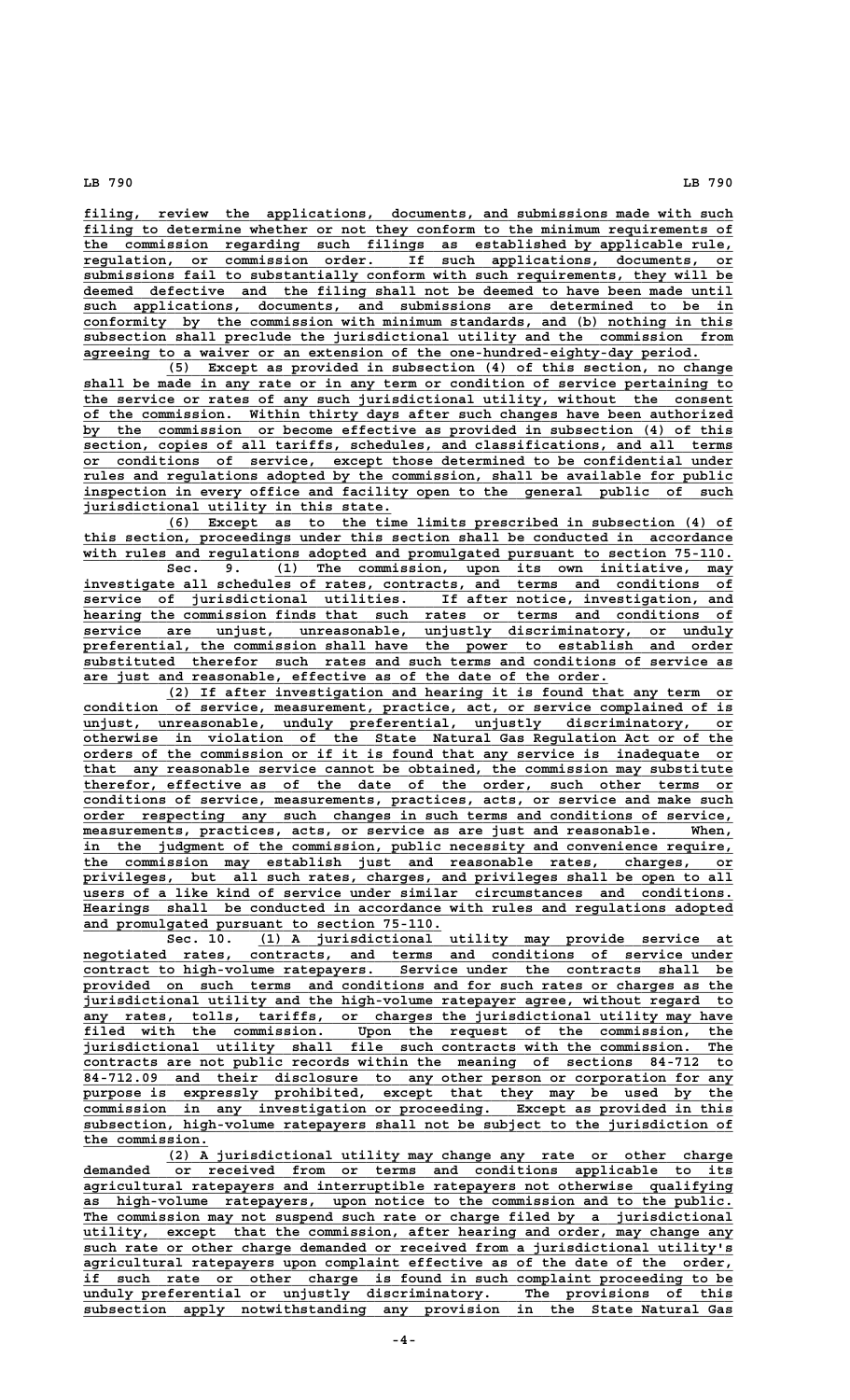**\_\_\_\_\_\_\_\_\_\_\_\_\_\_\_\_\_\_\_\_\_\_\_\_\_\_\_\_\_\_\_ Regulation Act to the contrary.**

 **\_\_\_\_\_\_\_\_\_\_\_\_\_\_\_\_\_\_\_\_\_\_\_\_\_\_\_\_\_\_\_\_\_\_\_\_\_\_\_\_\_\_\_\_\_\_\_\_\_\_\_\_\_\_\_ Sec. 11. (1) Upon a complaint in writing made against any \_\_\_\_\_\_\_\_\_\_\_\_\_\_\_\_\_\_\_\_\_\_\_\_\_\_\_\_\_\_\_\_\_\_\_\_\_\_\_\_\_\_\_\_\_\_\_\_\_\_\_\_\_\_\_\_\_\_\_\_\_\_\_\_\_\_\_\_\_\_\_\_\_\_\_\_\_\_ jurisdictional utility (a) that any rates or terms and conditions of service \_\_\_\_\_\_\_\_\_\_\_\_\_\_\_\_\_\_\_\_\_\_\_\_\_\_\_\_\_\_\_\_\_\_\_\_\_\_\_\_\_\_\_\_\_\_\_\_\_\_\_\_\_\_\_\_\_\_\_\_\_\_\_\_\_\_\_\_\_\_\_\_\_\_\_\_\_\_ of such utility are in any respect unreasonable, unjust, unjustly \_\_\_\_\_\_\_\_\_\_\_\_\_\_\_\_\_\_\_\_\_\_\_\_\_\_\_\_\_\_\_\_\_\_\_\_\_\_\_\_\_\_\_\_\_\_\_\_\_\_\_\_\_\_\_\_\_\_\_\_\_\_\_\_\_\_\_\_\_\_\_\_\_\_\_\_\_\_ discriminatory, or unduly preferential, (b) that any terms and conditions of \_\_\_\_\_\_\_\_\_\_\_\_\_\_\_\_\_\_\_\_\_\_\_\_\_\_\_\_\_\_\_\_\_\_\_\_\_\_\_\_\_\_\_\_\_\_\_\_\_\_\_\_\_\_\_\_\_\_\_\_\_\_\_\_\_\_\_\_\_\_\_\_\_\_\_\_\_\_ service or act whatsoever affecting or relating to any service performed or to \_\_\_\_\_\_\_\_\_\_\_\_\_\_\_\_\_\_\_\_\_\_\_\_\_\_\_\_\_\_\_\_\_\_\_\_\_\_\_\_\_\_\_\_\_\_\_\_\_\_\_\_\_\_\_\_\_\_\_\_\_\_\_\_\_\_\_\_\_\_\_\_\_\_\_\_\_\_ be performed by such utility for the public, is in any respect unreasonable, \_\_\_\_\_\_\_\_\_\_\_\_\_\_\_\_\_\_\_\_\_\_\_\_\_\_\_\_\_\_\_\_\_\_\_\_\_\_\_\_\_\_\_\_\_\_\_\_\_\_\_\_\_\_\_\_\_\_\_\_\_\_\_\_\_\_\_\_\_\_\_\_\_\_\_\_\_\_ unjust, unjustly discriminatory, or unduly preferential, or (c) that any \_\_\_\_\_\_\_\_\_\_\_\_\_\_\_\_\_\_\_\_\_\_\_\_\_\_\_\_\_\_\_\_\_\_\_\_\_\_\_\_\_\_\_\_\_\_\_\_\_\_\_\_\_\_\_\_\_\_\_\_\_\_\_\_\_\_\_\_\_\_\_\_\_\_\_\_\_\_ service performed or to be performed by such utility for the public is \_\_\_\_\_\_\_\_\_\_\_\_\_\_\_\_\_\_\_\_\_\_\_\_\_\_\_\_\_\_\_\_\_\_\_\_\_\_\_\_\_\_\_\_\_\_\_\_\_\_\_\_\_\_\_\_\_\_\_\_\_\_\_\_\_\_\_\_\_\_\_\_\_\_\_\_\_\_ inadequate, insufficient, or cannot be obtained, the commission may proceed,** with or without notice, to make such investigation as it deems necessary.

 **\_\_\_\_\_\_\_\_\_\_\_\_\_\_\_\_\_\_\_\_\_\_\_\_\_\_\_\_\_\_\_\_\_\_\_\_\_\_\_\_\_\_\_\_\_\_\_\_\_\_\_\_\_\_\_\_\_\_\_\_\_\_\_\_\_\_\_\_ (2) No order changing such rates, terms and conditions, or acts \_\_\_\_\_\_\_\_\_\_\_\_\_\_\_\_\_\_\_\_\_\_\_\_\_\_\_\_\_\_\_\_\_\_\_\_\_\_\_\_\_\_\_\_\_\_\_\_\_\_\_\_\_\_\_\_\_\_\_\_\_\_\_\_\_\_\_\_\_\_\_\_\_\_\_\_\_\_ complained of shall be made or entered by the commission without a formal \_\_\_\_\_\_\_\_\_\_\_\_\_\_\_\_\_\_\_\_\_\_\_\_\_\_\_\_\_\_\_\_\_\_\_\_\_\_\_\_\_\_\_\_\_\_\_\_\_\_\_\_\_\_\_\_\_\_\_\_\_\_\_\_\_\_\_\_\_\_\_\_\_\_\_\_\_\_ public hearing in accordance with rules and regulations adopted and \_\_\_\_\_\_\_\_\_\_\_\_\_\_\_\_\_\_\_\_\_\_\_\_\_\_\_\_\_\_\_\_\_\_\_\_\_\_\_\_\_\_\_\_\_\_\_\_\_\_\_\_\_\_\_\_\_\_\_\_\_\_\_\_\_\_\_\_\_\_\_\_\_\_\_\_\_\_ promulgated pursuant to section 75-110, of which due notice shall be given by \_\_\_\_\_\_\_\_\_\_\_\_\_\_\_\_\_\_\_\_\_\_\_\_\_\_\_\_\_\_\_\_\_\_\_\_\_\_\_\_\_\_\_\_\_\_\_\_\_\_\_\_\_\_\_\_\_\_\_\_\_\_\_\_\_\_\_\_\_\_\_\_\_\_\_\_\_\_ the commission to such utility or to such complainant or complainants, if any.**

 **\_\_\_\_\_\_\_\_\_\_\_\_\_\_\_\_\_\_\_\_\_\_\_\_\_\_\_\_\_\_\_\_\_\_\_\_\_\_\_\_\_\_\_\_\_\_\_\_\_\_\_\_\_\_\_\_\_\_\_\_\_\_\_\_\_\_\_\_ (3) The commission shall have power to require jurisdictional \_\_\_\_\_\_\_\_\_\_\_\_\_\_\_\_\_\_\_\_\_\_\_\_\_\_\_\_\_\_\_\_\_\_\_\_\_\_\_\_\_\_\_\_\_\_\_\_\_\_\_\_\_\_\_\_\_\_\_\_\_\_\_\_\_\_\_\_\_\_\_\_\_\_\_\_\_\_ utilities to make such improvements and do such acts as are or may be required** by law to be done by any such utility, including refunds as authorized by law.

 **\_\_\_\_\_\_\_\_\_\_\_\_\_\_\_\_\_\_\_\_\_\_\_\_\_\_\_\_\_\_\_\_\_\_\_\_\_\_\_\_\_\_\_\_\_\_\_\_\_\_\_\_\_\_\_\_\_\_\_\_\_\_\_\_\_\_\_\_ (4) The commission may hold public hearings in the area being \_\_\_\_\_\_\_\_\_\_\_\_\_\_\_\_\_\_\_\_\_\_\_\_\_\_\_\_\_\_\_\_\_\_\_\_\_\_\_\_\_\_\_\_\_\_\_\_\_\_\_\_\_\_\_\_\_\_\_\_\_\_\_\_\_\_\_\_\_\_\_\_\_\_\_\_\_\_ impacted by any rate investigation or rate increase being considered by the \_\_\_\_\_\_\_\_\_\_\_\_\_\_\_\_\_\_\_\_\_\_\_\_\_\_\_\_\_\_\_\_\_\_\_ commission to hear public comments.**

 **\_\_\_\_\_\_\_\_\_\_\_\_\_\_\_\_\_\_\_\_\_\_\_\_\_\_\_\_\_\_\_\_\_\_\_\_\_\_\_\_\_\_\_\_\_\_\_\_\_\_\_\_\_\_\_\_\_\_\_\_\_\_\_\_\_\_\_\_ (5) If after investigation and hearing the rates or terms and \_\_\_\_\_\_\_\_\_\_\_\_\_\_\_\_\_\_\_\_\_\_\_\_\_\_\_\_\_\_\_\_\_\_\_\_\_\_\_\_\_\_\_\_\_\_\_\_\_\_\_\_\_\_\_\_\_\_\_\_\_\_\_\_\_\_\_\_\_\_\_\_\_\_\_\_\_\_ conditions of service of any jurisdictional utility are found unjust, \_\_\_\_\_\_\_\_\_\_\_\_\_\_\_\_\_\_\_\_\_\_\_\_\_\_\_\_\_\_\_\_\_\_\_\_\_\_\_\_\_\_\_\_\_\_\_\_\_\_\_\_\_\_\_\_\_\_\_\_\_\_\_\_\_\_\_\_\_\_\_\_\_\_\_\_\_\_ unreasonable, unjustly discriminatory, or unduly preferential, or in any way \_\_\_\_\_\_\_\_\_\_\_\_\_\_\_\_\_\_\_\_\_\_\_\_\_\_\_\_\_\_\_\_\_\_\_\_\_\_\_\_\_\_\_\_\_\_\_\_\_\_\_\_\_\_\_\_\_\_\_\_\_\_\_\_\_\_\_\_\_\_\_\_\_\_\_\_\_\_ in violation of the provisions of the State Natural Gas Regulation Act or of** any of the laws of the State of Nebraska, the commission shall have the power  **\_\_\_\_\_\_\_\_\_\_\_\_\_\_\_\_\_\_\_\_\_\_\_\_\_\_\_\_\_\_\_\_\_\_\_\_\_\_\_\_\_\_\_\_\_\_\_\_\_\_\_\_\_\_\_\_\_\_\_\_\_\_\_\_\_\_\_\_\_\_\_\_\_\_\_\_\_\_ to establish, and to order substituted therefor, to be effective as of the** date of the order, such rates or terms and conditions of service as the  **\_\_\_\_\_\_\_\_\_\_\_\_\_\_\_\_\_\_\_\_\_\_\_\_\_\_\_\_\_\_\_\_\_\_\_\_\_\_\_\_\_\_\_\_\_\_\_\_\_\_\_\_\_\_\_\_\_\_\_\_\_\_\_\_\_\_\_\_\_\_\_\_\_\_\_\_\_\_ commission determines to be just, reasonable, and necessary. If it is found \_\_\_\_\_\_\_\_\_\_\_\_\_\_\_\_\_\_\_\_\_\_\_\_\_\_\_\_\_\_\_\_\_\_\_\_\_\_\_\_\_\_\_\_\_\_\_\_\_\_\_\_\_\_\_\_\_\_\_\_\_\_\_\_\_\_\_\_\_\_\_\_\_\_\_\_\_\_ that any term or condition of service, practice, or act relating to any \_\_\_\_\_\_\_\_\_\_\_\_\_\_\_\_\_\_\_\_\_\_\_\_\_\_\_\_\_\_\_\_\_\_\_\_\_\_\_\_\_\_\_\_\_\_\_\_\_\_\_\_\_\_\_\_\_\_\_\_\_\_\_\_\_\_\_\_\_\_\_\_\_\_\_\_\_\_ service performed or to be performed by such utility is in any respect \_\_\_\_\_\_\_\_\_\_\_\_\_\_\_\_\_\_\_\_\_\_\_\_\_\_\_\_\_\_\_\_\_\_\_\_\_\_\_\_\_\_\_\_\_\_\_\_\_\_\_\_\_\_\_\_\_\_\_\_\_\_\_\_\_\_\_\_\_\_\_\_\_\_\_\_\_\_ unreasonable, unjust, insufficient, unjustly discriminatory, or unduly \_\_\_\_\_\_\_\_\_\_\_\_\_\_\_\_\_\_\_\_\_\_\_\_\_\_\_\_\_\_\_\_\_\_\_\_\_\_\_\_\_\_\_\_\_\_\_\_\_\_\_\_\_\_\_\_\_\_\_\_\_\_\_\_\_\_\_\_\_\_\_\_\_\_\_\_\_\_ preferential, or otherwise in violation of any of the provisions of the act or \_\_\_\_\_\_\_\_\_\_\_\_\_\_\_\_\_\_\_\_\_\_\_\_\_\_\_\_\_\_\_\_\_\_\_\_\_\_\_\_\_\_\_\_\_\_\_\_\_\_\_\_\_\_\_\_\_\_\_\_\_\_\_\_\_\_\_\_\_\_\_\_\_\_\_\_\_\_ of any of the laws of the State of Nebraska, the commission may substitute \_\_\_\_\_\_\_\_\_\_\_\_\_\_\_\_\_\_\_\_\_\_\_\_\_\_\_\_\_\_\_\_\_\_\_\_\_\_\_\_\_\_\_\_\_\_\_\_\_\_\_\_\_\_\_\_\_\_\_\_\_\_\_\_\_\_\_\_\_\_\_\_\_\_\_\_\_\_ therefor by order such other terms and conditions of service, practice, \_\_\_\_\_\_\_\_\_\_\_\_\_\_\_\_\_\_\_\_\_\_\_\_\_\_\_\_\_\_\_\_\_\_\_\_\_\_\_\_\_\_\_\_\_\_\_\_\_\_\_\_\_\_\_\_\_\_\_\_\_\_\_\_\_\_\_\_\_\_\_\_\_\_\_\_\_\_ service, or act as it determines to be just, reasonable, and necessary, to be \_\_\_\_\_\_\_\_\_\_\_\_\_\_\_\_\_\_\_\_\_\_\_\_\_\_\_\_\_\_\_\_\_\_\_\_\_\_ effective as of the date of the order.**

 **\_\_\_\_\_\_\_\_\_\_\_\_\_\_\_\_\_\_\_\_\_\_\_\_\_\_\_\_\_\_\_\_\_\_\_\_\_\_\_\_\_\_\_\_\_\_\_\_\_\_\_\_\_\_\_\_\_ Sec. 12. On timely filing of a petition for intervention, any** county or city may intervene, on behalf of ratepayers located within their  **\_\_\_\_\_\_\_\_\_\_\_\_\_\_\_\_\_\_\_\_\_\_\_\_\_\_\_\_\_\_\_\_\_\_\_\_\_\_\_\_\_\_\_\_\_\_\_\_\_\_\_\_\_\_\_\_\_\_\_\_\_\_\_\_\_\_\_\_\_\_\_\_\_\_\_\_\_\_ respective boundaries, in any rate proceeding before the commission that \_\_\_\_\_\_\_\_\_\_\_\_\_\_\_\_\_\_\_\_\_\_\_\_\_\_\_\_\_\_\_\_\_\_\_\_\_\_\_\_\_\_\_\_\_\_\_\_\_\_\_\_\_\_\_\_\_\_\_\_\_\_\_\_\_\_\_\_\_\_\_\_\_\_\_\_\_\_ involves the rates of a jurisdictional utility serving ratepayers located \_\_\_\_\_\_\_\_\_\_\_\_\_\_\_\_\_\_\_\_\_\_\_\_\_\_\_\_\_\_\_\_\_\_\_ within their respective boundaries.**

 **\_\_\_\_\_\_\_\_\_\_\_\_\_\_\_\_\_\_\_\_\_\_\_\_\_\_\_\_\_\_\_\_\_\_\_\_\_\_\_\_\_\_\_\_\_\_\_\_\_\_\_\_\_\_\_\_\_\_ Sec. 13. In proceedings for review of an action of the commission, \_\_\_\_\_\_\_\_\_\_\_\_\_\_\_\_\_\_\_\_\_\_\_\_\_\_\_\_\_\_\_\_\_\_\_\_\_\_\_\_\_\_\_\_\_\_\_\_\_\_\_\_\_\_\_\_\_\_\_\_\_\_\_\_\_\_\_\_\_\_\_\_\_\_\_\_\_\_ the commission and any jurisdictional utility which participated in the agency** proceeding and could be bound by the review shall be parties to the  **\_\_\_\_\_\_\_\_\_\_\_\_\_\_\_\_\_\_\_\_\_\_\_\_\_\_\_\_\_\_\_\_\_\_\_\_\_\_\_\_\_\_\_\_\_\_\_\_\_\_\_\_\_\_\_\_\_\_\_\_\_\_\_\_\_\_\_\_\_\_\_\_\_\_\_\_\_\_ proceedings and shall have all rights and privileges granted by the State** Natural Gas Regulation Act to any other party to such proceedings.

Sec. 14. Any action of the commission pursuant to the State Natural  **\_\_\_\_\_\_\_\_\_\_\_\_\_\_\_\_\_\_\_\_\_\_\_\_\_\_\_\_\_\_\_\_\_\_\_\_\_\_\_\_\_\_\_\_\_\_\_\_\_\_\_\_\_\_\_\_\_\_\_\_\_\_\_\_\_\_\_\_\_\_\_\_\_\_ Gas Regulation Act is subject to review in accordance with section 75-136.**

 **\_\_\_\_\_\_\_\_\_\_\_\_\_\_\_\_\_\_\_\_\_\_\_\_\_\_\_\_\_\_\_\_\_\_\_\_\_\_\_\_\_\_\_\_\_\_\_\_\_\_\_\_\_\_\_ Sec. 15. (1) Every jurisdictional utility shall file with the \_\_\_\_\_\_\_\_\_\_\_\_\_\_\_\_\_\_\_\_\_\_\_\_\_\_\_\_\_\_\_\_\_\_\_\_\_\_\_\_\_\_\_\_\_\_\_\_\_\_\_\_\_\_\_\_\_\_\_\_\_\_\_\_\_\_\_\_\_\_\_\_\_\_\_\_\_\_ commission an annual report and such monthly or other regular reports, or \_\_\_\_\_\_\_\_\_\_\_\_\_\_\_\_\_\_\_\_\_\_\_\_\_\_\_\_\_\_\_\_\_\_\_\_\_\_\_\_\_\_\_\_\_\_\_\_\_\_\_\_\_\_\_\_\_\_\_\_\_\_\_\_\_\_\_\_\_\_\_\_\_\_ special reports, and such other information as the commission may require.**

 **\_\_\_\_\_\_\_\_\_\_\_\_\_\_\_\_\_\_\_\_\_\_\_\_\_\_\_\_\_\_\_\_\_\_\_\_\_\_\_\_\_\_\_\_\_\_\_\_\_\_\_\_\_\_\_\_\_\_\_\_\_\_\_\_\_\_\_\_ (2) Any jurisdictional utility which fails, neglects, or refuses to \_\_\_\_\_\_\_\_\_\_\_\_\_\_\_\_\_\_\_\_\_\_\_\_\_\_\_\_\_\_\_\_\_\_\_\_\_\_\_\_\_\_\_\_\_\_\_\_\_\_\_\_\_\_\_\_\_\_\_\_\_\_\_\_\_\_\_\_\_\_\_\_\_\_\_\_\_\_ file with the commission any annual reports, statements, monthly or regular \_\_\_\_\_\_\_\_\_\_\_\_\_\_\_\_\_\_\_\_\_\_\_\_\_\_\_\_\_\_\_\_\_\_\_\_\_\_\_\_\_\_\_\_\_\_\_\_\_\_\_\_\_\_\_\_\_\_\_\_\_\_\_\_\_\_\_\_\_\_\_\_\_\_\_\_\_\_ reports, or special reports required by the commission pursuant to the State** Natural Gas Regulation Act or rules and regulations of the commission shall be  **\_\_\_\_\_\_\_\_\_\_\_\_\_\_\_\_\_\_\_\_\_\_\_\_\_\_\_\_\_\_\_\_\_\_\_\_\_\_\_\_\_\_\_\_\_\_\_\_\_\_\_\_\_\_\_\_\_\_\_\_\_\_\_\_\_ subject to a civil penalty of not more than five hundred dollars.**

 **\_\_\_\_\_\_\_\_\_\_\_\_\_\_\_\_\_\_\_\_\_\_\_\_\_\_\_\_\_\_\_\_\_\_\_\_\_\_\_\_\_\_\_\_\_\_\_\_\_\_\_\_\_\_\_\_\_\_ Sec. 16. No jurisdictional utility shall purchase or acquire, take, \_\_\_\_\_\_\_\_\_\_\_\_\_\_\_\_\_\_\_\_\_\_\_\_\_\_\_\_\_\_\_\_\_\_\_\_\_\_\_\_\_\_\_\_\_\_\_\_\_\_\_\_\_\_\_\_\_\_\_\_\_\_\_\_\_\_\_\_\_\_\_\_\_\_\_\_\_\_ or hold any part of the voting stock, bonds, or other forms of indebtedness of \_\_\_\_\_\_\_\_\_\_\_\_\_\_\_\_\_\_\_\_\_\_\_\_\_\_\_\_\_\_\_\_\_\_\_\_\_\_\_\_\_\_\_\_\_\_\_\_\_\_\_\_\_\_\_\_\_\_\_\_\_\_\_\_\_\_\_\_\_\_\_\_\_\_\_\_\_\_ any competing jurisdictional utility, either as owner or pledgee, unless \_\_\_\_\_\_\_\_\_\_\_\_\_\_\_\_\_\_\_\_\_\_\_\_\_\_\_\_\_ authorized by the commission.**

Sec. 17. (1) Any jurisdictional utility property may be deemed to  **\_\_\_\_\_\_\_\_\_\_\_\_\_\_\_\_\_\_\_\_\_\_\_\_\_\_\_\_\_\_\_\_\_\_\_\_\_\_\_\_\_\_\_\_\_\_\_\_\_\_\_\_\_\_\_\_\_\_\_\_\_\_\_\_\_\_\_\_\_\_\_\_\_\_\_\_\_\_ be completed and dedicated to commercial service if construction of the \_\_\_\_\_\_\_\_\_\_\_\_\_\_\_\_\_\_\_\_\_\_\_\_\_\_\_\_\_\_\_\_\_\_\_\_\_\_\_\_\_\_\_\_\_\_\_\_\_\_\_\_\_\_\_\_\_\_\_\_\_ property will be commenced and completed in one year or less.**

 **\_\_\_\_\_\_\_\_\_\_\_\_\_\_\_\_\_\_\_\_\_\_\_\_\_\_\_\_\_\_\_\_\_\_\_\_\_\_\_\_\_\_\_\_\_\_\_\_\_\_\_\_\_\_\_\_\_\_\_\_\_\_\_\_\_\_\_\_ (2) The commission may determine that property of a jurisdictional \_\_\_\_\_\_\_\_\_\_\_\_\_\_\_\_\_\_\_\_\_\_\_\_\_\_\_\_\_\_\_\_\_\_\_\_\_\_\_\_\_\_\_\_\_\_\_\_\_\_\_\_\_\_\_\_\_\_\_\_\_\_\_\_\_\_\_\_\_\_\_\_\_\_\_\_\_\_ utility which has not been completed and dedicated to commercial service may \_\_\_\_\_\_\_\_\_\_\_\_\_\_\_\_\_\_\_\_\_\_\_\_\_\_\_\_\_\_\_\_\_\_\_\_\_\_\_\_\_\_\_\_\_\_\_\_\_\_\_\_\_\_\_\_\_\_\_\_\_\_\_\_\_\_\_\_\_\_\_ be deemed to be used and useful in the utility's service to the public.**

Sec. 18. The commission shall have authority to examine and audit  **\_\_\_\_\_\_\_\_\_\_\_\_\_\_\_\_\_\_\_\_\_\_\_\_\_\_\_\_\_\_\_\_\_\_\_\_\_\_\_\_\_\_\_\_\_\_\_\_\_\_\_\_\_\_\_\_\_\_\_\_\_\_\_\_\_\_\_\_\_\_\_\_\_\_\_\_\_\_ all accounts of jurisdictional utilities, and all items shall be allocated to \_\_\_\_\_\_\_\_\_\_\_\_\_\_\_\_\_\_\_\_\_\_\_\_\_\_\_\_\_\_\_\_\_\_\_\_\_\_\_\_\_\_\_\_\_\_\_\_\_\_\_\_\_\_\_\_\_\_\_\_\_\_\_\_\_\_\_\_\_\_\_\_\_\_\_\_\_\_ the accounts prescribed by the commission. Every jurisdictional utility shall \_\_\_\_\_\_\_\_\_\_\_\_\_\_\_\_\_\_\_\_\_\_\_\_\_\_\_\_\_\_\_\_\_\_\_\_\_\_\_\_\_\_\_\_\_\_\_\_\_\_\_\_\_\_\_\_\_\_\_\_\_\_\_\_\_\_\_\_\_\_\_\_\_\_\_\_\_\_ be required to keep and render its books, accounts, papers, and records**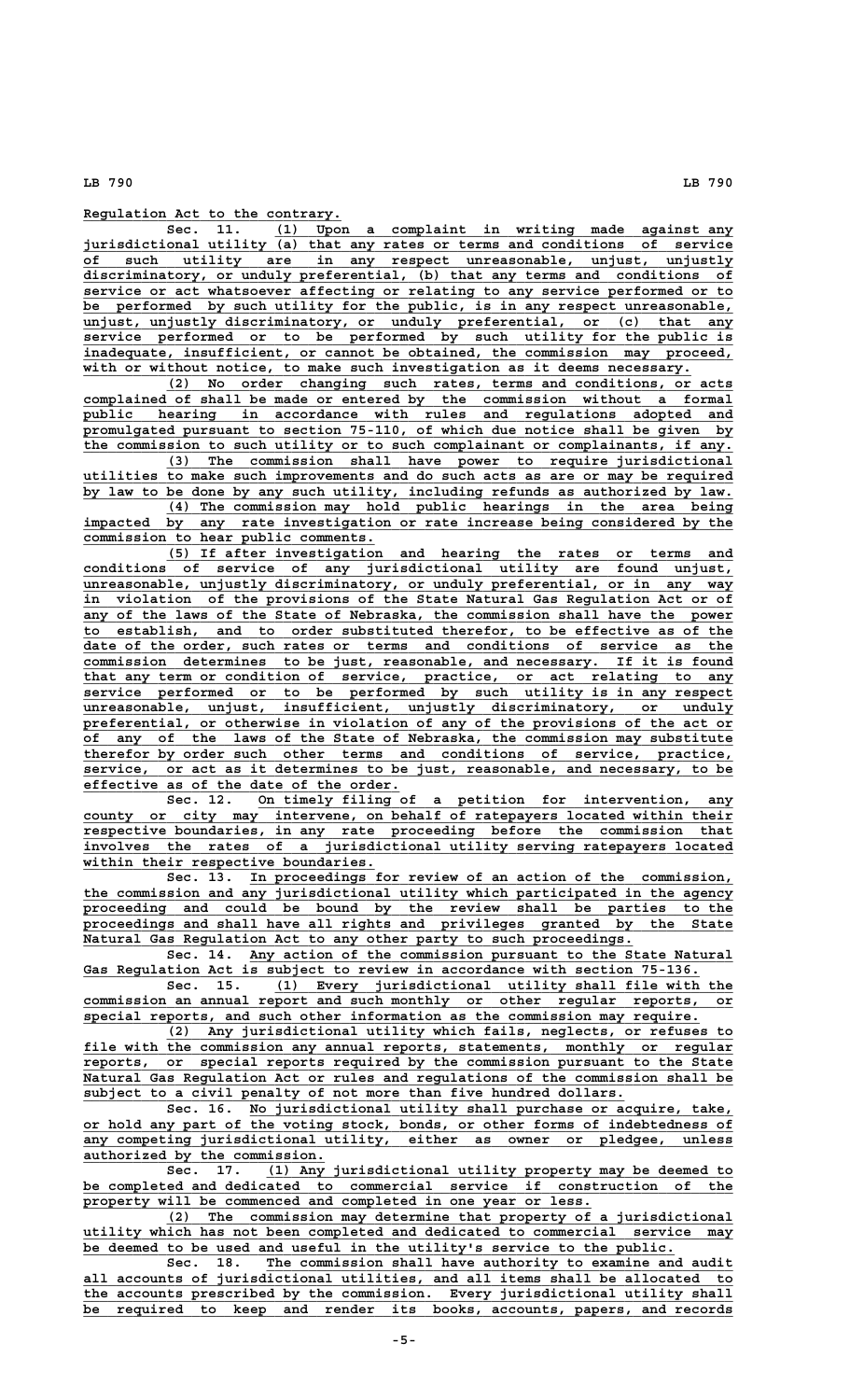**\_\_\_\_\_\_\_\_\_\_\_\_\_\_\_\_\_\_\_\_\_\_\_\_\_\_\_\_\_\_\_\_\_\_\_\_\_\_\_\_\_\_\_\_\_\_\_\_\_\_\_\_\_\_\_\_\_\_\_\_\_\_\_\_\_\_\_\_\_\_\_\_\_\_\_\_\_\_ accurately and truthfully in accordance with the system of accounts prescribed \_\_\_\_\_\_\_\_\_\_\_\_\_\_\_\_\_\_\_\_\_\_\_\_\_\_\_\_\_\_\_\_\_\_\_\_\_\_\_\_\_\_\_\_\_\_\_\_\_\_\_\_\_\_\_\_\_\_\_\_\_\_\_\_\_\_\_\_\_\_\_\_\_\_\_\_\_\_ by the Federal Energy Regulatory Commission. All accounting information \_\_\_\_\_\_\_\_\_\_\_\_\_\_\_\_\_\_\_\_\_\_\_\_\_\_\_\_\_\_\_\_\_\_\_\_\_\_\_\_\_\_\_\_\_\_\_\_\_\_\_\_\_\_\_\_\_\_\_\_\_\_\_\_\_\_\_\_\_\_\_\_\_\_\_\_\_\_ provided by jurisdictional utilities regarding Nebraska jurisdictional \_\_\_\_\_\_\_\_\_\_\_\_\_\_\_\_\_\_\_\_\_\_\_\_\_\_\_\_\_\_\_\_\_\_\_\_\_\_\_\_\_\_\_\_\_\_\_\_\_\_\_\_\_\_\_\_\_\_\_\_\_\_\_\_\_\_\_\_\_\_\_\_\_\_\_\_\_\_ operations shall be presented in accordance with the system of accounts \_\_\_\_\_\_\_\_\_\_\_\_\_\_\_\_\_\_\_\_\_\_\_\_\_\_\_\_\_\_\_\_\_\_\_\_\_\_\_\_\_\_\_\_\_\_\_\_\_\_\_\_\_\_\_\_\_\_\_\_\_\_\_\_\_\_\_\_\_\_\_\_\_\_\_\_\_\_ prescribed by the Federal Energy Regulatory Commission. The agents, \_\_\_\_\_\_\_\_\_\_\_\_\_\_\_\_\_\_\_\_\_\_\_\_\_\_\_\_\_\_\_\_\_\_\_\_\_\_\_\_\_\_\_\_\_\_\_\_\_\_\_\_\_\_\_\_\_\_\_\_\_\_\_\_\_\_\_\_\_\_\_\_\_\_\_\_\_\_ accountants, or examiners hired or contracted by the Public Service Commission \_\_\_\_\_\_\_\_\_\_\_\_\_\_\_\_\_\_\_\_\_\_\_\_\_\_\_\_\_\_\_\_\_\_\_\_\_\_\_\_\_\_\_\_\_\_\_\_\_\_\_\_\_\_\_\_\_\_\_\_\_\_\_\_\_\_\_\_\_\_\_\_\_\_\_\_\_\_ shall have authority under the direction of the commission to inspect and**  $\overline{\text{examine any and all relevant books, accounts, papers, records, property,}$  **\_\_\_\_\_\_\_\_\_\_\_\_\_\_\_\_\_\_\_\_\_\_\_\_\_\_\_\_\_\_\_\_\_ memoranda kept by such utilities.**

 **\_\_\_\_\_\_\_\_\_\_\_\_\_\_\_\_\_\_\_\_\_\_\_\_\_\_\_\_\_\_\_\_\_\_\_\_\_\_\_\_\_\_\_\_\_\_\_\_\_\_\_\_\_\_\_ Sec. 19. (1) For purposes of this section, nonregulated private \_\_\_\_\_\_\_\_\_\_\_\_\_\_\_\_\_\_\_\_\_\_\_\_\_\_\_\_\_\_\_\_\_\_\_\_\_\_\_\_\_\_\_\_\_\_\_\_\_\_\_\_\_\_\_\_\_\_\_\_\_\_\_\_\_\_\_\_\_\_\_\_\_\_\_\_\_\_ enterprise means: (a) The business of selling or otherwise providing any gas \_\_\_\_\_\_\_\_\_\_\_\_\_\_\_\_\_\_\_\_\_\_\_\_\_\_\_\_\_\_\_\_\_\_\_\_\_\_\_\_\_\_\_\_\_\_\_\_\_\_\_\_\_\_\_\_\_\_\_\_\_\_\_\_\_\_\_\_\_\_\_\_\_\_\_\_\_\_ or electric household appliance; (b) the business of installing any gas or \_\_\_\_\_\_\_\_\_\_\_\_\_\_\_\_\_\_\_\_\_\_\_\_\_\_\_\_\_\_\_\_\_\_\_\_\_\_\_\_\_\_\_\_\_\_\_\_\_\_\_\_\_\_\_\_\_\_\_\_\_\_\_\_\_\_\_\_\_\_\_\_\_\_\_\_\_\_ electric household appliance; or (c) the business of servicing any gas or \_\_\_\_\_\_\_\_\_\_\_\_\_\_\_\_\_\_\_\_\_\_\_\_\_\_\_\_\_\_\_\_\_\_\_\_\_\_\_\_\_\_\_\_\_\_\_\_\_\_\_\_\_\_\_\_\_\_\_\_\_\_\_\_\_\_\_\_\_\_\_\_\_\_\_\_\_\_ electric household appliance under a contract providing for maintenance or \_\_\_\_\_\_\_\_\_\_\_\_\_\_\_\_\_\_\_\_\_\_\_\_\_\_\_\_\_\_\_\_\_\_\_\_\_\_\_\_\_\_\_\_\_\_\_\_\_\_\_\_\_\_\_\_\_\_\_\_\_\_\_\_\_\_\_\_\_\_\_\_ repair of such appliance for a period of time specified by the contract.**

 **\_\_\_\_\_\_\_\_\_\_\_\_\_\_\_\_\_\_\_\_\_\_\_\_\_\_\_\_\_\_\_\_\_\_\_\_\_\_\_\_\_\_\_\_\_\_\_\_\_\_\_\_\_\_\_\_\_\_\_\_\_\_\_\_\_\_\_\_ (2) Each jurisdictional utility shall maintain, in accordance with \_\_\_\_\_\_\_\_\_\_\_\_\_\_\_\_\_\_\_\_\_\_\_\_\_\_\_\_\_\_\_\_\_\_\_\_\_\_\_\_\_\_\_\_\_\_\_\_\_\_\_\_\_\_\_\_\_\_\_\_\_\_\_\_\_\_\_\_\_\_\_\_\_\_\_\_\_\_ generally accepted accounting principles, separate accounts for all \_\_\_\_\_\_\_\_\_\_\_\_\_\_\_\_\_\_\_\_\_\_\_\_\_\_\_\_\_\_\_\_\_\_\_\_\_\_\_\_\_\_\_\_\_\_\_\_\_\_\_\_\_\_\_\_\_\_\_\_\_\_\_\_\_\_\_\_\_\_\_\_\_\_\_\_\_\_ nonregulated private enterprise engaged in by such utility. The accounting \_\_\_\_\_\_\_\_\_\_\_\_\_\_\_\_\_\_\_\_\_\_\_\_\_\_\_\_\_\_\_\_\_\_\_\_\_\_\_\_\_\_\_\_\_\_\_\_\_\_\_\_\_\_\_\_\_\_\_\_\_\_\_\_\_\_\_\_\_\_\_\_\_\_\_\_\_\_ shall include both costs and revenue associated with such enterprise. Costs \_\_\_\_\_\_\_\_\_\_\_\_\_\_\_\_\_\_\_\_\_\_\_\_\_\_\_\_\_\_\_\_\_\_\_\_\_\_\_\_\_\_\_\_\_\_\_\_\_\_\_\_\_\_\_\_\_\_\_\_\_\_\_\_\_\_\_\_\_\_\_\_\_\_\_\_\_\_ to be allocated to such separate accounts shall include materials, labor, \_\_\_\_\_\_\_\_\_\_\_\_\_\_\_\_\_\_\_\_\_\_\_\_\_\_\_\_\_\_\_\_\_\_\_\_\_\_\_\_\_\_\_\_\_\_\_\_\_\_\_\_\_\_\_\_\_\_\_\_\_\_\_\_\_\_\_\_\_\_\_\_\_\_\_\_\_\_ insurance, transportation, and all other direct and indirect costs of engaging \_\_\_\_\_\_\_\_\_\_\_\_\_\_\_\_\_\_\_\_\_\_\_\_\_\_\_\_\_\_\_\_\_\_\_\_\_\_\_\_\_\_\_\_\_\_\_\_\_\_\_\_\_\_\_\_\_\_\_\_\_\_\_\_\_\_\_\_\_\_\_\_\_\_\_\_\_\_ in the nonregulated private enterprise. Costs or revenue required to be \_\_\_\_\_\_\_\_\_\_\_\_\_\_\_\_\_\_\_\_\_\_\_\_\_\_\_\_\_\_\_\_\_\_\_\_\_\_\_\_\_\_\_\_\_\_\_\_\_\_\_\_\_\_\_\_\_\_\_\_\_\_\_\_\_\_\_\_\_\_\_\_\_\_\_\_\_\_ allocated to such separate accounts shall not be included in any rate, toll, \_\_\_\_\_\_\_\_\_\_\_\_\_\_\_\_\_\_\_\_\_\_\_\_\_\_\_\_\_\_\_\_\_\_\_\_\_\_\_\_\_\_\_\_\_\_\_\_\_ or charge for any utility service of the utility.**

 **\_\_\_\_\_\_\_\_\_\_\_\_\_\_\_\_\_\_\_\_\_\_\_\_\_\_\_\_\_\_\_\_\_\_\_\_\_\_\_\_\_\_\_\_\_\_\_\_\_\_\_\_\_\_\_\_\_\_\_\_\_\_\_\_\_\_\_\_ (3) Except as provided in subsection (4) of this section, the \_\_\_\_\_\_\_\_\_\_\_\_\_\_\_\_\_\_\_\_\_\_\_\_\_\_\_\_\_\_\_\_\_\_\_\_\_\_\_\_\_\_\_\_\_\_\_\_\_\_\_\_\_\_\_\_\_\_\_\_\_\_\_\_\_\_\_\_\_\_\_\_\_\_\_\_\_\_ commission may at any time examine and audit the books, accounts, papers, \_\_\_\_\_\_\_\_\_\_\_\_\_\_\_\_\_\_\_\_\_\_\_\_\_\_\_\_\_\_\_\_\_\_\_\_\_\_\_\_\_\_\_\_\_\_\_\_\_\_\_\_\_\_\_\_\_\_\_\_\_\_\_\_\_\_\_\_\_\_\_\_\_\_\_\_\_\_ records, and memoranda kept by a natural gas public utility in order to \_\_\_\_\_\_\_\_\_\_\_\_\_\_\_\_\_\_\_\_\_\_\_\_\_\_\_\_\_\_\_\_\_\_\_\_\_\_\_ determine compliance with this section.**

 **\_\_\_\_\_\_\_\_\_\_\_\_\_\_\_\_\_\_\_\_\_\_\_\_\_\_\_\_\_\_\_\_\_\_\_\_\_\_\_\_\_\_\_\_\_\_\_\_\_\_\_\_\_\_\_\_\_\_\_\_\_\_\_\_\_\_\_\_ (4) No audit shall be conducted pursuant to this section more often \_\_\_\_\_\_\_\_\_\_\_\_\_\_\_\_\_\_\_\_\_\_\_\_\_\_\_\_\_\_\_\_\_\_\_\_\_\_\_\_\_\_\_\_\_\_\_\_\_\_\_\_\_\_\_\_\_\_\_\_\_\_\_\_\_\_\_\_\_\_\_\_\_\_\_\_\_\_ than once every two years, but nothing in this subsection shall be construed \_\_\_\_\_\_\_\_\_\_\_\_\_\_\_\_\_\_\_\_\_\_\_\_\_\_\_\_\_\_\_\_\_\_\_\_\_\_\_\_\_\_\_\_\_\_\_\_\_\_\_\_\_\_\_\_\_\_\_\_\_\_\_\_\_\_\_\_\_\_\_\_\_\_\_\_\_\_ to limit the authority of the commission pursuant to other provisions of the \_\_\_\_\_\_\_\_\_\_\_\_\_\_\_\_\_\_\_\_\_\_\_\_\_\_\_\_\_\_\_\_\_\_\_\_\_\_\_\_\_\_\_\_\_\_\_\_\_\_\_\_\_\_\_\_\_\_\_\_\_\_\_\_\_\_\_\_\_\_\_\_\_\_\_\_\_\_ State Natural Gas Regulation Act to examine and audit, for any purpose, the \_\_\_\_\_\_\_\_\_\_\_\_\_\_\_\_\_\_\_\_\_\_\_\_\_\_\_\_\_\_\_\_\_\_\_\_\_\_\_\_\_\_\_\_\_\_\_\_\_\_\_\_\_\_\_\_\_\_\_\_\_\_\_\_\_\_\_\_\_\_\_\_\_\_\_\_\_\_ books, accounts, papers, records, and memoranda kept by a natural gas public utility. \_\_\_\_\_\_\_\_**

 **\_\_\_\_\_\_\_\_\_\_\_\_\_\_\_\_\_\_\_\_\_\_\_\_\_\_\_\_\_\_\_\_\_\_\_\_\_\_\_\_\_\_\_\_\_\_\_\_\_\_\_\_\_\_\_\_\_ Sec. 20. No franchise ordinance involving a jurisdictional utility \_\_\_\_\_\_\_\_\_\_\_\_\_\_\_\_\_\_\_\_\_\_\_\_\_\_\_\_\_\_\_\_\_\_\_\_\_\_\_\_\_\_\_\_\_\_\_\_\_\_\_\_\_\_\_\_\_\_\_\_\_\_\_\_\_\_\_\_\_\_\_\_\_\_\_\_\_\_ adopted on or after the effective date of this act shall include provisions \_\_\_\_\_\_\_\_\_\_\_\_\_\_\_\_\_\_\_\_\_\_\_\_\_\_\_\_\_\_\_\_\_\_\_\_\_\_\_\_\_\_\_\_\_\_\_\_\_\_\_\_\_\_\_\_\_\_\_\_\_\_\_\_\_\_\_\_\_\_\_\_\_\_\_\_\_\_ contrary to or inconsistent with the State Natural Gas Regulation Act. A city \_\_\_\_\_\_\_\_\_\_\_\_\_\_\_\_\_\_\_\_\_\_\_\_\_\_\_\_\_\_\_\_\_\_\_\_\_\_\_\_\_\_\_\_\_\_\_\_\_\_\_\_\_\_\_\_\_\_\_\_\_\_\_\_\_\_\_\_\_\_\_\_\_\_\_\_\_\_ shall file with the commission copies of any such franchise ordinance adopted \_\_\_\_\_\_\_\_\_\_\_\_\_\_\_\_\_\_\_\_\_\_\_\_\_\_\_\_\_\_\_\_\_\_\_\_\_\_\_\_\_\_\_\_\_\_\_\_\_\_\_\_\_\_\_\_\_\_\_\_\_\_\_\_\_\_\_\_\_\_\_\_\_\_\_\_\_ on or after the effective date of this act within thirty days of its passage.**

 **\_\_\_\_\_\_\_\_\_\_\_\_\_\_\_\_\_\_\_\_\_\_\_\_\_\_\_\_\_\_\_\_\_\_\_\_\_\_\_\_\_\_\_\_\_\_\_\_\_\_\_\_\_\_\_\_\_\_ Sec. 21. No franchise or certificate of convenience granted to a \_\_\_\_\_\_\_\_\_\_\_\_\_\_\_\_\_\_\_\_\_\_\_\_\_\_\_\_\_\_\_\_\_\_\_\_\_\_\_\_\_\_\_\_\_\_\_\_\_\_\_\_\_\_\_\_\_\_\_\_\_\_\_\_\_\_\_\_\_\_\_\_\_\_\_\_\_\_ jurisdictional utility shall be assigned, transferred, or leased unless the \_\_\_\_\_\_\_\_\_\_\_\_\_\_\_\_\_\_\_\_\_\_\_\_\_\_\_\_\_\_\_\_\_\_\_\_\_\_\_\_\_\_\_\_\_\_\_\_\_\_\_\_\_\_\_\_\_\_\_\_\_\_\_\_\_\_\_\_\_\_\_\_\_\_\_\_\_\_ assignment, transfer, or lease has been approved by the commission as being \_\_\_\_\_\_\_\_\_\_\_\_\_\_\_\_\_\_\_\_\_\_\_\_\_\_\_\_\_\_\_\_\_\_\_\_ consistent with the public interest.**

 **\_\_\_\_\_\_\_\_\_\_\_\_\_\_\_\_\_\_\_\_\_\_\_\_\_\_\_\_\_\_\_\_\_\_\_\_\_\_\_\_\_\_\_\_\_\_\_\_\_\_\_\_\_\_\_ Sec. 22. Any person who knowingly makes any false entry in the \_\_\_\_\_\_\_\_\_\_\_\_\_\_\_\_\_\_\_\_\_\_\_\_\_\_\_\_\_\_\_\_\_\_\_\_\_\_\_\_\_\_\_\_\_\_\_\_\_\_\_\_\_\_\_\_\_\_\_\_\_\_\_\_\_\_\_\_\_\_\_\_\_\_\_\_\_\_ accounts, books of account, records, or memoranda kept by any jurisdictional \_\_\_\_\_\_\_\_\_\_\_\_\_\_\_\_\_\_\_\_\_\_\_\_\_\_\_\_\_\_\_\_\_\_\_\_\_\_\_\_\_\_\_\_\_\_\_\_\_\_\_\_\_\_\_\_\_\_\_\_\_\_\_\_\_\_\_\_\_\_\_\_\_\_\_\_\_\_ utility, who knowingly destroys, mutilates, alters, or by any other means or** device falsifies the record of any such account, book of accounts, record, or  $m$ emorandum, who knowingly neglects or fails to make full, true, and correct entries in such account, book of accounts, record, or memorandum of all facts  **\_\_\_\_\_\_\_\_\_\_\_\_\_\_\_\_\_\_\_\_\_\_\_\_\_\_\_\_\_\_\_\_\_\_\_\_\_\_\_\_\_\_\_\_\_\_\_\_\_\_\_\_\_\_\_\_\_\_\_\_\_\_\_\_\_\_\_\_\_\_\_\_\_\_\_\_\_\_ and transactions pertaining to such utility, or who knowingly makes any false \_\_\_\_\_\_\_\_\_\_\_\_\_\_\_\_\_\_\_\_\_\_\_\_\_\_\_\_\_\_\_\_\_\_\_\_\_\_\_\_\_\_\_\_\_\_\_\_\_\_\_\_\_\_\_\_\_\_\_\_\_\_\_\_\_\_\_\_\_\_\_\_\_\_\_\_\_\_ statement required to be made to the commission, shall be guilty of a Class IV felony. \_\_\_\_\_\_\_**

 **\_\_\_\_\_\_\_\_\_\_\_\_\_\_\_\_\_\_\_\_\_\_\_\_\_\_\_\_\_\_\_\_\_\_\_\_\_\_\_\_\_\_\_\_\_\_\_\_\_\_\_\_\_\_\_\_\_ Sec. 23. The commission may compel compliance with the State \_\_\_\_\_\_\_\_\_\_\_\_\_\_\_\_\_\_\_\_\_\_\_\_\_\_\_\_\_\_\_\_\_\_\_\_\_\_\_\_\_\_\_\_\_\_\_\_\_\_\_\_\_\_\_\_\_\_\_\_\_\_\_\_\_\_\_\_\_\_\_\_\_\_\_\_\_\_ Natural Gas Regulation Act and compel compliance with the orders of the \_\_\_\_\_\_\_\_\_\_\_\_\_\_\_\_\_\_\_\_\_\_\_\_\_\_\_\_\_\_\_\_\_\_\_\_\_\_\_\_\_\_\_\_\_\_\_\_\_\_\_\_\_\_\_\_\_\_\_\_\_\_\_\_\_\_\_\_\_\_\_\_\_\_\_\_\_\_ commission by proceeding in mandamus, injunction, or other appropriate civil \_\_\_\_\_\_\_\_\_\_\_\_\_\_\_\_\_\_\_\_\_\_\_\_\_\_\_\_\_\_\_\_\_\_\_\_\_\_\_\_\_\_\_\_\_\_\_\_\_\_\_\_\_\_\_\_\_\_\_\_\_\_\_\_\_\_\_\_\_\_\_\_\_\_\_\_\_\_ remedies or by appropriate criminal proceedings in any court of competent jurisdiction. \_\_\_\_\_\_\_\_\_\_\_\_\_**

Sec. 24. (1) The commission shall have power to intervene in any  **\_\_\_\_\_\_\_\_\_\_\_\_\_\_\_\_\_\_\_\_\_\_\_\_\_\_\_\_\_\_\_\_\_\_\_\_\_\_\_\_\_\_\_\_\_\_\_\_\_\_\_\_\_\_\_\_\_\_\_\_\_\_\_\_\_\_\_\_\_\_\_\_\_\_\_\_\_\_ case pending before the relevant federal agency in which interstate rates, \_\_\_\_\_\_\_\_\_\_\_\_\_\_\_\_\_\_\_\_\_\_\_\_\_\_\_\_\_\_\_\_\_\_\_\_\_\_\_\_\_\_\_\_\_\_\_\_\_\_\_\_\_\_\_\_\_\_\_\_\_\_\_\_\_\_\_\_\_\_\_\_\_\_\_\_\_\_ service, or safety issues affecting the interest of Nebraska residents, \_\_\_\_\_\_\_\_\_\_\_\_\_\_\_\_\_\_\_\_\_\_\_\_\_\_\_\_\_\_\_\_\_\_\_\_\_\_\_\_\_\_\_\_\_\_\_\_\_\_\_\_\_\_\_\_\_\_\_\_\_\_\_\_\_\_\_\_\_\_\_\_\_\_\_\_\_\_ ratepayers, or natural gas public utilities are involved, and the commission \_\_\_\_\_\_\_\_\_\_\_\_\_\_\_\_\_\_\_\_\_\_\_\_\_\_\_\_\_\_\_\_\_\_\_\_\_\_\_\_\_\_\_\_\_\_\_\_\_\_\_\_\_\_\_\_\_\_\_\_\_\_\_\_\_\_\_\_\_\_\_\_\_\_\_\_\_\_ is hereby empowered and authorized to pay all expenses of investigation and \_\_\_\_\_\_\_\_\_\_\_\_\_\_\_\_\_\_\_\_\_\_\_\_\_\_\_\_\_\_\_\_\_\_\_\_\_\_\_\_\_\_\_\_\_\_\_\_\_\_\_\_\_\_\_\_ prosecution of litigation instituted under this section.**

 **\_\_\_\_\_\_\_\_\_\_\_\_\_\_\_\_\_\_\_\_\_\_\_\_\_\_\_\_\_\_\_\_\_\_\_\_\_\_\_\_\_\_\_\_\_\_\_\_\_\_\_\_\_\_\_\_\_\_\_\_\_\_\_\_\_\_\_\_ (2) If any interstate rate, toll, charge, term or condition of \_\_\_\_\_\_\_\_\_\_\_\_\_\_\_\_\_\_\_\_\_\_\_\_\_\_\_\_\_\_\_\_\_\_\_\_\_\_\_\_\_\_\_\_\_\_\_\_\_\_\_\_\_\_\_\_\_\_\_\_\_\_\_\_\_\_\_\_\_\_\_\_\_\_\_\_\_\_ service, classification, or schedule of rates or tolls is found to be unjust, \_\_\_\_\_\_\_\_\_\_\_\_\_\_\_\_\_\_\_\_\_\_\_\_\_\_\_\_\_\_\_\_\_\_\_\_\_\_\_\_\_\_\_\_\_\_\_\_\_\_\_\_\_\_\_\_\_\_\_\_\_\_\_\_\_\_\_\_\_\_\_\_\_\_\_\_\_\_ unreasonable, excessive, unjustly discriminatory, unduly preferential, in \_\_\_\_\_\_\_\_\_\_\_\_\_\_\_\_\_\_\_\_\_\_\_\_\_\_\_\_\_\_\_\_\_\_\_\_\_\_\_\_\_\_\_\_\_\_\_\_\_\_\_\_\_\_\_\_\_\_\_\_\_\_\_\_\_\_\_\_\_\_\_\_\_\_\_\_\_\_ violation of interstate commerce law, or in conflict with the rules, \_\_\_\_\_\_\_\_\_\_\_\_\_\_\_\_\_\_\_\_\_\_\_\_\_\_\_\_\_\_\_\_\_\_\_\_\_\_\_\_\_\_\_\_\_\_\_\_\_\_\_\_\_\_\_\_\_\_\_\_\_\_\_\_\_\_\_\_\_\_\_\_\_\_\_\_\_\_ regulations, or orders of a federal agency, the commission may apply by** petition or other proper method to the relevant federal agency for relief.

 **\_\_\_\_\_\_\_\_\_\_\_\_\_\_\_\_\_\_\_\_\_\_\_\_\_\_\_\_\_\_\_\_\_\_\_\_\_\_\_\_\_\_\_\_\_\_\_\_\_\_\_\_\_\_\_\_\_\_ Sec. 25. (1) Every rate made, demanded, or received by any natural \_\_\_\_\_\_\_\_\_\_\_\_\_\_\_\_\_\_\_\_\_\_\_\_\_\_\_\_\_\_\_\_\_\_\_\_\_\_\_\_\_\_\_\_\_\_\_\_\_\_\_\_\_\_\_\_\_\_\_\_\_\_\_\_\_\_\_\_\_\_\_\_\_\_\_\_\_\_ gas public utility shall be just and reasonable. Rates shall not be \_\_\_\_\_\_\_\_\_\_\_\_\_\_\_\_\_\_\_\_\_\_\_\_\_\_\_\_\_\_\_\_\_\_\_\_\_\_\_\_\_\_\_\_\_\_\_\_\_\_\_\_\_\_\_\_\_\_\_\_\_\_\_\_\_\_\_\_\_\_\_\_\_\_\_\_\_\_ unreasonably preferential or discriminatory and shall be reasonably consistent**

 **-6-**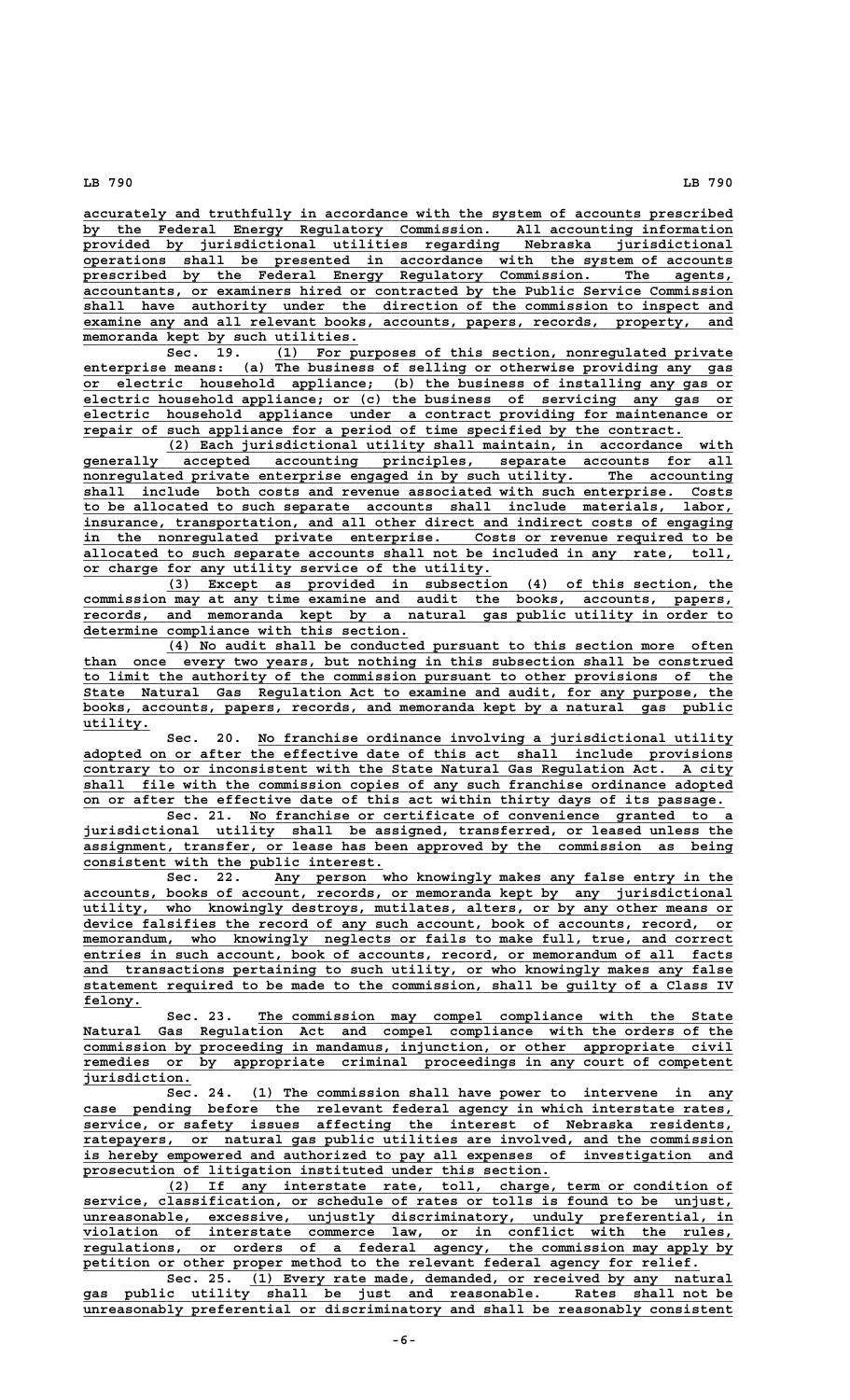**\_\_\_\_\_\_\_\_\_\_\_\_\_\_\_\_\_\_\_\_\_\_\_\_\_\_\_\_\_\_\_\_\_\_\_\_\_\_\_\_\_\_\_\_\_\_\_\_\_\_\_\_\_\_\_\_\_\_\_\_\_\_\_\_\_\_\_\_\_\_\_\_\_\_\_\_\_\_ in application to a class of ratepayers. Rates negotiated with agricultural \_\_\_\_\_\_\_\_\_\_\_\_\_\_\_\_\_\_\_\_\_\_\_\_\_\_\_\_\_\_\_\_\_\_\_\_\_\_\_\_\_\_\_\_\_\_\_\_\_\_\_\_\_\_\_\_\_\_\_\_\_\_\_\_\_\_\_\_\_\_\_\_\_\_\_\_\_\_ ratepayers and high-volume ratepayers in conformity with the State Natural Gas \_\_\_\_\_\_\_\_\_\_\_\_\_\_\_\_\_\_\_\_\_\_\_\_\_\_\_\_\_\_\_\_\_\_\_\_\_\_\_\_\_\_\_\_\_\_\_\_\_\_\_\_\_\_ Regulation Act shall not be considered discriminatory.**

 **\_\_\_\_\_\_\_\_\_\_\_\_\_\_\_\_\_\_\_\_\_\_\_\_\_\_\_\_\_\_\_\_\_\_\_\_\_\_\_\_\_\_\_\_\_\_\_\_\_\_\_\_\_\_\_\_\_\_\_\_\_\_\_\_\_\_\_\_ (2) No jurisdictional utility shall, as to rates or terms and \_\_\_\_\_\_\_\_\_\_\_\_\_\_\_\_\_\_\_\_\_\_\_\_\_\_\_\_\_\_\_\_\_\_\_\_\_\_\_\_\_\_\_\_\_\_\_\_\_\_\_\_\_\_\_\_\_\_\_\_\_\_\_\_\_\_\_\_\_\_\_\_\_\_\_\_\_\_ conditions of service, make or grant any unreasonable preference or advantage \_\_\_\_\_\_\_\_\_\_\_\_\_\_\_\_\_\_\_\_\_\_\_\_\_\_\_\_\_\_\_\_\_\_\_\_\_\_\_\_\_\_\_\_\_\_\_\_\_\_\_\_\_\_\_\_\_\_\_\_\_\_\_\_\_\_\_\_\_\_\_\_\_\_\_\_\_\_ to any person or subject any person to any unreasonable prejudice or disadvantage. \_\_\_\_\_\_\_\_\_\_\_\_\_**

 **\_\_\_\_\_\_\_\_\_\_\_\_\_\_\_\_\_\_\_\_\_\_\_\_\_\_\_\_\_\_\_\_\_\_\_\_\_\_\_\_\_\_\_\_\_\_\_\_\_\_\_\_\_\_\_\_\_\_\_\_\_\_\_\_\_\_\_\_ (3) The commission, in the exercise of its power and duty to \_\_\_\_\_\_\_\_\_\_\_\_\_\_\_\_\_\_\_\_\_\_\_\_\_\_\_\_\_\_\_\_\_\_\_\_\_\_\_\_\_\_\_\_\_\_\_\_\_\_\_\_\_\_\_\_\_\_\_\_\_\_\_\_\_\_\_\_\_\_\_\_\_\_\_\_\_\_ determine just and reasonable rates for natural gas public utilities, shall \_\_\_\_\_\_\_\_\_\_\_\_\_\_\_\_\_\_\_\_\_\_\_\_\_\_\_\_\_\_\_\_\_\_\_\_\_\_\_\_\_\_\_\_\_\_\_\_\_\_\_\_\_\_\_\_\_\_\_\_\_\_\_\_\_\_\_\_\_\_\_\_\_\_\_\_\_\_ give due consideration to the public need for adequate, efficient, and reasonable natural gas service and to the need of the jurisdictional utility \_\_\_\_\_\_\_\_\_\_\_\_\_\_\_\_\_\_\_\_\_\_\_\_\_\_\_\_\_\_\_\_\_\_\_\_\_\_\_\_\_\_\_\_\_\_\_\_\_\_\_\_\_\_\_\_\_\_\_\_\_\_\_\_\_\_\_\_\_\_\_\_\_\_\_\_\_\_ for revenue sufficient to enable it to meet the cost of furnishing the \_\_\_\_\_\_\_\_\_\_\_\_\_\_\_\_\_\_\_\_\_\_\_\_\_\_\_\_\_\_\_\_\_\_\_\_\_\_\_\_\_\_\_\_\_\_\_\_\_\_\_\_\_\_\_\_\_\_\_\_\_\_\_\_\_\_\_\_\_\_\_\_\_\_\_\_\_\_ service, including adequate provisions for depreciation of its utility \_\_\_\_\_\_\_\_\_\_\_\_\_\_\_\_\_\_\_\_\_\_\_\_\_\_\_\_\_\_\_\_\_\_\_\_\_\_\_\_\_\_\_\_\_\_\_\_\_\_\_\_\_\_\_\_\_\_\_\_\_\_\_\_\_\_\_\_\_\_\_\_\_\_\_\_\_\_ property used and useful in rendering service to the public, and to earn a** fair and reasonable return upon the investment in such property.

 **\_\_\_\_\_\_\_\_\_\_\_\_\_\_\_\_\_\_\_\_\_\_\_\_\_\_\_\_\_\_\_\_\_\_\_\_\_\_\_\_\_\_\_\_\_\_\_\_\_\_\_\_\_\_\_\_\_\_\_\_\_\_\_\_\_\_\_\_ (4) Cost of service shall include operating expenses and a fair and \_\_\_\_\_\_\_\_\_\_\_\_\_\_\_\_\_\_\_\_\_\_\_\_\_\_\_\_\_\_\_\_\_\_\_\_\_\_\_\_\_\_\_\_\_\_\_\_\_\_\_\_\_\_\_\_\_ reasonable return on rate base, less appropriate credits.**

 **\_\_\_\_\_\_\_\_\_\_\_\_\_\_\_\_\_\_\_\_\_\_\_\_\_\_\_\_\_\_\_\_\_\_\_\_\_\_\_\_\_\_\_\_\_\_\_\_\_\_\_\_\_\_\_\_\_\_\_\_\_\_\_\_\_\_\_\_ (5) In determining a fair and reasonable return on the rate base of \_\_\_\_\_\_\_\_\_\_\_\_\_\_\_\_\_\_\_\_\_\_\_\_\_\_\_\_\_\_\_\_\_\_\_\_\_\_\_\_\_\_\_\_\_\_\_\_\_\_\_\_\_\_\_\_\_\_\_\_\_\_\_\_\_\_\_\_\_\_\_\_\_\_\_\_\_\_ a jurisdictional utility, a rate-of-return percentage shall be employed that \_\_\_\_\_\_\_\_\_\_\_\_\_\_\_\_\_\_\_\_\_\_\_\_\_\_\_\_\_\_\_\_\_\_\_\_\_\_\_\_\_\_\_\_\_\_\_\_\_\_\_\_\_\_\_\_\_\_\_\_\_\_\_\_\_\_\_\_\_\_\_\_\_\_\_\_\_\_ is representative of the utility's weighted average cost of capital including, \_\_\_\_\_\_\_\_\_\_\_\_\_\_\_\_\_\_\_\_\_\_\_\_\_\_\_\_\_\_\_\_\_\_\_\_\_\_\_\_\_\_\_\_\_\_\_\_\_\_\_\_\_\_\_\_\_\_\_\_\_\_\_\_\_\_\_\_\_\_\_\_\_\_\_\_\_\_ but not limited to, long-term debt, preferred stock, and common equity capital. \_\_\_\_\_\_\_\_**

 **\_\_\_\_\_\_\_\_\_\_\_\_\_\_\_\_\_\_\_\_\_\_\_\_\_\_\_\_\_\_\_\_\_\_\_\_\_\_\_\_\_\_\_\_\_\_\_\_\_\_\_\_\_\_\_\_\_\_\_\_\_\_\_\_\_\_\_\_ (6) The rate base of the jurisdictional utility shall consist of the \_\_\_\_\_\_\_\_\_\_\_\_\_\_\_\_\_\_\_\_\_\_\_\_\_\_\_\_\_\_\_\_\_\_\_\_\_\_\_\_\_\_\_\_\_\_\_\_\_\_\_\_\_\_\_\_\_\_\_\_\_\_\_\_\_\_\_\_\_\_\_\_\_\_\_\_\_\_ utility's property, used and useful in providing utility service, including \_\_\_\_\_\_\_\_\_\_\_\_\_\_\_\_\_\_\_\_\_\_\_\_\_\_\_\_\_\_\_\_\_\_\_\_\_\_\_\_\_\_\_\_\_\_\_\_\_\_\_\_\_\_\_\_\_\_\_\_\_\_\_\_\_\_\_\_\_\_\_\_\_\_\_\_\_\_ the applicable investment in utility plant, less accumulated depreciation and \_\_\_\_\_\_\_\_\_\_\_\_\_\_\_\_\_\_\_\_\_\_\_\_\_\_\_\_\_\_\_\_\_\_\_\_\_\_\_\_\_\_\_\_\_\_\_\_\_\_\_\_\_\_\_\_\_\_\_\_\_\_\_\_\_\_\_\_\_\_\_\_\_\_\_\_\_\_ amortization, allowance for working capital, such other items as may be \_\_\_\_\_\_\_\_\_\_\_\_\_\_\_\_\_\_\_\_\_\_\_\_\_\_\_\_\_\_\_\_\_\_\_\_\_\_\_\_\_\_\_\_\_\_\_\_\_\_\_\_\_\_\_\_\_\_\_\_\_\_\_\_\_\_\_\_\_\_\_\_\_\_\_\_\_\_ reasonably included, and reasonable allocations of common property, less such \_\_\_\_\_\_\_\_\_\_\_\_\_\_\_\_\_\_\_\_\_\_\_\_\_\_\_\_\_\_\_\_\_\_\_\_\_\_\_\_\_\_\_\_\_\_\_\_\_\_\_\_\_\_\_\_\_\_\_\_\_\_\_\_\_\_\_\_\_\_\_\_\_\_\_\_\_\_ investment as may be reasonably attributed to other than investor-supplied \_\_\_\_\_\_\_\_\_\_\_\_\_\_\_\_\_\_\_\_\_\_\_\_\_\_\_\_\_\_\_\_\_\_\_\_\_\_\_\_\_\_\_\_\_\_\_\_\_\_\_\_\_\_\_\_\_\_\_\_\_ capital unless such deduction is otherwise prohibited by law.**

 **\_\_\_\_\_\_\_\_\_\_\_\_\_\_\_\_\_\_\_\_\_\_\_\_\_\_\_\_\_\_\_\_\_\_\_\_\_\_\_\_\_\_\_\_\_\_\_\_\_\_\_\_\_\_\_\_\_\_\_\_\_\_\_\_\_\_\_\_ (7) Operating expenses shall consist of expenses prudently incurred \_\_\_\_\_\_\_\_\_\_\_\_\_\_\_\_\_\_\_\_\_\_\_\_\_\_\_\_\_\_\_\_\_\_\_\_\_\_\_\_\_\_\_\_\_\_\_\_\_\_\_\_\_\_\_\_\_\_\_\_\_\_\_\_\_\_\_\_\_\_\_\_\_\_\_\_\_\_ to provide natural gas service including (a) a reasonable allocation of common \_\_\_\_\_\_\_\_\_\_\_\_\_\_\_\_\_\_\_\_\_\_\_\_\_\_\_\_\_\_\_\_\_\_\_\_\_\_\_\_\_\_\_\_\_\_\_\_\_\_\_\_\_\_\_\_\_\_\_\_\_\_\_\_\_\_\_\_\_\_\_\_\_\_\_\_\_\_ expenses as authorized and limited by section 19 of this act and (b) the \_\_\_\_\_\_\_\_\_\_\_\_\_\_\_\_\_\_\_\_\_\_\_\_\_\_\_\_\_\_\_\_\_\_\_\_\_\_\_\_\_\_\_\_\_\_\_\_\_\_\_\_\_\_\_\_\_\_\_\_\_\_\_\_\_\_\_\_\_\_\_\_\_\_\_\_\_\_ quantity and type of purchased services regulated by the Federal Energy Regulatory Commission. \_\_\_\_\_\_\_\_\_\_\_\_\_\_\_\_\_\_\_\_\_\_**

 **\_\_\_\_\_\_\_\_\_\_\_\_\_\_\_\_\_\_\_\_\_\_\_\_\_\_\_\_\_\_\_\_\_\_\_\_\_\_\_\_\_\_\_\_\_\_\_\_\_\_\_\_\_\_\_\_\_\_\_\_\_\_\_\_\_\_\_\_ (8) In determining the cost of service, the Public Service \_\_\_\_\_\_\_\_\_\_\_\_\_\_\_\_\_\_\_\_\_\_\_\_\_\_\_\_\_\_\_\_\_\_\_\_\_\_\_\_\_\_\_\_\_\_\_\_\_\_\_\_\_\_\_\_\_\_\_\_\_\_\_\_\_\_\_\_\_\_\_\_\_\_\_\_\_\_ Commission shall give effect to all costs and allocations as reflected in the** rate schedules approved by the Federal Energy Regulatory Commission.

 **\_\_\_\_\_\_\_\_\_\_\_\_\_\_\_\_\_\_\_\_\_\_\_\_\_\_\_\_\_\_\_\_\_\_\_\_\_\_\_\_\_\_\_\_\_\_\_\_\_\_\_\_\_\_\_\_\_\_\_\_\_\_\_\_\_\_\_\_ (9) The Public Service Commission may include in a jurisdictional \_\_\_\_\_\_\_\_\_\_\_\_\_\_\_\_\_\_\_\_\_\_\_\_\_\_\_\_\_\_\_\_\_\_\_\_\_\_\_\_\_\_\_\_\_\_\_\_\_\_\_\_\_\_\_\_\_\_\_\_\_\_\_\_\_\_\_\_\_\_\_\_\_\_\_\_\_\_ utility's rate base the full or partial value of stranded investment which was \_\_\_\_\_\_\_\_\_\_\_\_\_\_\_\_\_\_\_\_\_\_\_\_\_\_\_\_\_\_\_\_\_\_\_\_\_\_\_\_\_\_\_\_\_\_\_\_\_\_\_\_\_\_\_\_\_\_\_\_\_\_\_\_\_\_\_\_\_\_\_\_\_\_\_\_\_\_ prudently incurred when the investment actually was, or reasonably was \_\_\_\_\_\_\_\_\_\_\_\_\_\_\_\_\_\_\_\_\_\_\_\_\_\_\_\_\_\_\_\_\_\_\_\_\_\_\_\_\_\_\_\_\_\_\_\_\_\_\_\_\_\_\_\_\_\_\_\_\_\_\_\_\_\_\_\_\_\_\_\_\_\_\_\_\_\_ expected to be, used and useful in providing service to ratepayers and was \_\_\_\_\_\_\_\_\_\_\_\_\_\_\_\_\_\_\_\_\_\_\_\_\_\_\_\_\_\_\_\_\_\_\_\_\_\_\_\_\_\_\_\_\_\_\_\_\_\_\_\_\_\_\_\_\_\_\_\_\_\_\_\_\_\_\_\_\_\_\_\_\_\_\_\_\_\_ stranded due to changes in regulation or other circumstances reasonably beyond \_\_\_\_\_\_\_\_\_\_\_\_\_\_\_\_\_\_\_\_\_\_\_\_\_\_\_\_\_\_\_\_\_\_\_\_\_\_\_\_\_\_\_\_\_\_\_\_\_\_\_\_\_\_\_\_\_\_\_\_\_\_\_\_\_\_\_\_\_\_\_\_\_\_\_\_\_\_ the utility's control and subject to any reasonable obligation of the utility \_\_\_\_\_\_\_\_\_\_\_\_\_\_\_\_\_\_\_\_\_ to mitigate the cost.**

 **\_\_\_\_\_\_\_\_\_\_\_\_\_\_\_\_\_\_\_\_\_\_\_\_\_\_\_\_\_\_\_\_\_\_\_\_\_\_\_\_\_\_\_\_\_\_\_\_\_\_\_\_\_\_\_\_\_\_\_\_\_\_\_\_\_\_\_\_ (10) Subsidization is prohibited. For purposes of this subsection, \_\_\_\_\_\_\_\_\_\_\_\_\_\_\_\_\_\_\_\_\_\_\_\_\_\_\_\_\_\_\_\_\_\_\_\_\_\_\_\_\_\_\_\_\_\_\_\_\_\_\_\_\_\_\_\_\_\_\_\_\_\_\_\_\_\_\_\_\_\_\_\_\_\_\_\_\_\_ subsidization means the establishment of rates to be collected from a** ratepayer or class of ratepayers of a jurisdictional utility that (a) include  **\_\_\_\_\_\_\_\_\_\_\_\_\_\_\_\_\_\_\_\_\_\_\_\_\_\_\_\_\_\_\_\_\_\_\_\_\_\_\_\_\_\_\_\_\_\_\_\_\_\_\_\_\_\_\_\_\_\_\_\_\_\_\_\_\_\_\_\_\_\_\_\_\_\_\_\_\_\_ costs that properly are includable in rates charged to other ratepayers or \_\_\_\_\_\_\_\_\_\_\_\_\_\_\_\_\_\_\_\_\_\_\_\_\_\_\_\_\_\_\_\_\_\_\_\_\_\_\_\_\_\_\_\_\_\_\_\_\_\_\_\_\_\_\_\_\_\_\_\_\_\_\_\_\_\_\_\_\_\_\_\_\_\_\_\_\_\_ classes of ratepayers of the utility, or other persons, firms, companies, or \_\_\_\_\_\_\_\_\_\_\_\_\_\_\_\_\_\_\_\_\_\_\_\_\_\_\_\_\_\_\_\_\_\_\_\_\_\_\_\_\_\_\_\_\_\_\_\_\_\_\_\_\_\_\_\_\_\_\_\_\_\_\_\_\_\_\_\_\_\_\_\_\_\_\_\_\_\_ corporations doing business with the jurisdictional utility, (b) exclude costs \_\_\_\_\_\_\_\_\_\_\_\_\_\_\_\_\_\_\_\_\_\_\_\_\_\_\_\_\_\_\_\_\_\_\_\_\_\_\_\_\_\_\_\_\_\_\_\_\_\_\_\_\_\_\_\_\_\_\_\_\_\_\_\_\_\_\_\_\_\_\_\_\_\_\_\_\_\_ that properly are includable in rates charged to such ratepayers or classes of \_\_\_\_\_\_\_\_\_\_\_\_\_\_\_\_\_\_\_\_\_\_\_\_\_\_\_\_\_\_\_\_\_\_\_\_\_\_\_\_\_\_\_\_\_\_\_\_\_\_\_\_\_\_\_\_\_\_\_\_\_\_\_\_\_\_\_\_\_\_\_\_\_\_\_\_\_\_ ratepayers, or (c) include costs that properly are chargeable or allocable to \_\_\_\_\_\_\_\_\_\_\_\_\_\_\_\_\_\_\_\_\_\_\_\_\_\_\_\_\_\_\_\_\_\_\_\_\_\_\_\_\_\_\_\_\_\_\_\_\_\_\_\_\_\_\_\_\_\_\_\_\_\_\_\_\_\_\_\_\_\_\_\_\_\_\_\_ a nonregulated private enterprise engaged in by such jurisdictional utility.**

Sec. 26. If the commission determines on complaint or upon its own  **\_\_\_\_\_\_\_\_\_\_\_\_\_\_\_\_\_\_\_\_\_\_\_\_\_\_\_\_\_\_\_\_\_\_\_\_\_\_\_\_\_\_\_\_\_\_\_\_\_\_\_\_\_\_\_\_\_\_\_\_\_\_\_\_\_\_\_\_\_\_\_\_\_\_\_\_\_\_ initiative, and after hearing on due notice in accordance with rules and \_\_\_\_\_\_\_\_\_\_\_\_\_\_\_\_\_\_\_\_\_\_\_\_\_\_\_\_\_\_\_\_\_\_\_\_\_\_\_\_\_\_\_\_\_\_\_\_\_\_\_\_\_\_\_\_\_\_\_\_\_\_\_\_\_\_\_\_\_\_\_\_\_\_\_\_\_\_ regulations adopted and promulgated pursuant to section 75-110, that the** payment of any dividend by a jurisdictional utility will impair the financial  **\_\_\_\_\_\_\_\_\_\_\_\_\_\_\_\_\_\_\_\_\_\_\_\_\_\_\_\_\_\_\_\_\_\_\_\_\_\_\_\_\_\_\_\_\_\_\_\_\_\_\_\_\_\_\_\_\_\_\_\_\_\_\_\_\_\_\_\_\_\_\_\_\_\_\_\_\_\_ condition of such company so that such utility cannot maintain its property in \_\_\_\_\_\_\_\_\_\_\_\_\_\_\_\_\_\_\_\_\_\_\_\_\_\_\_\_\_\_\_\_\_\_\_\_\_\_\_\_\_\_\_\_\_\_\_\_\_\_\_\_\_\_\_\_\_\_\_\_\_\_\_\_\_\_\_\_\_\_\_\_\_\_\_\_\_\_ a safe operating condition and render adequate service to its ratepayers, the \_\_\_\_\_\_\_\_\_\_\_\_\_\_\_\_\_\_\_\_\_\_\_\_\_\_\_\_\_\_\_\_\_\_\_\_\_\_\_\_\_\_\_\_\_\_\_\_\_\_\_\_\_\_\_\_\_\_\_\_\_\_\_\_\_\_\_\_\_\_\_\_\_\_\_\_\_\_ commission shall enter an order prohibiting the payment of such dividends** until such time as such company has shown to the commission that the  **\_\_\_\_\_\_\_\_\_\_\_\_\_\_\_\_\_\_\_\_\_\_\_\_\_\_\_\_\_\_\_\_\_\_\_\_\_\_\_\_\_\_\_\_\_\_\_\_\_\_\_\_\_\_\_\_\_\_\_\_\_\_\_\_ conditions upon which such order was based have ceased to exist.**

Sec. 27. (1) A jurisdictional utility shall not subject property  **\_\_\_\_\_\_\_\_\_\_\_\_\_\_\_\_\_\_\_\_\_\_\_\_\_\_\_\_\_\_\_\_\_\_\_\_\_\_\_\_\_\_\_\_\_\_\_\_\_\_\_\_\_\_\_\_\_\_\_\_\_\_\_\_\_\_\_\_\_\_\_\_\_\_\_\_\_\_ used in its intrastate natural gas utility business in this state to an \_\_\_\_\_\_\_\_\_\_\_\_\_\_\_\_\_\_\_\_\_\_\_\_\_\_\_\_\_\_\_\_\_\_\_\_\_\_\_\_\_\_\_\_\_\_\_\_\_\_\_\_\_\_\_\_\_\_\_\_\_\_\_\_\_\_\_\_\_\_\_\_\_\_\_\_\_\_ encumbrance for the purpose of securing the payment of any new indebtedness or \_\_\_\_\_\_\_\_\_\_\_\_\_\_\_\_\_\_\_\_\_\_\_\_\_\_\_\_\_\_\_\_\_\_\_\_\_\_\_\_\_\_\_\_\_\_\_\_\_\_\_\_\_\_\_\_\_\_\_\_\_\_\_\_\_\_\_\_\_\_\_\_\_\_\_\_\_\_ replacement indebtedness in an amount exceeding one hundred million dollars \_\_\_\_\_\_\_\_\_\_\_\_\_\_\_\_\_\_\_\_\_\_\_\_\_\_\_\_\_\_\_\_\_\_\_\_\_\_\_\_\_\_\_\_\_\_\_\_\_\_\_\_\_\_\_\_\_\_\_\_\_\_\_\_\_\_\_\_\_\_\_\_\_\_\_\_\_\_ attributable to this state unless first approved by the commission. Approval \_\_\_\_\_\_\_\_\_\_\_\_\_\_\_\_\_\_\_\_\_\_\_\_\_\_\_\_\_\_\_\_\_\_\_\_\_\_\_\_\_\_\_\_\_\_\_\_\_\_\_\_\_\_\_\_\_\_\_\_\_\_\_\_\_\_\_\_\_\_\_\_\_\_\_\_\_\_ or disapproval by the commission shall be by formal written order, which shall \_\_\_\_\_\_\_\_\_\_\_\_\_\_\_\_\_\_\_\_\_\_\_\_\_\_\_\_\_\_\_\_\_\_\_\_\_\_\_\_\_\_\_\_\_\_\_\_\_\_\_\_\_\_\_\_\_\_\_\_\_\_\_\_\_\_ be issued within forty-five days of the filing of the application.**

 **\_\_\_\_\_\_\_\_\_\_\_\_\_\_\_\_\_\_\_\_\_\_\_\_\_\_\_\_\_\_\_\_\_\_\_\_\_\_\_\_\_\_\_\_\_\_\_\_\_\_\_\_\_\_\_\_\_\_\_\_\_\_\_\_\_\_\_\_ (2) Upon the application of a jurisdictional utility for approval of \_\_\_\_\_\_\_\_\_\_\_\_\_\_\_\_\_\_\_\_\_\_\_\_\_\_\_\_\_\_\_\_\_\_\_\_\_\_\_\_\_\_\_\_\_\_\_\_\_\_\_\_\_\_\_\_\_\_\_\_\_\_\_\_\_\_\_\_\_\_\_\_\_\_\_\_\_\_ and prior to the encumbrances, the commission may make such inquiry or \_\_\_\_\_\_\_\_\_\_\_\_\_\_\_\_\_\_\_\_\_\_\_\_\_\_\_\_\_\_\_\_\_\_\_\_\_\_\_\_\_\_\_\_\_\_\_\_\_\_\_\_\_\_\_\_\_\_\_\_\_\_\_\_\_\_\_\_\_\_\_\_\_\_\_\_\_\_ investigation, hold such hearings, and examine such witnesses, books, papers,**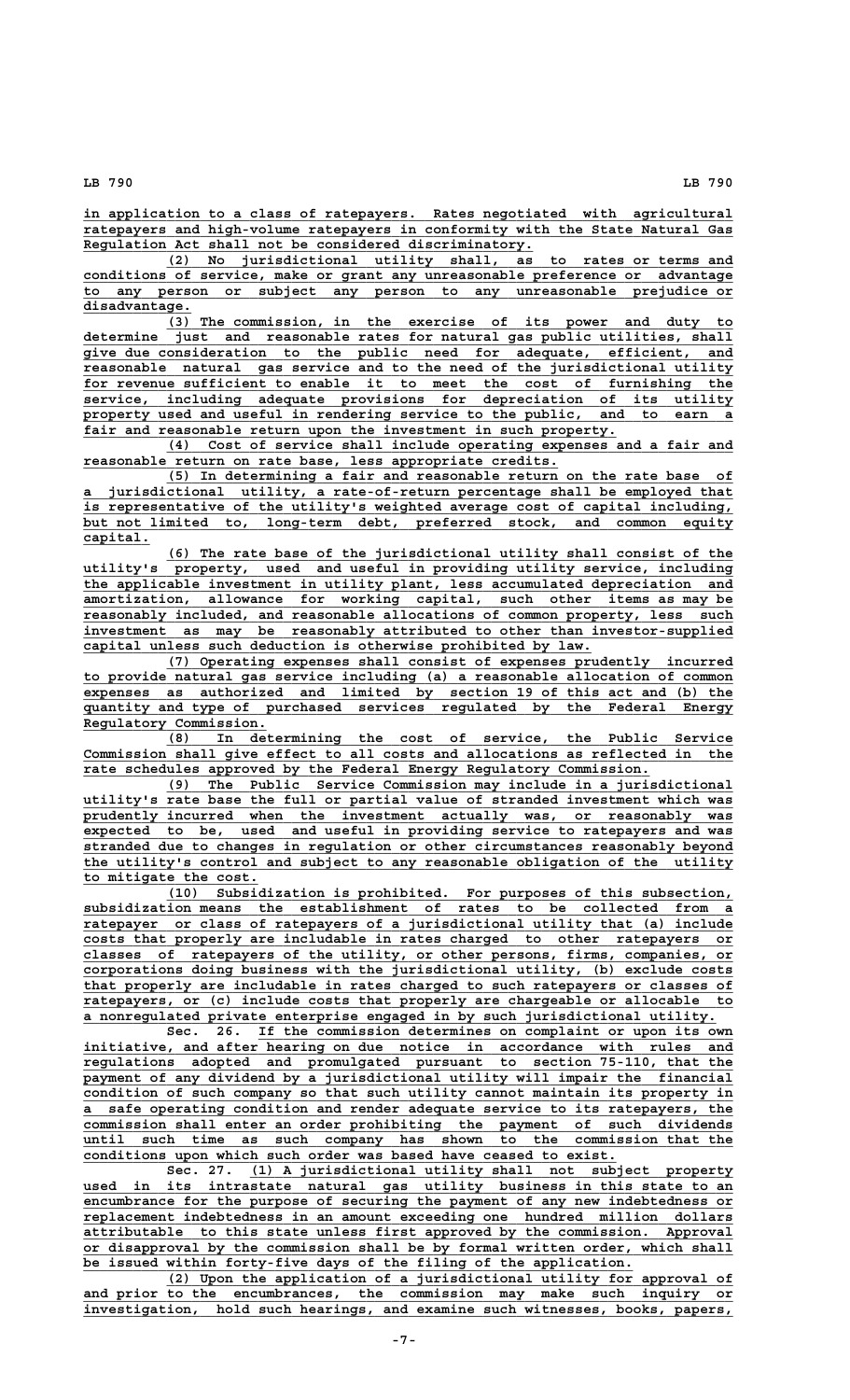**\_\_\_\_\_\_\_\_\_\_\_\_\_\_\_\_\_\_\_\_\_\_\_\_\_\_\_\_\_\_\_\_\_\_\_\_\_\_\_\_\_\_\_\_\_\_\_\_\_\_\_\_\_\_\_\_\_\_\_\_\_\_\_\_\_\_\_\_\_\_\_\_\_\_\_\_\_\_ documents, or contracts as in its discretion it may deem necessary. If the \_\_\_\_\_\_\_\_\_\_\_\_\_\_\_\_\_\_\_\_\_\_\_\_\_\_\_\_\_\_\_\_\_\_\_\_\_\_\_\_\_\_\_\_\_\_\_\_\_\_\_\_\_\_\_\_\_\_\_\_\_\_\_\_\_\_\_\_\_\_\_\_\_\_\_\_\_\_ commission finds that the proposed financing is reasonable and proper and in \_\_\_\_\_\_\_\_\_\_\_\_\_\_\_\_\_\_\_\_\_\_\_\_\_\_\_\_\_\_\_\_\_\_\_\_\_\_\_\_\_\_\_\_\_\_\_\_\_\_\_\_\_\_\_\_\_\_\_\_\_\_\_\_\_\_\_\_\_\_\_\_\_\_\_\_\_\_ the public interest and will not be detrimental to the interests of the \_\_\_\_\_\_\_\_\_\_\_\_\_\_\_\_\_\_\_\_\_\_\_\_\_\_\_\_\_\_\_\_\_\_\_\_\_\_\_\_\_\_\_\_\_\_\_\_\_\_\_\_\_\_\_\_\_\_\_\_\_\_\_\_\_\_\_\_\_\_\_\_\_\_\_\_\_\_ ratepayers affected thereby, the commission shall by written order grant its**

 **\_\_\_\_\_\_\_\_\_\_\_\_\_\_\_\_\_\_\_\_\_\_\_\_\_\_\_\_\_\_\_\_\_\_\_\_\_\_ permission for the proposed financing. \_\_\_\_\_\_\_\_\_\_\_\_\_\_\_\_\_\_\_\_\_\_\_\_\_\_\_\_\_\_\_\_\_\_\_\_\_\_\_\_\_\_\_\_\_\_\_\_\_\_\_\_\_\_\_ Sec. 28. (1) No reorganization or change of control of a \_\_\_\_\_\_\_\_\_\_\_\_\_\_\_\_\_\_\_\_\_\_\_\_\_\_\_\_\_\_\_\_\_\_\_\_\_\_\_\_\_\_\_\_\_\_\_\_\_\_\_\_\_\_\_\_\_\_\_\_\_\_\_\_\_\_\_\_\_\_\_\_\_\_\_\_\_\_ jurisdictional utility shall take place without prior approval by the \_\_\_\_\_\_\_\_\_\_\_\_\_\_\_\_\_\_\_\_\_\_\_\_\_\_\_\_\_\_\_\_\_\_\_\_\_\_\_\_\_\_\_\_\_\_\_\_\_\_\_\_\_\_\_\_\_\_\_\_\_\_\_\_\_\_\_\_\_\_\_\_\_\_\_\_\_\_ commission. The commission shall not approve any proposed reorganization or \_\_\_\_\_\_\_\_\_\_\_\_\_\_\_\_\_\_\_\_\_\_\_\_\_\_\_\_\_\_\_\_\_\_\_\_\_\_\_\_\_\_\_\_\_\_\_\_\_\_\_\_\_\_\_\_\_\_\_\_\_\_\_\_\_\_\_\_\_\_\_\_\_\_\_\_\_\_ change of control if the commission finds, after public notice and public** hearing, that the reorganization or change of control will adversely affect  **\_\_\_\_\_\_\_\_\_\_\_\_\_\_\_\_\_\_\_\_\_\_\_\_\_\_\_\_\_\_\_\_\_\_\_\_\_\_\_\_\_\_\_\_\_\_ the utility's ability to serve its ratepayers.**

 **\_\_\_\_\_\_\_\_\_\_\_\_\_\_\_\_\_\_\_\_\_\_\_\_\_\_\_\_\_\_\_\_\_\_\_\_\_\_\_\_\_\_\_\_\_\_\_\_\_\_\_\_\_\_\_\_\_\_\_\_\_\_\_\_\_\_\_\_ (2) For purposes of this section, reorganization or change of \_\_\_\_\_\_\_\_\_\_\_\_\_\_\_\_\_\_\_\_\_\_\_\_\_\_\_\_\_\_\_\_\_\_\_\_\_\_\_\_\_\_\_\_\_\_\_\_\_\_\_\_\_\_\_\_\_\_\_\_\_\_\_\_\_\_\_\_\_\_\_\_\_\_\_\_\_\_ control means any transaction which, regardless of the means by which it is \_\_\_\_\_\_\_\_\_\_\_\_\_\_\_\_\_\_\_\_\_\_\_\_\_\_\_\_\_\_\_\_\_\_\_\_\_\_\_\_\_\_\_\_\_\_\_\_\_\_\_\_\_\_\_\_\_\_\_\_\_\_\_\_\_\_\_\_\_\_\_\_\_\_\_\_\_\_ accomplished, results in a change in the ownership of a majority of the voting \_\_\_\_\_\_\_\_\_\_\_\_\_\_\_\_\_\_\_\_\_\_\_\_\_\_\_\_\_\_\_\_\_\_\_\_\_\_\_\_\_\_\_\_\_\_\_\_\_\_\_\_\_\_\_\_\_\_\_\_\_\_\_\_\_\_\_\_\_\_\_\_\_\_\_\_\_\_ capital stock of a jurisdictional utility and does not include a mortgage or** pledge transaction entered into to secure a bona fide borrowing by the party  **\_\_\_\_\_\_\_\_\_\_\_\_\_\_\_\_\_\_\_\_\_\_\_\_\_\_\_\_\_\_\_\_\_\_\_\_\_\_\_\_\_\_\_ granting the mortgage or making the pledge.**

 **\_\_\_\_\_\_\_\_\_\_\_\_\_\_\_\_\_\_\_\_\_\_\_\_\_\_\_\_\_\_\_\_\_\_\_\_\_\_\_\_\_\_\_\_\_\_\_\_\_\_\_\_\_\_\_ Sec. 29. (1) The commission shall not disclose to or allow \_\_\_\_\_\_\_\_\_\_\_\_\_\_\_\_\_\_\_\_\_\_\_\_\_\_\_\_\_\_\_\_\_\_\_\_\_\_\_\_\_\_\_\_\_\_\_\_\_\_\_\_\_\_\_\_\_\_\_\_\_\_\_\_\_\_\_\_\_\_\_\_\_\_\_\_\_\_ inspection by anyone, including, but not limited to, parties to a regulatory \_\_\_\_\_\_\_\_\_\_\_\_\_\_\_\_\_\_\_\_\_\_\_\_\_\_\_\_\_\_\_\_\_\_\_\_\_\_\_\_\_\_\_\_\_\_\_\_\_\_\_\_\_\_\_\_\_\_\_\_\_\_\_\_\_\_\_\_\_\_\_\_\_\_\_\_\_\_ proceeding before the commission, any information of a jurisdictional utility \_\_\_\_\_\_\_\_\_\_\_\_\_\_\_\_\_\_\_\_\_\_\_\_\_\_\_\_\_\_\_\_\_\_\_\_\_\_\_\_\_\_\_\_\_\_\_\_\_\_\_\_\_\_\_\_\_\_\_\_\_\_\_\_\_\_\_\_\_\_\_\_\_\_\_\_\_\_ that qualifies as a record which may be withheld from the public upon request \_\_\_\_\_\_\_\_\_\_\_\_\_\_\_\_\_\_\_\_\_\_\_\_\_\_\_\_\_\_\_\_\_\_\_\_\_\_\_\_\_\_\_\_\_\_\_\_\_\_\_\_\_\_\_\_\_\_\_\_\_\_\_\_\_\_\_\_\_\_\_\_\_\_\_\_\_\_ of the party submitting such record if the information qualifies under \_\_\_\_\_\_\_\_\_\_\_\_\_\_\_\_\_\_\_\_\_\_\_\_\_\_\_\_\_\_\_\_\_\_\_\_\_\_\_\_\_\_\_\_\_\_\_\_\_\_\_\_\_\_\_\_\_\_\_\_\_\_\_\_\_\_\_\_\_\_\_\_\_\_\_\_\_\_ subdivision (3) of section 84-712.05, unless the commission finds that \_\_\_\_\_\_\_\_\_\_\_\_\_\_\_\_\_\_\_\_\_\_\_\_\_\_\_\_\_\_\_\_\_\_\_\_\_\_\_\_\_\_\_\_\_\_\_\_\_\_\_\_\_\_\_\_\_\_\_\_\_\_\_\_\_\_\_\_\_ disclosure is warranted after consideration of the following factors:**

 **\_\_\_\_\_\_\_\_\_\_\_\_\_\_\_\_\_\_\_\_\_\_\_\_\_\_\_\_\_\_\_\_\_\_\_\_\_\_\_\_\_\_\_\_\_\_\_\_\_\_\_\_\_\_\_\_\_\_\_\_\_\_\_\_\_\_\_\_ (a) Whether disclosure will significantly aid the commission in \_\_\_\_\_\_\_\_\_\_\_\_\_\_\_\_\_\_\_\_\_\_\_\_\_ fulfilling its functions;**

 **\_\_\_\_\_\_\_\_\_\_\_\_\_\_\_\_\_\_\_\_\_\_\_\_\_\_\_\_\_\_\_\_\_\_\_\_\_\_\_\_\_\_\_\_\_\_\_\_\_\_\_\_\_\_\_\_\_\_\_\_\_\_\_\_\_\_\_\_ (b) The harm or benefit which disclosure will cause to the public interest; \_\_\_\_\_\_\_\_\_**

 **\_\_\_\_\_\_\_\_\_\_\_\_\_\_\_\_\_\_\_\_\_\_\_\_\_\_\_\_\_\_\_\_\_\_\_\_\_\_\_\_\_\_\_\_\_\_\_\_\_\_\_\_\_\_\_\_\_\_\_\_ (c) The harm which disclosure will cause to the utility; and**

 **\_\_\_\_\_\_\_\_\_\_\_\_\_\_\_\_\_\_\_\_\_\_\_\_\_\_\_\_\_\_\_\_\_\_\_\_\_\_\_\_\_\_\_\_\_\_\_\_\_\_\_\_\_\_\_\_\_\_\_\_\_\_\_\_\_\_\_\_ (d) Alternatives to disclosure that will serve the public interest** and protect the utility.

 **\_\_\_\_\_\_\_\_\_\_\_\_\_\_\_\_\_\_\_\_\_\_\_\_\_\_\_\_\_\_\_\_\_\_\_\_\_\_\_\_\_\_\_\_\_\_\_\_\_\_\_\_\_\_\_\_\_\_\_\_\_\_\_\_\_\_\_\_ (2) If the commission finds that disclosure is warranted pursuant to \_\_\_\_\_\_\_\_\_\_\_\_\_\_\_\_\_\_\_\_\_\_\_\_\_\_\_\_\_\_\_\_\_\_\_\_\_\_\_\_\_\_\_\_\_\_\_\_\_\_\_\_\_\_\_\_\_\_\_\_\_\_\_\_\_\_\_\_\_\_\_\_\_\_\_\_\_\_ subsection (1) of this section, the commission shall give the utility notice \_\_\_\_\_\_\_\_\_\_\_\_\_\_\_\_\_\_\_\_\_\_\_\_\_\_\_\_\_\_\_\_\_\_\_ before disclosing such information.**

Sec. 30. (1) The office of public advocate is created as a separate  **\_\_\_\_\_\_\_\_\_\_\_\_\_\_\_\_\_\_\_\_\_\_\_\_\_\_\_\_\_\_\_\_\_\_\_\_\_\_\_\_\_\_\_\_\_\_\_\_\_\_\_\_\_\_\_\_\_\_\_\_\_\_\_\_\_\_\_\_\_\_\_\_\_\_\_\_\_\_ and independent division within the commission. The public advocate shall \_\_\_\_\_\_\_\_\_\_\_\_\_\_\_\_\_\_\_\_\_\_\_\_\_\_\_\_\_\_\_\_\_\_\_\_\_\_\_\_\_\_\_\_\_\_\_\_\_\_\_\_\_\_\_\_\_\_\_\_\_\_\_\_\_\_\_\_\_\_\_\_\_\_\_\_\_\_ represent the interests of Nebraska citizens and all classes of jurisdictional \_\_\_\_\_\_\_\_\_\_\_\_\_\_\_\_\_\_\_\_\_\_\_\_\_\_\_\_\_\_\_\_\_\_\_\_\_\_\_\_\_\_\_\_\_\_\_\_\_\_\_\_\_\_\_\_\_\_\_\_\_\_\_\_\_\_\_\_\_\_\_\_\_\_\_\_\_\_ utility ratepayers, other than high-volume ratepayers, in matters involving \_\_\_\_\_\_\_\_\_\_\_\_\_\_\_\_\_\_\_\_\_\_\_\_\_\_\_\_\_\_\_\_\_\_\_\_\_\_\_\_\_\_\_\_\_\_\_\_\_\_\_\_\_\_\_\_\_\_\_\_\_\_\_\_\_\_\_\_\_\_\_\_\_\_\_\_\_\_ jurisdictional utilities and shall act as trial staff before the commission. \_\_\_\_\_\_\_\_\_\_\_\_\_\_\_\_\_\_\_\_\_\_\_\_\_\_\_\_\_\_\_\_\_\_\_\_\_\_\_\_\_\_\_\_\_\_\_\_\_\_\_\_\_\_\_\_\_\_\_\_\_\_\_\_\_\_\_\_\_\_\_\_\_\_\_\_\_\_ In the exercise of his or her powers, the public advocate shall consider all \_\_\_\_\_\_\_\_\_\_\_\_\_\_\_\_\_\_\_\_\_\_\_\_\_\_\_\_\_\_\_\_\_\_\_\_\_\_\_\_\_\_\_\_\_\_\_\_\_\_\_\_\_\_\_\_\_\_\_\_\_\_\_\_\_\_\_\_\_\_\_\_\_\_\_\_\_\_ relevant factors, including, but not limited to, the provision of safe, \_\_\_\_\_\_\_\_\_\_\_\_\_\_\_\_\_\_\_\_\_\_\_\_\_\_\_\_\_\_\_\_\_\_\_\_\_\_\_\_\_\_\_\_\_\_\_\_\_\_\_\_\_\_\_\_\_\_\_\_\_\_\_\_\_\_\_\_\_\_ efficient, and reliable utility services at just and reasonable rates.**

 **\_\_\_\_\_\_\_\_\_\_\_\_\_\_\_\_\_\_\_\_\_\_\_\_\_\_\_\_\_\_\_\_\_\_\_\_\_\_\_\_\_\_\_\_\_\_\_\_\_\_\_\_\_\_\_\_\_\_\_\_\_\_\_\_\_\_\_\_ (2) Notwithstanding the provisions of section 75-105, the executive \_\_\_\_\_\_\_\_\_\_\_\_\_\_\_\_\_\_\_\_\_\_\_\_\_\_\_\_\_\_\_\_\_\_\_\_\_\_\_\_\_\_\_\_\_\_\_\_\_\_\_\_\_\_\_\_\_\_\_\_\_\_\_\_\_\_\_\_\_\_\_\_\_\_\_\_\_\_ director of the commission, upon consultation with the members of the \_\_\_\_\_\_\_\_\_\_\_\_\_\_\_\_\_\_\_\_\_\_\_\_\_\_\_\_\_\_\_\_\_\_\_\_\_\_\_\_\_\_\_\_\_\_\_\_\_\_\_\_\_\_\_\_\_\_\_\_\_\_\_\_\_\_\_\_\_\_\_\_\_\_\_\_\_\_ commission, shall appoint the public advocate. The public advocate shall**  $serve$  a four-year term and shall be removed only for good cause. The  **\_\_\_\_\_\_\_\_\_\_\_\_\_\_\_\_\_\_\_\_\_\_\_\_\_\_\_\_\_\_\_\_\_\_\_\_\_\_\_\_\_\_\_\_\_\_\_\_\_\_\_\_\_\_\_\_\_\_\_\_\_\_\_\_\_\_\_\_\_\_\_\_\_\_\_\_\_\_ executive director shall be responsible for reviewing the performance of the \_\_\_\_\_\_\_\_\_\_\_\_\_\_\_\_\_\_\_\_\_\_\_\_\_\_\_\_\_\_\_\_\_\_\_\_\_\_\_\_\_\_\_\_\_\_\_\_\_\_\_\_\_\_\_\_\_\_\_\_\_\_\_\_\_\_\_\_\_\_\_\_\_\_\_\_\_\_ public advocate, for removing the public advocate in accordance with law, and** for filling any vacancy in that position in the same manner as the original

 **appointment. \_\_\_\_\_\_\_\_\_\_\_\_ \_\_\_\_\_\_\_\_\_\_\_\_\_\_\_\_\_\_\_\_\_\_\_\_\_\_\_\_\_\_\_\_\_\_\_\_\_\_\_\_\_\_\_\_\_\_\_\_\_\_\_\_\_\_\_\_\_\_\_\_\_\_\_\_\_\_\_\_ (3) The public advocate shall be an attorney and shall have \_\_\_\_\_\_\_\_\_\_\_\_\_\_\_\_\_\_\_\_\_\_\_\_\_\_\_\_\_\_\_\_\_\_\_\_\_\_\_\_\_\_\_\_\_\_\_\_\_\_\_\_\_\_\_\_\_\_\_\_\_\_\_\_\_\_\_\_\_\_\_\_\_\_\_\_\_\_ experience in consumer-related utility issues or in the operation, management, \_\_\_\_\_\_\_\_\_\_\_\_\_\_\_\_\_\_\_\_\_\_\_\_\_\_\_\_\_\_\_\_\_\_\_\_\_\_\_\_\_\_\_\_\_\_\_\_\_\_\_\_\_\_\_\_\_\_\_\_\_\_\_\_\_\_\_\_\_\_\_\_\_\_\_\_\_\_ or regulation of utilities. No person owning stocks or bonds in a corporation \_\_\_\_\_\_\_\_\_\_\_\_\_\_\_\_\_\_\_\_\_\_\_\_\_\_\_\_\_\_\_\_\_\_\_\_\_\_\_\_\_\_\_\_\_\_\_\_\_\_\_\_\_\_\_\_\_\_\_\_\_\_\_\_\_\_\_\_\_\_\_\_\_\_\_\_\_\_ subject in whole or in part to regulation by the commission or who has any** pecuniary interest in such corporation shall be appointed as public advocate.

Sec. 31. (1) The public advocate shall have the power to:

 **\_\_\_\_\_\_\_\_\_\_\_\_\_\_\_\_\_\_\_\_\_\_\_\_\_\_\_\_\_\_\_\_\_\_\_\_\_\_\_\_\_\_\_\_\_\_\_\_\_\_\_\_\_\_\_\_\_\_\_\_\_\_\_\_\_\_\_\_ (a) Investigate the legality and reasonableness of rates, charges, \_\_\_\_\_\_\_\_\_\_\_\_\_\_\_\_\_\_\_\_\_\_\_\_\_\_\_\_\_\_\_\_\_\_\_\_\_\_\_\_\_\_ and practices of jurisdictional utilities;**

 **\_\_\_\_\_\_\_\_\_\_\_\_\_\_\_\_\_\_\_\_\_\_\_\_\_\_\_\_\_\_\_\_\_\_\_\_\_\_\_\_\_\_\_\_\_\_\_\_\_\_\_\_\_\_\_\_\_\_\_\_\_\_\_\_\_\_\_\_ (b) Petition for relief, request, initiate, and intervene in any** proceeding before the commission concerning such utilities;

 **\_\_\_\_\_\_\_\_\_\_\_\_\_\_\_\_\_\_\_\_\_\_\_\_\_\_\_\_\_\_\_\_\_\_\_\_\_\_\_\_\_\_\_\_\_\_\_\_\_\_\_\_\_\_\_\_\_\_\_\_\_\_\_\_\_\_\_\_ (c) Represent and appear for ratepayers and the public in \_\_\_\_\_\_\_\_\_\_\_\_\_\_\_\_\_\_\_\_\_\_\_\_\_\_\_\_\_\_\_\_\_\_\_\_\_\_\_\_\_\_\_\_\_\_\_\_\_\_\_\_\_\_\_\_\_\_\_\_\_\_\_\_\_\_\_\_\_\_\_\_\_\_\_\_\_\_ proceedings before the commission and in any negotiations or other measures to \_\_\_\_\_\_\_\_\_\_\_\_\_\_\_\_\_\_\_\_\_\_\_\_\_\_\_\_\_\_\_\_\_\_\_\_\_\_\_\_\_\_\_\_\_\_\_\_\_\_\_\_ resolve disputes that give rise to such proceedings;**

 **\_\_\_\_\_\_\_\_\_\_\_\_\_\_\_\_\_\_\_\_\_\_\_\_\_\_\_\_\_\_\_\_\_\_\_\_\_\_\_\_\_\_\_\_\_\_\_\_\_\_\_\_\_\_\_\_\_\_\_\_\_\_\_\_\_\_\_\_ (d) Represent and appear for ratepayers and the public in any \_\_\_\_\_\_\_\_\_\_\_\_\_\_\_\_\_\_\_\_\_\_\_\_\_\_\_\_\_\_\_\_\_\_\_\_\_\_\_\_\_\_\_\_\_\_\_\_\_\_\_\_\_\_\_\_\_\_\_\_\_\_\_\_\_\_\_\_\_\_\_\_\_\_\_\_\_\_ negotiations or other measures to resolve disputes that give rise to \_\_\_\_\_\_\_\_\_\_\_\_\_\_\_\_\_\_\_\_\_\_\_\_\_\_\_\_\_\_\_\_\_\_\_\_\_\_\_\_\_\_\_\_\_\_\_\_\_\_\_\_\_\_\_\_\_\_\_\_\_\_\_\_\_\_\_\_\_\_\_\_\_\_\_\_\_\_ proceedings before the commission and make and seek approval of agreements to \_\_\_\_\_\_\_\_\_\_\_\_\_\_\_\_\_\_\_\_\_\_\_\_\_ settle such disputes; and**

 **\_\_\_\_\_\_\_\_\_\_\_\_\_\_\_\_\_\_\_\_\_\_\_\_\_\_\_\_\_\_\_\_\_\_\_\_\_\_\_\_\_\_\_\_\_\_\_\_\_\_\_\_\_\_\_\_\_\_\_\_\_\_\_\_\_\_\_\_ (e) Make motions for rehearing or reconsideration, appeal, or seek \_\_\_\_\_\_\_\_\_\_\_\_\_\_\_\_\_\_\_\_\_\_\_\_\_\_\_\_\_\_\_\_\_\_\_\_\_\_\_\_\_\_\_\_\_\_\_\_\_\_\_\_\_\_\_\_\_\_\_\_\_\_\_\_\_\_\_\_\_\_\_\_\_\_\_\_\_\_ judicial review of any order or decision of the commission regarding jurisdictional utilities. \_\_\_\_\_\_\_\_\_\_\_\_\_\_\_\_\_\_\_\_\_\_\_\_\_**

 **\_\_\_\_\_\_\_\_\_\_\_\_\_\_\_\_\_\_\_\_\_\_\_\_\_\_\_\_\_\_\_\_\_\_\_\_\_\_\_\_\_\_\_\_\_\_\_\_\_\_\_\_\_\_\_\_\_\_\_\_\_\_\_\_\_\_\_\_ (2) The public advocate shall not advocate for or on behalf of any \_\_\_\_\_\_\_\_\_\_\_\_\_\_\_\_\_\_\_\_\_\_\_\_\_\_\_\_\_\_\_\_\_\_\_\_\_\_\_\_\_\_\_ single individual, organization, or entity.**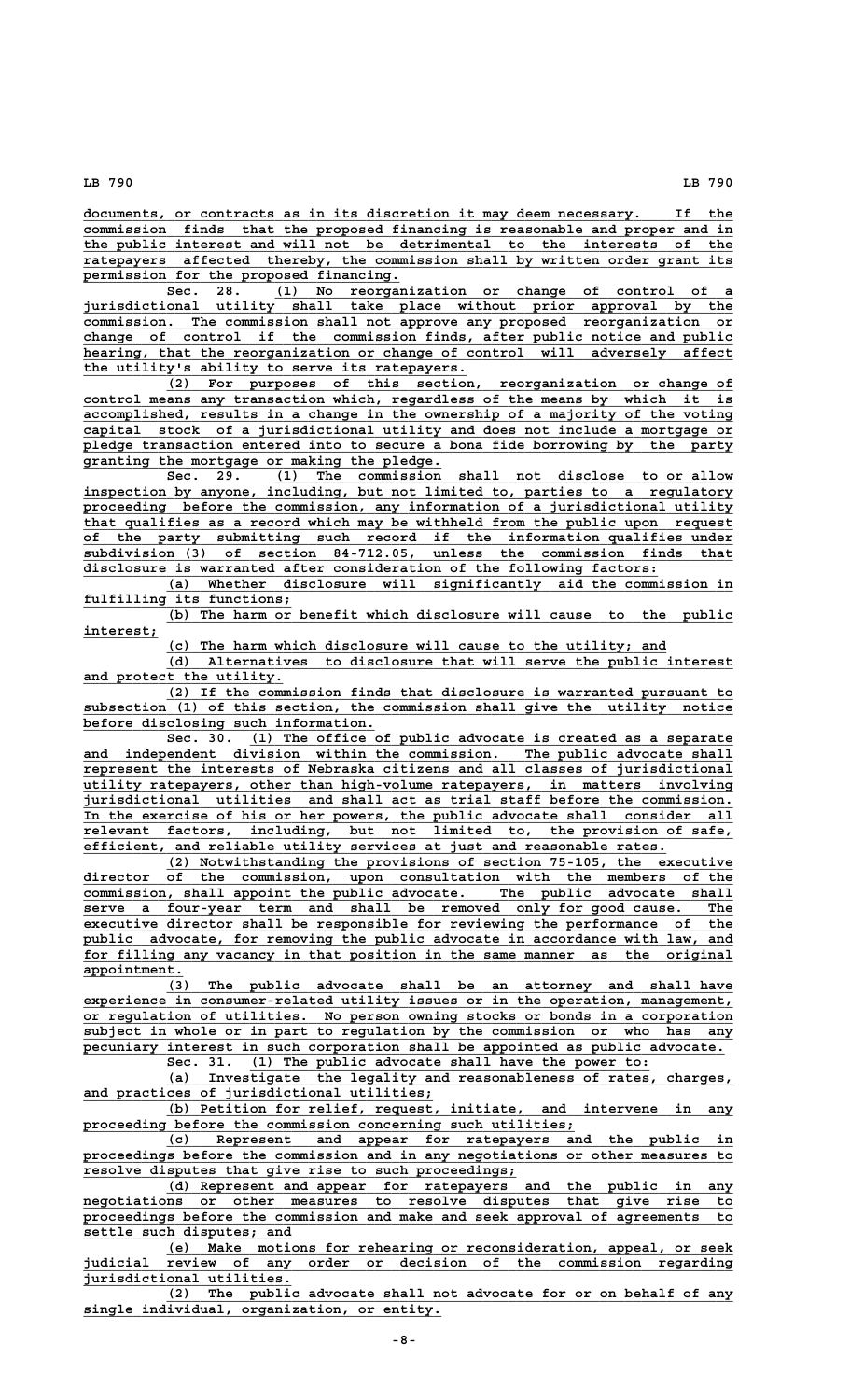**\_\_\_\_\_\_\_\_\_\_\_\_\_\_\_\_\_\_\_\_\_\_\_\_\_\_\_\_\_\_\_\_\_\_\_\_\_\_\_\_\_\_\_\_\_\_\_\_\_\_\_\_\_\_\_\_\_\_\_\_\_\_\_\_\_\_\_\_ (3) The public advocate may enter into stipulations with other** parties in any proceeding to balance the interests of those it represents with  **\_\_\_\_\_\_\_\_\_\_\_\_\_\_\_\_\_\_\_\_\_\_\_\_\_\_\_\_\_\_\_\_\_\_\_\_\_\_\_\_\_\_\_\_\_\_\_\_\_\_\_\_\_\_\_\_\_\_\_\_\_\_\_\_\_\_\_\_\_\_\_\_\_\_\_\_\_\_ the interests of the jurisdictional utilities as a means of improving the \_\_\_\_\_\_\_\_\_\_\_\_\_\_\_\_\_\_\_\_\_\_\_\_\_\_\_\_\_\_\_\_\_\_\_\_\_\_\_\_\_\_\_\_\_\_\_\_\_\_\_\_\_\_\_\_\_\_\_\_\_\_\_\_\_\_\_\_\_\_\_\_\_\_\_\_\_\_ quality of resulting decisions in a highly technical environment and \_\_\_\_\_\_\_\_\_\_\_\_\_\_\_\_\_\_\_\_\_\_\_\_\_\_\_\_\_\_\_\_\_\_ minimizing the cost of regulation.**

 **\_\_\_\_\_\_\_\_\_\_\_\_\_\_\_\_\_\_\_\_\_\_\_\_\_\_\_\_\_\_\_\_\_\_\_\_\_\_\_\_\_\_\_\_\_\_\_\_\_\_\_\_\_\_\_\_\_ Sec. 32. The office of the public advocate shall be located at the \_\_\_\_\_\_\_\_\_\_\_\_\_\_\_\_\_\_\_\_\_\_\_\_\_\_\_\_\_\_\_\_\_\_\_\_\_\_\_\_\_\_\_\_\_\_\_\_\_\_\_\_\_\_\_\_\_\_\_\_\_\_\_\_\_\_\_\_\_\_\_\_\_\_\_\_\_\_ same location as the commission but shall be kept separate from the \_\_\_\_\_\_\_\_\_\_\_\_\_\_\_\_\_\_\_\_\_\_\_\_\_\_\_\_\_\_\_\_\_\_\_\_\_\_\_\_\_\_\_\_\_\_\_\_\_\_\_\_\_\_\_\_\_\_\_\_\_\_\_\_\_\_\_\_\_\_\_\_\_\_\_\_\_\_ commission's other offices as provided by rules and regulations adopted and** promulgated by the commission. The public advocate may hire or contract with  **\_\_\_\_\_\_\_\_\_\_\_\_\_\_\_\_\_\_\_\_\_\_\_\_\_\_\_\_\_\_\_\_\_\_\_\_\_\_\_\_\_\_\_\_\_\_\_\_\_\_\_\_\_\_\_\_\_\_\_\_\_\_\_\_\_\_\_\_\_\_\_\_\_\_\_\_\_\_ attorneys, legal assistants, experts, consultants, secretaries, clerks, and \_\_\_\_\_\_\_\_\_\_\_\_\_\_\_\_\_\_\_\_\_\_\_\_\_\_\_\_\_\_\_\_\_\_\_\_\_\_\_\_\_\_\_\_\_\_\_\_\_\_\_\_\_\_\_\_\_\_\_\_\_\_\_\_\_\_\_\_\_\_\_\_\_\_\_\_\_\_ such other staff necessary for the full and efficient discharge of the duties \_\_\_\_\_\_\_\_\_\_\_\_\_\_\_\_\_\_\_\_\_\_\_\_\_\_\_\_\_\_\_\_\_\_\_\_\_\_\_\_\_\_\_\_\_\_\_\_\_\_\_\_\_\_\_\_\_\_\_\_\_\_\_\_\_\_\_\_\_\_\_\_\_\_\_\_\_\_ of the office as permitted by the budget of the public advocate as approved by \_\_\_\_\_\_\_\_\_\_\_\_\_\_\_\_\_\_\_\_\_\_\_\_\_\_\_\_\_\_\_\_\_\_\_\_\_\_\_\_\_\_\_\_\_\_\_\_\_\_\_\_\_\_\_\_\_\_\_\_\_\_\_\_\_\_\_\_\_\_\_\_\_\_\_\_\_\_ the commission. The public advocate shall employ and supervise personnel as** authorized by the budget approved by the commission. The employees of the public advocate shall not be supervised or directed by the commission. Funding for the office of public advocate shall be approved by the commission  **\_\_\_\_\_\_\_\_\_\_\_\_\_\_\_\_\_\_\_\_\_\_\_\_\_\_\_\_\_\_\_\_\_\_\_\_\_\_\_\_\_\_\_\_\_\_\_\_\_\_\_\_\_\_\_\_\_\_\_\_\_\_\_\_\_\_\_\_\_\_\_\_\_\_\_\_\_\_ and collected through the assessment process as provided for in sections 40 \_\_\_\_\_\_\_\_\_\_\_\_\_\_\_\_\_\_\_\_\_\_\_\_\_\_\_\_\_\_\_\_\_\_\_\_\_\_\_\_\_\_\_\_\_\_\_\_\_\_\_\_\_\_\_\_\_\_\_\_\_\_\_\_\_\_\_\_\_\_\_\_\_\_\_\_\_\_ and 41 of this act. The commission shall decide all matters of shared \_\_\_\_\_\_\_\_\_\_\_\_\_\_\_\_\_\_\_\_\_\_\_\_\_\_\_\_\_\_\_\_\_\_\_\_\_\_ administrative and clerical personnel.**

> Sec. 33. The public advocate and his or her employees or agents  **\_\_\_\_\_\_\_\_\_\_\_\_\_\_\_\_\_\_\_\_\_\_\_\_\_\_\_\_\_\_\_\_\_\_\_\_\_\_\_\_\_\_\_\_\_\_\_\_\_\_\_\_\_\_\_\_\_\_\_\_\_\_\_\_\_\_\_\_\_\_\_\_\_\_\_\_\_\_ shall have free access to all files, records, and documents of the commission except: \_\_\_\_\_\_\_**

 **\_\_\_\_\_\_\_\_\_\_\_\_\_\_\_\_\_\_\_\_\_\_\_\_\_\_\_\_\_\_\_\_\_\_\_\_\_\_\_\_\_\_\_\_\_\_\_\_\_\_\_\_\_\_\_\_\_\_\_ (1) Personal information in confidential personnel records;**

 **\_\_\_\_\_\_\_\_\_\_\_\_\_\_\_\_\_\_\_\_\_\_\_\_\_\_\_\_\_\_\_\_\_\_\_\_\_\_\_\_\_\_\_\_\_\_\_\_\_\_\_\_\_\_\_\_\_\_\_\_\_\_\_\_\_\_\_\_ (2) Records which represent the work product of legal counsel of the \_\_\_\_\_\_\_\_\_\_\_\_\_\_\_\_\_\_\_\_\_\_\_\_\_\_\_\_\_\_\_\_\_\_\_\_\_\_\_\_\_\_\_\_\_\_\_\_\_\_\_\_\_\_\_\_\_\_\_\_\_\_\_\_\_\_\_\_\_\_\_\_\_\_\_\_\_\_ commission, and records of confidential or privileged communications between \_\_\_\_\_\_\_\_\_\_\_\_\_\_\_\_\_\_\_\_\_\_\_\_\_\_\_\_\_\_\_\_\_\_\_\_\_\_\_\_\_\_\_\_\_\_\_\_\_\_\_\_\_\_\_\_\_\_\_\_\_\_\_\_\_\_\_\_\_\_\_\_\_\_\_\_\_\_ the members of the commission and its legal counsel, when the records relate \_\_\_\_\_\_\_\_\_\_\_\_\_\_\_\_\_\_\_\_\_\_\_\_\_\_\_\_\_\_\_\_\_\_\_\_\_\_\_\_\_\_\_\_\_\_\_\_\_\_\_\_\_\_\_\_\_\_\_\_\_\_\_\_\_\_\_\_\_\_\_\_\_\_\_\_\_\_ to a proceeding before the commission in which the public advocate is, or is \_\_\_\_\_\_\_\_\_\_\_\_\_\_\_\_\_\_\_\_\_\_\_\_\_\_\_ appearing for, a party; and**

 **\_\_\_\_\_\_\_\_\_\_\_\_\_\_\_\_\_\_\_\_\_\_\_\_\_\_\_\_\_\_\_\_\_\_\_\_\_\_\_\_\_\_\_\_\_\_\_\_\_\_\_\_\_\_\_\_\_\_\_\_\_\_\_\_\_\_\_\_ (3) Records that are designated as confidential pursuant to \_\_\_\_\_\_\_\_\_\_\_\_\_\_\_\_\_\_\_\_\_\_\_\_\_\_\_\_\_\_\_\_\_\_\_\_\_\_\_\_\_\_\_\_\_\_\_\_\_\_\_\_\_\_\_\_\_\_\_\_\_\_\_\_\_\_\_\_\_\_\_\_\_\_\_\_\_\_ commission rules and regulations, except as permitted by a nondisclosure \_\_\_\_\_\_\_\_\_\_\_\_\_\_\_\_\_\_\_\_\_\_\_\_\_\_\_\_\_\_\_\_\_\_\_\_\_\_\_\_\_\_\_\_\_\_\_\_\_\_\_\_\_\_\_\_\_\_\_\_\_\_\_\_\_\_\_\_\_\_\_\_\_\_\_\_\_\_ agreement between a specified representative of the public advocate and the \_\_\_\_\_\_\_\_\_\_\_\_\_\_\_\_\_\_\_\_\_\_\_\_\_\_\_\_\_\_\_\_\_\_\_\_\_\_\_\_\_\_\_\_\_\_\_\_\_\_\_\_\_\_\_\_\_\_\_\_\_\_\_\_\_\_\_\_\_\_\_\_\_\_\_ commission and the person who claims the records at issue are confidential.**

 **\_\_\_\_\_\_\_\_\_\_\_\_\_\_\_\_\_\_\_\_\_\_\_\_\_\_\_\_\_\_\_\_\_\_\_\_\_\_\_\_\_\_\_\_\_\_\_\_\_\_\_\_\_\_\_\_ Sec. 34. The files, records, and documents of the public advocate** shall be separately kept, maintained, and controlled by the public advocate.

 **\_\_\_\_\_\_\_\_\_\_\_\_\_\_\_\_\_\_\_\_\_\_\_\_\_\_\_\_\_\_\_\_\_\_\_\_\_\_\_\_\_\_\_\_\_\_\_\_\_\_\_\_\_\_\_\_\_ Sec. 35. In any proceeding before the commission in which the \_\_\_\_\_\_\_\_\_\_\_\_\_\_\_\_\_\_\_\_\_\_\_\_\_\_\_\_\_\_\_\_\_\_\_\_\_\_\_\_\_\_\_\_\_\_\_\_\_\_\_\_\_\_\_\_\_\_\_\_\_\_\_\_\_\_\_\_\_\_\_\_\_\_\_\_\_\_ public advocate is a party or is appearing for a party, the public advocate \_\_\_\_\_\_\_\_\_\_\_\_\_\_\_\_\_\_\_\_\_\_\_\_\_\_\_\_\_\_\_\_\_\_\_\_\_\_\_\_\_\_\_\_\_\_\_\_\_\_\_\_\_\_\_\_\_\_\_\_\_\_\_\_\_\_\_\_\_\_\_\_\_\_\_\_\_\_ shall be considered a party for purposes of the restrictions on ex parte \_\_\_\_\_\_\_\_\_\_\_\_\_\_\_\_\_\_\_\_\_\_\_\_\_\_\_\_\_\_\_\_\_\_\_\_\_\_\_\_\_\_\_\_\_\_\_\_\_\_\_\_\_\_\_\_\_\_ communications set forth in sections 75-130.01 and 84-914.**

 **\_\_\_\_\_\_\_\_\_\_\_\_\_\_\_\_\_\_\_\_\_\_\_\_\_\_\_\_\_\_\_\_\_\_\_\_\_\_\_\_\_\_\_\_\_\_\_\_\_\_\_\_\_\_\_ Sec. 36. The commission is hereby authorized to designate or \_\_\_\_\_\_\_\_\_\_\_\_\_\_\_\_\_\_\_\_\_\_\_\_\_\_\_\_\_\_\_\_\_\_\_\_\_\_\_\_\_\_\_\_\_\_\_\_\_\_\_\_\_\_\_\_\_\_\_\_\_\_\_\_\_\_\_\_\_\_\_\_\_\_\_\_\_\_ appoint, from among its employees, examiners and referees to make \_\_\_\_\_\_\_\_\_\_\_\_\_\_\_\_\_\_\_\_\_\_\_\_\_\_\_\_\_\_\_\_\_\_\_\_\_\_\_\_\_\_\_\_\_\_\_\_\_\_\_\_\_\_\_\_\_\_\_\_\_\_\_\_\_\_\_\_\_\_\_\_\_\_\_\_\_\_ investigations that are required of the commission by law. Such \_\_\_\_\_\_\_\_\_\_\_\_\_\_\_\_\_\_\_\_\_\_\_\_\_\_\_\_\_\_\_\_\_\_\_\_\_\_\_\_\_\_\_\_\_\_\_\_\_\_\_\_\_\_\_\_\_\_\_\_\_\_\_\_\_\_\_\_\_\_\_\_\_\_\_\_\_\_ investigations shall be made and conducted as and in the manner and at the \_\_\_\_\_\_\_\_\_\_\_\_\_\_\_\_\_\_\_\_\_\_\_\_\_\_\_\_\_\_\_\_\_\_\_\_\_\_\_\_\_\_\_\_\_\_\_\_\_\_\_\_\_\_\_\_\_\_\_\_\_\_\_\_\_\_\_\_\_\_\_\_\_\_\_\_\_\_ place directed by the commission. The examiners and referees shall report \_\_\_\_\_\_\_\_\_\_\_\_\_\_\_\_\_\_\_\_\_\_\_\_\_\_\_\_\_\_\_\_\_\_\_\_\_\_\_\_\_\_\_\_\_\_\_\_\_\_\_\_\_ their findings and recommendations to the commission.**

Sec. 37. (1) The commission is hereby authorized to contract for  **\_\_\_\_\_\_\_\_\_\_\_\_\_\_\_\_\_\_\_\_\_\_\_\_\_\_\_\_\_\_\_\_\_\_\_\_\_\_\_\_\_\_\_\_\_\_\_\_\_\_\_\_\_\_\_\_\_\_\_\_\_\_\_\_\_\_\_\_\_\_\_\_\_\_\_\_\_\_ professional services and expert assistance, including, but not limited to, \_\_\_\_\_\_\_\_\_\_\_\_\_\_\_\_\_\_\_\_\_\_\_\_\_\_\_\_\_\_\_\_\_\_\_\_\_\_\_\_\_\_\_\_\_\_\_\_\_\_\_\_\_\_\_\_\_\_\_\_\_\_\_\_\_\_\_\_\_\_\_\_\_\_\_\_\_\_ the services of engineers, accountants, attorneys, and economists, to assist \_\_\_\_\_\_\_\_\_\_\_\_\_\_\_\_\_\_\_\_\_\_\_\_\_\_\_\_\_\_\_\_\_ in investigations and appraisals.**

 **\_\_\_\_\_\_\_\_\_\_\_\_\_\_\_\_\_\_\_\_\_\_\_\_\_\_\_\_\_\_\_\_\_\_\_\_\_\_\_\_\_\_\_\_\_\_\_\_\_\_\_\_\_\_\_\_\_\_\_\_\_\_\_\_\_\_\_\_ (2) Such contracts shall be negotiated by the chairperson of the \_\_\_\_\_\_\_\_\_\_\_\_\_\_\_\_\_\_\_\_\_\_\_\_\_\_\_\_\_\_\_\_\_\_\_\_\_\_\_\_\_\_\_\_\_\_\_\_\_\_\_\_\_\_\_\_\_\_\_\_\_\_\_\_\_\_\_\_\_\_\_\_\_\_\_\_\_\_ commission, the executive director, or the designee of the executive director.** The commission shall consider all proposals by persons applying to perform  **\_\_\_\_\_\_\_\_\_\_\_\_\_\_\_\_\_\_\_\_\_\_\_\_\_\_\_\_\_\_\_\_\_\_\_\_\_\_\_\_\_\_\_\_\_ such contracts and shall award the contracts.**

Sec. 38. (1) The provisions of this section apply only to general  **rate filings. \_\_\_\_\_\_\_\_\_\_\_\_\_**

 **\_\_\_\_\_\_\_\_\_\_\_\_\_\_\_\_\_\_\_\_\_\_\_\_\_\_\_\_\_\_\_\_\_\_\_\_\_\_\_\_\_\_\_\_\_\_\_\_\_\_\_\_\_\_\_\_\_\_\_\_\_\_\_\_\_\_\_\_ (2) Except as provided in subsection (3) of this section, a \_\_\_\_\_\_\_\_\_\_\_\_\_\_\_\_\_\_\_\_\_\_\_\_\_\_\_\_\_\_\_\_\_\_\_\_\_\_\_\_\_\_\_\_\_\_\_\_\_\_\_\_\_\_\_\_\_\_\_\_\_\_\_\_\_\_\_\_\_\_\_\_\_\_\_\_\_\_ jurisdictional utility shall provide written notice to each city that will be \_\_\_\_\_\_\_\_\_\_\_\_\_\_\_\_\_\_\_\_\_\_\_\_\_\_\_\_\_\_\_\_\_\_\_\_\_\_\_\_\_\_\_\_\_\_\_\_\_\_\_\_\_\_\_\_\_\_\_\_\_\_\_\_\_\_\_\_\_\_\_\_\_\_\_\_\_\_ affected by a proposed change in rates simultaneously with the filing with the \_\_\_\_\_\_\_\_\_\_\_\_\_\_\_\_\_\_\_\_\_\_\_\_\_\_\_\_\_\_\_\_\_\_\_\_\_\_\_\_\_\_\_\_\_\_\_\_\_\_\_\_\_\_\_\_\_\_\_\_\_\_\_\_\_\_\_\_\_\_\_\_\_\_\_\_\_\_ commission of a request for a change in rates pursuant to the State Natural \_\_\_\_\_\_\_\_\_\_\_\_\_\_\_\_\_\_\_\_\_\_\_\_\_\_\_\_\_\_\_\_\_\_\_\_\_\_\_\_\_\_\_\_\_\_\_\_\_\_\_\_\_\_\_\_\_\_\_\_\_\_\_\_\_\_\_\_\_\_\_\_\_\_\_\_\_\_ Gas Regulation Act. Such notice shall identify the cities that will be \_\_\_\_\_\_\_\_\_\_\_\_\_\_\_\_\_\_\_\_\_\_\_\_\_\_\_\_\_\_\_\_\_\_\_\_\_\_\_\_\_\_\_\_\_\_\_\_\_\_\_\_\_\_\_\_\_\_\_\_\_\_\_\_\_\_\_\_\_\_\_\_\_\_\_\_\_\_ affected by the rate filing. The jurisdictional utility shall also file the \_\_\_\_\_\_\_\_\_\_\_\_\_\_\_\_\_\_\_\_\_\_\_\_\_\_\_\_\_\_\_\_\_\_\_\_\_\_\_\_\_\_\_\_\_\_\_\_\_\_\_\_\_\_\_\_\_\_\_\_\_\_\_\_\_\_\_\_\_\_\_\_\_\_\_\_\_\_ information prescribed by the act and rules and regulations for rate changes \_\_\_\_\_\_\_\_\_\_\_\_\_\_\_\_\_\_\_\_\_\_\_\_\_\_\_\_\_\_\_\_\_\_\_\_\_\_\_\_\_\_\_\_\_\_\_\_\_\_\_\_\_\_\_\_\_\_\_\_\_\_\_\_\_\_\_\_\_\_\_\_\_\_\_\_\_\_ adopted and promulgated by the commission with each city affected by such \_\_\_\_\_\_\_\_\_\_\_\_\_\_\_\_\_\_\_\_\_\_\_\_\_\_\_\_\_\_\_\_\_\_\_\_\_\_\_\_\_\_\_\_\_\_\_\_\_\_\_\_\_\_\_\_\_\_\_\_\_\_\_\_\_\_\_\_\_\_\_\_\_\_\_\_\_\_ proposed rate change in electronic or digital format or, upon request, as** paper documents.

 **\_\_\_\_\_\_\_\_\_\_\_\_\_\_\_\_\_\_\_\_\_\_\_\_\_\_\_\_\_\_\_\_\_\_\_\_\_\_\_\_\_\_\_\_\_\_\_\_\_\_\_\_\_\_\_\_\_\_\_\_\_\_\_\_\_\_\_\_ (3) A jurisdictional utility may determine not to participate in**  $negotiations$  with affected cities. Such decision, if indicated by written notice in the initial rate filing to the commission, shall relieve it from the duty of supplying notice to such cities as specified in subsection (2) of this  **\_\_\_\_\_\_\_\_\_\_\_\_\_\_\_\_\_\_\_\_\_\_\_\_\_\_\_\_\_\_\_\_\_\_\_\_\_\_\_\_\_\_\_\_\_\_\_\_\_\_\_\_\_\_\_\_\_\_\_\_\_\_\_\_\_\_\_\_\_\_\_\_\_\_\_\_\_\_ section. The jurisdictional utility shall, not later than fifteen days after \_\_\_\_\_\_\_\_\_\_\_\_\_\_\_\_\_\_\_\_\_\_\_\_\_\_\_\_\_\_\_\_\_\_\_\_\_\_\_\_\_\_\_\_\_\_\_\_\_\_\_\_\_\_\_\_\_\_\_\_\_\_\_\_\_\_\_\_\_\_\_\_\_\_\_\_\_\_ the initial filing, inform the commission by written notice of any decision \_\_\_\_\_\_\_\_\_\_\_\_\_\_\_\_\_\_\_\_\_\_\_\_\_\_\_\_\_\_\_\_\_\_\_ not to participate in negotiations.**

 **\_\_\_\_\_\_\_\_\_\_\_\_\_\_\_\_\_\_\_\_\_\_\_\_\_\_\_\_\_\_\_\_\_\_\_\_\_\_\_\_\_\_\_\_\_\_\_\_\_\_\_\_\_\_\_\_\_\_\_\_\_\_\_\_\_\_\_\_ (4) Affected cities shall have a period of sixty days after the date**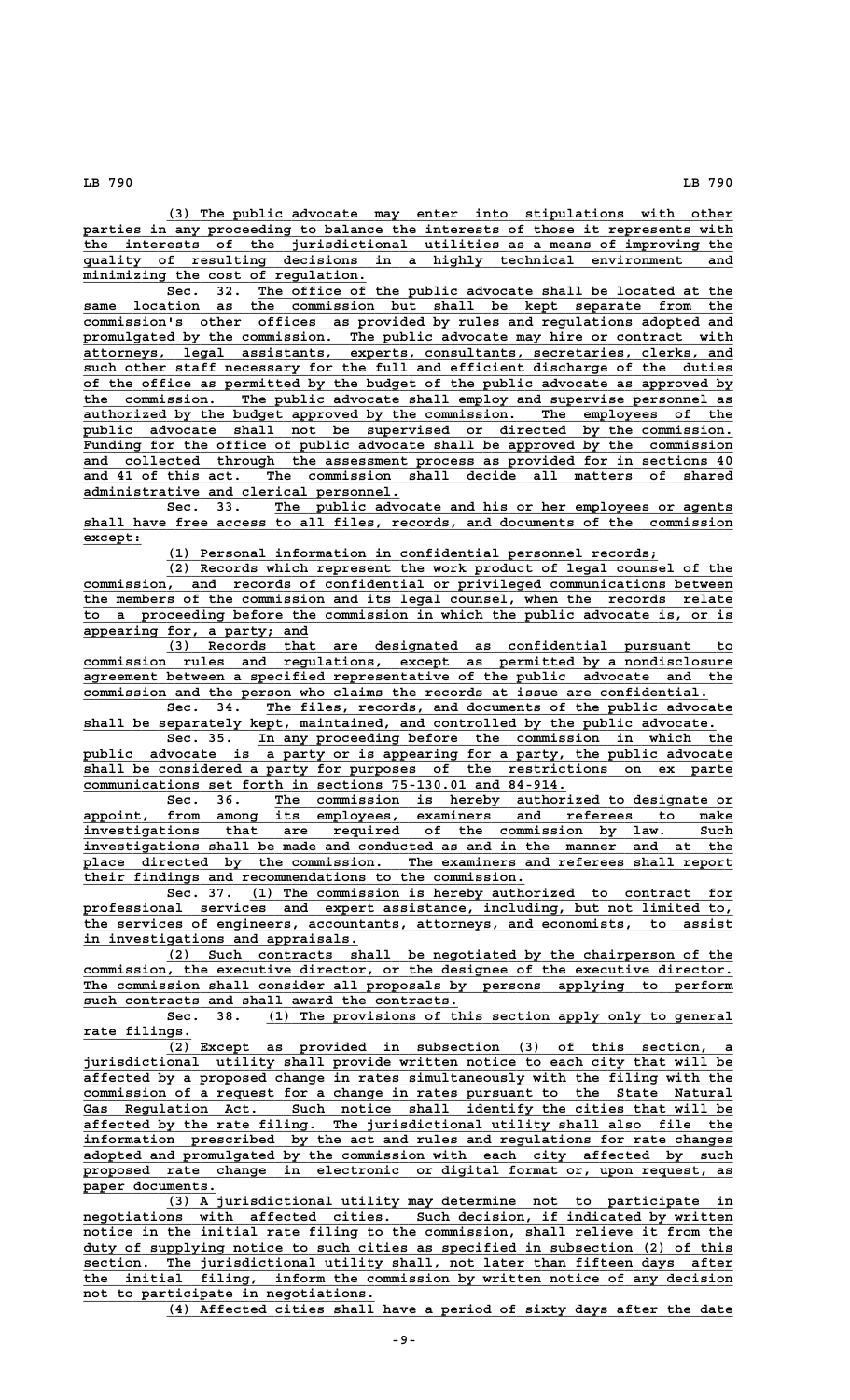**\_\_\_\_\_\_\_\_\_\_\_\_\_\_\_\_\_\_\_\_\_\_\_\_\_\_\_\_\_\_\_\_\_\_\_\_\_\_\_\_\_\_\_\_\_\_\_\_\_\_\_\_\_\_\_\_\_\_\_\_\_\_\_\_\_\_\_\_\_\_\_\_\_\_\_\_\_\_ of such filing within which to adopt a resolution evidencing their intent to**  $negotiate$  an agreed rate change with the jurisdictional utility. A copy of  **\_\_\_\_\_\_\_\_\_\_\_\_\_\_\_\_\_\_\_\_\_\_\_\_\_\_\_\_\_\_\_\_\_\_\_\_\_\_\_\_\_\_\_\_\_\_\_\_\_\_\_\_\_\_\_\_\_\_\_\_\_\_\_\_\_\_\_\_\_\_\_\_\_\_\_\_\_\_ the resolution adopted by each city under this section, notice of the** rejection by a city of such a resolution, or written notice by an authorized officer of the city of the city's rejection of negotiations shall be provided officer of the city of the city's rejection of negotiations shall be  **\_\_\_\_\_\_\_\_\_\_\_\_\_\_\_\_\_\_\_\_\_\_\_\_\_\_\_\_\_\_\_\_\_\_\_\_\_\_\_\_\_\_\_\_\_\_\_\_\_\_\_\_\_\_\_\_\_\_\_\_\_\_\_\_\_\_\_\_\_\_\_\_\_\_\_\_\_\_ to the commission and to the jurisdictional utility within seven days after its adoption. \_\_\_\_\_\_\_\_\_\_\_\_\_**

 **\_\_\_\_\_\_\_\_\_\_\_\_\_\_\_\_\_\_\_\_\_\_\_\_\_\_\_\_\_\_\_\_\_\_\_\_\_\_\_\_\_\_\_\_\_\_\_\_\_\_\_\_\_\_\_\_\_\_\_\_\_\_\_\_\_\_\_\_ (5) Any city may, at any time, by resolution adopted by its \_\_\_\_\_\_\_\_\_\_\_\_\_\_\_\_\_\_\_\_\_\_\_\_\_\_\_\_\_\_\_\_\_\_\_\_\_\_\_\_\_\_\_\_\_\_\_\_\_\_\_\_\_\_\_\_\_\_\_\_\_\_\_\_\_\_\_\_\_\_\_\_\_\_\_\_\_\_ governing body and filed with the commission, indicate its rejection of \_\_\_\_\_\_\_\_\_\_\_\_\_\_\_\_\_\_\_\_\_\_\_\_\_\_\_\_\_\_\_\_\_\_\_\_\_\_\_\_\_\_\_\_\_\_\_\_\_\_\_\_\_\_\_\_\_\_\_\_\_\_\_\_\_\_\_\_\_\_\_\_\_\_\_\_\_\_ participation in any future negotiations pertaining to any rate change \_\_\_\_\_\_\_\_\_\_\_\_\_\_\_\_\_\_\_\_\_\_\_\_\_\_\_\_\_\_\_\_\_\_\_\_\_\_\_\_\_\_\_\_\_\_\_\_\_\_\_\_\_\_\_\_\_\_\_\_\_\_\_\_\_\_\_\_\_\_\_\_\_\_\_\_\_\_ whenever the same may be filed. Such resolution shall be treated as a duly \_\_\_\_\_\_\_\_\_\_\_\_\_\_\_\_\_\_\_\_\_\_\_\_\_\_\_\_\_\_\_\_\_\_\_\_\_\_\_\_\_\_\_\_\_\_\_\_\_\_\_\_\_\_\_\_\_\_\_\_\_\_\_\_\_\_\_\_\_\_\_\_\_\_\_\_\_\_ filed notice of rejection of participation in negotiations for any rate filing \_\_\_\_\_\_\_\_\_\_\_\_\_\_\_\_\_\_\_\_\_\_\_\_\_\_\_\_\_\_\_\_\_\_\_\_\_\_\_\_\_\_\_\_\_\_\_\_\_\_\_\_\_\_\_\_\_\_\_\_\_\_\_\_\_\_\_\_\_\_\_\_\_\_\_\_\_\_ by a jurisdictional utility at any time thereafter. The city filing a \_\_\_\_\_\_\_\_\_\_\_\_\_\_\_\_\_\_\_\_\_\_\_\_\_\_\_\_\_\_\_\_\_\_\_\_\_\_\_\_\_\_\_\_\_\_\_\_\_\_\_\_\_\_\_\_\_\_\_\_\_\_\_\_\_\_\_\_\_\_\_\_\_\_\_\_\_\_ resolution pursuant to this subsection shall be bound thereby until such time \_\_\_\_\_\_\_\_\_\_\_\_\_\_\_\_\_\_\_\_\_\_\_\_\_\_\_\_\_\_\_\_\_\_\_\_\_\_\_\_\_\_\_\_\_\_\_\_\_\_\_\_\_\_\_\_\_\_\_\_\_\_\_\_\_\_\_\_\_\_\_\_\_\_\_\_\_\_ as a resolution by the governing body of that city revoking its prior \_\_\_\_\_\_\_\_\_\_\_\_\_\_\_\_\_\_\_\_\_\_\_\_\_\_\_\_\_\_\_\_\_\_\_\_\_\_\_\_\_\_\_\_\_\_\_\_\_\_\_\_\_\_\_\_ rejection of participation is filed with the commission.**

 **\_\_\_\_\_\_\_\_\_\_\_\_\_\_\_\_\_\_\_\_\_\_\_\_\_\_\_\_\_\_\_\_\_\_\_\_\_\_\_\_\_\_\_\_\_\_\_\_\_\_\_\_\_\_\_\_\_\_\_\_\_\_\_\_\_\_\_\_ (6) If the commission receives resolutions adopted prior to the \_\_\_\_\_\_\_\_\_\_\_\_\_\_\_\_\_\_\_\_\_\_\_\_\_\_\_\_\_\_\_\_\_\_\_\_\_\_\_\_\_\_\_\_\_\_\_\_\_\_\_\_\_\_\_\_\_\_\_\_\_\_\_\_\_\_\_\_\_\_\_\_\_\_\_\_\_\_ expiration of the sixty-day period provided for in subsection (4) of this \_\_\_\_\_\_\_\_\_\_\_\_\_\_\_\_\_\_\_\_\_\_\_\_\_\_\_\_\_\_\_\_\_\_\_\_\_\_\_\_\_\_\_\_\_\_\_\_\_\_\_\_\_\_\_\_\_\_\_\_\_\_\_\_\_\_\_\_\_\_\_\_\_\_\_\_\_\_ section evidencing the intent to negotiate from cities representing more than** fifty percent of the ratepayers within the affected cities, the commission shall certify the case for negotiation between such cities and the  **\_\_\_\_\_\_\_\_\_\_\_\_\_\_\_\_\_\_\_\_\_\_\_\_\_\_\_\_\_\_\_\_\_\_\_\_\_\_\_\_\_\_\_\_\_\_\_\_\_\_\_\_\_\_\_\_\_\_\_\_\_\_\_\_\_\_\_\_\_\_\_\_\_\_\_\_\_\_ shall certify the case for negotiation between such cities and the \_\_\_\_\_\_\_\_\_\_\_\_\_\_\_\_\_\_\_\_\_\_\_\_\_\_\_\_\_\_\_\_\_\_\_\_\_\_\_\_\_\_\_\_\_\_\_\_\_\_\_\_\_\_\_\_\_\_\_\_\_\_\_\_\_\_\_\_\_\_\_\_\_\_\_\_\_\_ jurisdictional utility and shall take no action upon the rate filing until the \_\_\_\_\_\_\_\_\_\_\_\_\_\_\_\_\_\_\_\_\_\_\_\_\_\_\_\_\_\_\_\_\_\_\_\_\_\_\_\_\_\_\_\_\_\_\_\_\_\_\_\_\_\_\_\_\_\_\_\_\_\_\_\_\_\_\_\_\_\_\_\_\_\_\_\_\_\_ negotiation period and any stipulated extension has expired or an agreement on \_\_\_\_\_\_\_\_\_\_\_\_\_\_\_\_\_\_\_\_\_\_\_\_\_\_\_\_\_\_\_\_\_\_\_\_\_\_\_\_\_\_\_\_\_\_\_\_\_\_\_\_\_\_\_\_\_\_\_\_\_\_\_\_\_\_\_\_\_\_\_\_\_\_\_\_\_\_ rates is submitted, whichever occurs first. The commission's certification \_\_\_\_\_\_\_\_\_\_\_\_\_\_\_\_\_\_\_\_\_\_\_\_\_\_\_\_\_\_\_\_\_\_\_\_\_\_\_\_\_\_\_\_\_\_\_\_\_\_\_\_\_\_\_\_\_\_\_\_\_\_\_\_\_\_\_\_\_\_\_\_\_\_\_\_\_\_ shall be issued within eight business days after the earlier of (a) receipt of \_\_\_\_\_\_\_\_\_\_\_\_\_\_\_\_\_\_\_\_\_\_\_\_\_\_\_\_\_\_\_\_\_\_\_\_\_\_\_\_\_\_\_\_\_\_\_\_\_\_\_\_\_\_\_\_\_\_\_\_\_\_\_\_\_\_\_\_\_\_\_\_\_\_\_\_\_\_ a copy of the resolutions from cities representing fifty percent or more of \_\_\_\_\_\_\_\_\_\_\_\_\_\_\_\_\_\_\_\_\_\_\_\_\_\_\_\_\_\_\_\_\_\_\_\_\_\_\_\_\_\_\_\_\_\_\_\_\_\_\_\_\_\_\_\_\_\_\_\_\_\_\_\_\_\_\_\_\_\_\_\_\_\_\_\_\_\_ ratepayers within the affected cities or (b) the end of the sixty-day period \_\_\_\_\_\_\_\_\_\_\_\_\_\_\_\_\_\_\_\_\_\_\_\_\_\_\_\_\_\_\_\_\_\_\_\_\_\_\_\_\_\_\_\_\_\_\_ provided for in subsection (4) of this section.**

 **\_\_\_\_\_\_\_\_\_\_\_\_\_\_\_\_\_\_\_\_\_\_\_\_\_\_\_\_\_\_\_\_\_\_\_\_\_\_\_\_\_\_\_\_\_\_\_\_\_\_\_\_\_\_\_\_\_\_\_\_\_\_\_\_\_\_\_\_ (7) When (a) the commission receives notice or has written \_\_\_\_\_\_\_\_\_\_\_\_\_\_\_\_\_\_\_\_\_\_\_\_\_\_\_\_\_\_\_\_\_\_\_\_\_\_\_\_\_\_\_\_\_\_\_\_\_\_\_\_\_\_\_\_\_\_\_\_\_\_\_\_\_\_\_\_\_\_\_\_\_\_\_\_\_\_ documentary evidence on file from cities representing more than fifty percent \_\_\_\_\_\_\_\_\_\_\_\_\_\_\_\_\_\_\_\_\_\_\_\_\_\_\_\_\_\_\_\_\_\_\_\_\_\_\_\_\_\_\_\_\_\_\_\_\_\_\_\_\_\_\_\_\_\_\_\_\_\_\_\_\_\_\_\_\_\_\_\_\_\_\_\_\_\_ of the ratepayers within the affected cities which notice or documents either \_\_\_\_\_\_\_\_\_\_\_\_\_\_\_\_\_\_\_\_\_\_\_\_\_\_\_\_\_\_\_\_\_\_\_\_\_\_\_\_\_\_\_\_\_\_\_\_\_\_\_\_\_\_\_\_\_\_\_\_\_\_\_\_\_\_\_\_\_\_\_\_\_\_\_\_\_\_ expressly reject negotiations or reject such a resolution or (b) the \_\_\_\_\_\_\_\_\_\_\_\_\_\_\_\_\_\_\_\_\_\_\_\_\_\_\_\_\_\_\_\_\_\_\_\_\_\_\_\_\_\_\_\_\_\_\_\_\_\_\_\_\_\_\_\_\_\_\_\_\_\_\_\_\_\_\_\_\_\_\_\_\_\_\_\_\_\_ commission receives written notice from the jurisdictional utility expressly \_\_\_\_\_\_\_\_\_\_\_\_\_\_\_\_\_\_\_\_\_\_\_\_\_\_\_\_\_\_\_\_\_\_\_\_\_\_\_\_\_\_\_\_\_\_\_\_\_\_\_\_\_\_\_\_\_\_\_\_\_\_\_\_\_\_\_\_\_\_\_\_\_\_\_\_\_\_ rejecting negotiations, the rate change review by the commission shall proceed \_\_\_\_\_\_\_\_\_\_\_\_\_\_\_\_\_\_\_\_\_\_\_\_\_\_\_\_\_\_\_\_\_\_\_\_\_\_\_\_\_\_\_\_\_\_\_\_\_\_\_\_\_\_\_\_\_\_\_\_\_\_\_\_\_\_\_\_\_\_\_\_\_\_\_\_\_\_ immediately from the date when the commission makes such a determination or \_\_\_\_\_\_\_\_\_\_\_\_\_\_\_\_\_\_\_\_\_ receives such notice.**

 **\_\_\_\_\_\_\_\_\_\_\_\_\_\_\_\_\_\_\_\_\_\_\_\_\_\_\_\_\_\_\_\_\_\_\_\_\_\_\_\_\_\_\_\_\_\_\_\_\_\_\_\_\_\_\_\_\_\_\_\_\_\_\_\_\_\_\_\_ (8) When the sixty-day period provided for in subsection (4) of this \_\_\_\_\_\_\_\_\_\_\_\_\_\_\_\_\_\_\_\_\_\_\_\_\_\_\_\_\_\_\_\_\_\_\_\_\_\_\_\_\_\_\_\_\_\_\_\_\_\_\_\_\_\_\_\_\_\_\_\_\_\_\_\_\_\_\_\_\_\_\_\_\_\_\_\_\_\_ section has expired without the receipt by the commission of resolutions from** cities representing more than fifty percent of the ratepayers within the  **\_\_\_\_\_\_\_\_\_\_\_\_\_\_\_\_\_\_\_\_\_\_\_\_\_\_\_\_\_\_\_\_\_\_\_\_\_\_\_\_\_\_\_\_\_\_\_\_\_\_\_\_\_\_\_\_\_\_\_\_\_\_\_\_\_\_\_\_\_\_\_\_\_\_\_\_\_\_ affected cities evidencing their intent to negotiate an agreed rate change \_\_\_\_\_\_\_\_\_\_\_\_\_\_\_\_\_\_\_\_\_\_\_\_\_\_\_\_\_\_\_\_\_\_\_\_\_\_\_\_\_\_\_\_\_\_\_\_\_\_\_\_\_\_\_\_\_\_\_\_\_\_\_\_\_\_\_\_\_\_\_\_\_\_\_\_\_\_ review by the commission with the jurisdictional utility, the rate change \_\_\_\_\_\_\_\_\_\_\_\_\_\_\_\_\_\_\_\_\_\_\_\_\_\_\_\_\_\_\_\_\_\_\_\_\_\_\_\_\_\_\_\_\_\_\_\_\_\_\_\_\_\_\_\_\_\_\_\_\_\_\_\_\_\_\_\_\_\_\_\_\_\_\_\_\_\_ shall proceed immediately from the date when the commission makes such a determination. \_\_\_\_\_\_\_\_\_\_\_\_\_\_**

 **\_\_\_\_\_\_\_\_\_\_\_\_\_\_\_\_\_\_\_\_\_\_\_\_\_\_\_\_\_\_\_\_\_\_\_\_\_\_\_\_\_\_\_\_\_\_\_\_\_\_\_\_\_\_\_\_\_\_\_\_\_\_\_\_\_\_\_\_ (9) If commission certification to pursue negotiations is received, \_\_\_\_\_\_\_\_\_\_\_\_\_\_\_\_\_\_\_\_\_\_\_\_\_\_\_\_\_\_\_\_\_\_\_\_\_\_\_\_\_\_\_\_\_\_\_\_\_\_\_\_\_\_\_\_\_\_\_\_\_\_\_\_\_\_\_\_\_\_\_\_\_\_\_\_\_\_ cities adopting resolutions to negotiate and the jurisdictional utility shall \_\_\_\_\_\_\_\_\_\_\_\_\_\_\_\_\_\_\_\_\_\_\_\_\_\_\_\_\_\_\_\_\_\_\_\_\_\_\_\_\_\_\_\_\_\_\_\_\_\_\_\_\_\_\_\_\_\_\_\_\_\_\_\_\_\_ enter into good faith negotiations over such proposed rate change.**

 **\_\_\_\_\_\_\_\_\_\_\_\_\_\_\_\_\_\_\_\_\_\_\_\_\_\_\_\_\_\_\_\_\_\_\_\_\_\_\_\_\_\_\_\_\_\_\_\_\_\_\_\_\_\_\_\_\_\_\_\_\_\_\_\_\_\_\_\_ (10)(a) The jurisdictional utility's filed rates may be placed into \_\_\_\_\_\_\_\_\_\_\_\_\_\_\_\_\_\_\_\_\_\_\_\_\_\_\_\_\_\_\_\_\_\_\_\_\_\_\_\_\_\_\_\_\_\_\_\_\_\_\_\_\_\_\_\_\_\_\_\_\_\_\_\_\_\_\_\_\_\_\_\_\_\_\_\_\_\_ effect as interim rates, subject to refund, upon the adoption of final rates**  $\substack{\text{sixty}}$  days after the filing with the commission, if the commission certifies **the rate filing for negotiations.**<br>(b) If the rate filing

 **\_\_\_\_\_\_\_\_\_\_\_\_\_\_\_\_\_\_\_\_\_\_\_\_\_\_\_\_\_\_\_\_\_\_\_\_\_\_\_\_\_\_\_\_\_\_\_\_\_\_\_\_\_\_\_\_\_\_\_\_\_\_\_\_\_\_\_\_ (b) If the rate filing is not certified by the commission for \_\_\_\_\_\_\_\_\_\_\_\_\_\_\_\_\_\_\_\_\_\_\_\_\_\_\_\_\_\_\_\_\_\_\_\_\_\_\_\_\_\_\_\_\_\_\_\_\_\_\_\_\_\_\_\_\_\_\_\_\_\_\_\_\_\_\_\_\_\_\_\_\_\_\_\_\_\_ negotiations, the jurisdictional utility's filed rates may be placed into \_\_\_\_\_\_\_\_\_\_\_\_\_\_\_\_\_\_\_\_\_\_\_\_\_\_\_\_\_\_\_\_\_\_\_\_\_\_\_\_\_\_\_\_\_\_\_\_\_\_\_\_\_\_\_\_\_\_\_\_\_\_\_\_\_\_\_\_\_\_\_\_\_\_\_\_\_\_ effect as interim rates, subject to refund, upon the adoption of final rates, \_\_\_\_\_\_\_\_\_\_\_\_\_\_\_\_\_\_\_\_\_\_\_\_\_\_\_\_\_\_\_\_\_\_\_\_\_\_\_\_\_\_\_\_\_ ninety days after filing with the commission.**

 **\_\_\_\_\_\_\_\_\_\_\_\_\_\_\_\_\_\_\_\_\_\_\_\_\_\_\_\_\_\_\_\_\_\_\_\_\_\_\_\_\_\_\_\_\_\_\_\_\_\_\_\_\_\_\_\_\_\_\_\_\_\_\_\_\_\_\_\_ (11) Negotiations between the cities and the jurisdictional utility**  $shall$  continue for a period not to exceed ninety days after the date of the rate filing, except that the parties may mutually agree to extend such period  **\_\_\_\_\_\_\_\_\_\_\_\_\_\_\_\_\_\_\_\_\_\_\_\_\_\_\_\_\_\_\_\_\_\_\_\_\_\_\_\_\_\_\_\_\_\_\_\_\_\_\_\_\_\_\_\_\_\_\_\_\_\_\_\_\_\_\_\_\_\_\_\_\_\_\_\_\_\_ to a future date certain and shall provide such stipulation to the commission.**

 **\_\_\_\_\_\_\_\_\_\_\_\_\_\_\_\_\_\_\_\_\_\_\_\_\_\_\_\_\_\_\_\_\_\_\_\_\_\_\_\_\_\_\_\_\_\_\_\_\_\_\_\_\_\_\_\_\_\_\_\_\_\_\_\_\_\_\_\_ (12) Notwithstanding any other provision of law, any information \_\_\_\_\_\_\_\_\_\_\_\_\_\_\_\_\_\_\_\_\_\_\_\_\_\_\_\_\_\_\_\_\_\_\_\_\_\_\_\_\_\_\_\_\_\_\_\_\_\_\_\_\_\_\_\_\_\_\_\_\_\_\_\_\_\_\_\_\_\_\_\_\_\_\_\_\_\_ exchanged between the jurisdictional utility and cities is not a public record** within the meaning of sections 84-712 to 84-712.09 and its disclosure to the  **\_\_\_\_\_\_\_\_\_\_\_\_\_\_\_\_\_\_\_\_\_\_\_\_\_\_\_\_\_\_\_\_\_\_\_\_\_\_\_\_\_\_\_\_\_\_\_\_\_\_\_\_\_\_\_\_\_\_\_\_\_\_\_\_\_\_\_\_\_\_\_\_\_\_\_\_\_\_ commission, its staff, the public advocate, or any other person or \_\_\_\_\_\_\_\_\_\_\_\_\_\_\_\_\_\_\_\_\_\_\_\_\_\_\_\_\_\_\_\_\_\_\_\_\_\_\_\_\_\_\_\_\_\_\_\_\_\_\_\_\_\_ corporation, for any purpose, is expressly prohibited.**

 **\_\_\_\_\_\_\_\_\_\_\_\_\_\_\_\_\_\_\_\_\_\_\_\_\_\_\_\_\_\_\_\_\_\_\_\_\_\_\_\_\_\_\_\_\_\_\_\_\_\_\_\_\_\_\_\_\_\_\_\_\_\_\_\_\_\_\_\_ (13) If the cities and the jurisdictional utility reach agreement \_\_\_\_\_\_\_\_\_\_\_\_\_\_\_\_\_\_\_\_\_\_\_\_\_\_\_\_\_\_\_\_\_\_\_\_\_\_\_\_\_\_\_\_\_\_\_\_\_\_\_\_\_\_\_\_\_\_\_\_\_\_\_\_\_\_\_\_\_\_\_\_\_\_\_\_\_\_ upon new rates, such agreement shall be reduced to writing, including proposed \_\_\_\_\_\_\_\_\_\_\_\_\_\_\_\_\_\_\_\_\_\_\_\_\_\_\_\_\_\_\_\_\_\_\_\_\_\_\_\_\_\_\_\_\_\_\_\_\_\_\_\_\_\_\_\_\_\_\_\_\_\_\_\_\_\_\_\_\_\_\_\_\_\_\_\_\_\_ findings of fact, proposed conclusions of law, and a proposed commission \_\_\_\_\_\_\_\_\_\_\_\_\_\_\_\_\_\_\_\_\_\_\_\_\_\_\_\_\_\_\_\_\_\_\_\_\_\_\_\_\_\_\_\_\_\_\_\_\_\_\_\_\_\_\_\_\_\_\_\_\_\_\_\_\_\_\_\_\_\_\_\_\_\_\_\_\_\_ order, and filed with the commission. If cities representing more than fifty** percent of the ratepayers within the cities affected by the proposed rate  **\_\_\_\_\_\_\_\_\_\_\_\_\_\_\_\_\_\_\_\_\_\_\_\_\_\_\_\_\_\_\_\_\_\_\_\_\_\_\_\_\_\_\_\_\_\_\_\_\_\_\_\_\_\_\_\_\_\_\_\_\_\_\_\_\_\_\_\_\_\_\_\_\_\_\_\_\_\_ change enter into an agreement upon new rates and such agreement is filed with \_\_\_\_\_\_\_\_\_\_\_\_\_\_\_\_\_\_\_\_\_\_\_\_\_\_\_\_\_\_\_\_\_\_\_\_\_\_\_\_\_\_\_\_\_\_\_\_\_\_\_\_\_\_\_\_\_\_\_\_\_\_\_\_\_\_\_\_\_\_\_\_\_\_\_\_\_\_ and approved by the commission, such rates shall be effective and binding upon \_\_\_\_\_\_\_\_\_\_\_\_\_\_\_\_\_\_\_\_\_\_\_\_\_\_\_\_\_\_\_\_\_\_\_\_\_\_\_\_\_\_\_\_\_\_\_\_\_\_\_\_\_\_\_\_\_\_\_\_\_\_\_\_\_\_\_\_\_\_\_\_\_\_\_ all of the jurisdictional utility's ratepayers affected by the rate filing. \_\_\_\_\_\_\_\_\_\_\_\_\_\_\_\_\_\_\_\_\_\_\_\_\_\_\_\_\_\_\_\_\_\_\_\_\_\_\_\_\_\_\_\_\_\_\_\_\_\_\_\_\_\_\_\_\_\_\_\_\_\_\_\_\_\_\_\_ (14) Any agreement filed with the commission shall be presumed in**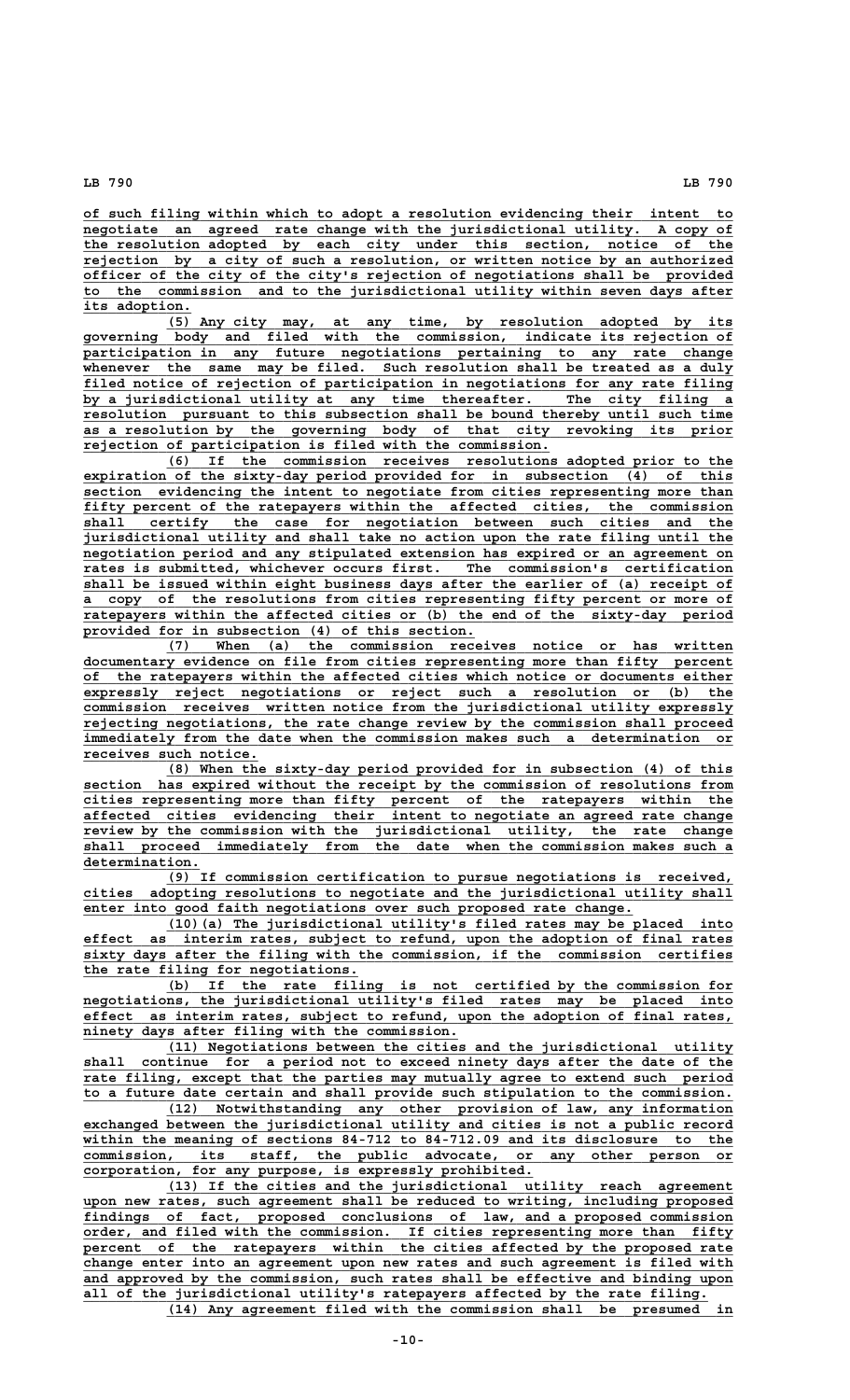**\_\_\_\_\_\_\_\_\_\_\_\_\_\_\_\_\_\_\_\_\_\_\_\_\_\_\_\_\_\_\_\_\_\_\_\_\_\_\_\_\_\_\_\_\_\_\_\_\_\_\_\_\_\_\_\_\_\_\_\_\_\_\_\_\_\_\_\_\_\_\_\_\_\_\_\_\_\_ the public interest, and absent any clear evidence on the face of the \_\_\_\_\_\_\_\_\_\_\_\_\_\_\_\_\_\_\_\_\_\_\_\_\_\_\_\_\_\_\_\_\_\_\_\_\_\_\_\_\_\_\_\_\_\_\_\_\_\_\_\_\_\_\_\_\_\_\_\_\_\_\_\_\_\_\_\_\_\_\_\_\_\_\_\_\_\_ agreement that it is contrary to the standards and provisions of the State**  $Natural$  Gas Regulation Act, the agreement shall be approved by the commission  **\_\_\_\_\_\_\_\_\_\_\_\_\_\_\_\_\_\_\_\_\_\_\_\_\_ within a reasonable time.**

 **\_\_\_\_\_\_\_\_\_\_\_\_\_\_\_\_\_\_\_\_\_\_\_\_\_\_\_\_\_\_\_\_\_\_\_\_\_\_\_\_\_\_\_\_\_\_\_\_\_\_\_\_\_\_\_\_\_\_\_\_\_\_\_\_\_\_\_\_ (15)(a) Except as provided in subdivision (c) of this subsection, if \_\_\_\_\_\_\_\_\_\_\_\_\_\_\_\_\_\_\_\_\_\_\_\_\_\_\_\_\_\_\_\_\_\_\_\_\_\_\_\_\_\_\_\_\_\_\_\_\_\_\_\_\_\_\_\_\_\_\_\_\_\_\_\_\_\_\_\_\_\_\_\_\_\_\_\_\_\_ the negotiations fail to result in an agreement upon new rates, the rates \_\_\_\_\_\_\_\_\_\_\_\_\_\_\_\_\_\_\_\_\_\_\_\_\_\_\_\_\_\_\_\_\_\_\_\_\_\_\_\_\_\_\_\_\_\_\_\_\_\_\_\_\_\_\_\_\_\_\_\_\_\_\_\_\_\_\_\_\_\_\_\_\_\_\_\_\_\_ requested in the rate filing shall become final and no longer subject to \_\_\_\_\_\_\_\_\_\_\_\_\_\_\_\_\_\_\_\_\_\_\_\_\_\_\_\_\_\_\_\_\_\_\_\_\_\_\_\_\_\_\_\_\_\_\_\_\_\_\_\_\_\_\_\_\_\_\_\_\_\_\_\_\_\_\_\_\_\_\_\_\_\_\_\_\_\_ refund if the commission has not taken final action within two hundred ten \_\_\_\_\_\_\_\_\_\_\_\_\_\_\_\_\_\_\_\_\_\_\_\_\_\_\_\_\_\_\_\_\_\_\_\_\_\_\_\_\_\_\_\_\_\_\_\_\_\_\_\_\_\_\_\_\_\_\_\_\_\_\_\_\_\_\_\_\_\_\_\_\_\_\_\_\_\_ days after the date of the expiration of the negotiation period or after the \_\_\_\_\_\_\_\_\_\_\_\_\_\_\_\_\_\_\_\_\_\_\_\_\_\_\_\_\_\_\_\_\_\_\_\_\_\_\_\_\_\_\_\_\_\_\_\_\_\_\_\_\_\_\_\_\_\_\_\_\_\_\_\_\_\_\_\_\_\_\_\_\_\_\_\_\_\_ date upon which the jurisdictional utility and the cities file a written \_\_\_\_\_\_\_\_\_\_\_\_\_\_\_\_\_\_\_\_\_\_\_\_\_\_\_\_\_\_\_\_\_\_\_\_\_\_\_\_\_\_\_\_\_\_\_\_\_\_\_\_\_\_\_\_\_\_\_\_\_\_\_\_\_\_\_\_\_\_\_\_\_\_\_\_\_\_ agreement that the negotiations have failed and that the rate change review by \_\_\_\_\_\_\_\_\_\_\_\_\_\_\_\_\_\_\_\_\_\_\_\_\_\_\_\_\_\_\_\_\_\_\_\_\_\_\_\_\_\_\_\_\_\_\_\_\_\_\_\_\_\_\_\_\_\_\_\_\_\_\_\_\_\_\_\_\_\_\_\_\_\_\_\_ the commission should proceed as provided in subsection (7) of this section.**

 **\_\_\_\_\_\_\_\_\_\_\_\_\_\_\_\_\_\_\_\_\_\_\_\_\_\_\_\_\_\_\_\_\_\_\_\_\_\_\_\_\_\_\_\_\_\_\_\_\_\_\_\_\_\_\_\_\_\_\_\_\_\_\_\_\_\_\_\_ (b) Except as provided in subdivision (c) of this subsection, if the \_\_\_\_\_\_\_\_\_\_\_\_\_\_\_\_\_\_\_\_\_\_\_\_\_\_\_\_\_\_\_\_\_\_\_\_\_\_\_\_\_\_\_\_\_\_\_\_\_\_\_\_\_\_\_\_\_\_\_\_\_\_\_\_\_\_\_\_\_\_\_\_\_\_\_\_\_\_ filing is not certified for negotiations, the rate requested in the rate \_\_\_\_\_\_\_\_\_\_\_\_\_\_\_\_\_\_\_\_\_\_\_\_\_\_\_\_\_\_\_\_\_\_\_\_\_\_\_\_\_\_\_\_\_\_\_\_\_\_\_\_\_\_\_\_\_\_\_\_\_\_\_\_\_\_\_\_\_\_\_\_\_\_\_\_\_\_ filing shall become final and no longer subject to refund if the commission \_\_\_\_\_\_\_\_\_\_\_\_\_\_\_\_\_\_\_\_\_\_\_\_\_\_\_\_\_\_\_\_\_\_\_\_\_\_\_\_\_\_\_\_\_\_\_\_\_\_\_\_\_\_\_\_\_\_\_\_\_\_\_\_\_\_\_\_\_\_\_\_\_\_\_\_\_\_ has not taken final action within two hundred ten days after the date of the** filing.

 **\_\_\_\_\_\_\_\_\_\_\_\_\_\_\_\_\_\_\_\_\_\_\_\_\_\_\_\_\_\_\_\_\_\_\_\_\_\_\_\_\_\_\_\_\_\_\_\_\_\_\_\_\_\_\_\_\_\_\_\_\_\_\_\_\_\_\_\_ (c) The commission may extend the two-hundred-ten-day deadlines \_\_\_\_\_\_\_\_\_\_\_\_\_\_\_\_\_\_\_\_\_\_\_\_\_\_\_\_\_\_\_\_\_\_\_\_\_\_\_\_\_\_\_\_\_\_\_\_\_\_\_\_\_\_\_\_\_\_\_\_\_\_\_\_\_\_\_\_\_\_\_\_\_\_\_\_\_\_ specified in subdivision (a) or (b) of this subsection by a period not to \_\_\_\_\_\_\_\_\_\_\_\_\_\_\_\_\_\_\_\_\_\_\_\_\_\_\_\_\_\_\_\_\_\_\_\_\_\_\_\_\_\_\_\_\_\_\_\_\_\_\_\_\_\_\_\_\_\_\_\_\_\_\_\_\_\_\_\_\_\_\_\_\_\_\_\_\_\_ exceed an additional sixty days upon a finding that additional time is \_\_\_\_\_\_\_\_\_\_\_\_\_\_\_\_\_\_\_\_\_\_\_\_\_\_\_\_\_\_\_\_\_\_\_\_\_\_\_\_\_\_\_\_\_\_\_\_\_\_\_\_\_\_\_\_\_\_\_\_\_\_\_\_\_\_\_\_\_ necessary to properly fulfill its responsibilities in the proceeding.**

 **\_\_\_\_\_\_\_\_\_\_\_\_\_\_\_\_\_\_\_\_\_\_\_\_\_\_\_\_\_\_\_\_\_\_\_\_\_\_\_\_\_\_\_\_\_\_\_\_\_\_\_\_\_\_\_\_\_\_\_\_\_\_\_\_\_\_\_\_ (16) Within thirty days after such changes have been authorized by \_\_\_\_\_\_\_\_\_\_\_\_\_\_\_\_\_\_\_\_\_\_\_\_\_\_\_\_\_\_\_\_\_\_\_\_\_\_\_\_\_\_\_\_\_\_\_\_\_\_\_\_\_\_\_\_\_\_\_\_\_\_\_\_\_\_\_\_\_\_\_\_\_\_\_\_\_\_ the commission or become effective, copies of all tariffs, schedules, and \_\_\_\_\_\_\_\_\_\_\_\_\_\_\_\_\_\_\_\_\_\_\_\_\_\_\_\_\_\_\_\_\_\_\_\_\_\_\_\_\_\_\_\_\_\_\_\_\_\_\_\_\_\_\_\_\_\_\_\_\_\_\_\_\_\_\_\_\_\_\_\_\_\_\_\_\_\_ classifications, and all terms or conditions of service, except those \_\_\_\_\_\_\_\_\_\_\_\_\_\_\_\_\_\_\_\_\_\_\_\_\_\_\_\_\_\_\_\_\_\_\_\_\_\_\_\_\_\_\_\_\_\_\_\_\_\_\_\_\_\_\_\_\_\_\_\_\_\_\_\_\_\_\_\_\_\_\_\_\_\_\_\_\_\_ determined to be confidential under rules and regulations adopted and \_\_\_\_\_\_\_\_\_\_\_\_\_\_\_\_\_\_\_\_\_\_\_\_\_\_\_\_\_\_\_\_\_\_\_\_\_\_\_\_\_\_\_\_\_\_\_\_\_\_\_\_\_\_\_\_\_\_\_\_\_\_\_\_\_\_\_\_\_\_\_\_\_\_\_\_\_\_ promulgated by the commission, shall be available for public inspection in \_\_\_\_\_\_\_\_\_\_\_\_\_\_\_\_\_\_\_\_\_\_\_\_\_\_\_\_\_\_\_\_\_\_\_\_\_\_\_\_\_\_\_\_\_\_\_\_\_\_\_\_\_\_\_\_\_\_\_\_\_\_\_\_\_\_\_\_\_\_\_\_\_\_\_\_\_\_ every office and facility open to the general public of the jurisdictional \_\_\_\_\_\_\_\_\_\_\_\_\_\_\_\_\_\_\_\_\_\_ utility in this state.**

 **\_\_\_\_\_\_\_\_\_\_\_\_\_\_\_\_\_\_\_\_\_\_\_\_\_\_\_\_\_\_\_\_\_\_\_\_\_\_\_\_\_\_\_\_\_\_\_\_\_\_\_\_\_\_\_\_\_\_ Sec. 39. (1) The Municipal Rate Negotiations Revolving Loan Fund is \_\_\_\_\_\_\_\_\_\_\_\_\_\_\_\_\_\_\_\_\_\_\_\_\_\_\_\_\_\_\_\_\_\_\_\_\_\_\_\_\_\_\_\_\_\_\_\_\_\_\_\_\_\_\_\_\_\_\_\_\_\_\_\_\_\_\_\_\_\_\_\_\_\_\_\_\_\_ created. The fund shall be used to make loans to cities for rate negotiations \_\_\_\_\_\_\_\_\_\_\_\_\_\_\_\_\_\_\_\_\_\_\_\_\_\_\_\_\_\_\_\_\_\_\_\_\_\_\_\_\_\_\_\_\_\_\_\_\_\_\_\_\_\_\_\_\_\_\_\_\_\_\_\_\_\_\_\_\_\_\_\_\_\_\_\_\_\_ under section 38 of this act. Only one loan may be made for each rate filing**  $\text{made}$  by a jurisdictional utility within the scope of such section. Money in  **\_\_\_\_\_\_\_\_\_\_\_\_\_\_\_\_\_\_\_\_\_\_\_\_\_\_\_\_\_\_\_\_\_\_\_\_\_\_\_\_\_\_\_\_\_\_\_\_\_\_\_\_\_\_\_\_\_\_\_\_\_\_\_\_\_\_\_\_\_\_\_\_\_\_\_\_\_\_ the Municipal Natural Gas Regulation Revolving Loan Fund that is not necessary \_\_\_\_\_\_\_\_\_\_\_\_\_\_\_\_\_\_\_\_\_\_\_\_\_\_\_\_\_\_\_\_\_\_\_\_\_\_\_\_\_\_\_\_\_\_\_\_\_\_\_\_\_\_\_\_\_\_\_\_\_\_\_\_\_\_\_\_\_\_\_\_\_\_\_\_\_\_ to finance rate proceedings initiated prior to the effective date of this act \_\_\_\_\_\_\_\_\_\_\_\_\_\_\_\_\_\_\_\_\_\_\_\_\_\_\_\_\_\_\_\_\_\_\_\_\_\_\_\_\_\_\_\_\_\_\_\_\_\_\_\_\_\_\_\_\_\_\_\_\_\_\_\_\_\_\_\_\_\_\_\_\_\_\_\_\_\_ shall be transferred to the Municipal Rate Negotiations Revolving Loan Fund on \_\_\_\_\_\_\_\_\_\_\_\_\_\_\_\_\_\_\_\_\_\_\_\_\_\_\_\_\_\_\_\_\_\_\_\_\_\_\_\_\_\_\_\_\_\_\_\_\_\_\_\_\_\_\_\_\_\_\_\_\_\_\_\_\_\_\_\_\_\_\_\_\_\_\_\_\_\_ the effective date of this act, and repayments of loans or other obligations \_\_\_\_\_\_\_\_\_\_\_\_\_\_\_\_\_\_\_\_\_\_\_\_\_\_\_\_\_\_\_\_\_\_\_\_\_\_\_\_\_\_\_\_\_\_\_\_\_\_\_\_\_\_\_\_\_\_\_\_\_\_\_\_\_\_\_\_\_\_\_\_\_\_\_\_\_\_ owing to the Municipal Natural Gas Regulation Revolving Loan Fund on the \_\_\_\_\_\_\_\_\_\_\_\_\_\_\_\_\_\_\_\_\_\_\_\_\_\_\_\_\_\_\_\_\_\_\_\_\_\_\_\_\_\_\_\_\_\_\_\_\_\_\_\_\_\_\_\_\_\_\_\_\_\_\_\_\_\_\_\_\_\_\_\_\_\_\_\_\_\_ effective date of this act shall be deposited in the Municipal Rate \_\_\_\_\_\_\_\_\_\_\_\_\_\_\_\_\_\_\_\_\_\_\_\_\_\_\_\_\_\_\_\_\_\_\_\_\_\_\_\_\_\_\_\_\_\_\_\_\_\_\_\_\_\_\_\_\_\_\_\_\_\_\_\_\_\_\_\_\_\_\_\_\_\_\_\_\_\_ Negotiations Revolving Loan Fund upon receipt. Any obligations against or \_\_\_\_\_\_\_\_\_\_\_\_\_\_\_\_\_\_\_\_\_\_\_\_\_\_\_\_\_\_\_\_\_\_\_\_\_\_\_\_\_\_\_\_\_\_\_\_\_\_\_\_\_\_\_\_\_\_\_\_\_\_\_\_\_\_\_\_\_\_\_\_\_\_\_\_\_\_ commitments of money from the Municipal Natural Gas Regulation Revolving Loan** Fund on the effective date of this act shall be obligations or commitments of  **\_\_\_\_\_\_\_\_\_\_\_\_\_\_\_\_\_\_\_\_\_\_\_\_\_\_\_\_\_\_\_\_\_\_\_\_\_\_\_\_\_\_\_\_\_\_\_\_\_\_\_\_ the Municipal Rate Negotiations Revolving Loan Fund.**

 **\_\_\_\_\_\_\_\_\_\_\_\_\_\_\_\_\_\_\_\_\_\_\_\_\_\_\_\_\_\_\_\_\_\_\_\_\_\_\_\_\_\_\_\_\_\_\_\_\_\_\_\_\_\_\_\_\_\_\_\_\_\_\_\_\_\_\_\_ (2) The Municipal Rate Negotiations Revolving Loan Fund shall be \_\_\_\_\_\_\_\_\_\_\_\_\_\_\_\_\_\_\_\_\_\_\_\_\_\_\_\_\_\_\_\_\_\_\_\_\_\_\_\_\_\_\_\_\_\_\_\_\_\_\_\_\_\_\_\_\_\_\_\_\_\_\_\_\_\_\_\_\_\_\_\_\_\_\_\_\_\_ administered by the commission which shall adopt and promulgate rules and \_\_\_\_\_\_\_\_\_\_\_\_\_\_\_\_\_\_\_\_\_\_\_\_\_\_\_\_\_\_\_\_\_\_\_\_\_\_\_\_\_\_\_\_\_\_\_\_\_\_\_\_\_\_\_\_\_\_\_\_\_\_\_\_\_\_\_\_\_\_\_\_\_\_\_\_\_\_ regulations to carry out this section. The rules and regulations shall include: \_\_\_\_\_\_\_\_**

 **\_\_\_\_\_\_\_\_\_\_\_\_\_\_\_\_\_\_\_\_\_\_\_\_\_\_\_\_\_\_\_\_\_\_\_\_\_\_\_\_\_\_\_\_\_\_ (a) Loan application procedures and forms; and**

 **\_\_\_\_\_\_\_\_\_\_\_\_\_\_\_\_\_\_\_\_\_\_\_\_\_\_\_\_\_\_\_\_\_\_\_\_\_\_\_\_\_\_\_\_\_\_\_\_\_\_\_\_\_\_\_\_\_\_\_\_\_ (b) Fund-use monitoring and quarterly accounting of fund use.**

 **\_\_\_\_\_\_\_\_\_\_\_\_\_\_\_\_\_\_\_\_\_\_\_\_\_\_\_\_\_\_\_\_\_\_\_\_\_\_\_\_\_\_\_\_\_\_\_\_\_\_\_\_\_\_\_\_\_\_\_\_\_\_\_\_\_\_\_\_ (3) Applicants for a loan from the fund shall provide a budget \_\_\_\_\_\_\_\_\_\_\_\_\_\_\_\_\_\_\_\_\_\_\_\_\_\_\_\_\_\_\_\_\_\_\_\_\_\_\_\_\_\_\_\_\_\_\_\_\_\_\_\_\_\_\_\_\_\_\_\_\_\_\_\_\_\_\_\_\_\_\_\_\_\_\_\_\_\_ statement which specifies the proposed use of the loan proceeds. Such \_\_\_\_\_\_\_\_\_\_\_\_\_\_\_\_\_\_\_\_\_\_\_\_\_\_\_\_\_\_\_\_\_\_\_\_\_\_\_\_\_\_\_\_\_\_\_\_\_\_\_\_\_\_\_\_\_\_\_\_\_\_\_\_\_\_\_\_\_\_\_\_\_\_\_\_\_\_ proceeds may only be used for the costs and expenses incurred by the city to** analyze rate filings for the purposes specified in section 38 of this act.  **\_\_\_\_\_\_\_\_\_\_\_\_\_\_\_\_\_\_\_\_\_\_\_\_\_\_\_\_\_\_\_\_\_\_\_\_\_\_\_\_\_\_\_\_\_\_\_\_\_\_\_\_\_\_\_\_\_\_\_\_\_\_\_\_\_\_\_\_\_\_\_\_\_\_\_\_\_\_ Such costs and expenses may include the cost of rate consultants and attorneys \_\_\_\_\_\_\_\_\_\_\_\_\_\_\_\_\_\_\_\_\_\_\_\_\_\_\_\_\_\_\_\_\_\_\_\_\_\_\_\_\_\_\_\_\_\_\_\_\_\_\_\_\_\_\_\_\_\_\_\_\_\_\_\_\_\_\_\_\_\_\_\_\_\_\_\_\_\_ and any other necessary costs related to the negotiation process. \_\_\_\_\_\_\_\_\_\_\_\_\_\_\_\_\_\_\_\_\_\_\_\_\_\_\_\_\_\_\_\_\_\_\_\_\_\_\_\_\_\_\_\_\_\_\_\_\_\_\_\_\_\_\_\_\_\_\_\_\_\_\_\_\_\_\_\_\_\_\_\_\_\_\_\_\_\_ Disbursements from the fund shall be audited by the commission. The affected \_\_\_\_\_\_\_\_\_\_\_\_\_\_\_\_\_\_\_\_\_\_\_\_\_\_\_\_\_\_\_\_\_\_\_\_\_\_\_\_\_\_\_\_\_\_\_\_\_\_\_\_\_\_\_\_\_\_\_\_\_\_\_\_\_\_\_\_\_\_\_\_\_\_\_\_\_\_ jurisdictional utility may petition the commission to initiate a proceeding to \_\_\_\_\_\_\_\_\_\_\_\_\_\_\_\_\_\_\_\_\_\_\_\_\_\_\_\_\_\_\_\_\_\_\_\_\_\_\_\_\_\_\_\_\_\_\_\_\_\_\_\_\_\_\_\_\_\_\_\_\_\_\_\_\_\_\_\_\_\_\_\_\_\_\_\_\_\_ determine whether the disbursements from the fund were expended by the \_\_\_\_\_\_\_\_\_\_\_\_\_\_\_\_\_\_\_\_\_\_\_\_\_\_\_\_\_\_\_\_\_\_\_\_\_\_\_\_\_\_\_\_\_\_\_\_\_\_\_\_\_\_\_\_\_\_\_\_\_\_\_\_\_\_\_\_ negotiating cities consistent with the requirements of this section.**

 **\_\_\_\_\_\_\_\_\_\_\_\_\_\_\_\_\_\_\_\_\_\_\_\_\_\_\_\_\_\_\_\_\_\_\_\_\_\_\_\_\_\_\_\_\_\_\_\_\_\_\_\_\_\_\_\_\_\_\_\_\_\_\_\_\_\_\_\_ (4) The fund shall be audited as part of the regular audit of the \_\_\_\_\_\_\_\_\_\_\_\_\_\_\_\_\_\_\_\_\_\_\_\_\_\_\_\_\_\_\_\_\_\_\_\_\_\_\_\_\_\_\_\_\_\_\_\_\_\_\_\_\_\_\_\_\_\_\_\_\_\_\_\_\_\_\_\_\_\_\_\_\_\_\_\_\_\_ commission's budget, and copies of the audit shall be available to all cities** and any jurisdictional utility. Audits conducted pursuant to this section are  **public records. \_\_\_\_\_\_\_\_\_\_\_\_\_\_\_**

 **\_\_\_\_\_\_\_\_\_\_\_\_\_\_\_\_\_\_\_\_\_\_\_\_\_\_\_\_\_\_\_\_\_\_\_\_\_\_\_\_\_\_\_\_\_\_\_\_\_\_\_\_\_\_\_\_\_\_\_\_\_\_\_\_\_\_\_\_ (5) Any money in the fund available for investment shall be invested** by the state investment officer pursuant to the Nebraska Capital Expansion Act and the Nebraska State Funds Investment Act. If the fund balance exceeds four hundred thousand dollars, the income on the money in the fund shall be  **\_\_\_\_\_\_\_\_\_\_\_\_\_\_\_\_\_\_\_\_\_\_\_\_\_\_\_\_\_\_\_\_\_\_\_\_\_\_\_\_\_\_\_\_\_\_\_\_\_\_\_\_\_\_\_\_\_\_\_\_\_\_\_\_\_\_\_\_\_\_\_\_\_\_\_\_\_\_ credited to the permanent school fund until the balance of the Municipal Rate \_\_\_\_\_\_\_\_\_\_\_\_\_\_\_\_\_\_\_\_\_\_\_\_\_\_\_\_\_\_\_\_\_\_\_\_\_\_\_\_\_\_\_\_\_\_\_\_\_\_\_\_\_\_\_\_\_ Negotiations Revolving Loan Fund falls below such amount.**

 **\_\_\_\_\_\_\_\_\_\_\_\_\_\_\_\_\_\_\_\_\_\_\_\_\_\_\_\_\_\_\_\_\_\_\_\_\_\_\_\_\_\_\_\_\_\_\_\_\_\_\_\_\_\_\_\_\_\_\_\_\_\_\_\_\_\_\_\_ (6) A city which receives a loan under this section shall be \_\_\_\_\_\_\_\_\_\_\_\_\_\_\_\_\_\_\_\_\_\_\_\_\_\_\_\_\_\_\_\_\_\_\_\_\_\_\_\_\_\_\_\_\_\_\_\_\_\_\_\_\_\_\_\_\_\_\_\_\_\_\_\_\_\_\_\_\_\_\_\_\_\_\_\_\_\_ responsible to provide for the opportunity for all other cities engaged in the** same negotiations with the same jurisdictional utility to participate in all  **\_\_\_\_\_\_\_\_\_\_\_\_\_\_\_\_\_\_\_\_\_\_\_\_\_\_\_\_\_\_\_\_\_\_\_\_\_\_\_\_\_\_\_\_\_\_\_\_\_\_\_\_\_\_\_\_\_\_\_\_\_\_\_\_\_\_\_\_\_\_\_\_\_\_\_\_\_\_ negotiations. Such city shall not exclude any other city from the information**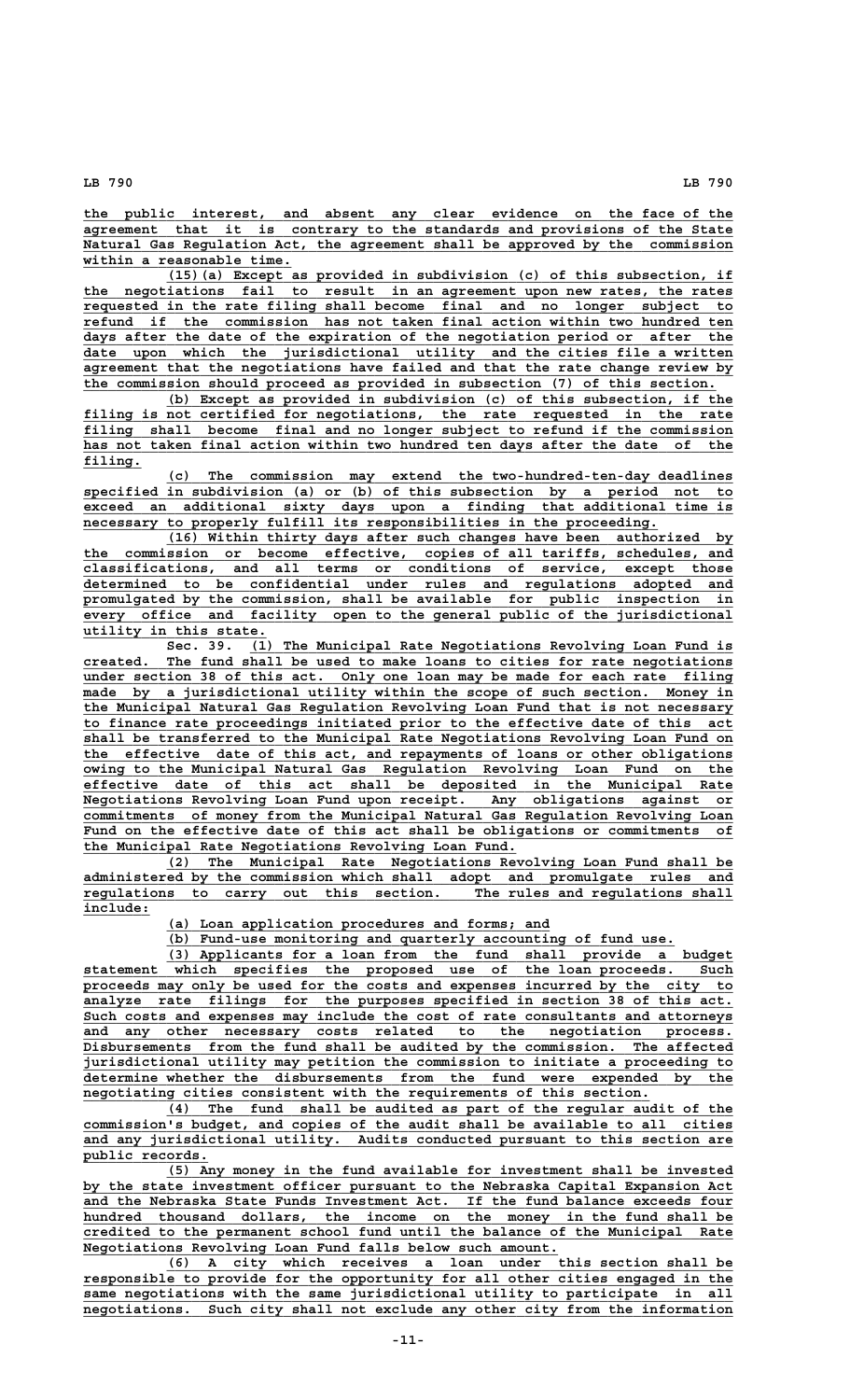**\_\_\_\_\_\_\_\_\_\_\_\_\_\_\_\_\_\_\_\_\_\_\_\_\_\_\_\_\_\_\_\_\_\_\_\_\_\_\_\_\_\_\_\_\_\_\_\_ or benefits accruing from the use of loan funds.**

 **\_\_\_\_\_\_\_\_\_\_\_\_\_\_\_\_\_\_\_\_\_\_\_\_\_\_\_\_\_\_\_\_\_\_\_\_\_\_\_\_\_\_\_\_\_\_\_\_\_\_\_\_\_\_\_\_\_\_\_\_\_\_\_\_\_\_\_\_ (7) Upon the conclusion of negotiations, regardless of the result, \_\_\_\_\_\_\_\_\_\_\_\_\_\_\_\_\_\_\_\_\_\_\_\_\_\_\_\_\_\_\_\_\_\_\_\_\_\_\_\_\_\_\_\_\_\_\_\_\_\_\_\_\_\_\_\_\_\_\_\_\_\_\_\_\_\_\_\_\_\_\_\_\_\_\_\_\_\_ the loan shall be repaid by the jurisdictional utility to the commission \_\_\_\_\_\_\_\_\_\_\_\_\_\_\_\_\_\_\_\_\_\_\_\_\_\_\_\_\_\_\_\_\_\_\_\_\_\_\_\_\_\_\_\_\_\_\_\_\_\_\_\_\_\_\_\_\_\_\_\_\_\_\_\_\_\_\_\_\_\_\_\_\_\_\_\_\_\_ within thirty days after the date upon which it is billed by the commission.** The utility shall recover the amount paid on the loan by a special surcharge  **\_\_\_\_\_\_\_\_\_\_\_\_\_\_\_\_\_\_\_\_\_\_\_\_\_\_\_\_\_\_\_\_\_\_\_\_\_\_\_\_\_\_\_\_\_\_\_\_\_\_\_\_\_\_\_\_\_\_\_\_\_\_\_\_\_\_\_\_\_\_\_\_\_\_\_\_\_\_ on ratepayers who are or will be affected by the rate increase request. These \_\_\_\_\_\_\_\_\_\_\_\_\_\_\_\_\_\_\_\_\_\_\_\_\_\_\_\_\_\_\_\_\_\_\_\_\_\_\_\_\_\_\_\_\_\_\_\_\_\_\_\_\_\_\_\_\_\_\_\_\_\_\_\_\_\_\_\_\_\_\_\_\_\_\_\_\_\_ ratepayers may be billed on their monthly statements for a period not to EXECUTE AND SECUTE AND SECUTE ALL SECURITIES**<br> **EXCEED THE SECUTE SECUTE IT SECURE SECURE SECURE SECURE 2019**<br> **EXCEED THE SECURE SECURE SECURE SECURE SECURE SECURE SECURE ITEM ON the \_\_\_\_\_\_\_\_\_\_\_\_\_\_\_\_\_\_\_\_\_\_\_\_\_\_\_\_\_\_\_\_\_\_\_\_\_\_\_\_\_\_\_\_\_\_\_\_\_\_\_\_\_ statements as a charge for rate negotiation expenses.**

Sec. 40. (1) Whenever, in order to carry out the duties imposed  **\_\_\_\_\_\_\_\_\_\_\_\_\_\_\_\_\_\_\_\_\_\_\_\_\_\_\_\_\_\_\_\_\_\_\_\_\_\_\_\_\_\_\_\_\_\_\_\_\_\_\_\_\_\_\_\_\_\_\_\_\_\_\_\_\_\_\_\_\_\_\_\_\_\_\_\_\_\_ upon it by law, the commission, in a proceeding upon its own motion, on \_\_\_\_\_\_\_\_\_\_\_\_\_\_\_\_\_\_\_\_\_\_\_\_\_\_\_\_\_\_\_\_\_\_\_\_\_\_\_\_\_\_\_\_\_\_\_\_\_\_\_\_\_\_\_\_\_\_\_\_\_\_\_\_\_\_\_\_\_\_\_\_\_\_\_\_\_\_ complaint, or upon an application to it, including rate filings, deems it**  $\overline{\text{necessary}}$  to investigate any jurisdictional utility or make appraisals of the  **\_\_\_\_\_\_\_\_\_\_\_\_\_\_\_\_\_\_\_\_\_\_\_\_\_\_\_\_\_\_\_\_\_\_\_\_\_\_\_\_\_\_\_\_\_\_\_\_\_\_\_\_\_\_\_\_\_\_\_\_\_\_\_\_\_\_\_\_\_\_\_\_\_\_\_\_\_\_ property of any jurisdictional utility, such utility, in case the expenses \_\_\_\_\_\_\_\_\_\_\_\_\_\_\_\_\_\_\_\_\_\_\_\_\_\_\_\_\_\_\_\_\_\_\_\_\_\_\_\_\_\_\_\_\_\_\_\_\_\_\_\_\_\_\_\_\_\_\_\_\_\_\_\_\_\_\_\_\_\_\_\_\_\_\_\_\_\_ reasonably attributable to such investigation or appraisal exceed the sum of \_\_\_\_\_\_\_\_\_\_\_\_\_\_\_\_\_\_\_\_\_\_\_\_\_\_\_\_\_\_\_\_\_\_\_\_\_\_\_\_\_\_\_\_\_\_\_\_\_\_\_\_\_\_\_\_\_\_\_\_\_\_\_\_\_\_\_\_\_\_\_\_\_\_\_\_\_\_ one hundred dollars, including both direct and indirect expenses incurred by \_\_\_\_\_\_\_\_\_\_\_\_\_\_\_\_\_\_\_\_\_\_\_\_\_\_\_\_\_\_\_\_\_\_\_\_\_\_\_\_\_\_\_\_\_\_\_\_\_\_\_\_\_\_\_\_\_\_\_\_\_\_\_\_\_\_\_\_\_\_\_\_\_\_\_\_\_\_ the commission or its staff, shall pay such expenses which shall be assessed \_\_\_\_\_\_\_\_\_\_\_\_\_\_\_\_\_\_\_\_\_\_\_\_\_\_\_\_\_\_\_\_\_\_\_\_\_\_\_\_\_\_\_\_\_\_\_\_\_\_\_\_\_\_\_\_\_\_\_\_\_\_\_\_\_\_\_\_\_\_\_\_\_\_\_\_\_\_ against such utility by the commission. Such expenses shall be assessed \_\_\_\_\_\_\_\_\_\_\_\_\_\_\_\_\_\_\_\_\_\_\_\_\_\_\_\_\_\_\_\_\_\_\_\_\_\_\_\_\_\_\_\_\_\_\_\_\_\_\_\_\_\_\_\_\_\_\_\_\_\_\_\_\_\_\_\_\_\_\_\_\_\_\_\_\_\_ beginning on the date that the proceeding is filed or beginning three business \_\_\_\_\_\_\_\_\_\_\_\_\_\_\_\_\_\_\_\_\_\_\_\_\_\_\_\_\_\_\_\_\_\_\_\_\_\_\_\_\_\_\_\_\_\_\_\_\_\_\_\_\_\_\_\_\_\_\_\_\_\_\_\_\_\_\_\_\_\_\_\_\_\_\_\_\_\_ days after the commission gives the utility notice of the assessment by United \_\_\_\_\_\_\_\_\_\_\_\_\_\_\_\_\_\_\_\_\_\_\_\_\_\_\_\_\_\_\_\_\_\_\_\_\_\_\_\_\_\_\_\_\_\_\_\_\_\_\_\_\_\_\_\_\_\_\_\_\_\_\_\_\_\_\_\_\_\_\_\_\_\_\_\_\_\_ States mail, whichever is later. The commission shall give such utility \_\_\_\_\_\_\_\_\_\_\_\_\_\_\_\_\_\_\_\_\_\_\_\_\_\_\_\_\_\_\_\_\_\_\_\_\_\_\_\_\_\_\_\_\_\_\_\_\_\_\_\_\_\_\_\_\_\_\_\_\_\_\_\_\_\_\_\_\_\_\_\_\_\_\_\_\_\_ notice and opportunity for a hearing in accordance with rules and regulations \_\_\_\_\_\_\_\_\_\_\_\_\_\_\_\_\_\_\_\_\_\_\_\_\_\_\_\_\_\_\_\_\_\_\_\_\_\_\_\_\_\_\_\_\_\_\_\_\_\_\_\_\_\_\_\_\_\_\_\_\_\_\_\_\_\_\_\_\_\_\_\_\_\_\_\_\_\_ adopted and promulgated pursuant to section 75-110. At such hearing, the \_\_\_\_\_\_\_\_\_\_\_\_\_\_\_\_\_\_\_\_\_\_\_\_\_\_\_\_\_\_\_\_\_\_\_\_\_\_\_\_\_\_\_\_\_\_\_\_\_\_\_\_\_\_\_\_\_\_\_\_\_\_\_\_\_\_\_\_\_\_\_\_\_\_\_\_\_\_ utility may be heard as to the necessity of such investigation or appraisal \_\_\_\_\_\_\_\_\_\_\_\_\_\_\_\_\_\_\_\_\_\_\_\_\_\_\_\_\_\_\_\_\_\_\_\_\_\_\_\_\_\_\_\_\_\_\_\_\_\_\_\_\_\_\_\_\_\_\_\_\_\_\_\_\_\_\_\_\_\_\_\_\_\_\_\_\_\_ and may show cause, if any, why such investigation or appraisal should not be** made or why the costs thereof should not be assessed against such utility.  **\_\_\_\_\_\_\_\_\_\_\_\_\_\_\_\_\_\_\_\_\_\_\_\_\_\_\_\_\_\_\_\_\_\_\_\_\_\_\_\_\_\_\_\_\_\_\_\_\_\_\_\_\_\_\_\_\_\_\_\_\_\_\_\_\_\_\_\_\_\_\_\_\_\_\_\_\_\_ The finding of the commission as to the necessity of the investigation or \_\_\_\_\_\_\_\_\_\_\_\_\_\_\_\_\_\_\_\_\_\_\_\_\_\_\_\_\_\_\_\_\_\_\_\_\_\_\_\_\_\_\_\_\_\_\_\_\_\_\_\_\_\_\_\_\_\_\_\_\_\_\_\_\_\_\_\_\_\_\_\_\_\_\_\_\_\_ appraisal and the assessment of the expenses thereof shall be conclusive,** except that no such utility shall be liable for payment of any such expenses  **\_\_\_\_\_\_\_\_\_\_\_\_\_\_\_\_\_\_\_\_\_\_\_\_\_\_\_\_\_\_\_\_\_\_\_\_\_\_\_\_\_\_\_\_\_\_\_\_\_\_\_\_\_\_\_\_\_\_\_\_\_\_\_\_\_\_\_\_\_\_\_\_\_\_\_\_\_\_ incurred by the commission in connection with any proceeding before or within \_\_\_\_\_\_\_\_\_\_\_\_\_\_\_\_\_\_\_\_\_\_\_\_\_\_\_\_\_\_\_\_\_\_\_\_\_\_\_\_\_\_\_\_\_\_\_\_ the jurisdiction of any federal regulatory body.**

 **\_\_\_\_\_\_\_\_\_\_\_\_\_\_\_\_\_\_\_\_\_\_\_\_\_\_\_\_\_\_\_\_\_\_\_\_\_\_\_\_\_\_\_\_\_\_\_\_\_\_\_\_\_\_\_\_\_\_\_\_\_\_\_\_\_\_\_\_ (2) The commission shall ascertain the expenses of any such \_\_\_\_\_\_\_\_\_\_\_\_\_\_\_\_\_\_\_\_\_\_\_\_\_\_\_\_\_\_\_\_\_\_\_\_\_\_\_\_\_\_\_\_\_\_\_\_\_\_\_\_\_\_\_\_\_\_\_\_\_\_\_\_\_\_\_\_\_\_\_\_\_\_\_\_\_\_ investigation or appraisal and by order assess such expenses against the \_\_\_\_\_\_\_\_\_\_\_\_\_\_\_\_\_\_\_\_\_\_\_\_\_\_\_\_\_\_\_\_\_\_\_\_\_\_\_\_\_\_\_\_\_\_\_\_\_\_\_\_\_\_\_\_\_\_\_\_\_\_\_\_\_\_\_\_\_\_\_\_\_\_\_\_\_\_ jurisdictional utility investigated or whose property is appraised in such \_\_\_\_\_\_\_\_\_\_\_\_\_\_\_\_\_\_\_\_\_\_\_\_\_\_\_\_\_\_\_\_\_\_\_\_\_\_\_\_\_\_\_\_\_\_\_\_\_\_\_\_\_\_\_\_\_\_\_\_\_\_\_\_\_\_\_\_\_\_\_\_\_\_\_\_\_\_ proceeding and shall render a bill therefor, by United States mail, to the**  $natural$  gas public utility, either at the conclusion of the investigation or  **\_\_\_\_\_\_\_\_\_\_\_\_\_\_\_\_\_\_\_\_\_\_\_\_\_\_\_\_\_\_\_\_\_\_\_\_\_\_\_\_\_\_\_\_\_\_\_\_\_\_\_\_\_\_\_\_\_\_\_\_\_\_\_\_\_\_\_\_\_\_\_\_\_\_\_\_\_\_ appraisal or from time to time during such investigation or appraisal. Such** bill shall constitute notice of such assessment and demand of payment thereof.  **\_\_\_\_\_\_\_\_\_\_\_\_\_\_\_\_\_\_\_\_\_\_\_\_\_\_\_\_\_\_\_\_\_\_\_\_\_\_\_\_\_\_\_\_\_\_\_\_\_\_\_\_\_\_\_\_\_\_\_\_\_\_\_\_\_\_\_\_\_\_\_\_\_\_\_\_\_\_ Upon a bill rendered to such utility, within fifteen days after the mailing \_\_\_\_\_\_\_\_\_\_\_\_\_\_\_\_\_\_\_\_\_\_\_\_\_\_\_\_\_\_\_\_\_\_\_\_\_\_\_\_\_\_\_\_\_\_\_\_\_\_\_\_\_\_\_\_\_\_\_\_\_\_\_\_\_\_\_\_\_\_\_\_\_\_\_\_\_\_ thereof, such utility shall pay to the commission the amount of the assessment \_\_\_\_\_\_\_\_\_\_\_\_\_\_\_\_\_\_\_\_\_\_\_\_\_\_\_\_\_\_\_\_\_\_\_\_\_\_\_\_\_\_\_\_\_\_\_\_\_\_\_\_\_\_\_\_\_\_\_\_\_\_\_\_\_\_\_\_\_\_\_\_\_\_\_\_\_\_ for which it is billed. Such payment when made shall be remitted by the \_\_\_\_\_\_\_\_\_\_\_\_\_\_\_\_\_\_\_\_\_\_\_\_\_\_\_\_\_\_\_\_\_\_\_\_\_\_\_\_\_\_\_\_\_\_\_\_\_\_\_\_\_\_\_\_\_\_\_\_\_\_\_\_\_\_\_\_\_\_\_\_\_\_\_\_\_\_ commission to the State Treasurer for credit to the Public Service Commission** Regulation Fund for the use of the commission. The total amount, in any one fiscal year, for which any utility shall be assessed under this section shall  **\_\_\_\_\_\_\_\_\_\_\_\_\_\_\_\_\_\_\_\_\_\_\_\_\_\_\_\_\_\_\_\_\_\_\_\_\_\_\_\_\_\_\_\_\_\_\_\_\_\_\_\_\_\_\_\_\_\_\_\_\_\_\_\_\_\_\_\_\_\_\_\_\_\_\_\_\_\_ not exceed the following: (a) For a jurisdictional utility that has not filed \_\_\_\_\_\_\_\_\_\_\_\_\_\_\_\_\_\_\_\_\_\_\_\_\_\_\_\_\_\_\_\_\_\_\_\_\_\_\_\_\_\_\_\_\_\_\_\_\_\_\_\_\_\_\_\_\_\_\_\_\_\_\_\_\_\_\_\_\_\_\_\_\_\_\_\_\_\_ an annual report with the commission as provided in the State Natural Gas**  $\overline{\text{Regular}~$  Act prior to the beginning of the commission's fiscal year, actual expenses, including direct and indirect expenses, incurred by the commission; and (b) for any other jurisdictional utility, six-tenths of one percent of the  **\_\_\_\_\_\_\_\_\_\_\_\_\_\_\_\_\_\_\_\_\_\_\_\_\_\_\_\_\_\_\_\_\_\_\_\_\_\_\_\_\_\_\_\_\_\_\_\_\_\_\_\_\_\_\_\_\_\_\_\_\_\_\_\_\_\_\_\_\_\_\_\_\_\_\_\_\_\_ utility's gross operating jurisdictional revenue less gas cost derived from \_\_\_\_\_\_\_\_\_\_\_\_\_\_\_\_\_\_\_\_\_\_\_\_\_\_\_\_\_\_\_\_\_\_\_\_\_\_\_\_\_\_\_\_\_\_\_\_\_\_\_\_\_\_\_\_\_\_\_\_\_\_\_\_\_\_\_\_\_\_\_\_\_\_\_\_\_\_ intrastate natural gas utility business as reflected in the last annual report \_\_\_\_\_\_\_\_\_\_\_\_\_\_\_\_\_\_\_\_\_\_\_\_\_\_\_\_\_\_\_\_\_\_\_\_\_\_\_\_\_\_\_\_\_\_\_\_\_\_\_\_\_\_\_\_\_\_\_\_\_\_\_\_\_\_\_\_\_\_\_\_\_\_\_\_\_\_ filed with the commission pursuant to the act prior to the beginning of the \_\_\_\_\_\_\_\_\_\_\_\_\_\_\_\_\_\_\_\_\_\_\_\_\_\_\_\_\_\_\_\_\_\_\_\_\_\_\_\_\_\_\_\_\_\_\_\_\_\_\_\_\_\_\_\_\_\_\_\_\_\_\_\_\_\_\_\_\_\_\_\_\_\_\_\_\_\_ commission's fiscal year. The commission may render bills in one fiscal year \_\_\_\_\_\_\_\_\_\_\_\_\_\_\_\_\_\_\_\_\_\_\_\_\_\_\_\_\_\_\_\_\_\_\_\_\_\_\_\_\_\_\_\_\_\_\_\_\_ for costs incurred within a previous fiscal year.**

> **\_\_\_\_\_\_\_\_\_\_\_\_\_\_\_\_\_\_\_\_\_\_\_\_\_\_\_\_\_\_\_\_\_\_\_\_\_\_\_\_\_\_\_\_\_\_\_\_\_\_\_\_\_\_\_\_\_\_\_\_\_\_\_\_\_\_\_\_ (3) The commission, in accordance with the procedures prescribed by \_\_\_\_\_\_\_\_\_\_\_\_\_\_\_\_\_\_\_\_\_\_\_\_\_\_\_\_\_\_\_\_\_\_\_\_\_\_\_\_\_\_\_\_\_\_\_\_\_\_\_\_\_\_\_\_\_\_\_\_\_\_\_\_\_\_\_\_\_\_\_\_\_\_\_\_\_\_ subsection (2) of this section, may assess against an entity, other than an \_\_\_\_\_\_\_\_\_\_\_\_\_\_\_\_\_\_\_\_\_\_\_\_\_\_\_\_\_\_\_\_\_\_\_\_\_\_\_\_\_\_\_\_\_\_\_\_\_\_\_\_\_\_\_\_\_\_\_\_\_\_\_\_\_\_\_\_\_\_\_\_\_\_\_\_\_\_ individual residential ratepayer or individual agricultural ratepayer, that is** not subject to assessment pursuant to subsection (1) of this section actual  **\_\_\_\_\_\_\_\_\_\_\_\_\_\_\_\_\_\_\_\_\_\_\_\_\_\_\_\_\_\_\_\_\_\_\_\_\_\_\_\_\_\_\_\_\_\_\_\_\_\_\_\_\_\_\_\_\_\_\_\_\_\_\_\_\_\_\_\_\_\_\_\_\_\_\_\_\_\_ expenses of any services extended, filings processed, or actions certified by \_\_\_\_\_\_\_\_\_\_\_\_\_\_\_\_\_\_\_\_\_\_\_\_\_\_\_\_\_\_ the commission for the entity.**

 **\_\_\_\_\_\_\_\_\_\_\_\_\_\_\_\_\_\_\_\_\_\_\_\_\_\_\_\_\_\_\_\_\_\_\_\_\_\_\_\_\_\_\_\_\_\_\_\_\_\_\_\_\_\_\_\_\_\_ Sec. 41. (1) The commission shall determine, within fifteen days \_\_\_\_\_\_\_\_\_\_\_\_\_\_\_\_\_\_\_\_\_\_\_\_\_\_\_\_\_\_\_\_\_\_\_\_\_\_\_\_\_\_\_\_\_\_\_\_\_\_\_\_\_\_\_\_\_\_\_\_\_\_\_\_\_\_\_\_\_\_\_\_\_\_\_\_\_\_ after each quarter-year for each such quarter-year, the total amount of its \_\_\_\_\_\_\_\_\_\_\_\_\_\_\_\_\_\_\_\_\_\_\_\_\_\_\_\_\_\_\_\_\_\_\_\_\_\_\_\_\_\_\_\_\_\_\_\_\_\_\_\_\_\_\_\_\_\_\_\_\_\_\_\_\_\_\_\_\_\_\_\_\_\_\_\_\_\_ expenditures during such period of time. The total amount shall include the \_\_\_\_\_\_\_\_\_\_\_\_\_\_\_\_\_\_\_\_\_\_\_\_\_\_\_\_\_\_\_\_\_\_\_\_\_\_\_\_\_\_\_\_\_\_\_\_\_\_\_\_\_\_\_\_\_\_\_\_\_\_\_\_\_\_\_\_\_\_\_\_\_\_\_\_\_\_ salaries of members and employees and all other lawful expenditures of the \_\_\_\_\_\_\_\_\_\_\_\_\_\_\_\_\_\_\_\_\_\_\_\_\_\_\_\_\_\_\_\_\_\_\_\_\_\_\_\_\_\_\_\_\_\_\_\_\_\_\_\_\_\_\_\_\_\_\_\_\_\_\_\_\_\_\_\_\_\_\_\_\_\_\_\_\_\_ commission, including all expenditures in connection with investigations or \_\_\_\_\_\_\_\_\_\_\_\_\_\_\_\_\_\_\_\_\_\_\_\_\_\_\_\_\_\_\_\_\_\_\_\_\_\_\_\_\_\_\_\_\_\_\_\_\_\_\_\_\_\_\_\_\_\_\_\_\_\_\_\_\_\_\_\_\_\_\_\_\_\_\_\_\_\_ appraisals made under the State Natural Gas Regulation Act, except that there \_\_\_\_\_\_\_\_\_\_\_\_\_\_\_\_\_\_\_\_\_\_\_\_\_\_\_\_\_\_\_\_\_\_\_\_\_\_\_\_\_\_\_\_\_\_\_\_\_\_\_\_\_\_\_\_\_\_\_\_\_\_\_\_\_\_\_\_\_\_\_\_\_\_\_\_\_\_ shall not be included in such total amount of expenditures for the purpose of \_\_\_\_\_\_\_\_\_\_\_\_\_\_\_\_\_\_\_\_\_\_\_\_\_\_\_\_\_\_\_\_\_\_\_\_\_\_\_\_\_\_\_\_\_\_\_\_\_\_\_\_\_\_\_\_\_\_\_\_\_\_\_\_\_\_\_\_\_\_\_\_\_\_\_\_\_\_ this section the expenditures during such period of time which are otherwise** provided for by fees and assessments pursuant to the act.

 **\_\_\_\_\_\_\_\_\_\_\_\_\_\_\_\_\_\_\_\_\_\_\_\_\_\_\_\_\_\_\_\_\_\_\_\_\_\_\_\_\_\_\_\_\_\_\_\_\_\_\_\_\_\_\_\_\_\_\_\_\_\_\_\_\_\_\_\_ (2) From the amount determined under subsection (1) of this section, \_\_\_\_\_\_\_\_\_\_\_\_\_\_\_\_\_\_\_\_\_\_\_\_\_\_\_\_\_\_\_\_\_\_\_\_\_\_\_\_\_\_\_\_\_\_\_\_\_\_\_\_\_\_\_\_\_\_\_\_\_\_\_\_\_\_\_\_\_\_\_\_\_\_\_\_\_\_ the commission shall deduct (a) all amounts collected under section 40 of this \_\_\_\_\_\_\_\_\_\_\_\_\_\_\_\_\_\_\_\_\_\_\_\_\_\_\_\_\_\_\_\_\_\_\_\_\_\_\_\_\_\_\_\_\_\_\_\_\_\_\_\_\_\_\_\_\_\_\_\_\_\_\_\_\_\_\_\_\_\_\_\_\_\_\_\_\_\_ act during such period of time and (b) all other funds collected with regard**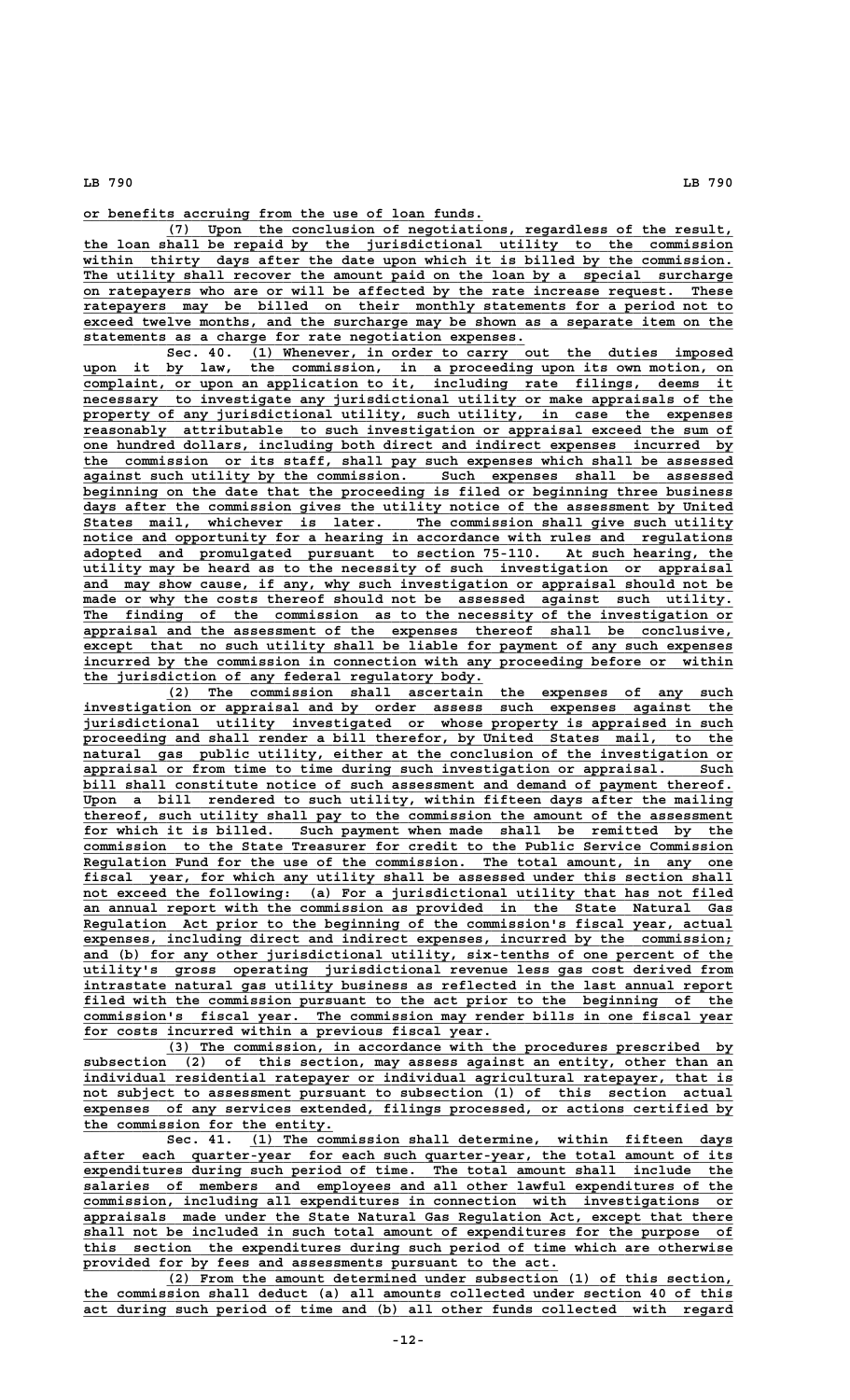**\_\_\_\_\_\_\_\_\_\_\_\_\_\_\_\_\_\_\_\_\_\_\_\_\_\_\_\_ to jurisdictional utilities.**

 **\_\_\_\_\_\_\_\_\_\_\_\_\_\_\_\_\_\_\_\_\_\_\_\_\_\_\_\_\_\_\_\_\_\_\_\_\_\_\_\_\_\_\_\_\_\_\_\_\_\_\_\_\_\_\_\_\_\_\_\_\_\_\_\_\_\_\_\_ (3) To the remainder, after making the deductions under subsection \_\_\_\_\_\_\_\_\_\_\_\_\_\_\_\_\_\_\_\_\_\_\_\_\_\_\_\_\_\_\_\_\_\_\_\_\_\_\_\_\_\_\_\_\_\_\_\_\_\_\_\_\_\_\_\_\_\_\_\_\_\_\_\_\_\_\_\_\_\_\_\_\_\_\_\_\_\_ (2) of this section, the commission shall add such amount as in its judgment**  $may$  be required to satisfy any deficiency in the prior assessment period's  **\_\_\_\_\_\_\_\_\_\_\_\_\_\_\_\_\_\_\_\_\_\_\_\_\_\_\_\_\_\_\_\_\_\_\_\_\_\_\_\_\_\_\_\_\_\_\_\_\_\_\_\_\_\_\_\_\_\_\_\_\_\_\_\_\_\_\_\_\_\_\_\_\_\_\_\_\_\_ assessment and to provide for anticipated increases in necessary expenditures** for the current assessment period.

 **\_\_\_\_\_\_\_\_\_\_\_\_\_\_\_\_\_\_\_\_\_\_\_\_\_\_\_\_\_\_\_\_\_\_\_\_\_\_\_\_\_\_\_\_\_\_\_\_\_\_\_\_\_\_\_\_\_\_\_\_\_\_\_\_\_\_\_\_ (4) The amount determined under subsections (1) through (3) of this \_\_\_\_\_\_\_\_\_\_\_\_\_\_\_\_\_\_\_\_\_\_\_\_\_\_\_\_\_\_\_\_\_\_\_\_\_\_\_\_\_\_\_\_\_\_\_\_\_\_\_\_\_\_\_\_\_\_\_\_\_\_\_\_\_\_\_\_\_\_\_\_\_\_\_\_\_\_ section shall be assessed by the commission against all jurisdictional \_\_\_\_\_\_\_\_\_\_\_\_\_\_\_\_\_\_\_\_\_\_\_\_\_\_\_\_\_\_\_\_\_\_\_\_\_\_\_\_\_\_\_\_\_\_\_\_\_\_\_\_\_\_\_\_\_\_\_\_\_\_\_\_\_\_\_\_\_\_\_\_\_\_\_\_\_\_ utilities and shall not exceed, during any fiscal year, the greater of one \_\_\_\_\_\_\_\_\_\_\_\_\_\_\_\_\_\_\_\_\_\_\_\_\_\_\_\_\_\_\_\_\_\_\_\_\_\_\_\_\_\_\_\_\_\_\_\_\_\_\_\_\_\_\_\_\_\_\_\_\_\_\_\_\_\_\_\_\_\_\_\_\_\_\_\_\_\_ hundred dollars or each utility's proportionate share of the total amount \_\_\_\_\_\_\_\_\_\_\_\_\_\_\_\_\_\_\_\_\_\_\_\_\_\_\_\_\_\_\_\_\_\_\_\_\_\_\_\_\_\_\_\_\_\_\_\_\_\_\_\_\_\_\_\_\_\_\_\_\_\_\_\_\_\_\_\_\_\_\_\_\_\_\_\_\_\_ determined under this section based upon meters served by each utility as a \_\_\_\_\_\_\_\_\_\_\_\_\_\_\_\_\_\_\_\_\_\_\_\_\_\_\_\_\_\_\_\_\_\_\_\_\_\_\_\_\_\_\_\_\_\_\_\_\_\_\_\_\_\_\_\_\_\_\_\_\_\_\_\_\_\_\_\_\_\_\_\_\_\_\_\_\_\_ proportion of all meters of jurisdictional utilities. Such assessment shall \_\_\_\_\_\_\_\_\_\_\_\_\_\_\_\_\_\_\_\_\_\_\_\_\_\_\_\_\_\_\_\_\_\_\_\_\_\_\_\_\_\_\_\_\_\_\_\_\_\_\_\_\_\_\_\_\_\_\_\_\_\_\_\_\_\_\_\_\_\_\_\_\_\_\_\_\_\_ be paid to the commission within fifteen days after the notice of assessment \_\_\_\_\_\_\_\_\_\_\_\_\_\_\_\_\_\_\_\_\_\_\_\_\_\_\_\_\_\_\_\_\_\_\_\_\_\_\_\_\_\_\_\_\_\_\_\_\_\_\_\_\_\_\_\_\_\_\_\_\_\_\_\_\_\_\_\_\_\_\_\_\_\_\_\_\_\_ has been mailed to such utilities, which notice of assessment shall constitute \_\_\_\_\_\_\_\_\_\_\_\_\_\_\_\_\_\_\_\_\_\_\_\_\_\_ demand of payment thereof.**

 **\_\_\_\_\_\_\_\_\_\_\_\_\_\_\_\_\_\_\_\_\_\_\_\_\_\_\_\_\_\_\_\_\_\_\_\_\_\_\_\_\_\_\_\_\_\_\_\_\_\_\_\_\_\_\_\_\_\_\_\_\_\_\_\_\_\_\_\_ (5) The commission shall remit all money received by or for it for \_\_\_\_\_\_\_\_\_\_\_\_\_\_\_\_\_\_\_\_\_\_\_\_\_\_\_\_\_\_\_\_\_\_\_\_\_\_\_\_\_\_\_\_\_\_\_\_\_\_\_\_\_\_\_\_\_\_\_\_\_\_\_\_\_\_\_\_\_\_\_\_\_\_\_\_\_\_ the assessment imposed under this section to the State Treasurer for credit to \_\_\_\_\_\_\_\_\_\_\_\_\_\_\_\_\_\_\_\_\_\_\_\_\_\_\_\_\_\_\_\_\_\_\_\_\_\_\_\_\_\_\_\_\_\_ the Public Service Commission Regulation Fund.**

 **\_\_\_\_\_\_\_\_\_\_\_\_\_\_\_\_\_\_\_\_\_\_\_\_\_\_\_\_\_\_\_\_\_\_\_\_\_\_\_\_\_\_\_\_\_\_\_\_\_\_\_\_\_\_\_\_\_\_\_\_\_\_\_\_\_\_\_\_ (6) The commission shall not, pursuant to this section, assess a \_\_\_\_\_\_\_\_\_\_\_\_\_\_\_\_\_\_\_\_\_\_\_\_\_\_\_\_\_\_\_\_\_\_\_\_\_\_\_\_\_\_\_\_\_\_\_\_\_\_\_\_\_\_\_\_\_\_\_\_\_\_\_\_\_\_\_\_\_\_\_\_\_\_\_\_\_\_ total of more than two hundred fifty thousand dollars in a fiscal year, \_\_\_\_\_\_\_\_\_\_\_\_\_\_\_\_\_\_\_\_\_\_\_\_\_\_\_\_\_\_\_\_\_\_\_\_\_\_\_\_\_\_\_\_\_\_\_\_\_\_\_\_\_\_\_\_\_\_\_\_\_\_\_\_\_\_\_\_\_\_\_\_\_\_\_\_\_\_ exclusive of uncollectible fees and assessments charged or assessed pursuant \_\_\_\_\_\_\_\_\_\_\_\_\_\_\_\_\_\_\_\_\_\_\_\_\_\_\_\_\_\_\_\_\_\_\_\_\_\_\_\_\_\_\_\_\_\_\_\_\_\_\_\_\_\_\_\_\_\_\_\_\_\_ to this section. This subsection terminates on June 30, 2005.**

 **\_\_\_\_\_\_\_\_\_\_\_\_\_\_\_\_\_\_\_\_\_\_\_\_\_\_\_\_\_\_\_\_\_\_\_\_\_\_\_\_\_\_\_\_\_\_\_\_\_\_\_\_\_\_\_\_\_\_\_\_\_\_\_\_\_\_\_\_ (7)(a) Until June 1, 2007, a jurisdictional utility may recover the \_\_\_\_\_\_\_\_\_\_\_\_\_\_\_\_\_\_\_\_\_\_\_\_\_\_\_\_\_\_\_\_\_\_\_\_\_\_\_\_\_\_\_\_\_\_\_\_\_\_\_\_\_\_\_\_\_\_\_\_\_\_\_\_\_\_\_\_\_\_\_\_\_\_\_\_\_\_ amount of any assessments or charges paid to the commission pursuant to this \_\_\_\_\_\_\_\_\_\_\_\_\_\_\_\_\_\_\_\_\_\_\_\_\_\_\_\_\_\_\_\_\_\_\_\_\_\_\_\_\_\_\_\_\_\_\_\_\_\_\_\_\_\_\_\_\_\_\_\_\_\_\_\_\_\_\_\_\_\_\_\_\_\_\_\_\_\_ section and section 40 of this act through a special surcharge on ratepayers \_\_\_\_\_\_\_\_\_\_\_\_\_\_\_\_\_\_\_\_\_\_\_\_\_\_\_\_\_\_\_\_\_\_\_\_\_\_\_\_\_\_\_\_\_\_\_\_\_\_\_\_\_\_\_\_\_\_\_\_\_\_\_\_\_\_\_\_\_\_\_\_\_\_\_\_\_\_ which may be billed on the monthly statements for up to a twelve-month period \_\_\_\_\_\_\_\_\_\_\_\_\_\_\_\_\_\_\_\_\_\_\_\_\_\_\_\_\_\_\_\_\_\_\_\_\_\_\_\_\_\_\_\_\_\_\_\_\_\_\_\_\_\_\_\_\_\_\_\_\_\_\_\_\_\_\_\_\_\_\_\_\_\_\_\_\_\_ immediately following their payment by the jurisdictional utility. The \_\_\_\_\_\_\_\_\_\_\_\_\_\_\_\_\_\_\_\_\_\_\_\_\_\_\_\_\_\_\_\_\_\_\_\_\_\_\_\_\_\_\_\_\_\_\_\_\_\_\_\_\_\_\_\_\_\_\_\_\_\_\_\_\_\_\_\_\_\_\_\_\_\_\_\_\_\_ surcharge shall be shown on the statements as a charge for state regulatory \_\_\_\_\_\_\_\_\_\_\_\_\_\_\_\_\_\_\_\_\_\_\_\_\_\_\_\_\_\_\_\_\_\_\_\_\_\_\_\_\_\_\_\_\_\_\_\_\_\_\_\_\_\_\_\_\_\_\_\_\_\_\_\_\_\_\_\_\_\_\_\_\_\_\_\_\_\_ assessments. The commission shall permit the utility to include in such \_\_\_\_\_\_\_\_\_\_\_\_\_\_\_\_\_\_\_\_\_\_\_\_\_\_\_\_\_\_\_\_\_\_\_\_\_\_\_\_\_\_\_\_\_\_\_\_\_\_\_\_\_\_\_\_\_\_\_\_\_\_\_\_\_\_\_\_\_\_\_\_\_\_\_\_\_\_ surcharge interest upon the amount of the charges and assessments paid to the \_\_\_\_\_\_\_\_\_\_\_\_\_\_\_\_\_\_\_\_\_\_\_\_\_\_\_\_\_\_\_\_\_\_\_\_\_\_\_\_\_\_\_\_\_\_\_\_\_\_\_\_\_\_\_\_\_\_\_\_\_\_\_\_\_\_\_\_\_\_\_\_\_\_\_\_\_\_ commission prior to their recovery from ratepayers. Such interest shall be at \_\_\_\_\_\_\_\_\_\_\_\_\_\_\_\_\_\_\_\_\_\_\_\_\_\_\_\_\_\_\_\_\_\_\_\_\_\_\_\_\_\_\_\_\_\_\_\_\_\_\_\_\_\_\_\_\_\_\_\_ a rate not to exceed the rate established by section 45-103.**

 **\_\_\_\_\_\_\_\_\_\_\_\_\_\_\_\_\_\_\_\_\_\_\_\_\_\_\_\_\_\_\_\_\_\_\_\_\_\_\_\_\_\_\_\_\_\_\_\_\_\_\_\_\_\_\_\_\_\_\_\_\_\_\_\_\_\_\_\_ (b) On and after June 1, 2007, the commission by general rule and \_\_\_\_\_\_\_\_\_\_\_\_\_\_\_\_\_\_\_\_\_\_\_\_\_\_\_\_\_\_\_\_\_\_\_\_\_\_\_\_\_\_\_\_\_\_\_\_\_\_\_\_\_\_\_\_\_\_\_\_\_\_\_\_\_\_\_\_\_\_\_\_\_\_\_\_\_\_ regulation shall authorize the recovery of the amount of any assessments or \_\_\_\_\_\_\_\_\_\_\_\_\_\_\_\_\_\_\_\_\_\_\_\_\_\_\_\_\_\_\_\_\_\_\_\_\_\_\_\_\_\_\_\_\_\_\_\_\_\_\_\_\_\_\_\_\_\_\_\_\_\_\_\_\_\_\_\_\_\_\_\_\_\_\_\_\_\_ charges paid to the commission pursuant to this section and section 40 of this \_\_\_\_\_\_\_\_\_\_\_\_\_\_\_\_\_\_\_\_\_\_\_\_\_\_\_\_\_\_\_\_\_\_\_\_\_\_\_\_\_\_\_\_\_\_\_\_\_\_\_\_\_\_\_\_\_\_\_\_\_\_\_\_\_\_\_\_\_\_\_\_\_\_\_\_\_\_ act in a general rate filing or through a special surcharge which may be \_\_\_\_\_\_\_\_\_\_\_\_\_\_\_\_\_\_\_\_\_\_\_\_\_\_\_\_\_\_\_\_\_\_\_\_\_\_\_\_\_\_\_\_\_\_\_\_\_\_\_\_\_\_\_\_\_\_\_\_\_\_\_\_\_\_\_\_\_\_\_\_\_\_\_\_\_\_ billed on the monthly statements for up to a twelve-month period immediately \_\_\_\_\_\_\_\_\_\_\_\_\_\_\_\_\_\_\_\_\_\_\_\_\_\_\_\_\_\_\_\_\_\_\_\_\_\_\_\_\_\_\_\_\_\_\_\_\_\_\_\_\_\_ following their payment by the jurisdictional utility.**

 **\_\_\_\_\_\_\_\_\_\_\_\_\_\_\_\_\_\_\_\_\_\_\_\_\_\_\_\_\_\_\_\_\_\_\_\_\_\_\_\_\_\_\_\_\_\_\_\_\_\_\_\_\_\_\_\_\_\_ Sec. 42. The Public Service Commission Regulation Fund is created. \_\_\_\_\_\_\_\_\_\_\_\_\_\_\_\_\_\_\_\_\_\_\_\_\_\_\_\_\_\_\_\_\_\_\_\_\_\_\_\_\_\_\_\_\_\_\_\_\_\_\_\_\_\_\_\_\_\_\_\_\_\_\_\_\_\_\_\_\_\_\_\_\_\_\_\_\_\_ Transfers may be made from the Public Service Commission Regulation Fund to \_\_\_\_\_\_\_\_\_\_\_\_\_\_\_\_\_\_\_\_\_\_\_\_\_\_\_\_\_\_\_\_\_\_\_\_\_\_\_\_\_\_\_\_\_\_\_\_\_\_\_\_\_\_\_\_\_\_\_\_\_\_\_\_\_\_\_\_\_\_\_\_\_\_\_\_\_\_ the General Fund at the direction of the Legislature. The commission shall \_\_\_\_\_\_\_\_\_\_\_\_\_\_\_\_\_\_\_\_\_\_\_\_\_\_\_\_\_\_\_\_\_\_\_\_\_\_\_\_\_\_\_\_\_\_\_\_\_\_\_\_\_\_\_\_\_\_\_\_\_\_\_\_\_\_\_\_\_\_\_\_\_\_\_\_\_\_ remit all money received by or for it in payment of the fees or assessments \_\_\_\_\_\_\_\_\_\_\_\_\_\_\_\_\_\_\_\_\_\_\_\_\_\_\_\_\_\_\_\_\_\_\_\_\_\_\_\_\_\_\_\_\_\_\_\_\_\_\_\_\_\_\_\_\_\_\_\_\_\_\_\_\_\_\_\_\_\_\_\_\_\_\_\_\_\_ imposed by the State Natural Gas Regulation Act to the State Treasurer for \_\_\_\_\_\_\_\_\_\_\_\_\_\_\_\_\_\_\_\_\_\_\_\_\_\_\_\_\_\_\_\_\_\_\_\_\_\_\_\_\_\_\_\_\_\_\_\_\_\_\_\_\_\_\_\_\_\_\_\_\_\_\_\_\_\_\_\_\_\_\_\_\_\_\_\_\_\_ credit to the fund. Any money in the fund available for investment shall be \_\_\_\_\_\_\_\_\_\_\_\_\_\_\_\_\_\_\_\_\_\_\_\_\_\_\_\_\_\_\_\_\_\_\_\_\_\_\_\_\_\_\_\_\_\_\_\_\_\_\_\_\_\_\_\_\_\_\_\_\_\_\_\_\_\_\_\_\_\_\_\_\_\_\_\_\_\_ invested by the state investment officer pursuant to the Nebraska Capital \_\_\_\_\_\_\_\_\_\_\_\_\_\_\_\_\_\_\_\_\_\_\_\_\_\_\_\_\_\_\_\_\_\_\_\_\_\_\_\_\_\_\_\_\_\_\_\_\_\_\_\_\_\_\_\_\_\_ Expansion Act and the Nebraska State Funds Investment Act.**

 **\_\_\_\_\_\_\_\_\_\_\_\_\_\_\_\_\_\_\_\_\_\_\_\_\_\_\_\_\_\_\_\_\_\_\_\_\_\_\_\_\_\_\_\_\_\_\_\_\_\_\_\_\_\_\_\_\_ Sec. 43. If any jurisdictional utility against which an assessment \_\_\_\_\_\_\_\_\_\_\_\_\_\_\_\_\_\_\_\_\_\_\_\_\_\_\_\_\_\_\_\_\_\_\_\_\_\_\_\_\_\_\_\_\_\_\_\_\_\_\_\_\_\_\_\_\_\_\_\_\_\_\_\_\_\_\_\_\_\_\_\_\_\_\_\_\_\_ has been made pursuant to the State Natural Gas Regulation Act, within fifteen** days after the notice of such assessment, (1) neglects or refuses to pay the  **\_\_\_\_\_\_\_\_\_\_\_\_\_\_\_\_\_\_\_\_\_\_\_\_\_\_\_\_\_\_\_\_\_\_\_\_\_\_\_\_\_\_\_\_\_\_\_\_\_\_\_\_\_\_\_\_\_\_\_\_\_\_\_\_\_\_\_\_\_\_\_\_\_\_\_\_\_\_ same or (2) fails to file objections to the assessment with the commission as** provided in section 44 of this act, the commission shall transmit to the State  **\_\_\_\_\_\_\_\_\_\_\_\_\_\_\_\_\_\_\_\_\_\_\_\_\_\_\_\_\_\_\_\_\_\_\_\_\_\_\_\_\_\_\_\_\_\_\_\_\_\_\_\_\_\_\_\_\_\_\_\_\_\_\_\_\_\_\_\_\_\_\_\_\_\_\_\_\_\_ Treasurer a certified copy of the notice of assessment, together with notice \_\_\_\_\_\_\_\_\_\_\_\_\_\_\_\_\_\_\_\_\_\_\_\_\_\_\_\_\_\_\_\_\_\_\_\_\_\_\_\_\_\_\_\_\_\_\_\_\_\_\_\_\_\_\_\_\_\_\_\_\_\_\_\_\_\_\_\_\_\_\_\_\_\_\_\_\_\_ of neglect or refusal to pay the assessment, and on the same day the \_\_\_\_\_\_\_\_\_\_\_\_\_\_\_\_\_\_\_\_\_\_\_\_\_\_\_\_\_\_\_\_\_\_\_\_\_\_\_\_\_\_\_\_\_\_\_\_\_\_\_\_\_\_\_\_\_\_\_\_\_\_\_\_\_\_\_\_\_\_\_\_\_\_\_\_\_\_ commission shall mail by registered mail to the utility against which the \_\_\_\_\_\_\_\_\_\_\_\_\_\_\_\_\_\_\_\_\_\_\_\_\_\_\_\_\_\_\_\_\_\_\_\_\_\_\_\_\_\_\_\_\_\_\_\_\_\_\_\_\_\_\_\_\_\_\_\_\_\_\_\_\_\_\_\_\_\_\_\_\_\_\_\_\_\_ assessment has been made a copy of the notice which it has transmitted to the \_\_\_\_\_\_\_\_\_\_\_\_\_\_\_\_\_\_\_\_\_\_\_\_\_\_\_\_\_\_\_\_\_\_\_\_\_\_\_\_\_\_\_\_\_\_\_\_\_\_\_\_\_\_\_\_\_\_\_\_\_\_\_\_\_\_\_\_\_\_\_\_\_\_\_\_\_\_ State Treasurer. If any such utility fails to pay such assessment to the \_\_\_\_\_\_\_\_\_\_\_\_\_\_\_\_\_\_\_\_\_\_\_\_\_\_\_\_\_\_\_\_\_\_\_\_\_\_\_\_\_\_\_\_\_\_\_\_\_\_\_\_\_\_\_\_\_\_\_\_\_\_\_\_\_\_\_\_\_\_\_\_\_\_\_\_\_\_ State Treasurer within ten days after receipt of such notice and certified \_\_\_\_\_\_\_\_\_\_\_\_\_\_\_\_\_\_\_\_\_\_\_\_\_\_\_\_\_\_\_\_\_\_\_\_\_\_\_\_\_\_\_\_\_\_\_\_\_\_\_\_\_\_\_\_\_\_\_\_\_\_\_\_\_\_\_\_\_\_\_\_\_\_\_\_\_\_ copy of such assessment, the assessment shall bear interest at the rate of \_\_\_\_\_\_\_\_\_\_\_\_\_\_\_\_\_\_\_\_\_\_\_\_\_\_\_\_\_\_\_\_\_\_\_\_\_\_\_\_\_\_\_\_\_\_\_\_\_\_\_\_\_\_\_\_\_\_\_\_\_\_\_\_\_\_\_\_\_\_\_\_\_\_\_\_\_\_ fifteen percent per annum from and after the date on which the copy of the \_\_\_\_\_\_\_\_\_\_\_\_\_\_\_\_\_\_\_\_\_\_\_\_\_\_\_\_\_\_\_\_\_\_\_\_\_\_\_\_\_\_\_\_\_\_\_\_\_\_\_\_\_ notice was mailed by registered mail to such utility.**

Sec. 44. (1) Within fifteen days after the date of the mailing of any notice of assessment under sections 40 and 41 of this act, the  **\_\_\_\_\_\_\_\_\_\_\_\_\_\_\_\_\_\_\_\_\_\_\_\_\_\_\_\_\_\_\_\_\_\_\_\_\_\_\_\_\_\_\_\_\_\_\_\_\_\_\_\_\_\_\_\_\_\_\_\_\_\_\_\_\_\_\_\_\_\_\_\_\_\_\_\_\_\_ jurisdictional utility against which such assessment has been made may file \_\_\_\_\_\_\_\_\_\_\_\_\_\_\_\_\_\_\_\_\_\_\_\_\_\_\_\_\_\_\_\_\_\_\_\_\_\_\_\_\_\_\_\_\_\_\_\_\_\_\_\_\_\_\_\_\_\_\_\_\_\_\_\_\_\_\_\_\_\_\_\_\_\_\_\_\_\_ with the commission objections setting out in detail the ground upon which \_\_\_\_\_\_\_\_\_\_\_\_\_\_\_\_\_\_\_\_\_\_\_\_\_\_\_\_\_\_\_\_\_\_\_\_\_\_\_\_\_\_\_\_\_\_\_\_\_\_\_\_\_\_\_\_\_\_\_\_\_\_\_\_\_\_\_\_\_\_\_\_\_\_\_\_\_\_ such objector regards such assessment to be excessive, erroneous, unlawful, or \_\_\_\_\_\_\_\_\_\_\_\_\_\_\_\_\_\_\_\_\_\_\_\_\_\_\_\_\_\_\_\_\_\_\_\_\_\_\_\_\_\_\_\_\_\_\_\_\_\_\_\_\_\_\_\_\_\_\_\_\_\_\_\_\_\_\_\_\_\_\_\_\_\_\_\_\_\_ invalid. The commission, after notice to the objector, shall hold a hearing \_\_\_\_\_\_\_\_\_\_\_\_\_\_\_\_\_\_\_\_\_\_\_\_\_\_\_\_\_\_\_\_\_\_\_\_\_\_\_\_\_\_\_\_\_\_\_\_\_\_\_\_\_\_\_\_\_\_\_\_\_\_\_\_\_\_\_\_\_\_\_\_\_\_\_\_\_\_ in accordance with rules and regulations adopted and promulgated pursuant to section 75-110. The commission shall determine if the assessment or any part \_\_\_\_\_\_\_\_\_\_\_\_\_\_\_\_\_\_\_\_\_\_\_\_\_\_\_\_\_\_\_\_\_\_\_\_\_\_\_\_\_\_\_\_\_\_\_\_\_\_\_\_\_\_\_\_\_\_\_\_\_\_\_\_\_\_\_\_\_\_\_\_\_\_\_\_\_\_ of the assessment is excessive, erroneous, unlawful, or invalid and shall \_\_\_\_\_\_\_\_\_\_\_\_\_\_\_\_\_\_\_\_\_\_\_\_\_\_\_\_\_\_\_\_\_\_\_\_\_\_\_\_\_\_\_\_\_\_\_\_\_\_\_\_\_\_\_\_\_\_\_\_\_\_\_\_\_\_\_\_\_\_\_\_\_\_\_\_\_\_ render an order upholding, invalidating, or amending the assessment. An \_\_\_\_\_\_\_\_\_\_\_\_\_\_\_\_\_\_\_\_\_\_\_\_\_\_\_\_\_\_\_\_\_\_\_\_\_\_\_\_\_\_\_\_\_\_\_\_\_\_\_\_\_\_\_\_\_\_\_\_\_\_\_\_\_\_\_\_\_\_\_\_\_\_\_\_\_\_ amended assessment shall have in all respects the same force and effect as \_\_\_\_\_\_\_\_\_\_\_\_\_\_\_\_\_\_\_\_\_\_\_\_\_\_\_\_\_\_\_\_\_\_\_\_\_\_ though it were an original assessment.**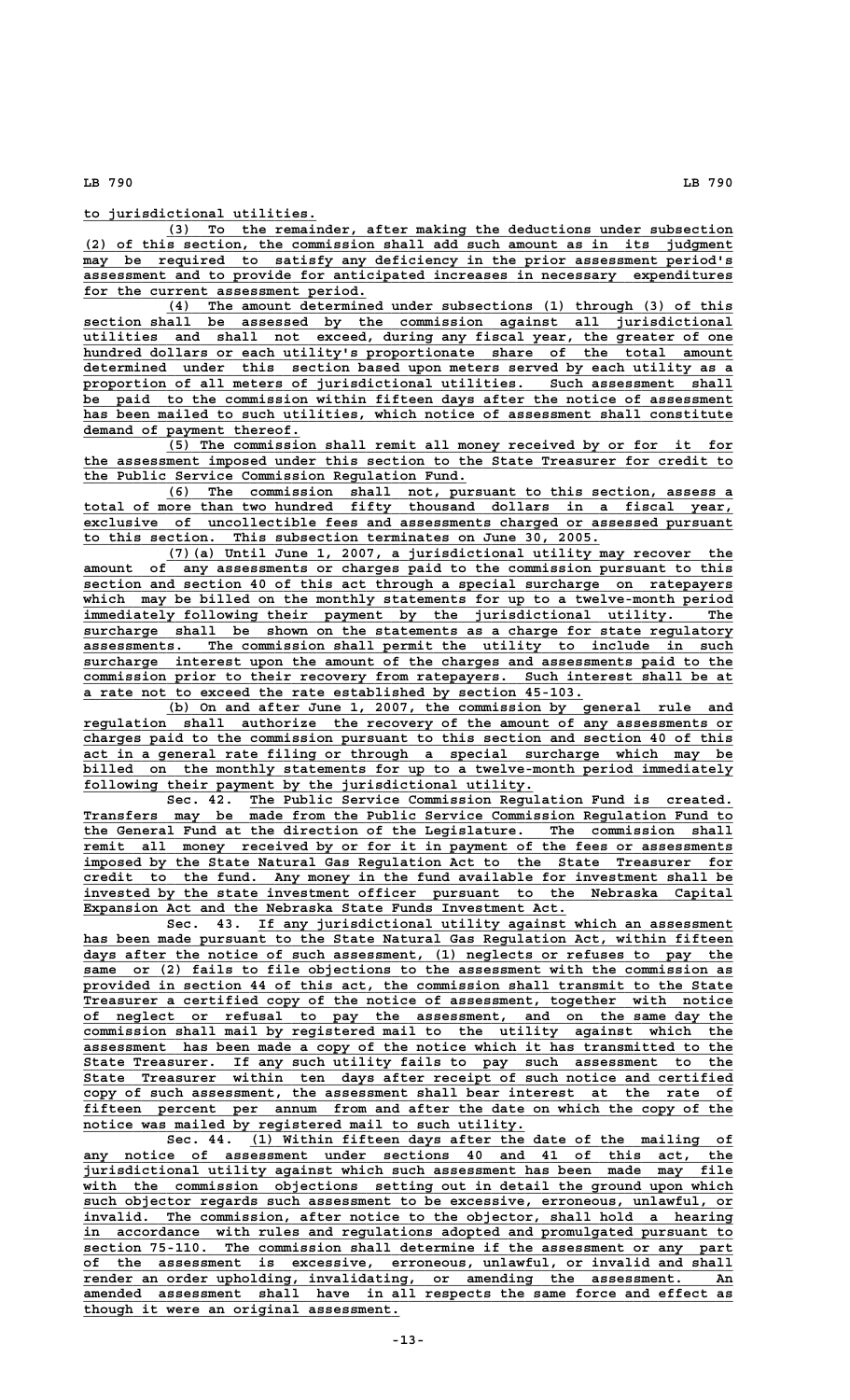**\_\_\_\_\_\_\_\_\_\_\_\_\_\_\_\_\_\_\_\_\_\_\_\_\_\_\_\_\_\_\_\_\_\_\_\_\_\_\_\_\_\_\_\_\_\_\_\_\_\_\_\_\_\_\_\_\_\_\_\_\_\_\_\_\_\_\_\_ (2) If any assessment against which objections have been filed is \_\_\_\_\_\_\_\_\_\_\_\_\_\_\_\_\_\_\_\_\_\_\_\_\_\_\_\_\_\_\_\_\_\_\_\_\_\_\_\_\_\_\_\_\_\_\_\_\_\_\_\_\_\_\_\_\_\_\_\_\_\_\_\_\_\_\_\_\_\_\_\_\_\_\_\_\_\_ not paid within ten days after service of an order finding that such \_\_\_\_\_\_\_\_\_\_\_\_\_\_\_\_\_\_\_\_\_\_\_\_\_\_\_\_\_\_\_\_\_\_\_\_\_\_\_\_\_\_\_\_\_\_\_\_\_\_\_\_\_\_\_\_\_\_\_\_\_\_\_\_\_\_\_\_\_\_\_\_\_\_\_\_\_\_ objections have been overruled and disallowed by the commission, the \_\_\_\_\_\_\_\_\_\_\_\_\_\_\_\_\_\_\_\_\_\_\_\_\_\_\_\_\_\_\_\_\_\_\_\_\_\_\_\_\_\_\_\_\_\_\_\_\_\_\_\_\_\_\_\_\_\_\_\_\_\_\_\_\_\_\_\_\_\_\_\_\_\_\_\_\_\_ commission shall give notice of such delinquency to the State Treasurer and to \_\_\_\_\_\_\_\_\_\_\_\_\_\_\_\_\_\_\_\_\_\_\_\_\_\_\_\_\_\_\_\_\_\_\_\_\_\_\_\_\_\_\_\_\_\_\_\_\_\_\_\_\_\_\_\_\_\_\_\_\_\_\_\_\_\_\_\_\_\_\_\_\_\_\_\_\_\_ the objector in the manner provided for in the State Natural Gas Regulation \_\_\_\_\_\_\_\_\_\_\_\_\_\_\_\_\_\_\_\_\_\_\_\_\_\_\_\_\_\_\_\_\_\_\_\_\_\_\_\_\_\_\_\_\_\_\_\_\_\_\_\_\_\_\_\_\_\_\_\_\_\_\_\_\_\_\_\_\_\_\_\_\_\_\_\_\_\_ Act. The State Treasurer shall then collect the amount of such assessment. \_\_\_\_\_\_\_\_\_\_\_\_\_\_\_\_\_\_\_\_\_\_\_\_\_\_\_\_\_\_\_\_\_\_\_\_\_\_\_\_\_\_\_\_\_\_\_\_\_\_\_\_\_\_\_\_\_\_\_\_\_\_\_\_\_\_\_\_\_\_\_\_\_\_\_\_\_\_ If an amended assessment is not paid within ten days after service of the \_\_\_\_\_\_\_\_\_\_\_\_\_\_\_\_\_\_\_\_\_\_\_\_\_\_\_\_\_\_\_\_\_\_\_\_\_\_\_\_\_\_\_\_\_\_\_\_\_\_\_\_\_\_\_\_\_\_\_\_\_\_\_\_\_\_\_\_\_\_\_\_\_\_\_\_\_\_ order of the commission, the commission shall notify the State Treasurer and \_\_\_\_\_\_\_\_\_\_\_\_\_\_\_\_\_\_\_\_\_\_\_\_\_\_\_\_\_\_\_\_\_\_\_\_\_\_\_\_\_\_\_\_\_\_\_\_\_\_\_\_\_\_\_\_\_\_\_\_\_\_\_\_\_\_\_\_\_\_\_\_\_\_\_\_\_\_ the objector as in the case of delinquency in the payment of an original \_\_\_\_\_\_\_\_\_\_\_\_\_\_\_\_\_\_\_\_\_\_\_\_\_\_\_\_\_\_\_\_\_\_\_\_\_\_\_\_\_\_\_\_\_\_\_\_\_\_\_\_\_\_\_\_\_\_\_\_\_\_\_\_\_\_\_\_\_\_\_\_\_\_\_\_\_\_ assessment. The State Treasurer shall then collect the amount of such \_\_\_\_\_\_\_\_\_\_\_\_\_\_\_\_\_\_\_\_\_\_\_\_\_\_\_\_\_\_\_\_\_\_\_\_\_\_\_\_\_\_\_\_\_\_\_\_\_\_\_\_\_\_\_\_\_\_\_\_\_ assessment as provided in the case of an original assessment.**

Sec. 45. Every jurisdictional utility against which an assessment is made shall pay the amount thereof and, after such payment, may under the  **\_\_\_\_\_\_\_\_\_\_\_\_\_\_\_\_\_\_\_\_\_\_\_\_\_\_\_\_\_\_\_\_\_\_\_\_\_\_\_\_\_\_\_\_\_\_\_\_\_\_\_\_\_\_\_\_\_\_\_\_\_\_\_\_\_\_\_\_\_\_\_\_\_\_\_\_\_\_ conditions in the State Natural Gas Regulation Act, at any time within one \_\_\_\_\_\_\_\_\_\_\_\_\_\_\_\_\_\_\_\_\_\_\_\_\_\_\_\_\_\_\_\_\_\_\_\_\_\_\_\_\_\_\_\_\_\_\_\_\_\_\_\_\_\_\_\_\_\_\_\_\_\_\_\_\_\_\_\_\_\_\_\_\_\_\_\_\_\_ year from the date the payment was made, sue the state in an action at law to \_\_\_\_\_\_\_\_\_\_\_\_\_\_\_\_\_\_\_\_\_\_\_\_\_\_\_\_\_\_\_\_\_\_\_\_\_\_\_\_\_\_\_\_\_\_\_\_\_\_\_\_\_\_\_\_\_\_\_\_\_\_\_\_\_\_\_\_\_\_\_\_\_\_\_\_\_\_ recover the amount paid with legal interest thereon from the date of payment,** upon the ground that the assessment was excessive, erroneous, unlawful, or  **\_\_\_\_\_\_\_\_\_\_\_\_\_\_\_\_\_\_\_\_\_\_\_\_\_\_\_\_\_\_\_\_\_\_\_\_\_\_\_\_\_\_\_\_\_\_\_\_\_\_\_\_\_\_\_\_\_\_\_\_\_\_\_\_\_\_\_\_\_\_\_\_\_\_\_\_\_\_ invalid in whole or in part. If it is finally determined in such action that \_\_\_\_\_\_\_\_\_\_\_\_\_\_\_\_\_\_\_\_\_\_\_\_\_\_\_\_\_\_\_\_\_\_\_\_\_\_\_\_\_\_\_\_\_\_\_\_\_\_\_\_\_\_\_\_\_\_\_\_\_\_\_\_\_\_\_\_\_\_\_\_\_\_\_\_\_\_ any part of the assessment, for which payment was made, was excessive, \_\_\_\_\_\_\_\_\_\_\_\_\_\_\_\_\_\_\_\_\_\_\_\_\_\_\_\_\_\_\_\_\_\_\_\_\_\_\_\_\_\_\_\_\_\_\_\_\_\_\_\_\_\_\_\_\_\_\_\_\_\_\_\_\_\_\_\_\_\_\_\_\_\_\_\_\_\_ erroneous, unlawful, or invalid, the State Treasurer shall make a refund to \_\_\_\_\_\_\_\_\_\_\_\_\_\_\_\_\_\_\_\_\_\_\_\_\_\_\_\_\_\_\_\_\_\_\_\_\_\_ the claimant as directed by the court.**

 **\_\_\_\_\_\_\_\_\_\_\_\_\_\_\_\_\_\_\_\_\_\_\_\_\_\_\_\_\_\_\_\_\_\_\_\_\_\_\_\_\_\_\_\_\_\_\_\_\_\_\_\_\_\_\_\_\_\_ Sec. 46. (1) No action for recovery of any amount paid pursuant to \_\_\_\_\_\_\_\_\_\_\_\_\_\_\_\_\_\_\_\_\_\_\_\_\_\_\_\_\_\_\_\_\_\_\_\_\_\_\_\_\_\_\_\_\_\_\_\_\_\_\_\_\_\_\_\_\_\_\_\_\_\_\_\_\_\_\_\_\_\_\_\_\_\_\_\_\_\_ the State Natural Gas Regulation Act shall be maintained in any court unless \_\_\_\_\_\_\_\_\_\_\_\_\_\_\_\_\_\_\_\_\_\_\_\_\_\_\_\_\_\_\_\_\_\_\_\_\_\_\_\_\_\_\_\_\_\_\_\_\_\_\_\_\_\_\_\_\_\_\_\_\_\_\_\_\_\_\_\_\_\_\_\_\_\_\_\_\_\_ objections have been filed with the commission as provided in section 44 of \_\_\_\_\_\_\_\_\_\_\_\_\_\_\_\_\_\_\_\_\_\_\_\_\_\_\_\_\_\_\_\_\_\_\_\_\_\_\_\_\_\_\_\_\_\_\_\_\_\_\_\_\_\_\_\_\_\_\_\_\_\_\_\_\_\_\_\_\_\_\_\_\_\_\_\_\_\_ this act. In any action for recovery of any payments made under the act, the \_\_\_\_\_\_\_\_\_\_\_\_\_\_\_\_\_\_\_\_\_\_\_\_\_\_\_\_\_\_\_\_\_\_\_\_\_\_\_\_\_\_\_\_\_\_\_\_\_\_\_\_\_\_\_\_\_\_\_\_\_\_\_\_\_\_\_\_\_\_\_\_\_\_\_\_\_\_ claimant shall be entitled to raise every relevant issue of law, but the \_\_\_\_\_\_\_\_\_\_\_\_\_\_\_\_\_\_\_\_\_\_\_\_\_\_\_\_\_\_\_\_\_\_\_\_\_\_\_\_\_\_\_\_\_\_\_\_\_\_\_\_\_\_\_\_\_\_\_\_\_\_\_\_\_\_\_\_\_\_\_\_\_\_\_\_\_\_ commission's findings of fact made pursuant to the act shall be prima facie \_\_\_\_\_\_\_\_\_\_\_\_\_\_\_\_\_\_\_\_\_\_\_\_\_\_\_\_\_\_\_\_\_\_\_\_\_ evidence of the facts therein stated.**

 **\_\_\_\_\_\_\_\_\_\_\_\_\_\_\_\_\_\_\_\_\_\_\_\_\_\_\_\_\_\_\_\_\_\_\_\_\_\_\_\_\_\_\_\_\_\_\_\_\_\_\_\_\_\_\_\_\_\_\_\_\_\_\_\_\_\_\_\_ (2) The following shall be deemed to be findings of fact of the \_\_\_\_\_\_\_\_\_\_\_\_\_\_\_\_\_\_\_\_\_\_\_\_\_\_\_\_\_\_\_\_\_\_\_\_\_\_\_\_\_\_\_\_\_\_\_\_\_\_\_\_\_\_\_\_\_\_\_\_\_\_\_\_\_\_\_\_\_\_\_\_\_\_\_\_\_\_ commission within the meaning of the act: (a) Determinations of fact \_\_\_\_\_\_\_\_\_\_\_\_\_\_\_\_\_\_\_\_\_\_\_\_\_\_\_\_\_\_\_\_\_\_\_\_\_\_\_\_\_\_\_\_\_\_\_\_\_\_\_\_\_\_\_\_\_\_\_\_\_\_\_\_\_\_\_\_\_\_\_\_\_\_\_\_\_\_ expressed in notices of assessments given pursuant to the act; and (b) \_\_\_\_\_\_\_\_\_\_\_\_\_\_\_\_\_\_\_\_\_\_\_\_\_\_\_\_\_\_\_\_\_\_\_\_\_\_\_\_\_\_\_\_\_\_\_\_\_\_\_\_\_\_\_\_\_\_\_\_\_\_\_\_\_\_\_\_\_\_\_\_\_\_\_\_\_\_ determinations of fact set out in those minutes of the commission which record \_\_\_\_\_\_\_\_\_\_\_\_\_\_\_\_\_\_\_\_\_\_\_\_\_\_\_\_\_\_\_\_\_\_\_\_\_\_\_\_\_\_\_\_\_\_\_\_\_\_\_\_\_\_\_\_\_\_\_\_\_\_\_\_\_\_\_\_\_\_\_\_\_\_\_\_\_\_ the action of the commission in connection with making the assessments and \_\_\_\_\_\_\_\_\_\_\_\_\_\_\_\_\_\_\_\_\_\_\_\_\_\_\_\_\_\_\_\_ passing upon objections thereto.**

Sec. 47. Natural gas utilities owned and operated by a city or a  **\_\_\_\_\_\_\_\_\_\_\_\_\_\_\_\_\_\_\_\_\_\_\_\_\_\_\_\_\_\_\_\_\_\_\_\_\_\_\_\_\_\_\_\_\_\_\_\_\_\_\_\_\_\_\_\_\_\_\_\_\_\_\_\_\_\_\_\_\_\_\_\_\_\_\_\_\_\_ metropolitan utilities district shall establish rates and conditions of \_\_\_\_\_\_\_\_\_\_\_\_\_\_\_\_\_\_\_\_\_\_\_\_\_\_\_\_\_\_\_\_\_\_\_\_\_\_\_\_\_\_\_\_\_\_\_\_\_\_\_\_\_\_\_\_\_\_\_\_\_\_\_\_\_\_\_\_\_\_\_\_\_\_\_\_\_\_ service for all residential ratepayers of each such utility in a nondiscriminatory manner. \_\_\_\_\_\_\_\_\_\_\_\_\_\_\_\_\_\_\_\_\_\_\_\_\_**

 **\_\_\_\_\_\_\_\_\_\_\_\_\_\_\_\_\_\_\_\_\_\_\_\_\_\_\_\_\_\_\_\_\_\_\_\_\_\_\_\_\_\_\_\_\_\_\_\_\_\_\_\_\_\_\_\_ Sec. 48. For purposes of this section and section 49 of this act:**

 **\_\_\_\_\_\_\_\_\_\_\_\_\_\_\_\_\_\_\_\_\_\_\_\_\_\_\_\_\_\_\_\_\_\_\_\_\_\_\_\_\_\_\_\_\_\_\_\_\_\_\_\_\_\_\_\_\_\_\_\_\_\_\_\_\_\_\_\_ (1) Aggregator means a person who combines retail end users into a \_\_\_\_\_\_\_\_\_\_\_\_\_\_\_\_\_\_\_\_\_\_\_\_\_\_\_\_\_\_\_\_\_\_\_\_\_\_\_\_\_\_\_\_\_\_\_\_\_\_\_\_\_\_\_\_\_\_\_\_\_\_\_\_\_\_\_\_\_\_\_\_\_\_\_\_\_\_ group and arranges for the acquisition of competitive natural gas services \_\_\_\_\_\_\_\_\_\_\_\_\_\_\_\_\_\_\_\_\_\_\_\_\_\_\_\_\_\_\_\_\_\_\_\_\_\_\_\_\_\_\_ without taking title to those services; and**

 **\_\_\_\_\_\_\_\_\_\_\_\_\_\_\_\_\_\_\_\_\_\_\_\_\_\_\_\_\_\_\_\_\_\_\_\_\_\_\_\_\_\_\_\_\_\_\_\_\_\_\_\_\_\_\_\_\_\_\_\_\_\_\_\_\_\_\_\_ (2)(a) Competitive natural gas provider means a person who takes \_\_\_\_\_\_\_\_\_\_\_\_\_\_\_\_\_\_\_\_\_\_\_\_\_\_\_\_\_\_\_\_\_\_\_\_\_\_\_\_\_\_\_\_\_\_\_\_\_\_\_\_\_\_\_\_\_\_\_\_\_\_\_\_\_\_\_\_\_\_\_\_\_\_\_\_\_\_ title to natural gas and sells it for consumption by a retail end user. \_\_\_\_\_\_\_\_\_\_\_\_\_\_\_\_\_\_\_\_\_\_\_\_\_\_\_\_\_\_\_\_\_\_\_\_\_\_\_\_\_\_\_\_\_\_\_\_\_\_\_\_\_\_\_\_\_\_\_\_\_\_\_\_\_\_\_\_\_\_\_\_\_\_\_\_\_\_ Competitive natural gas provider includes an affiliate of a natural gas public utility. \_\_\_\_\_\_\_\_**

 **\_\_\_\_\_\_\_\_\_\_\_\_\_\_\_\_\_\_\_\_\_\_\_\_\_\_\_\_\_\_\_\_\_\_\_\_\_\_\_\_\_\_\_\_\_\_\_\_\_\_\_\_\_\_\_\_\_\_\_\_\_\_\_\_\_\_\_\_ (b) Competitive natural gas provider does not include the following: \_\_\_\_\_\_\_\_\_\_\_\_\_\_\_\_\_\_\_\_\_\_\_\_\_\_\_\_\_ (i) A jurisdictional utility;**

 **\_\_\_\_\_\_\_\_\_\_\_\_\_\_\_\_\_\_\_\_\_\_\_\_\_\_\_\_\_\_\_\_\_\_\_\_\_\_\_\_\_\_\_\_\_\_\_\_\_\_\_\_\_\_\_\_\_\_\_\_\_\_\_\_\_\_\_\_ (ii) A city-owned or operated natural gas utility or metropolitan \_\_\_\_\_\_\_\_\_\_\_\_\_\_\_\_\_\_\_\_\_\_\_\_\_\_\_\_\_\_\_\_\_\_\_\_\_\_\_\_\_\_\_\_\_\_\_\_\_\_\_\_\_\_\_\_\_\_\_\_\_\_\_\_\_\_\_\_\_\_\_\_\_\_\_\_\_\_ utilities district in areas in which it provides natural gas service through \_\_\_\_\_\_\_\_\_\_\_\_\_\_\_\_\_ pipes it owns; or**

 **\_\_\_\_\_\_\_\_\_\_\_\_\_\_\_\_\_\_\_\_\_\_\_\_\_\_\_\_\_\_\_\_\_\_\_\_\_\_\_\_\_\_\_\_\_\_\_\_\_\_\_\_\_\_\_\_\_\_\_\_\_\_\_\_\_\_\_\_ (iii) A natural gas public utility that is not subject to the act as** provided in section 3 of this act in areas in which it is providing natural  **\_\_\_\_\_\_\_\_\_\_\_\_\_\_\_\_\_\_\_\_\_\_\_\_\_\_\_\_\_\_\_\_\_\_\_\_\_\_\_\_\_\_\_\_\_\_\_\_\_\_\_\_\_ gas service in accordance with section 3 of this act.**

 **\_\_\_\_\_\_\_\_\_\_\_\_\_\_\_\_\_\_\_\_\_\_\_\_\_\_\_\_\_\_\_\_\_\_\_\_\_\_\_\_\_\_\_\_\_\_\_\_\_\_\_\_\_\_\_\_\_\_ Sec. 49. (1) The commission shall certify all competitive natural \_\_\_\_\_\_\_\_\_\_\_\_\_\_\_\_\_\_\_\_\_\_\_\_\_\_\_\_\_\_\_\_\_\_\_\_\_\_\_\_\_\_\_\_\_\_\_\_\_\_\_\_\_\_\_\_\_\_\_\_\_\_\_\_\_\_\_\_\_\_\_\_\_\_\_\_\_\_ gas providers and aggregators providing natural gas services. In an \_\_\_\_\_\_\_\_\_\_\_\_\_\_\_\_\_\_\_\_\_\_\_\_\_\_\_\_\_\_\_\_\_\_\_\_\_\_\_\_\_\_\_\_\_\_\_\_\_\_\_\_\_\_\_\_\_\_\_\_\_\_\_\_\_\_\_\_\_\_\_\_\_\_\_\_\_\_ application for certification, a competitive natural gas provider or \_\_\_\_\_\_\_\_\_\_\_\_\_\_\_\_\_\_\_\_\_\_\_\_\_\_\_\_\_\_\_\_\_\_\_\_\_\_\_\_\_\_\_\_\_\_\_\_\_\_\_\_\_\_\_\_\_\_\_\_\_\_\_\_\_\_\_\_\_\_\_\_\_\_\_\_\_\_ aggregator shall reasonably demonstrate managerial, technical, and financial \_\_\_\_\_\_\_\_\_\_\_\_\_\_\_\_\_\_\_\_\_\_\_\_\_\_\_\_\_\_\_\_\_\_\_\_\_\_\_\_\_\_\_\_\_\_\_\_\_\_\_\_\_\_\_\_\_\_\_\_\_\_\_\_\_\_\_\_\_\_\_\_\_\_\_\_\_\_ capability sufficient to obtain and deliver the services such provider or** aggregator proposes to offer. The commission may establish reasonable<br>conditions or restrictions on the certificate at the time of issuance. The conditions or restrictions on the certificate at the time of issuance.  **\_\_\_\_\_\_\_\_\_\_\_\_\_\_\_\_\_\_\_\_\_\_\_\_\_\_\_\_\_\_\_\_\_\_\_\_\_\_\_\_\_\_\_\_\_\_\_\_\_\_\_\_\_\_\_\_\_\_\_\_\_\_\_\_\_\_\_\_\_\_\_\_\_\_\_\_\_\_ commission shall adopt and promulgate rules and regulations to establish \_\_\_\_\_\_\_\_\_\_\_\_\_\_\_\_\_\_\_\_\_\_\_\_\_\_\_\_\_\_\_\_\_\_\_\_\_\_\_\_\_\_\_\_\_\_\_\_\_\_\_\_\_\_\_\_\_\_\_\_\_\_\_\_\_\_\_\_\_\_\_\_\_\_\_\_\_\_ specific criteria for certification. The commission shall make a \_\_\_\_\_\_\_\_\_\_\_\_\_\_\_\_\_\_\_\_\_\_\_\_\_\_\_\_\_\_\_\_\_\_\_\_\_\_\_\_\_\_\_\_\_\_\_\_\_\_\_\_\_\_\_\_\_\_\_\_\_\_\_\_\_\_\_\_\_\_\_\_\_\_\_\_\_\_ determination on an application for certification within ninety days after its \_\_\_\_\_\_\_\_\_\_\_\_\_\_\_\_\_\_\_\_\_\_\_\_\_\_\_\_\_\_\_\_\_\_\_\_\_\_\_\_\_\_\_\_\_\_\_\_\_\_\_\_\_\_\_\_\_\_\_\_\_\_\_\_\_\_\_\_\_\_\_\_\_\_\_\_\_\_ submission unless the commission determines that additional time is necessary \_\_\_\_\_\_\_\_\_\_\_\_\_\_\_\_\_\_\_\_\_\_\_\_\_\_\_\_\_\_\_\_\_\_\_\_\_\_\_\_\_\_\_\_\_\_\_\_\_\_\_\_\_\_\_\_\_\_\_\_\_\_\_\_\_\_\_\_\_\_\_\_\_\_\_\_\_\_ to consider the application. If the commission determines that additional \_\_\_\_\_\_\_\_\_\_\_\_\_\_\_\_\_\_\_\_\_\_\_\_\_\_\_\_\_\_\_\_\_\_\_\_\_\_\_\_\_\_\_\_\_\_\_\_\_\_\_\_\_\_\_\_\_\_\_\_\_\_\_\_\_\_\_\_\_\_\_\_\_\_\_\_\_\_ time is necessary to consider the application, the commission may extend the \_\_\_\_\_\_\_\_\_\_\_\_\_\_\_\_\_\_\_\_\_\_\_\_\_\_\_\_\_\_\_\_\_\_\_\_\_\_\_\_\_\_\_\_\_\_\_\_\_\_\_\_\_\_\_\_\_\_\_\_\_ time for making a determination for an additional sixty days.**

 **\_\_\_\_\_\_\_\_\_\_\_\_\_\_\_\_\_\_\_\_\_\_\_\_\_\_\_\_\_\_\_\_\_\_\_\_\_\_\_\_\_\_\_\_\_\_\_\_\_\_\_\_\_\_\_\_\_\_\_\_\_\_\_\_\_\_\_\_ (2) The commission may resolve disputes involving the provision of**  $natural$  gas services by a competitive natural gas provider or aggregator.

 **\_\_\_\_\_\_\_\_\_\_\_\_\_\_\_\_\_\_\_\_\_\_\_\_\_\_\_\_\_\_\_\_\_\_\_\_\_\_\_\_\_\_\_\_\_\_\_\_\_\_\_\_\_\_\_\_\_\_\_\_\_\_\_\_\_\_\_\_ (3) The commission shall allocate the costs and expenses reasonably \_\_\_\_\_\_\_\_\_\_\_\_\_\_\_\_\_\_\_\_\_\_\_\_\_\_\_\_\_\_\_\_\_\_\_\_\_\_\_\_\_\_\_\_\_\_\_\_\_\_\_\_\_\_\_\_\_\_\_\_\_\_\_\_\_\_\_\_\_\_\_\_\_\_\_\_\_\_ attributable to certification and dispute resolution as authorized in this**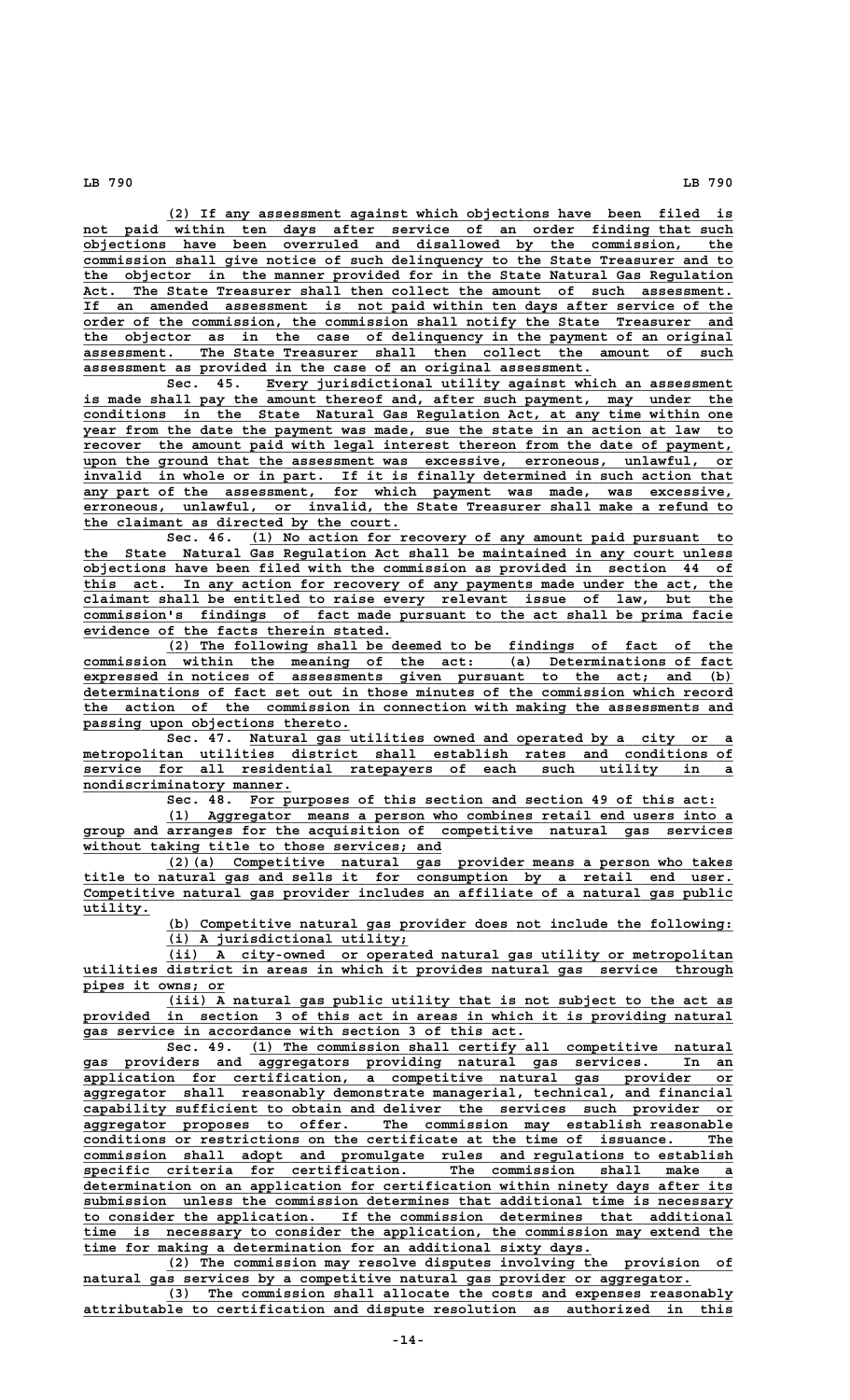**\_\_\_\_\_\_\_\_\_\_\_\_\_\_\_\_\_\_\_\_\_\_\_\_\_\_\_\_\_\_\_\_\_\_\_\_\_\_\_\_\_\_\_\_\_\_\_\_\_\_\_\_\_\_\_\_\_\_\_\_\_\_\_\_\_\_\_\_\_\_\_\_\_\_\_\_\_\_ section to persons identified as parties to such proceeding who are engaged in \_\_\_\_\_\_\_\_\_\_\_\_\_\_\_\_\_\_\_\_\_\_\_\_\_\_\_\_\_\_\_\_\_\_\_\_\_\_\_\_\_\_\_\_\_\_\_\_\_\_\_\_\_\_\_\_\_\_\_\_\_\_\_\_\_\_\_\_\_\_\_\_\_\_\_\_\_\_ or who seek to engage in providing natural gas services or other persons** identified as participants in such proceeding. The funds received for the  **\_\_\_\_\_\_\_\_\_\_\_\_\_\_\_\_\_\_\_\_\_\_\_\_\_\_\_\_\_\_\_\_\_\_\_\_\_\_\_\_\_\_\_\_\_\_\_\_\_\_\_\_\_\_\_\_\_\_\_\_\_\_\_\_\_\_\_\_\_\_\_\_\_\_\_\_\_\_ costs and expenses of certification and dispute resolution shall be remitted \_\_\_\_\_\_\_\_\_\_\_\_\_\_\_\_\_\_\_\_\_\_\_\_\_\_\_\_\_\_\_\_\_\_\_\_\_\_\_\_\_\_\_\_\_\_\_\_\_\_\_\_\_\_\_\_\_\_\_\_\_\_\_\_\_\_\_\_\_\_\_\_\_\_\_\_\_\_ to the State Treasurer for credit to the Public Service Commission Regulation Fund.\_\_\_\_\_**

 **\_\_\_\_\_\_\_\_\_\_\_\_\_\_\_\_\_\_\_\_\_\_\_\_\_\_\_\_\_\_\_\_\_\_\_\_\_\_\_\_\_\_\_\_\_\_\_\_\_\_\_\_\_\_\_ Sec. 50. (1) The State Natural Gas Regulation Act shall not be \_\_\_\_\_\_\_\_\_\_\_\_\_\_\_\_\_\_\_\_\_\_\_\_\_\_\_\_\_\_\_\_\_\_\_\_\_\_\_\_\_\_\_\_\_\_\_\_\_\_\_\_\_\_\_\_\_\_\_\_\_\_\_\_\_\_\_\_\_\_\_\_\_\_\_\_\_\_ enforced retroactively before the effective date of this act. A rate filing \_\_\_\_\_\_\_\_\_\_\_\_\_\_\_\_\_\_\_\_\_\_\_\_\_\_\_\_\_\_\_\_\_\_\_\_\_\_\_\_\_\_\_\_\_\_\_\_\_\_\_\_\_\_\_\_\_\_\_\_\_\_\_\_\_\_\_\_\_\_\_\_\_\_\_\_\_\_ made pursuant to the provisions of the Municipal Natural Gas Regulation Act \_\_\_\_\_\_\_\_\_\_\_\_\_\_\_\_\_\_\_\_\_\_\_\_\_\_\_\_\_\_\_\_\_\_\_\_\_\_\_\_\_\_\_\_\_\_\_\_\_\_\_\_\_\_\_\_\_\_\_\_\_\_\_\_\_\_\_\_\_\_\_\_\_\_\_\_\_\_ prior to such date shall be governed by the act by its terms as in effect on \_\_\_\_\_\_\_\_\_\_\_\_\_\_\_\_\_\_\_\_\_\_\_\_\_\_\_\_\_\_\_\_\_\_\_\_\_\_\_\_\_\_\_\_\_\_\_\_\_\_\_\_\_\_\_\_\_\_\_\_\_\_\_\_\_\_\_\_\_\_\_\_\_\_\_\_\_\_ the date of the filing. The enactment into law of the State Natural Gas \_\_\_\_\_\_\_\_\_\_\_\_\_\_\_\_\_\_\_\_\_\_\_\_\_\_\_\_\_\_\_\_\_\_\_\_\_\_\_\_\_\_\_\_\_\_\_\_\_\_\_\_\_\_\_\_\_\_\_\_\_\_\_\_\_\_\_\_\_\_\_\_\_\_\_\_\_\_ Regulation Act shall not have the effect of releasing or waiving any right of** action by the state, any body corporate and politic, municipal corporation, person, or corporation, pending on the effective date of this act, for any  **\_\_\_\_\_\_\_\_\_\_\_\_\_\_\_\_\_\_\_\_\_\_\_\_\_\_\_\_\_\_\_\_\_\_\_\_\_\_\_\_\_\_\_\_\_\_\_\_\_\_\_\_\_\_\_\_\_\_\_\_\_\_\_\_\_\_\_\_\_\_\_\_\_\_\_\_\_\_ right which may have arisen or accrued under the Municipal Natural Gas Regulation Act. \_\_\_\_\_\_\_\_\_\_\_\_\_\_\_**

 **\_\_\_\_\_\_\_\_\_\_\_\_\_\_\_\_\_\_\_\_\_\_\_\_\_\_\_\_\_\_\_\_\_\_\_\_\_\_\_\_\_\_\_\_\_\_\_\_\_\_\_\_\_\_\_\_\_\_\_\_\_\_\_\_\_\_\_\_ (2) The rates, terms and conditions of service, and rate areas of a \_\_\_\_\_\_\_\_\_\_\_\_\_\_\_\_\_\_\_\_\_\_\_\_\_\_\_\_\_\_\_\_\_\_\_\_\_\_\_\_\_\_\_\_\_\_\_\_\_\_\_\_\_\_\_\_\_\_\_\_\_\_\_\_\_\_\_\_\_\_\_\_\_\_\_\_\_\_ jurisdictional utility in effect on or before the effective date of this act \_\_\_\_\_\_\_\_\_\_\_\_\_\_\_\_\_\_\_\_\_\_\_\_\_\_\_\_\_\_\_\_\_\_\_\_\_\_\_\_\_\_\_\_\_\_\_\_\_\_\_\_\_\_\_\_\_\_\_\_\_\_\_\_\_\_\_\_\_\_\_\_\_\_\_\_\_\_ shall remain in effect after the effective date of this act and shall be \_\_\_\_\_\_\_\_\_\_\_\_\_\_\_\_\_\_\_\_\_\_\_\_\_\_\_\_\_\_\_\_\_\_\_\_\_\_\_\_\_\_\_\_\_\_\_\_\_\_\_\_\_\_\_\_\_\_\_\_\_\_\_\_\_\_\_\_\_\_\_\_\_\_\_\_\_\_ treated as if approved and adopted by the commission pursuant to the State \_\_\_\_\_\_\_\_\_\_\_\_\_\_\_\_\_\_\_\_\_\_\_\_\_\_\_ Natural Gas Regulation Act.**

 **\_\_\_\_\_\_\_\_\_\_\_\_\_\_\_\_\_\_\_\_\_\_\_\_\_\_\_\_\_\_\_\_\_\_\_\_\_\_\_\_\_\_\_\_\_\_\_\_\_\_\_\_\_\_\_\_\_\_\_\_\_\_\_\_\_\_\_\_ (3) The rate areas established pursuant to the Municipal Natural Gas \_\_\_\_\_\_\_\_\_\_\_\_\_\_\_\_\_\_\_\_\_\_\_\_\_\_\_\_\_\_\_\_\_\_\_\_\_\_\_\_\_\_\_\_\_\_\_\_\_\_\_\_\_\_\_\_\_\_\_\_\_\_\_\_\_\_\_\_\_\_\_\_\_\_\_\_\_\_ Regulation Act and in effect on the effective date of this act shall be the \_\_\_\_\_\_\_\_\_\_\_\_\_\_\_\_\_\_\_\_\_\_\_\_\_\_\_\_\_\_\_\_\_\_\_\_\_\_\_\_\_\_\_\_\_\_\_\_\_\_\_\_\_\_\_\_\_\_\_\_\_\_\_\_\_\_\_\_\_\_\_\_\_\_\_\_\_\_ initial rate areas in effect under the State Natural Gas Regulation Act. Each \_\_\_\_\_\_\_\_\_\_\_\_\_\_\_\_\_\_\_\_\_\_\_\_\_\_\_\_\_\_\_\_\_\_\_\_\_\_\_\_\_\_\_\_\_\_\_\_\_\_\_\_\_\_\_\_\_\_\_\_\_\_\_\_\_\_\_\_\_\_\_\_\_\_\_\_\_\_ jurisdictional utility shall file with the commission a map showing the \_\_\_\_\_\_\_\_\_\_\_\_\_\_\_\_\_\_\_\_\_\_\_\_\_\_\_\_\_\_\_\_\_\_\_\_\_\_\_\_\_\_\_\_\_\_\_\_\_\_\_\_\_\_\_\_\_\_\_\_\_\_\_\_\_\_\_\_\_\_\_\_\_\_\_\_\_\_ boundaries of such areas and intervening and adjacent rural territories served** within such rate areas.

 **\_\_\_\_\_\_\_\_\_\_\_\_\_\_\_\_\_\_\_\_\_\_\_\_\_\_\_\_\_\_\_\_\_\_\_\_\_\_\_\_\_\_\_\_\_\_\_\_\_\_\_\_\_\_\_\_\_\_\_\_\_\_\_\_\_\_\_\_ (4) Except as provided in subsection (5) of this section, following \_\_\_\_\_\_\_\_\_\_\_\_\_\_\_\_\_\_\_\_\_\_\_\_\_\_\_\_\_\_\_\_\_\_\_\_\_\_\_\_\_\_\_\_\_\_\_\_\_\_\_\_\_\_\_\_\_\_\_\_\_\_\_\_\_\_\_\_\_\_\_\_\_\_\_\_\_\_ the filing of maps pursuant to subsection (3) of this section, a \_\_\_\_\_\_\_\_\_\_\_\_\_\_\_\_\_\_\_\_\_\_\_\_\_\_\_\_\_\_\_\_\_\_\_\_\_\_\_\_\_\_\_\_\_\_\_\_\_\_\_\_\_\_\_\_\_\_\_\_\_\_\_\_\_\_\_\_\_\_\_\_\_\_\_\_\_\_ jurisdictional utility may file with the commission a revised map or maps of \_\_\_\_\_\_\_\_\_\_\_\_\_\_\_\_\_\_\_\_\_\_\_\_\_\_\_\_\_\_\_\_\_\_\_\_\_\_\_\_\_\_\_\_\_\_\_\_\_\_\_\_\_\_\_\_\_\_\_\_\_\_\_\_\_\_\_\_\_\_\_\_\_\_\_\_\_\_ any affected rate areas reflecting changes in the boundaries of one or more of \_\_\_\_\_\_\_\_\_\_\_\_\_\_\_\_\_\_\_\_\_\_\_\_\_\_\_\_\_\_\_\_\_\_\_\_\_\_\_\_\_\_\_\_\_\_\_\_\_\_\_\_\_\_\_\_\_\_\_\_\_\_\_\_\_\_\_\_\_\_\_\_\_\_\_\_\_\_ the initially filed rate areas and such changes shall become effective upon \_\_\_\_\_\_\_\_\_\_\_\_\_\_\_\_\_\_\_\_\_\_\_\_\_\_\_\_\_\_\_\_\_\_\_\_\_\_\_\_\_\_\_\_\_\_\_\_\_\_\_\_\_\_\_\_\_\_\_\_\_\_\_\_\_\_\_\_\_\_\_\_\_\_\_\_\_\_ filing. The commission may, upon its own initiative or upon complaint, review** such rate area boundaries and, following notice and hearing, reject or modify proposed changes upon the basis that the proposed changes in boundaries are  **\_\_\_\_\_\_\_\_\_\_\_\_\_\_\_\_\_\_\_\_\_\_\_\_\_\_\_\_\_\_\_\_\_\_\_\_\_\_\_\_\_\_\_\_\_\_\_\_\_\_\_\_\_\_\_\_\_\_\_\_\_\_\_\_\_\_\_\_\_\_\_\_\_ unduly preferential, unjustly discriminatory, or not just and reasonable.**

 **\_\_\_\_\_\_\_\_\_\_\_\_\_\_\_\_\_\_\_\_\_\_\_\_\_\_\_\_\_\_\_\_\_\_\_\_\_\_\_\_\_\_\_\_\_\_\_\_\_\_\_\_\_\_\_\_\_\_\_\_\_\_\_\_\_\_\_\_ (5) A rate area containing a city of the primary class shall not be** changed to include any other city until after June 1, 2007.

 **\_\_\_\_\_\_\_\_\_\_\_\_\_\_\_\_\_\_\_\_\_\_\_\_\_\_\_\_\_\_\_\_\_\_\_\_\_\_\_\_\_\_\_\_\_\_\_\_\_\_\_\_\_\_\_ Sec. 51. (1) Notwithstanding any other provisions in the State \_\_\_\_\_\_\_\_\_\_\_\_\_\_\_\_\_\_\_\_\_\_\_\_\_\_\_\_\_\_\_\_\_\_\_\_\_\_\_\_\_\_\_\_\_\_\_\_\_\_\_\_\_\_\_\_\_\_\_\_\_\_\_\_\_\_\_\_\_\_\_\_\_\_\_\_\_\_ Natural Gas Regulation Act, a jurisdictional utility may file with the \_\_\_\_\_\_\_\_\_\_\_\_\_\_\_\_\_\_\_\_\_\_\_\_\_\_\_\_\_\_\_\_\_\_\_\_\_\_\_\_\_\_\_\_\_\_\_\_\_\_\_\_\_\_\_\_\_\_\_\_\_\_\_\_\_\_\_\_\_\_\_\_\_\_\_\_\_\_ commission rates and one or more rate schedules and other charges, and rules \_\_\_\_\_\_\_\_\_\_\_\_\_\_\_\_\_\_\_\_\_\_\_\_\_\_\_\_\_\_\_\_\_\_\_\_\_\_\_\_\_\_\_\_\_\_\_\_\_\_\_\_\_\_\_\_\_\_\_\_\_\_\_\_\_\_\_\_\_\_\_\_\_\_\_\_\_\_ and regulations pertaining thereto, that enable the utility to provide service \_\_\_\_\_\_\_\_\_\_\_\_\_\_\_\_\_\_\_\_\_\_\_\_\_\_\_\_\_\_\_\_\_\_\_\_\_\_\_\_\_\_\_\_\_\_\_\_\_\_\_\_\_\_\_\_\_\_\_\_\_\_\_\_\_\_\_\_\_\_\_\_\_\_\_\_\_\_ to ratepayers under customer choice and other programs offered by a utility to** unbundle one or more elements of the service provided by the utility.

 **\_\_\_\_\_\_\_\_\_\_\_\_\_\_\_\_\_\_\_\_\_\_\_\_\_\_\_\_\_\_\_\_\_\_\_\_\_\_\_\_\_\_\_\_\_\_\_\_\_\_\_\_\_\_\_\_\_\_\_\_\_\_\_\_\_\_\_\_ (2) The commission shall not eliminate or modify the terms of any \_\_\_\_\_\_\_\_\_\_\_\_\_\_\_\_\_\_\_\_\_\_\_\_\_\_\_\_\_\_\_\_\_\_\_\_\_\_\_\_\_\_\_\_\_\_\_\_\_\_\_\_\_\_\_\_\_\_\_\_\_\_\_\_\_\_\_\_\_\_\_\_\_\_\_\_\_\_ customer choice or other unbundling programs in existence on the effective \_\_\_\_\_\_\_\_\_\_\_\_\_\_\_\_\_\_\_\_\_\_\_\_\_\_\_\_\_\_\_\_\_\_\_\_\_\_\_\_\_\_\_\_\_\_\_\_\_\_\_\_\_\_\_\_\_\_\_\_\_\_\_\_\_\_\_\_\_\_\_\_\_\_\_\_\_\_ date of this act, or as thereafter modified by a filing made by the \_\_\_\_\_\_\_\_\_\_\_\_\_\_\_\_\_\_\_\_\_\_\_\_\_\_\_\_\_\_\_\_\_\_\_\_\_\_\_\_\_\_\_\_\_\_\_\_\_\_\_\_\_\_\_\_\_\_\_\_\_\_\_\_\_\_\_\_\_\_\_\_\_\_\_\_\_\_ jurisdictional utility, except as permitted by the act after complaint or the \_\_\_\_\_\_\_\_\_\_\_\_\_\_\_\_\_\_\_\_\_\_\_\_\_\_\_\_\_\_\_\_\_\_\_\_\_\_\_\_\_\_\_\_\_\_\_\_\_\_\_\_\_\_\_\_\_\_\_\_\_\_\_\_\_\_\_\_\_\_\_\_\_\_\_\_\_\_ commission's own motion and hearing. In any rate determination made under the \_\_\_\_\_\_\_\_\_\_\_\_\_\_\_\_\_\_\_\_\_\_\_\_\_\_\_\_\_\_\_\_\_\_\_\_\_\_\_\_\_\_\_\_\_\_\_\_\_\_\_\_\_\_\_\_\_\_\_\_\_\_\_\_\_\_\_\_\_\_\_\_\_\_\_\_\_\_ act, the commission shall not penalize the utility for any action prudently** taken or decision prudently made under its approved bundling program, by  **\_\_\_\_\_\_\_\_\_\_\_\_\_\_\_\_\_\_\_\_\_\_\_\_\_\_\_\_\_\_\_\_\_\_\_\_\_\_\_\_\_\_\_\_\_\_\_ imputing revenue at maximum rates or otherwise.**

 **\_\_\_\_\_\_\_\_\_\_\_\_\_\_\_\_\_\_\_\_\_\_\_\_\_\_\_\_\_\_\_\_\_\_\_\_\_\_\_\_\_\_\_\_\_\_\_\_\_\_\_\_\_\_\_\_\_\_\_\_\_\_\_\_\_\_\_\_ (3) The commission may not modify the provisions of a program under** this section except upon complaint or the commission's own motion, wherein the  **\_\_\_\_\_\_\_\_\_\_\_\_\_\_\_\_\_\_\_\_\_\_\_\_\_\_\_\_\_\_\_\_\_\_\_\_\_\_\_\_\_\_\_\_\_\_\_\_\_\_\_\_\_\_\_\_\_\_\_\_\_\_\_\_\_\_\_\_\_\_\_\_\_\_\_\_\_\_ commission finds, after hearing, that one or more aspects of the program are \_\_\_\_\_\_\_\_\_\_\_\_\_\_\_\_\_\_\_\_\_\_\_\_\_\_\_\_\_\_\_\_\_\_\_\_\_\_\_\_\_\_\_\_\_\_\_\_\_\_\_\_\_\_\_\_\_\_\_\_\_\_\_\_\_\_\_\_\_\_\_\_\_ unduly preferential, unjustly discriminatory, or not just and reasonable.**

 **\_\_\_\_\_\_\_\_\_\_\_\_\_\_\_\_\_\_\_\_\_\_\_\_\_\_\_\_\_\_\_\_\_\_\_\_\_\_\_\_\_\_\_\_\_\_\_\_\_\_\_\_\_\_\_\_\_\_ Sec. 52. (1) Except as provided in sections 57-1301 to 57-1307 as \_\_\_\_\_\_\_\_\_\_\_\_\_\_\_\_\_\_\_\_\_\_\_\_\_\_\_\_\_\_\_\_\_\_\_\_\_\_\_\_\_\_\_\_\_\_\_\_\_\_\_\_\_\_\_\_\_\_\_\_\_\_\_\_\_\_\_\_\_\_\_\_\_\_\_\_\_\_ those statutes govern jurisdictional utilities and metropolitan utilities \_\_\_\_\_\_\_\_\_\_\_\_\_\_\_\_\_\_\_\_\_\_\_\_\_\_\_\_\_\_\_\_\_\_\_\_\_\_\_\_\_\_\_\_\_\_\_\_\_\_\_\_\_\_\_\_\_\_\_\_\_\_\_\_\_\_\_\_\_\_\_\_\_\_\_\_\_\_ districts, no person, public or private, shall extend duplicative or redundant**  $natural$  gas mains or other natural gas services into any area which has  **\_\_\_\_\_\_\_\_\_\_\_\_\_\_\_\_\_\_\_\_\_\_\_\_\_\_\_\_\_\_\_\_\_\_\_\_\_\_\_\_\_\_\_\_\_\_\_\_\_\_\_\_\_\_\_\_\_\_\_\_\_\_\_\_\_\_\_\_\_\_\_\_\_\_\_\_\_\_ existing natural gas utility infrastructure or where a contract has been \_\_\_\_\_\_\_\_\_\_\_\_\_\_\_\_\_\_\_\_\_\_\_\_\_\_\_\_\_\_\_\_\_\_\_\_\_\_\_\_\_\_\_\_\_\_\_\_\_\_\_\_\_\_\_\_\_\_\_\_\_\_\_\_\_\_\_\_\_ entered into for the placement of natural gas utility infrastructure.**

 **\_\_\_\_\_\_\_\_\_\_\_\_\_\_\_\_\_\_\_\_\_\_\_\_\_\_\_\_\_\_\_\_\_\_\_\_\_\_\_\_\_\_\_\_\_\_\_\_\_\_\_\_\_\_\_\_\_\_\_\_\_\_\_\_\_\_\_\_ (2) This section shall not apply in any area in which two or more \_\_\_\_\_\_\_\_\_\_\_\_\_\_\_\_\_\_\_\_\_\_\_\_\_\_\_\_\_\_\_\_\_\_\_\_\_\_\_\_\_\_\_\_\_\_\_\_\_\_\_\_\_\_\_\_\_\_\_\_\_\_\_\_\_\_\_\_\_\_\_\_\_\_\_\_\_\_ jurisdictional utilities share authority to provide natural gas within the \_\_\_\_\_\_\_\_\_\_\_\_\_\_\_\_\_\_\_\_\_\_\_\_\_\_\_\_\_\_\_\_\_\_\_\_\_\_\_\_\_\_\_\_\_\_\_\_\_\_\_\_\_\_\_\_ same territory under franchises issued by the same city.**

Sec. 53. (1) Except as provided in subsection (2) of this section,  **\_\_\_\_\_\_\_\_\_\_\_\_\_\_\_\_\_\_\_\_\_\_\_\_\_\_\_\_\_\_\_\_\_\_\_\_\_\_\_\_\_\_\_\_\_\_\_\_\_\_\_\_\_\_\_\_\_\_\_\_\_\_\_\_\_\_\_\_\_\_\_\_\_\_\_\_\_\_ no jurisdictional utility shall transact business in Nebraska until it has \_\_\_\_\_\_\_\_\_\_\_\_\_\_\_\_\_\_\_\_\_\_\_\_\_\_\_\_\_\_\_\_\_\_\_\_\_\_\_\_\_\_\_\_\_\_\_\_\_\_\_\_\_\_\_\_\_\_\_\_\_\_\_\_\_\_\_\_\_\_\_\_\_\_\_\_\_\_ obtained a certificate from the commission that public convenience will be \_\_\_\_\_\_\_\_\_\_\_\_\_\_\_\_\_\_\_\_\_\_\_\_\_\_\_\_\_\_\_\_\_\_\_\_\_\_\_\_\_\_\_\_\_\_\_\_\_\_\_\_\_\_\_\_\_\_\_\_\_\_\_\_\_\_\_\_\_\_\_\_\_\_\_\_\_\_ promoted by the transaction of the business and permitting the applicants to \_\_\_\_\_\_\_\_\_\_\_\_\_\_\_\_\_\_\_\_\_\_\_\_\_\_\_\_\_\_\_\_\_\_\_\_\_\_\_\_\_\_\_\_\_\_\_\_\_\_\_\_\_\_\_\_\_\_\_\_\_\_\_\_ transact the business of a jurisdictional utility in this state.**

 **\_\_\_\_\_\_\_\_\_\_\_\_\_\_\_\_\_\_\_\_\_\_\_\_\_\_\_\_\_\_\_\_\_\_\_\_\_\_\_\_\_\_\_\_\_\_\_\_\_\_\_\_\_\_\_\_\_\_\_\_\_\_\_\_\_\_\_\_ (2) A jurisdictional utility transacting business in this state \_\_\_\_\_\_\_\_\_\_\_\_\_\_\_\_\_\_\_\_\_\_\_\_\_\_\_\_\_\_\_\_\_\_\_\_\_\_\_\_\_\_\_\_\_\_\_\_\_\_\_\_\_\_\_\_\_\_\_\_\_\_\_\_\_\_\_\_\_\_\_\_\_\_\_\_\_\_ shall be issued a certificate of convenience based upon its natural gas**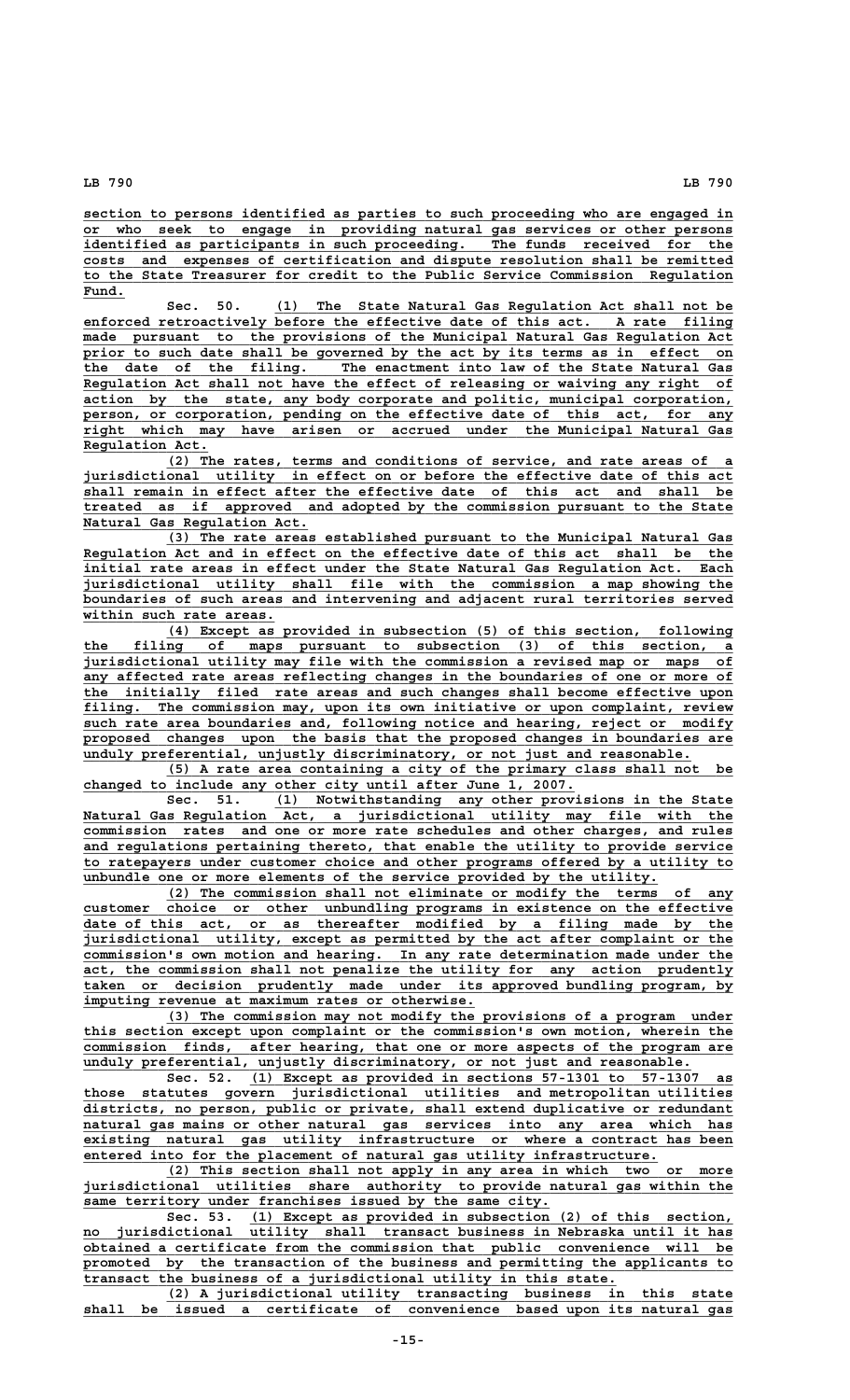**\_\_\_\_\_\_\_\_\_\_\_\_\_\_\_\_\_\_\_\_\_\_\_\_\_\_\_\_\_\_\_\_\_\_\_\_\_\_\_\_\_\_\_\_\_ service as of the effective date of this act.**

 **\_\_\_\_\_\_\_\_\_\_\_\_\_\_\_\_\_\_\_\_\_\_\_\_\_\_\_\_\_\_\_\_\_\_\_\_\_\_\_\_\_\_\_\_\_\_\_\_\_\_\_\_\_\_\_\_\_\_\_\_\_\_\_\_\_\_\_\_ (3) Every jurisdictional utility shall be required to furnish \_\_\_\_\_\_\_\_\_\_\_\_\_\_\_\_\_\_\_\_\_\_\_\_\_\_\_\_\_\_\_\_\_\_\_\_\_\_\_\_\_\_\_\_\_\_\_\_\_\_\_\_\_\_\_\_\_\_\_\_\_\_\_\_\_\_\_\_\_\_\_\_\_\_\_\_\_\_ reasonably adequate and sufficient service and facilities for the use of any \_\_\_\_\_\_\_\_\_\_\_\_\_\_\_\_\_\_\_\_\_\_\_\_\_\_\_\_\_\_\_\_\_\_\_\_\_\_\_\_\_\_\_\_\_\_\_\_\_\_\_\_\_\_\_\_\_\_\_\_\_\_\_\_\_\_\_\_\_\_\_\_\_\_\_\_\_\_ and all products or services rendered, furnished, supplied, or produced by** such utility.

 **\_\_\_\_\_\_\_\_\_\_\_\_\_\_\_\_\_\_\_\_\_\_\_\_\_\_\_\_\_\_\_\_\_\_\_\_\_\_\_\_\_\_\_\_\_\_\_\_\_\_\_\_\_\_\_\_\_\_ Sec. 54. (1) The commission shall allow jurisdictional utilities to** implement and thereafter modify gas supply cost adjustment rate schedules that reflect increases or decreases in the cost of the utility's gas supply such as  **\_\_\_\_\_\_\_\_\_\_\_\_\_\_\_\_\_\_\_\_\_\_\_\_\_\_\_\_\_\_\_\_\_\_\_\_\_\_\_\_\_\_\_\_\_\_\_\_\_\_\_\_\_\_\_\_\_\_\_\_\_\_\_\_\_\_\_\_\_\_\_\_\_\_\_\_\_\_ (a) federally regulated wholesale rates for energy delivered through \_\_\_\_\_\_\_\_\_\_\_\_\_\_\_\_\_\_\_\_\_\_\_\_\_\_\_\_\_\_\_\_\_\_\_\_\_\_\_\_\_\_\_\_\_\_\_\_\_\_\_\_\_\_\_\_\_\_\_\_\_\_\_\_\_\_\_\_\_\_\_\_\_\_\_\_\_\_ interstate facilities, (b) direct costs for natural gas delivered, or (c)** interstate facilities, (b) direct costs for natural gas delivered, or (c) costs for fuel used in the manufacture of gas. Such costs may, in the discretion of the commission, include costs related to gas price volatility  **\_\_\_\_\_\_\_\_\_\_\_\_\_\_\_\_\_\_\_\_\_\_\_\_\_\_\_\_\_\_\_\_\_\_\_\_\_\_\_\_\_\_\_\_\_\_\_\_\_\_\_\_\_\_\_\_\_\_\_\_\_\_\_\_\_\_\_\_\_\_\_\_\_\_\_\_\_\_ risk management activities, the costs of financial instruments purchased to** hedge against gas price volatility, if prudent, and other relevant factors.  **\_\_\_\_\_\_\_\_\_\_\_\_\_\_\_\_\_\_\_\_\_\_\_\_\_\_\_\_\_\_\_\_\_\_\_\_\_\_\_\_\_\_\_\_\_\_\_\_\_\_\_\_\_\_\_\_\_\_\_\_\_\_\_\_\_\_\_\_\_\_\_\_\_\_\_\_\_\_ Gas supply cost adjustment rate schedules in effect on the effective date of \_\_\_\_\_\_\_\_\_\_\_\_\_\_\_\_\_\_\_\_\_\_\_\_\_\_\_\_\_\_\_\_\_\_\_\_\_\_\_\_\_\_\_\_\_\_\_\_\_\_\_\_\_\_\_\_\_\_\_\_\_\_\_\_\_\_\_\_\_\_\_\_\_\_\_\_\_\_ this act shall continue in effect until changed pursuant to the provisions of \_\_\_\_\_\_\_\_\_\_\_\_\_\_\_\_\_\_\_\_\_\_\_\_\_\_\_\_\_\_\_\_\_\_\_\_\_\_\_\_\_\_\_\_\_\_\_\_\_\_\_\_\_\_\_\_\_\_\_\_\_\_\_\_\_\_\_\_\_\_\_\_\_\_\_\_\_\_ the State Natural Gas Regulation Act. In each such proceeding the burden of \_\_\_\_\_\_\_\_\_\_\_\_\_\_\_\_\_\_\_\_\_\_\_\_\_\_\_\_\_\_\_\_ proof shall be upon the utility.**

 **\_\_\_\_\_\_\_\_\_\_\_\_\_\_\_\_\_\_\_\_\_\_\_\_\_\_\_\_\_\_\_\_\_\_\_\_\_\_\_\_\_\_\_\_\_\_\_\_\_\_\_\_\_\_\_\_\_\_\_\_\_\_\_\_\_\_\_\_ (2) Unless the commission otherwise orders and except as otherwise \_\_\_\_\_\_\_\_\_\_\_\_\_\_\_\_\_\_\_\_\_\_\_\_\_\_\_\_\_\_\_\_\_\_\_\_\_\_\_\_\_\_\_\_\_\_\_\_\_\_\_\_\_\_\_\_\_\_\_\_\_\_\_\_\_\_\_\_\_\_\_\_\_\_\_\_\_\_ provided in this section, no change shall be made by any jurisdictional \_\_\_\_\_\_\_\_\_\_\_\_\_\_\_\_\_\_\_\_\_\_\_\_\_\_\_\_\_\_\_\_\_\_\_\_\_\_\_\_\_\_\_\_\_\_\_\_\_\_\_\_\_\_\_\_\_\_\_\_\_\_\_\_\_\_\_\_\_\_\_\_\_\_\_\_\_\_ utility in any purchased gas adjustment schedule, except after thirty days'** notice to the commission and to the public as provided in this section. Such notice shall be given by filing with the commission and keeping open for public inspection new schedules or supplements stating plainly the change or  **\_\_\_\_\_\_\_\_\_\_\_\_\_\_\_\_\_\_\_\_\_\_\_\_\_\_\_\_\_\_\_\_\_\_\_\_\_\_\_\_\_\_\_\_\_\_\_\_\_\_\_\_\_\_\_\_\_\_\_\_\_\_\_\_\_\_\_\_\_\_\_\_\_\_\_\_\_\_ changes to be made in the schedule or schedules then in force, and the time \_\_\_\_\_\_\_\_\_\_\_\_\_\_\_\_\_\_\_\_\_\_\_\_\_\_\_\_\_\_\_\_\_\_\_\_\_\_\_\_\_\_\_\_\_\_\_\_\_\_\_\_\_\_\_\_\_\_\_\_\_\_\_\_\_\_\_\_\_\_\_\_\_\_\_\_\_\_ when the change or changes will go into effect, and by publication in a \_\_\_\_\_\_\_\_\_\_\_\_\_\_\_\_\_\_\_\_\_\_\_\_\_\_\_\_\_\_\_\_\_\_\_\_\_\_\_\_\_\_\_\_\_\_\_\_\_\_\_\_\_\_\_\_\_\_\_\_\_\_\_\_\_\_\_\_\_\_\_\_\_\_\_\_\_\_ newspaper of general circulation of notice to ratepayers affected by such \_\_\_\_\_\_\_\_\_\_\_\_\_\_\_\_\_\_\_\_\_\_\_\_\_\_\_\_\_\_\_\_\_\_\_\_\_\_\_\_\_\_\_\_\_\_\_\_\_\_\_\_\_\_\_\_\_\_\_\_\_\_\_\_\_\_\_\_\_\_\_\_\_\_\_\_\_\_ change. The utility may propose and the commission, for good cause shown, may \_\_\_\_\_\_\_\_\_\_\_\_\_\_\_\_\_\_\_\_\_\_\_\_\_\_\_\_\_\_\_\_\_\_\_\_\_\_\_\_\_\_\_\_\_\_\_\_\_\_\_\_\_\_\_\_\_\_\_\_\_\_\_\_\_\_\_\_\_\_\_\_\_\_\_\_\_\_ allow changes without requiring the thirty days' notice, by an order \_\_\_\_\_\_\_\_\_\_\_\_\_\_\_\_\_\_\_\_\_\_\_\_\_\_\_\_\_\_\_\_\_\_\_\_\_\_\_\_\_\_\_\_\_\_\_\_\_\_\_\_\_\_\_\_\_\_\_\_\_\_\_\_\_\_\_\_\_\_\_\_\_\_\_\_\_\_ specifying the changes to be made and the time when they shall take effect and \_\_\_\_\_\_\_\_\_\_\_\_\_\_\_\_\_\_\_\_\_\_\_\_\_\_\_\_\_\_\_\_\_\_\_\_\_\_\_\_\_\_\_\_\_\_\_\_\_\_\_\_\_\_\_\_\_\_\_\_\_\_\_\_\_\_\_\_\_\_\_\_\_\_\_\_\_\_ the manner in which they shall be filed and published. When any change is** proposed in any rate or other charge to ratepayers, such proposed change shall  **\_\_\_\_\_\_\_\_\_\_\_\_\_\_\_\_\_\_\_\_\_\_\_\_\_\_\_\_\_\_\_\_\_\_\_\_\_\_\_\_\_\_\_\_\_\_\_\_\_\_\_\_\_\_\_\_\_\_\_\_\_\_\_\_\_\_\_ be plainly indicated on the new schedule filed with the commission.**

 **\_\_\_\_\_\_\_\_\_\_\_\_\_\_\_\_\_\_\_\_\_\_\_\_\_\_\_\_\_\_\_\_\_\_\_\_\_\_\_\_\_\_\_\_\_\_\_\_\_\_\_\_\_\_\_\_\_\_\_\_\_\_\_\_\_\_\_\_ (3) The commission may modify a jurisdictional utility's gas supply \_\_\_\_\_\_\_\_\_\_\_\_\_\_\_\_\_\_\_\_\_\_\_\_\_\_\_\_\_\_\_\_\_\_\_\_\_\_\_\_\_\_\_\_\_\_\_\_\_\_\_\_\_\_\_\_\_\_\_\_\_\_\_\_\_\_\_\_\_\_\_\_\_\_\_\_\_\_ cost adjustment rate schedule under procedures specified in the act for \_\_\_\_\_\_\_\_\_\_\_\_\_\_\_\_\_\_\_\_\_\_\_\_\_\_\_\_\_\_\_\_\_\_\_\_\_\_\_\_\_ setting rates by order of the commission.**

 **\_\_\_\_\_\_\_\_\_\_\_\_\_\_\_\_\_\_\_\_\_\_\_\_\_\_\_\_\_\_\_\_\_\_\_\_\_\_\_\_\_\_\_\_\_\_\_\_\_\_\_\_\_\_\_\_\_\_\_\_\_\_\_\_\_\_\_\_ (4) Once annually, the commission may initiate public hearings, upon \_\_\_\_\_\_\_\_\_\_\_\_\_\_\_\_\_\_\_\_\_\_\_\_\_\_\_\_\_\_\_\_\_\_\_\_\_\_\_\_\_\_\_\_\_\_\_\_\_\_\_\_\_\_\_\_\_\_\_\_\_\_\_\_\_\_\_\_\_\_\_\_\_\_\_\_\_\_ complaint, to determine whether the gas supply cost adjustment schedule of a \_\_\_\_\_\_\_\_\_\_\_\_\_\_\_\_\_\_\_\_\_\_\_\_\_\_\_\_\_\_\_\_\_\_\_\_\_\_\_\_\_\_\_\_\_\_\_\_\_\_\_\_\_\_\_\_\_\_\_\_\_\_\_\_\_\_\_\_\_\_\_\_\_\_\_\_\_\_ jurisdictional utility reflects the costs of the utility's gas supply and** whether such costs were prudently incurred and to reconcile any amounts  **\_\_\_\_\_\_\_\_\_\_\_\_\_\_\_\_\_\_\_\_\_\_\_\_\_\_\_\_\_\_\_\_\_\_\_\_\_\_\_\_\_\_\_\_\_\_\_\_\_\_\_\_\_\_\_\_\_\_\_\_\_\_\_\_\_\_\_\_\_\_\_\_\_\_\_\_\_\_ collected from ratepayers with the actual costs of gas supplies incurred by** the utility.

 **\_\_\_\_\_\_\_\_\_\_\_\_\_\_\_\_\_\_\_\_\_\_\_\_\_\_\_\_\_\_\_\_\_\_\_\_\_\_\_\_\_\_\_\_\_\_\_\_\_\_\_\_\_\_\_\_\_\_\_\_\_\_\_\_\_\_\_\_ (5) Any refund, including interest thereon, if any, received by the \_\_\_\_\_\_\_\_\_\_\_\_\_\_\_\_\_\_\_\_\_\_\_\_\_\_\_\_\_\_\_\_\_\_\_\_\_\_\_\_\_\_\_\_\_\_\_\_\_\_\_\_\_\_\_\_\_\_\_\_\_\_\_\_\_\_\_\_\_\_\_\_\_\_\_\_\_\_ jurisdictional utility with respect to services purchased under Federal Energy** Regulatory Commission natural gas tariff related to increased rates paid by  **\_\_\_\_\_\_\_\_\_\_\_\_\_\_\_\_\_\_\_\_\_\_\_\_\_\_\_\_\_\_\_\_\_\_\_\_\_\_\_\_\_\_\_\_\_\_\_\_\_\_\_\_\_\_\_\_\_\_\_\_\_\_\_\_\_\_\_\_\_\_\_\_\_\_\_\_\_\_ the utility subject to refund, and applicable to natural gas services \_\_\_\_\_\_\_\_\_\_\_\_\_\_\_\_\_\_\_\_\_\_\_\_\_\_\_\_\_\_\_\_\_\_\_\_\_\_\_\_\_\_\_\_\_\_\_\_\_\_\_\_\_\_\_\_\_\_\_\_\_\_\_\_\_\_\_\_\_\_\_\_\_\_\_\_\_\_ purchased for service to Nebraska ratepayers, shall be passed along to \_\_\_\_\_\_\_\_\_\_\_\_\_\_\_\_\_\_\_\_\_\_\_\_\_\_\_\_\_\_\_\_\_\_\_\_\_\_\_\_\_\_\_\_\_\_\_\_\_\_\_\_\_\_\_\_\_\_\_\_\_\_\_\_\_\_\_\_\_\_\_\_\_\_\_\_\_\_ presently served Nebraska ratepayers by an appropriate adjustment shown as a \_\_\_\_\_\_\_\_\_\_\_\_\_\_\_\_\_\_\_\_\_\_\_\_\_\_\_\_\_\_\_\_\_\_\_\_\_\_\_\_\_\_\_\_\_\_\_\_\_\_\_\_\_\_\_\_\_\_\_\_\_\_\_\_\_\_\_\_\_\_\_\_\_\_\_\_\_\_ credit on subsequent bills during a period selected by the utility, not to \_\_\_\_\_\_\_\_\_\_\_\_\_\_\_\_\_\_\_\_\_\_\_\_\_\_\_\_\_\_\_\_\_\_\_\_\_\_\_\_\_\_\_\_\_\_\_\_\_\_\_\_\_\_\_\_\_\_\_\_\_\_\_\_\_\_\_\_\_\_\_\_\_\_\_\_\_\_ exceed twelve months, or by a cash refund at the option of the utility. The \_\_\_\_\_\_\_\_\_\_\_\_\_\_\_\_\_\_\_\_\_\_\_\_\_\_\_\_\_\_\_\_\_\_\_\_\_\_\_\_\_\_\_\_\_\_\_\_\_\_\_\_\_\_\_\_\_\_\_\_\_\_\_\_\_\_\_\_\_\_\_\_\_\_\_\_\_\_ utility shall not be required to return such refunds to ratepayers served at \_\_\_\_\_\_\_\_\_\_\_\_\_\_\_\_\_\_\_\_\_\_\_\_\_\_\_\_\_\_\_\_\_\_\_\_\_\_\_\_\_\_\_\_\_\_\_\_\_\_\_\_\_\_\_\_\_\_\_\_\_\_\_\_\_\_\_\_\_\_\_\_\_\_\_\_\_\_ competitively set or negotiated rates, or under alternative rate mechanisms, \_\_\_\_\_\_\_\_\_\_\_\_\_\_\_\_\_\_\_\_\_\_\_\_\_\_\_\_\_\_\_\_\_\_\_\_\_\_\_\_\_\_\_\_\_\_\_\_\_\_\_\_\_\_\_\_\_\_\_\_\_\_\_\_\_\_\_\_\_\_\_\_\_\_\_\_\_\_ when the ratepayer is paying less than the full rate determined pursuant to \_\_\_\_\_\_\_\_\_\_\_\_\_\_\_\_\_\_\_\_\_\_\_\_\_\_\_\_\_\_\_\_\_\_\_\_\_\_\_\_\_\_\_\_\_\_\_\_\_\_\_\_\_\_\_\_\_\_\_\_\_\_\_\_\_\_\_\_\_\_\_\_\_\_\_\_\_\_ the gas supply cost adjustment rate schedule, or under a customer choice or unbundling program. \_\_\_\_\_\_\_\_\_\_\_\_\_\_\_\_\_\_\_**

 **\_\_\_\_\_\_\_\_\_\_\_\_\_\_\_\_\_\_\_\_\_\_\_\_\_\_\_\_\_\_\_\_\_\_\_\_\_\_\_\_\_\_\_\_\_\_\_\_\_\_\_\_\_\_\_\_\_\_\_\_\_\_\_\_\_\_\_\_ (6) The provisions of this section shall not be construed to modify \_\_\_\_\_\_\_\_\_\_\_\_\_\_\_\_\_\_\_\_\_\_\_\_\_\_\_\_\_\_\_\_\_\_\_\_\_\_\_\_\_\_\_\_\_\_\_\_\_\_\_\_\_\_\_\_\_\_\_\_\_\_\_\_\_\_\_\_\_\_\_\_\_\_\_\_\_\_ or otherwise restrict the Public Service Commission's authority to establish \_\_\_\_\_\_\_\_\_\_\_\_\_\_\_\_\_\_\_\_\_\_\_\_\_\_\_\_\_\_\_\_\_\_\_\_\_\_\_\_\_\_\_\_\_\_\_\_\_\_\_\_\_\_\_\_\_\_\_\_\_\_\_\_\_\_\_\_\_\_\_\_\_\_\_\_\_\_ alternative rate mechanisms as authorized by the act, when such mechanisms** modify a utility's recovery of gas supply costs.

 **\_\_\_\_\_\_\_\_\_\_\_\_\_\_\_\_\_\_\_\_\_\_\_\_\_\_\_\_\_\_\_\_\_\_\_\_\_\_\_\_\_\_\_\_\_\_\_\_\_\_\_\_\_\_\_\_\_ Sec. 55. The commission may authorize, consistent with general \_\_\_\_\_\_\_\_\_\_\_\_\_\_\_\_\_\_\_\_\_\_\_\_\_\_\_\_\_\_\_\_\_\_\_\_\_\_\_\_\_\_\_\_\_\_\_\_\_\_\_\_\_\_\_\_\_\_\_\_\_\_\_\_\_\_\_\_\_\_\_\_\_\_\_\_\_\_ regulatory principles, including, but not limited to (1) banded rates with a**  $minimum$  and maximum rate that allows the jurisdictional utility to offer ratepayers rates within the rate band for the purpose of attracting additional  **\_\_\_\_\_\_\_\_\_\_\_\_\_\_\_\_\_\_\_\_\_\_\_\_\_\_\_\_\_\_\_\_\_\_\_\_\_\_\_\_\_\_\_\_\_\_\_\_\_\_\_\_\_\_\_\_\_\_\_\_\_\_\_\_\_\_\_\_\_\_\_\_\_\_\_\_\_\_ natural gas service demand or to retain such demand, (2) mechanisms for the \_\_\_\_\_\_\_\_\_\_\_\_\_\_\_\_\_\_\_\_\_\_\_\_\_\_\_\_\_\_\_\_\_\_\_\_\_\_\_\_\_\_\_\_\_\_\_\_\_\_\_\_\_\_\_\_\_\_\_\_\_\_\_\_\_\_\_\_\_\_\_\_\_\_\_\_\_\_ determination of rates by negotiation, and (3) customer choice and other** programs to be offered by a natural gas public utility to unbundle one or more  **\_\_\_\_\_\_\_\_\_\_\_\_\_\_\_\_\_\_\_\_\_\_\_\_\_\_\_\_\_\_\_\_\_\_\_\_\_\_\_\_\_\_\_\_\_\_\_\_ elements of the service provided by the utility.**

Sec. 56. A jurisdictional utility shall not be required to obtain prior approval from the commission to begin the construction of any new plant, equipment, property, or facility that the utility determines to be necessary  **\_\_\_\_\_\_\_\_\_\_\_\_\_\_\_\_\_\_\_\_\_\_\_\_\_\_\_\_\_\_\_\_\_\_\_\_\_\_\_\_\_\_\_\_\_\_\_\_\_\_\_\_\_\_\_\_\_\_\_\_\_\_\_\_\_\_\_\_\_\_\_\_\_\_\_\_\_\_ equipment, property, or facility that the utility determines to be necessary \_\_\_\_\_\_\_\_\_\_\_\_\_\_\_\_\_\_\_\_\_\_\_\_\_\_\_\_\_\_\_\_\_\_\_\_\_\_\_\_\_\_\_\_\_\_\_\_\_\_\_\_\_\_\_ to provide adequate and reliable service to ratepayers.**

 **\_\_\_\_\_\_\_\_\_\_\_\_\_\_\_\_\_\_\_\_\_\_\_\_\_\_\_\_\_\_\_\_\_\_\_\_\_\_\_\_\_\_\_\_\_\_\_\_\_\_\_\_\_\_\_ Sec. 57. The rights and remedies given by the State Natural Gas**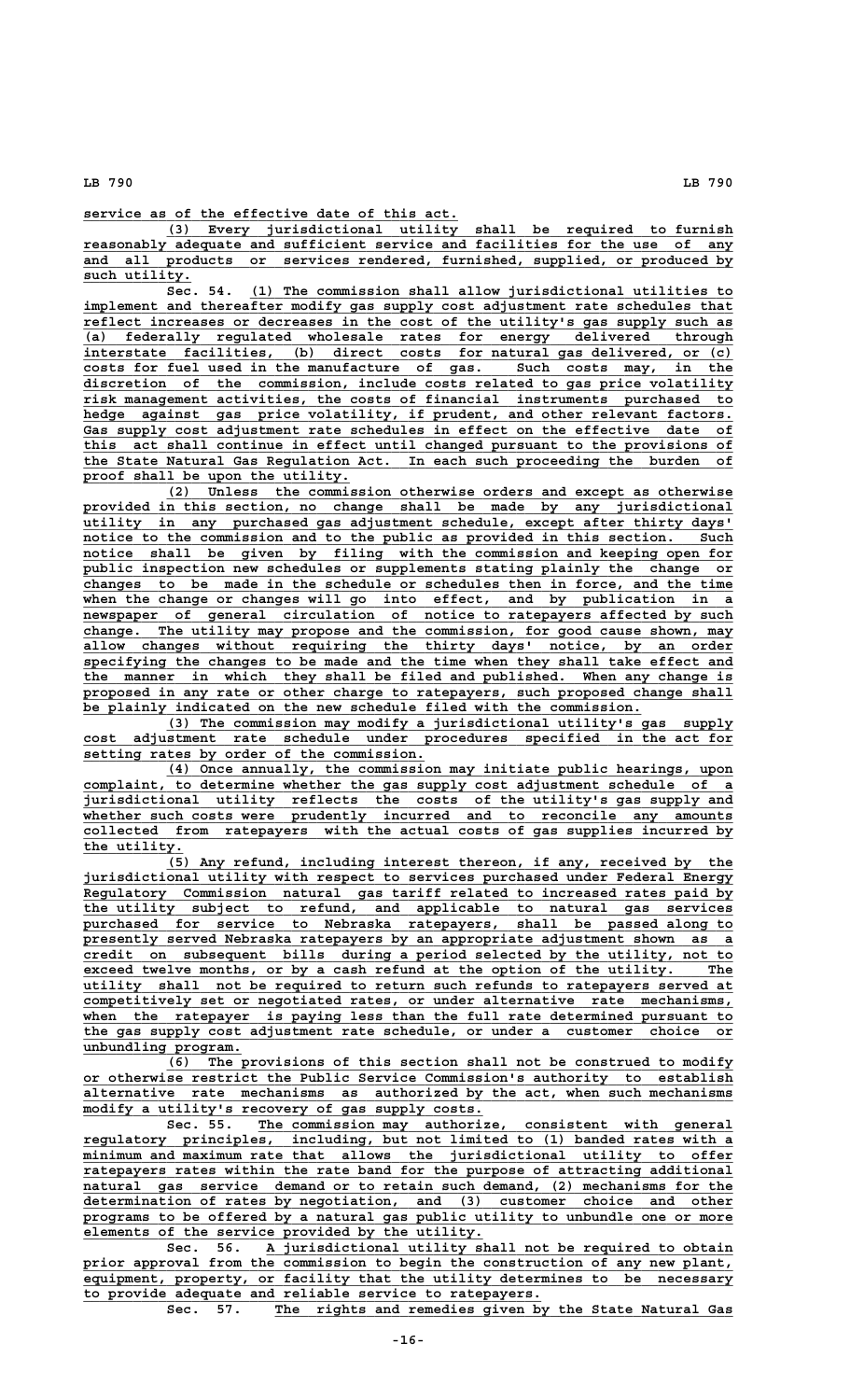**\_\_\_\_\_\_\_\_\_\_\_\_\_\_\_\_\_\_\_\_\_\_\_\_\_\_\_\_\_\_\_\_\_\_\_\_\_\_\_\_\_\_\_\_\_\_\_\_\_\_\_\_\_\_\_\_\_\_\_\_\_\_\_\_\_\_\_\_\_\_\_\_\_\_\_\_\_\_ Regulation Act shall be construed as cumulative of all other laws in force in \_\_\_\_\_\_\_\_\_\_\_\_\_\_\_\_\_\_\_\_\_\_\_\_\_\_\_\_\_\_\_\_\_\_\_\_\_\_\_\_\_\_\_\_\_\_\_\_\_\_\_\_\_\_\_\_\_\_\_\_\_\_\_\_\_\_\_\_\_\_\_\_\_\_\_\_\_\_ this state relating to jurisdictional utilities and shall not repeal any other** remedies or rights now existing in this state for the enforcement of the  **\_\_\_\_\_\_\_\_\_\_\_\_\_\_\_\_\_\_\_\_\_\_\_\_\_\_\_\_\_\_\_\_\_\_\_\_\_\_\_\_\_\_\_\_\_\_\_\_\_\_\_\_\_\_\_\_\_\_\_\_\_\_\_\_\_\_\_\_\_\_\_\_\_\_\_\_\_\_ duties and obligations of jurisdictional utilities or the rights of the \_\_\_\_\_\_\_\_\_\_\_\_\_\_\_\_\_\_\_\_\_\_\_\_\_\_\_\_\_\_\_\_\_\_\_\_\_\_\_\_\_\_\_\_\_\_\_\_\_\_\_\_\_\_\_\_\_\_\_\_\_\_\_\_\_\_\_\_\_\_\_\_\_\_\_\_\_\_ commission to regulate and control the same except where inconsistent with the act.\_\_\_\_**

**Sec. 58. Section 57-705, Revised Statutes Supplement, 2002, is amended to read:**

**57-705. (1) All severance taxes levied by Chapter 57, article 7, shall be paid to the Tax Commissioner. He or she shall remit all such money received to the State Treasurer. All such money received by the State Treasurer shall be credited to a fund to be known as the Severance Tax Fund. An amount equal to one percent of the gross severance tax receipts, excluding those receipts from tax derived from oil and natural gas severed from school lands, credited to the fund shall be credited by the State Treasurer, upon the first day of each month, and shall inure to the Severance Tax Administration Fund to be used for the expenses of administering Chapter 57, article 7. The balance of the Severance Tax Fund received from school lands shall be credited by the State Treasurer, upon the first day of each month, and shall inure to the permanent school fund.**

**(2) Of the balance of the Severance Tax Fund received from other than school lands (a) the Legislature may transfer an amount to be determined by the Legislature through the appropriations process up to three hundred thousand dollars for each year to the State Energy Office Cash Fund, (b) the Legislature may transfer an amount to be determined by the Legislature through the appropriations process up to thirty thousand dollars for each year to the** Governor<sup>1</sup>s Policy Research Office Public Service Commission for administration of the <del>Municipal Natural Gas Regulation Revolving Loan Fund</del> Municipal Rate **Negotiations Revolving Loan Fund, and (c) on August 1, 2000, the State \_\_\_\_\_\_\_\_\_\_\_\_\_\_\_\_\_\_\_\_\_\_\_\_\_\_\_\_\_\_\_\_\_\_\_ \_\_\_ —— —————— —— ————— ——— ————— Treasurer shall transfer one hundred thousand dollars to a cash fund to be ————————— ————— ———————— ——— ——————— ———————— ——————— —— — ———— ———— —— —** administratively created under the Legislative Council for the purpose of **conducting the study authorized by subsection (5) of section 19-4617, and (d) —————————— ——— ————— —————————— —— —————————— ——— —— ——————— ———————— ——— —— the remainder shall be credited and inure to the permanent school fund.**

 $\left\{\frac{3}{4}\right\}$  Any funds transferred pursuant to subdivision  $\left\{\frac{2}{6}\right\}$  of this **section which are not expended by June 30, 2001, shall be credited to the permanent school fund. ————————— —————— —————**

**Sec. 59. Section 59-1617, Revised Statutes Supplement, 2002, is amended to read:**

**59-1617. (1) Except as provided in subsection (2) of this section, the Consumer Protection Act shall not apply to actions or transactions otherwise permitted, prohibited, or regulated under laws administered by the Director of Insurance, the Public Service Commission, the Federal Energy Regulatory Commission, or any other regulatory body or officer acting under statutory authority of this state or the United States. The Consumer Protection Act and federal antitrust laws shall not extend to or apply to (a) any actions or transactions on the part of any municipality or group of municipalities while engaged in regulating natural gas rates pursuant to the Municipal Natural Gas Regulation Act State Natural Gas Regulation Act or section 16-679 or 17-528.02 or as otherwise permitted by law or (b) any actions or transactions on the part of any public power and irrigation district, public power district, electric membership association, or joint authority created pursuant to the Joint Public Power Authority Act or of any agency created pursuant to the Municipal Cooperative Financing Act, cooperative, or municipality engaged in furnishing electrical service to customers at retail or wholesale if such actions or transactions are otherwise permitted by law.**

**(2) Actions and transactions prohibited or regulated under the laws administered by the Director of Insurance shall be subject to section 59-1602 and all statutes which provide for the implementation and enforcement of section 59-1602. Actions and transactions prohibited or regulated under the laws administered by the Board of Funeral Directing and Embalming or administered by the Department of Agriculture and actions and transactions relating to loan brokers which are prohibited or regulated pursuant to sections 45-189 to 45-191.11 and administered by the Department of Banking and Finance shall be subject to the Consumer Protection Act.**

**No penalty or remedy shall result from a violation of the Consumer Protection Act except as expressly provided in such act.**

**Sec. 60. Section 75-101, Revised Statutes Supplement, 2002, is amended to read:**

**75-101. (1) The members of the Public Service Commission shall be resident citizens of this state, registered voters, and, if members of or practitioners in any profession, in good standing according to the established**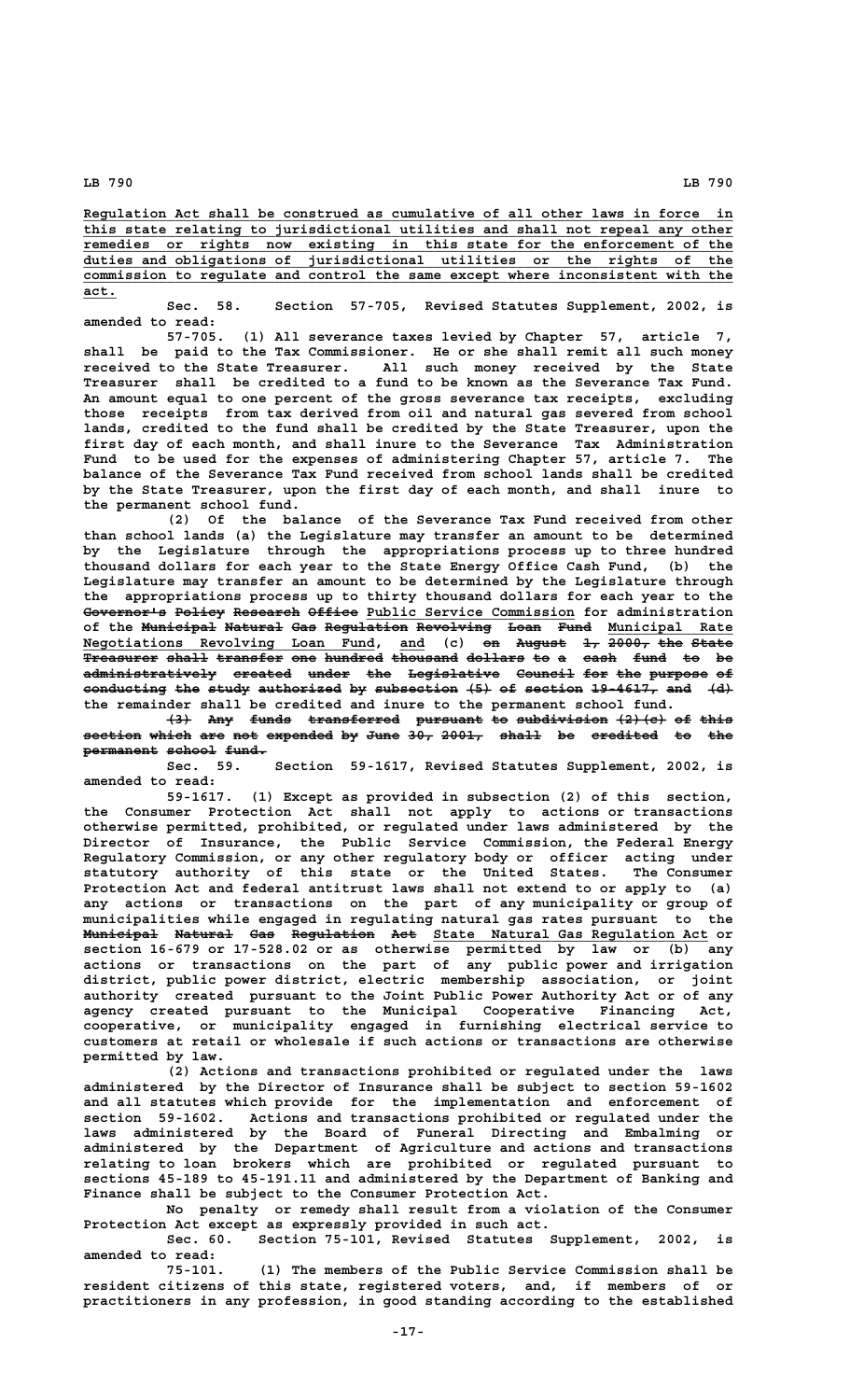**standards of such profession. The members of the Public Service Commission shall be elected as provided in section 32-509. A candidate for the office of public service commissioner shall be a resident of the district from which he or she seeks election. Each public service commissioner shall be a resident of the district from which he or she is elected. Removal from the district shall cause a vacancy in the office of public service commissioner for the unexpired term.**

**(2) No person shall be eligible to the office of public service commissioner who is directly or indirectly interested in any common carrier or\_\_ \_\_\_\_\_\_\_\_\_\_\_\_\_\_\_\_\_\_\_\_\_\_ jurisdictional utility in the state or out of it or who is in any way or manner pecuniarily interested in any common carrier subject to Chapter 75 or 86. If any commissioner becomes so interested after election or appointment, his or her office shall become vacant, except that if any commissioner becomes so interested otherwise than voluntarily, he or she shall, within a reasonable time, divest himself or herself of such interest, and failing to do so, his or her office shall become vacant.**

> **(3) A commissioner shall not hold any other office under the government of the United States, of this state, or of any other state and shall not, while such commissioner, engage in any other occupation.**

**For purposes of Chapter 75:**

**(a) Commission, when referring to a state agency, means the Public Service Commission; and**

**(b) Commissioner means a member of the commission.**

**Sec. 61. Section 75-102, Reissue Revised Statutes of Nebraska, is amended to read:**

75-102. Before entering upon the duties of his office, each of the **commissioners shall take and subscribe to the oath of office prescribed in the**  $\text{Construction}_{\tau}$  of Nebraska and shall, in addition thereto, swear that he or she is not directly or indirectly interested in any common carrier or jurisdictional utility, subject to the provisions of this chapter Chapter 75, **nor in the bonds, stock, mortgages, securities, contracts, or earnings of any \_** such common carrier or jurisdictional utility, and that he or she will, to the best of his or her ability, faithfully and justly execute and enforce the  **\_\_\_\_\_\_ duties devolving upon him or her as such commissioner, which oath shall be filed with the Secretary of State.**

**Sec. 62. Section 75-109, Revised Statutes Supplement, 2002, is amended to read:**

**75-109. Except as provided in the Agricultural Suppliers Lease** Protection Act and sections  $19-4603$ ,  $86-124$ , and  $86-143$ , the commission shall **regulate and exercise general control as provided by law over all common and contract carriers engaged in the transportation of freight or passengers for hire or furnishing telecommunications services for hire in Nebraska intrastate commerce.**

**Sec. 63. Section 75-109.01, Revised Statutes Supplement, 2002, is amended to read:**

**75-109.01. Except as otherwise specifically provided by law, the Public Service Commission shall have jurisdiction, as prescribed, over the following subjects:**

**(1) Common carriers, generally, pursuant to sections 75-101 to 75-158;**

**(2) Grain pursuant to the Grain Dealer Act and the Grain Warehouse Act and sections 89-1,104 to 89-1,108;**

**(3) Manufactured homes and recreational vehicles pursuant to the Uniform Standard Code for Manufactured Homes and Recreational Vehicles;**

**(4) Modular housing units pursuant to the Nebraska Uniform Standards for Modular Housing Units Act;**

**(5) Motor carrier registration and safety pursuant to sections 75-301 to 75-322, 75-369.03, 75-370, 75-371, 75-383, and 75-384;**

**(6) Pipeline carriers and rights-of-way pursuant to sections 57-1301 to 57-1307 and 75-501 to 75-503;**

**(7) Railroad carrier safety pursuant to sections 74-918, 74-919, 74-1323, and 75-401 to 75-430;**

**(8) Telecommunications carriers pursuant to the Automatic Dialing-Announcing Devices Act, the Emergency Telephone Communications Systems Act, the Enhanced Wireless 911 Services Act, the Intrastate Pay-Per-Call Regulation Act, the Nebraska Telecommunications Regulation Act, the Nebraska Telecommunications Universal Service Fund Act, the Telecommunications Relay System Act, the Telephone Consumer Slamming Prevention Act, and sections 86-574 to 86-580;**

**(9) Transmission lines and rights-of-way pursuant to sections 70-301 ——— and 75-702 to 75-724; and**

**(10) Water service pursuant to the Water Service Regulation Act; and \_\_\_\_\_**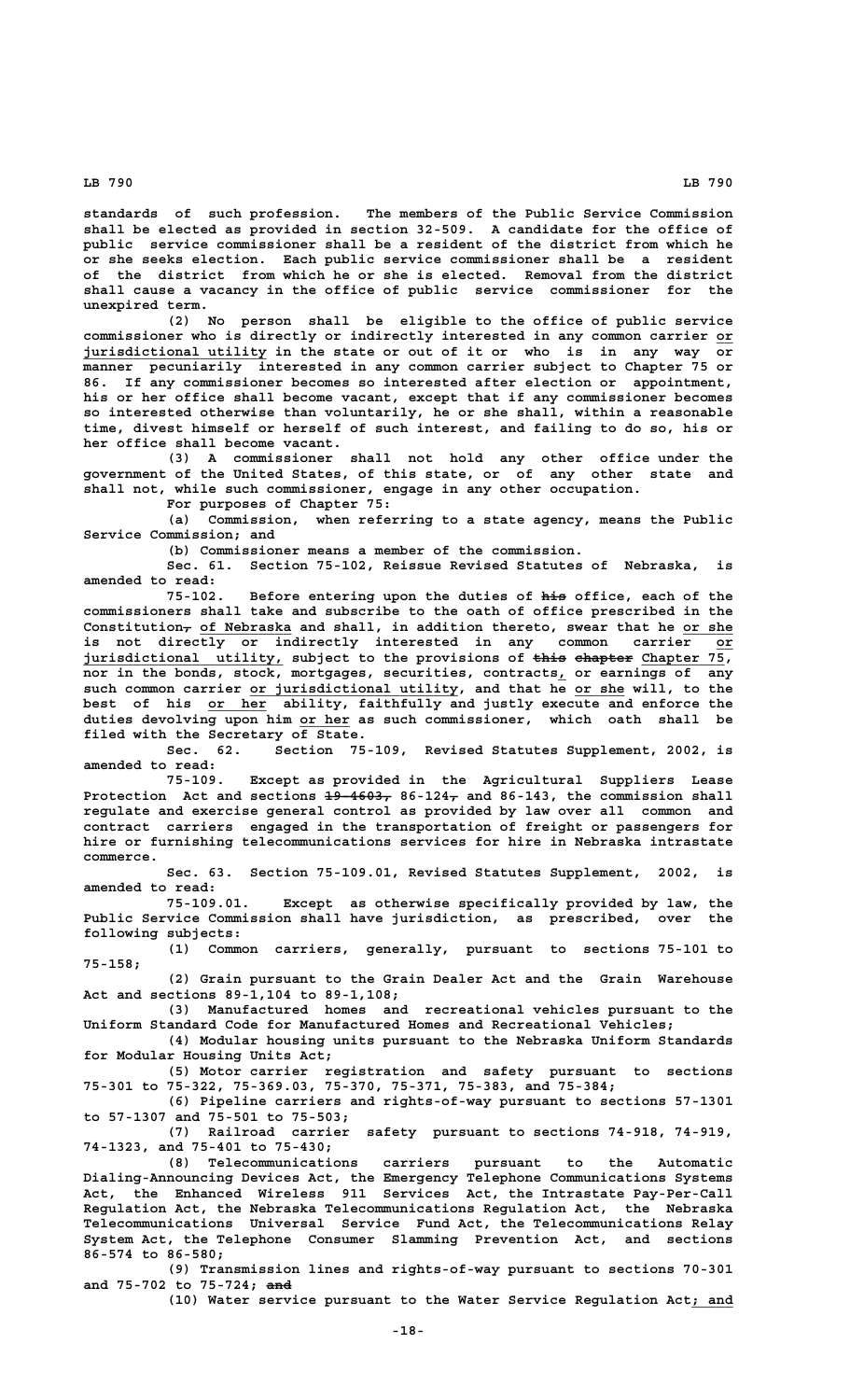**\_\_\_\_\_\_\_\_\_\_\_\_\_\_\_\_\_\_\_\_\_\_\_\_\_\_\_\_\_\_\_\_\_\_\_\_\_\_\_\_\_\_\_\_\_\_\_\_\_\_\_\_\_\_\_\_\_\_\_\_\_\_\_\_\_\_\_\_ (11) Jurisdictional utilities governed by the State Natural Gas \_\_\_\_\_\_\_\_\_\_\_\_\_\_\_\_\_\_\_\_\_\_\_\_\_\_\_\_\_\_\_\_\_\_\_\_\_\_\_\_\_\_\_\_\_\_\_\_\_\_\_\_\_\_\_\_\_\_\_\_\_\_\_\_\_\_\_\_\_\_\_\_\_\_\_\_\_\_ Regulation Act. If the provisions of Chapter 75 are inconsistent with the \_\_\_\_\_\_\_\_\_\_\_\_\_\_\_\_\_\_\_\_\_\_\_\_\_\_\_\_\_\_\_\_\_\_\_\_\_\_\_\_\_\_\_\_\_\_\_\_\_\_\_\_\_\_\_\_\_\_\_\_\_\_\_\_\_\_\_\_\_\_\_\_\_\_\_\_\_\_ provisions of the State Natural Gas Regulation Act, the provisions of the \_\_\_\_\_\_\_\_\_\_\_\_\_\_\_\_\_\_\_\_\_\_\_\_\_\_\_\_\_\_\_\_\_\_\_\_\_\_\_\_ State Natural Gas Regulation Act control.**

**Sec. 64. Section 75-110.01, Reissue Revised Statutes of Nebraska, is amended to read:**

**75-110.01. A summary of the authority or relief sought in an application or petition shall be set out in the notice given according to the rules the commission shall adopt. After notice of an application or petition has been given as provided by the rules for notice, the commission may process the application or petition without a hearing by use of affidavits if the** application or petition is not opposed. application or petition of a common carrier or jurisdictional utility until **after it has either given the applicant a hearing thereon, or received the applicant's affidavits and made them a part of the record.**

**Sec. 65. Section 75-112, Reissue Revised Statutes of Nebraska, is amended to read:**

The commissioners and examiners, for the purposes mentioned  **\_\_\_\_\_\_\_\_\_\_\_\_\_\_\_\_\_\_\_\_\_\_\_\_\_\_\_\_\_\_\_\_\_\_\_\_\_\_\_\_\_\_\_ in sections 75-101 to 75-801 and the State Natural Gas Regulation Act, may administer oaths, compel the attendance of witnesses, examine any of the books, papers, documents, and records of any motor carrier or regulated motor carrier as defined in section 75-302 or common carrier subject to sections \_\_\_\_\_\_\_\_\_\_\_\_\_\_\_\_\_\_\_\_\_\_\_\_\_ 75-101 to 75-801 or jurisdictional utility or have such examination made by any person that the commission may employ for that purpose, compel the production of such books, papers, documents, and records, or examine under oath or otherwise any officer, director, agent, or employee of any such \_\_\_\_\_\_\_\_\_\_\_\_\_\_\_\_\_\_\_\_\_\_\_\_\_ carrier or jurisdictional utility or any other person. Any person employed by the commission to examine such books, papers, documents, or records shall produce his or her authority, under the hand and seal of the commission, to make such examination. The commissioners may certify to all official acts of the commission.**

> **Sec. 66. Section 75-118, Reissue Revised Statutes of Nebraska, is amended to read:**

> > **75-118. The commission shall:**

**(1) Fix all necessary rates, charges, and regulations governing and regulating the transportation, storage, or handling of household goods and passengers by any common carrier in Nebraska intrastate commerce;**

**(2) Make all necessary classifications of household goods that may be transported, stored, or handled by any common carrier in Nebraska intrastate commerce, such classifications applying to and being the same for all common carriers;**

**(3) Prevent and correct the unjust discriminations set forth in ——— section 75-126; and**

**(4) Enforce all statutes and commission regulations pertaining to rates and, if necessary, institute actions in the appropriate court of any county in which the common carrier involved operates except actions instituted pursuant to sections 75-140 and 75-156 to 75-158. All suits shall be brought and penalties recovered in the name of the state by or under the direction of \_\_\_\_\_ the Attorney General; and**

 **\_\_\_\_\_\_\_\_\_\_\_\_\_\_\_\_\_\_\_\_\_\_\_\_\_\_\_\_\_\_\_\_\_\_\_\_\_\_\_\_\_\_\_\_\_\_\_\_ (5) Enforce the State Natural Gas Regulation Act.**

**Sec. 67. Section 75-122.01, Revised Statutes Supplement, 2002, is amended to read:**

**75-122.01. Except as otherwise provided in section 75-134 and the \_\_\_\_\_\_\_ \_\_\_\_\_\_\_\_\_\_\_\_\_\_\_\_\_\_\_\_\_\_\_\_\_\_\_\_\_\_\_\_ State Natural Gas Regulation Act, the district courts shall have jurisdiction to enjoin a commission order only when the order was not entered (1) in \_\_\_ accordance with Chapter 75 or 86 and the commission's rules and regulations** adopted and promulgated pursuant to such chapters or (2) in accordance with other statutory authority underlying the commission's order.

**Sec. 68. Section 75-128, Revised Statutes Supplement, 2002, is amended to read:**

**75-128. (1) It is hereby declared to be the policy of the Legislature that all matters presented to the commission be heard and determined without delay. All matters requiring a hearing shall be set for hearing at the earliest practicable date and in no event, except for good cause shown, which showing shall be recited in the order, shall the time fixed for hearing be more than six months after the date of filing of the application, complaint, or petition on which such hearing is to be had. Except in case of an emergency and upon a motion to proceed with less than a quorum made by all parties and supported by a showing of clear and convincing evidence of such emergency and benefit to all parties, a quorum of the commission shall hear all matters set for hearing. Except as otherwise provided in section 75-121 and except for good cause shown, a decision of the**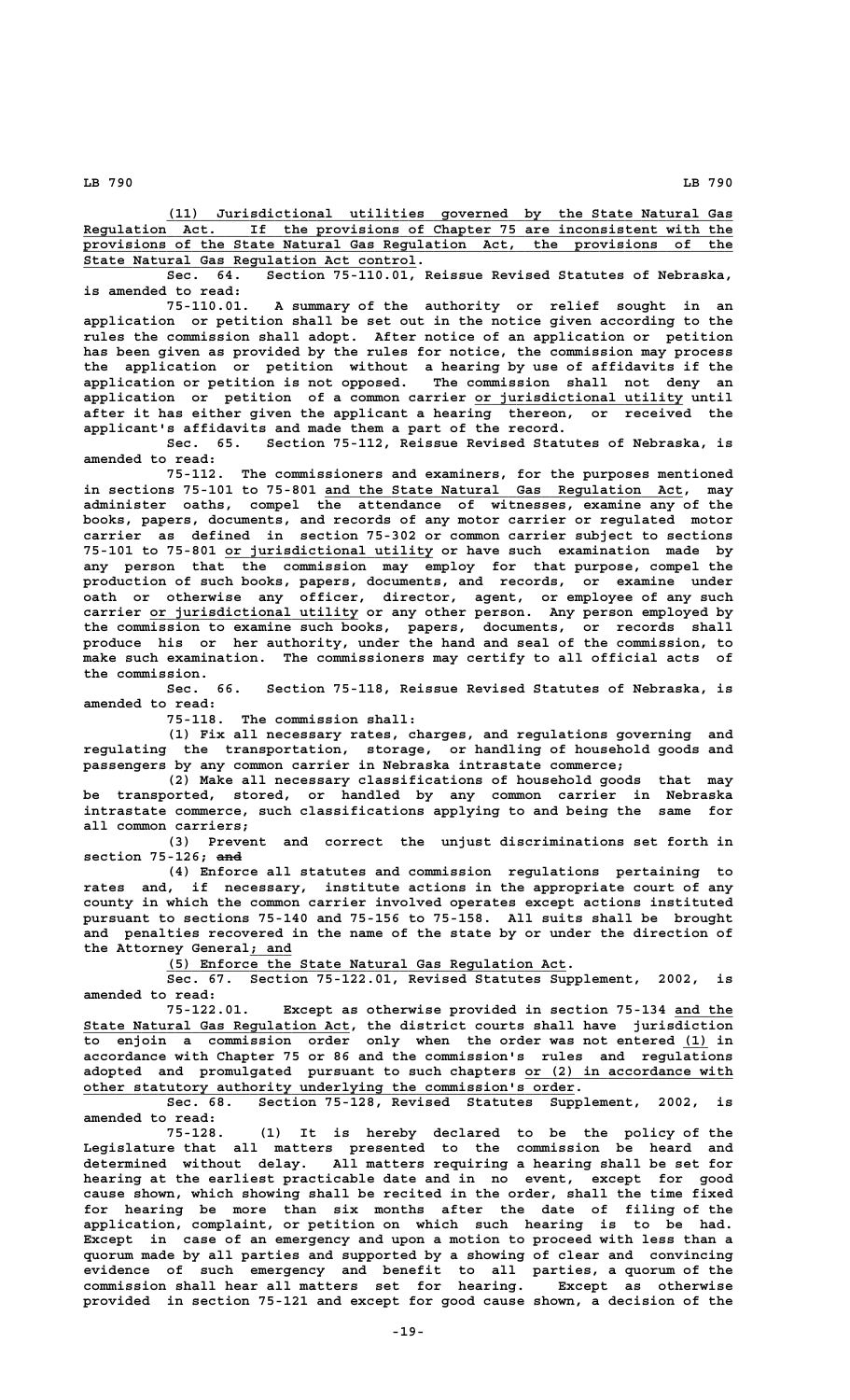**commission shall be made and filed within thirty days after completion of the hearing or after submission of affidavits in nonfarming proceedings.**

**(2) In the case of any proceeding upon which a hearing is held, the transcript of testimony shall be prepared and submitted to the commission prior to entry of an order, except that it shall not be necessary to have prepared prior to commission decision the transcripts of testimony on hearings involving noncontested proceedings and hearings involving emergency rate applications under section 75-121.**

**(3) For each application, complaint, or petition filed with the** commission, except those filed under sections 75-301 to 75-322 or the State  **\_\_\_\_\_\_\_\_\_\_\_\_\_\_\_\_\_\_\_\_\_\_\_\_\_\_\_\_\_ Natural Gas Regulation Act, there shall be charged a filing fee to be determined by the commission, but in an amount not to exceed the sum of fifty dollars payable at the time of such filing. There shall also be charged to** persons regulated by the commission, except persons regulated under the State  **\_\_\_\_\_\_\_\_\_\_\_\_\_\_\_\_\_\_\_\_\_\_\_\_\_\_\_\_\_ Natural Gas Regulation Act, a hearing fee of fifty dollars for each half day of hearings if the person regulated by the commission files an application, complaint, or petition which necessitates a hearing.**

Section 75-129, Reissue Revised Statutes of Nebraska, is **amended to read:**

**75-129. The commission may hold sessions at any place in the state** when deemed necessary to facilitate the discharge-of-its-duties<sub>7</sub> and may **conduct the hearing and other proceedings provided for in sections 75-101 to \_\_\_\_\_\_\_\_\_\_\_\_\_\_\_\_\_\_\_\_\_\_\_\_\_\_\_\_\_\_\_\_\_\_\_\_\_\_\_\_\_\_\_ 75-801, in the State Natural Gas Regulation Act, or under any other law of** this state<sub>7</sub> at such place or places in the state as may, in the judgment of **the commission, be the most convenient and practicable for determining the particular matter before the commission.**

**Sec. 70. Section 75-131, Reissue Revised Statutes of Nebraska, is amended to read:**

**75-131. Any person who complains of anything done or omitted to be \_\_\_\_\_\_\_\_\_\_\_\_\_\_\_\_\_\_\_\_\_\_\_\_\_ done by any common or contract carrier or jurisdictional utility may request that the commission investigate and impose sanctions on such carrier or\_\_ \_\_\_\_\_\_\_\_\_\_\_\_\_\_\_\_\_\_\_\_\_\_ jurisdictional utility by filing a petition which briefly states the facts constituting the complaint. Notice of the complaint shall be served upon the \_\_\_\_\_\_\_\_\_\_ respondent carrier or utility as in civil cases in district court, and the respondent shall be required to answer or satisfy the complaint within a reasonable time fixed by the commission. This section shall not prevent any** person from proceeding against any common or contract carrier or utility under

**the laws of this state for such cases made and provided.** Section 75-132, Reissue Revised Statutes of Nebraska, is **amended to read:**

 **\_\_\_\_\_\_\_\_\_\_\_\_\_\_\_\_\_\_\_\_\_\_\_\_\_ 75-132. If a carrier or jurisdictional utility does not satisfy a complaint filed pursuant to section 75-131 within the time allowed and there appears to be a reasonable ground for investigation of the complaint upon its merits, the commission shall convene a hearing on the matters complained of pursuant to its rules of procedure and shall give the parties written notice of the time and place for such hearing. After the hearing, the commission shall make such order with respect to the complaint as it deems just and** reasonable. Such order must be consistent with the statutory authority that formed the basis for the complaint.

**Sec. 72. Section 75-139.01, Revised Statutes Supplement, 2002, is amended to read:**

**75-139.01. For purposes of sections 75-101 to 75-158, person shall mean any individual, corporation, governmental agency or subdivision, partnership, limited liability company, company, or association and any other \_ \_\_ legal or commercial entity, including any common or contract carrier or \_\_\_\_\_\_\_\_\_\_\_\_\_\_\_\_\_\_\_\_\_\_\_ jurisdictional utility and its owners, directors, officers, limited liability company members, agents, and employees.**

**Sec. 73. Section 75-156, Revised Statutes Supplement, 2002, is amended to read:**

**75-156. (1) In addition to other penalties and relief provided by law, the Public Service Commission may, upon a finding that the violation is proven by clear and convincing evidence, assess a civil penalty of up to ten thousand dollars per day against any person, motor carrier, regulated motor carrier, common carrier, or contract carrier for each violation of (a) any provision of sections 75-301 to 75-390 administered by the commission or section 75-126 as such section applies to any person or carrier specified in sections 75-301 to 75-390, (b) a commission order entered pursuant to the Automatic Dialing-Announcing Devices Act, the Emergency Telephone Communications Systems Act, the Intrastate Pay-Per-Call Regulation Act, the Nebraska Telecommunications Regulation Act, the Nebraska Telecommunications Universal Service Fund Act, or the Telecommunications Relay System Act, (c) any term, condition, or limitation of any certificate or permit issued by the**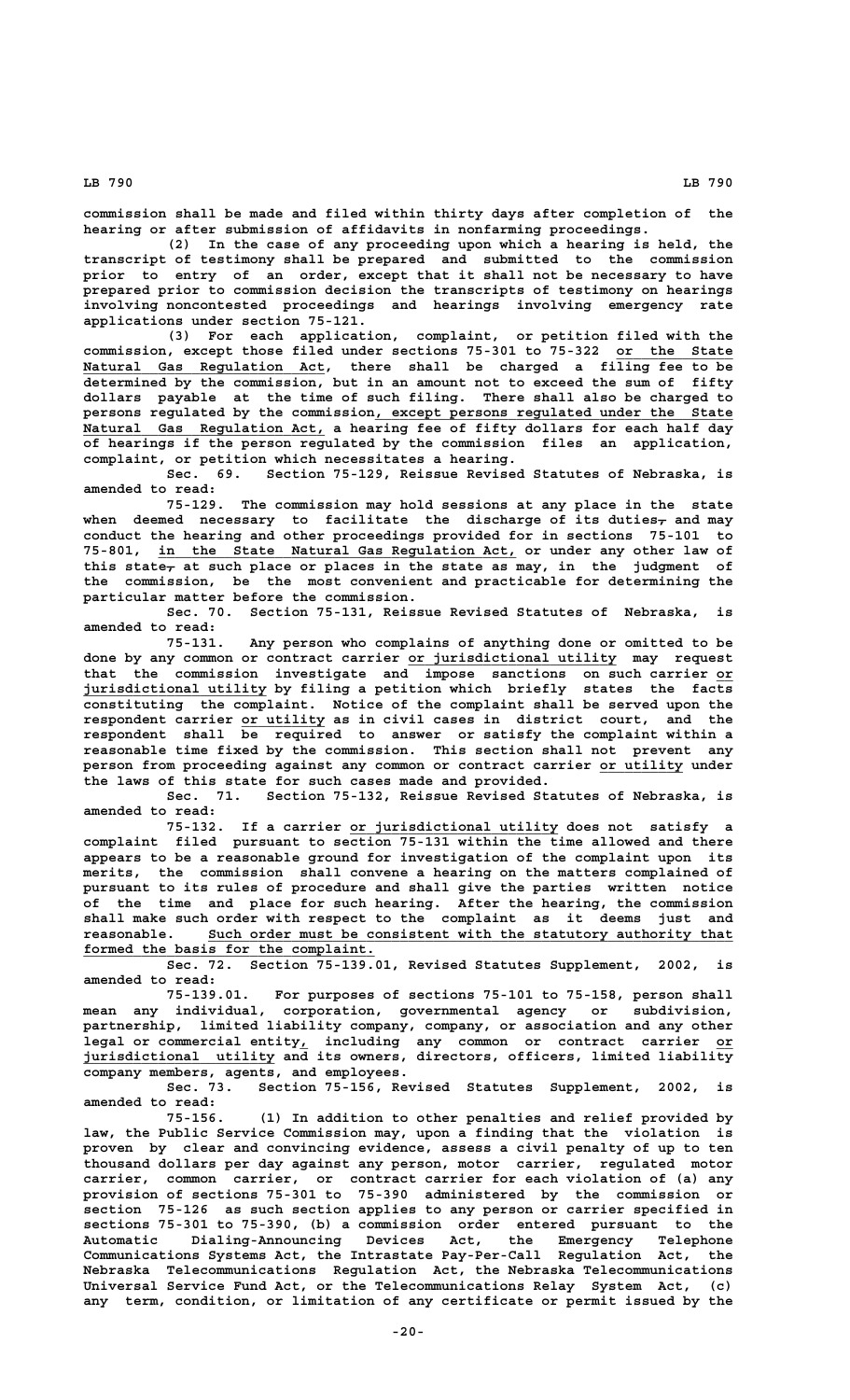**commission pursuant to sections 75-301 to 75-390, or (d) any rule, regulation, or order of the commission issued under authority delegated to the commission pursuant to sections 75-301 to 75-390. The civil penalty assessed under this section shall not exceed two million dollars per year for each violation. The amount of the civil penalty assessed in each case shall be based on the severity of the violation charged. The commission may compromise or mitigate any penalty prior to hearing if all parties agree. In determining the amount of the penalty, the commission shall consider the appropriateness of the penalty in light of the gravity of the violation and the good faith of the violator in attempting to achieve compliance after notification of the violation is given.**

 **\_\_\_\_\_\_\_\_\_\_\_\_\_\_\_\_\_\_\_\_\_\_\_\_\_\_\_\_\_\_\_\_\_\_\_\_\_\_\_\_\_\_\_\_\_\_\_\_\_\_\_\_\_\_\_\_\_\_\_\_\_\_\_ (2) In addition to other penalties and relief provided by law, the** Public Service Commission may, upon a finding that the violation is proven by  **\_\_\_\_\_\_\_\_\_\_\_\_\_\_\_\_\_\_\_\_\_\_\_\_\_\_\_\_\_\_\_\_\_\_\_\_\_\_\_\_\_\_\_\_\_\_\_\_\_\_\_\_\_\_\_\_\_\_\_\_\_\_\_\_\_\_\_\_\_\_\_\_\_\_\_\_\_\_ clear and convincing evidence, assess a civil penalty not less than one \_\_\_\_\_\_\_\_\_\_\_\_\_\_\_\_\_\_\_\_\_\_\_\_\_\_\_\_\_\_\_\_\_\_\_\_\_\_\_\_\_\_\_\_\_\_\_\_\_\_\_\_\_\_\_\_\_\_\_\_\_\_\_\_\_\_\_\_\_\_\_\_\_\_\_\_\_\_ hundred dollars and not more than one thousand dollars against any \_\_\_\_\_\_\_\_\_\_\_\_\_\_\_\_\_\_\_\_\_\_\_\_\_\_\_\_\_\_\_\_\_\_\_\_\_\_\_\_\_\_\_\_\_\_\_\_\_\_\_\_\_\_\_\_\_\_\_\_\_\_\_\_\_\_\_\_\_\_\_\_\_\_\_\_\_\_ jurisdictional utility for each violation of (a) any provision of the State \_\_\_\_\_\_\_\_\_\_\_\_\_\_\_\_\_\_\_\_\_\_\_\_\_\_\_\_\_\_\_\_\_\_\_\_\_\_\_\_\_\_\_\_\_\_\_\_\_\_\_\_\_\_\_\_\_\_\_\_\_\_\_\_\_\_\_\_\_\_\_\_\_\_\_\_\_\_ Natural Gas Regulation Act, (b) any rule, regulation, order, or lawful \_\_\_\_\_\_\_\_\_\_\_\_\_\_\_\_\_\_\_\_\_\_\_\_\_\_\_\_\_\_\_\_\_\_\_\_\_\_\_\_\_\_\_\_\_\_\_\_\_\_\_\_\_\_\_\_\_\_\_\_\_\_\_\_\_\_\_\_\_\_\_\_\_\_\_\_\_\_ requirement issued by the commission pursuant to the act, (c) any final \_\_\_\_\_\_\_\_\_\_\_\_\_\_\_\_\_\_\_\_\_\_\_\_\_\_\_\_\_\_\_\_\_\_\_\_\_\_\_\_\_\_\_\_\_\_\_\_\_\_\_\_\_\_\_\_\_\_\_\_\_\_\_\_\_\_\_\_\_\_\_\_\_\_\_\_\_\_ judgment or decree made by any court upon appeal from any order of the \_\_\_\_\_\_\_\_\_\_\_\_\_\_\_\_\_\_\_\_\_\_\_\_\_\_\_\_\_\_\_\_\_\_\_\_\_\_\_\_\_\_\_\_\_\_\_\_\_\_\_\_\_\_\_\_\_\_\_\_\_\_\_\_\_\_\_\_\_\_\_\_\_\_\_\_\_\_ commission, or (d) any term, condition, or limitation of any certificate \_\_\_\_\_\_\_\_\_\_\_\_\_\_\_\_\_\_\_\_\_\_\_\_\_\_\_\_\_\_\_\_\_\_\_\_\_\_\_\_\_\_\_\_\_\_\_\_\_\_\_\_\_\_\_\_\_\_\_\_\_\_\_\_\_\_\_\_\_\_\_\_\_\_\_\_\_\_ issued by the commission issued under authority delegated to the commission** pursuant to the act. The amount of the civil penalty assessed in each case  **\_\_\_\_\_\_\_\_\_\_\_\_\_\_\_\_\_\_\_\_\_\_\_\_\_\_\_\_\_\_\_\_\_\_\_\_\_\_\_\_\_\_\_\_\_\_\_\_\_\_\_\_\_\_\_\_\_\_\_\_\_\_\_\_\_\_\_\_\_\_\_\_\_\_\_\_\_\_ shall be based on the severity of the violation charged. The commission may \_\_\_\_\_\_\_\_\_\_\_\_\_\_\_\_\_\_\_\_\_\_\_\_\_\_\_\_\_\_\_\_\_\_\_\_\_\_\_\_\_\_\_\_\_\_\_\_\_\_\_\_\_\_\_\_\_\_\_\_\_\_\_\_\_\_\_\_\_\_\_\_\_\_\_\_\_\_ compromise or mitigate any penalty prior to hearing if all parties agree. In \_\_\_\_\_\_\_\_\_\_\_\_\_\_\_\_\_\_\_\_\_\_\_\_\_\_\_\_\_\_\_\_\_\_\_\_\_\_\_\_\_\_\_\_\_\_\_\_\_\_\_\_\_\_\_\_\_\_\_\_\_\_\_\_\_\_\_\_\_\_\_\_\_\_\_\_\_\_ determining the amount of the penalty, the commission shall consider the \_\_\_\_\_\_\_\_\_\_\_\_\_\_\_\_\_\_\_\_\_\_\_\_\_\_\_\_\_\_\_\_\_\_\_\_\_\_\_\_\_\_\_\_\_\_\_\_\_\_\_\_\_\_\_\_\_\_\_\_\_\_\_\_\_\_\_\_\_\_\_\_\_\_\_\_\_\_ appropriateness of the penalty in light of the gravity of the violation and \_\_\_\_\_\_\_\_\_\_\_\_\_\_\_\_\_\_\_\_\_\_\_\_\_\_\_\_\_\_\_\_\_\_\_\_\_\_\_\_\_\_\_\_\_\_\_\_\_\_\_\_\_\_\_\_\_\_\_\_\_\_\_\_\_\_\_\_\_\_\_\_\_\_\_\_\_\_ the good faith of the violator in attempting to achieve compliance after \_\_\_\_\_\_\_\_\_\_\_\_\_\_\_\_\_\_\_\_\_\_\_\_\_\_\_\_\_\_\_\_\_\_\_\_\_\_\_ notification of the violation is given.**

 **\_\_\_ (3) Upon notice and hearing in accordance with this section and section 75-157, the commission may enter an order assessing a civil penalty of up to one hundred dollars against any person, firm, partnership, limited liability company, corporation, cooperative, or association for failure to file an annual report as required by section 75-116 and as prescribed by commission rules and regulations or for failure to register as required by section 86-125 and as prescribed by commission rules and regulations. Each day during which the violation continues after the commission has issued an order finding that a violation has occurred constitutes a separate offense. Any party aggrieved by an order of the commission under this section, except an order assessing a civil penalty issued under subdivision (1)(b) of this section, has the rights of appeal set forth in section 75-136.01. For an order assessing a civil penalty issued under subdivision (1)(b) of this section, any party aggrieved may appeal. The appeal shall be in accordance with the Administrative Procedure Act.**

 **——— \_\_\_ (3) (4) When any person or party is accused of any violation listed in this section, the commission shall notify such person or party in writing (a) setting forth the date, facts, and nature of each act or omission upon which each charge of a violation is based, (b) specifically identifying the particular statute, certificate, permit, rule, regulation, or order purportedly violated, (c) that a hearing will be held and the time, date, and place of the hearing, (d) that in addition to the civil penalty, the commission may enforce additional penalties and relief as provided by law, and (e) that upon failure to pay any civil penalty determined by the commission, the penalty may be collected by civil action in the district court of** Lancaster County.<br>Sec. 74.

Section 84-612, Revised Statutes Supplement, 2002, is **amended to read:**

**84-612. (1) There is hereby created within the state treasury a fund known as the Cash Reserve Fund which shall be under the direction of the State Treasurer. The fund shall only be used pursuant to this section.**

**(2) The State Treasurer shall transfer funds from the Cash Reserve Fund to the General Fund upon certification by the Director of Administrative Services that the current cash balance in the General Fund is inadequate to meet current obligations. Such certification shall include the dollar amount to be transferred. Any transfers made pursuant to this subsection shall be reversed upon notification by the Director of Administrative Services that sufficient funds are available.**

**(3) On July 23, 2001, the State Treasurer shall transfer three hundred seventy thousand dollars from the Cash Reserve Fund to the Municipal Natural Gas Regulation Revolving Loan Fund for purposes of loaning to Nebraska communities that seek to review natural gas rates. Any transfer made pursuant to this subsection shall be reversed upon notification by the Director of Policy Research that a sufficient court judgment has been obtained. Upon \_\_\_\_**